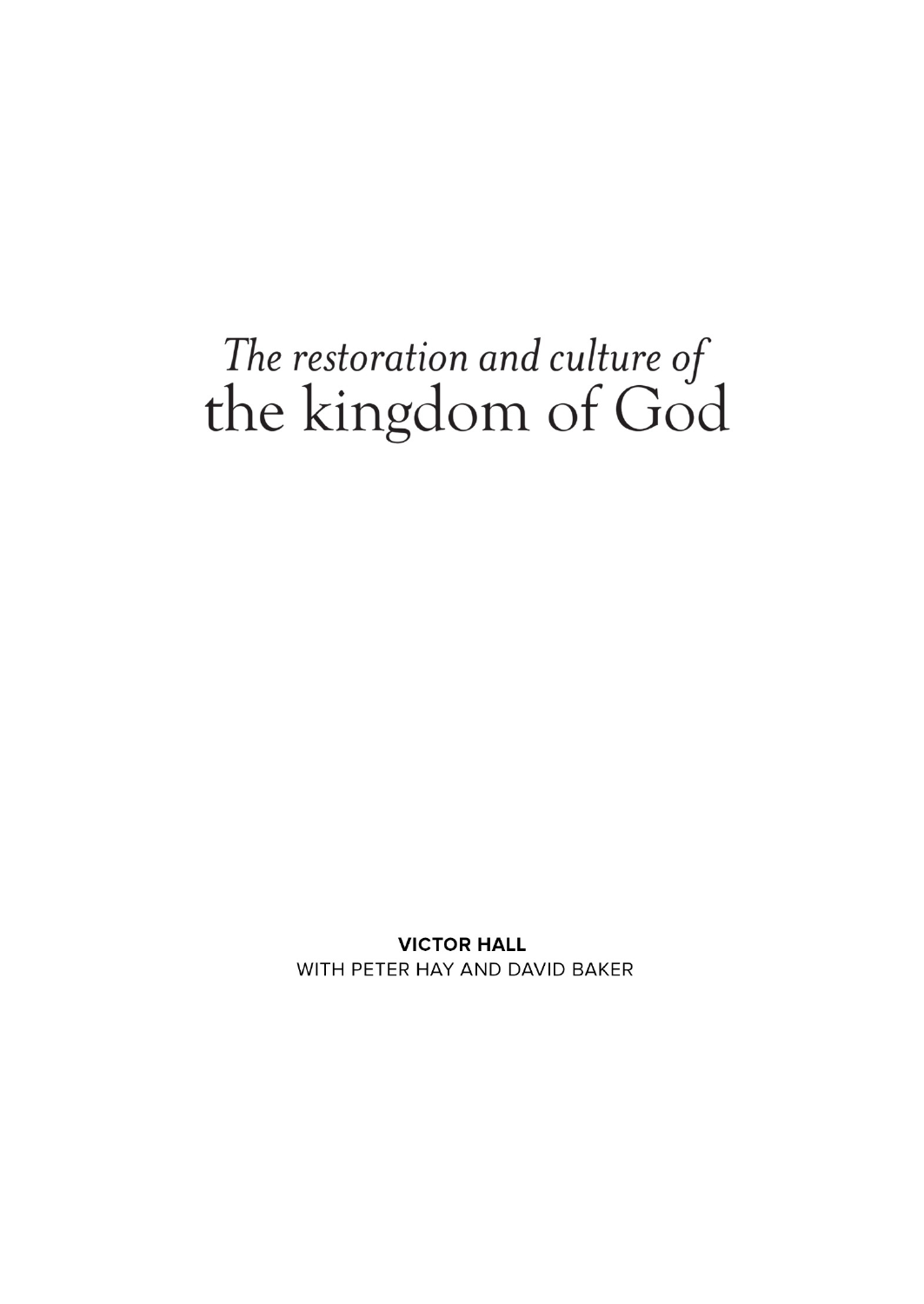#### THE RESTORATION AND CULTURE OF THE KINGDOM OF GOD

Victor Hall with Peter Hay and David Baker

April 2022

Scriptures are quoted from NKJV, KJV, NASB and LITV.

© Victor Hall, Peter Hay and David Baker. 2022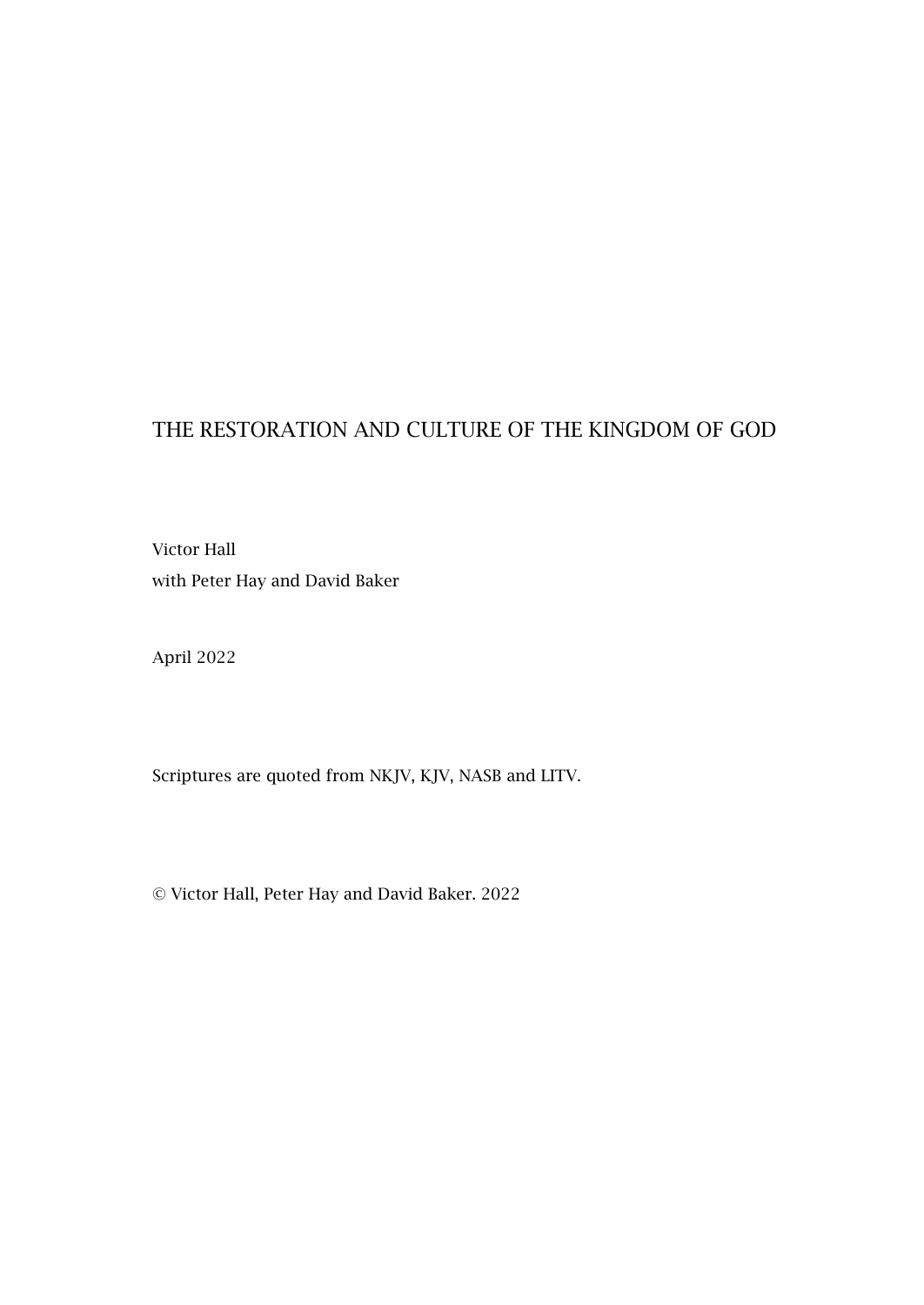### **Contents**

#### [CHAPTER](#page-4-0) 1

| 3  |
|----|
| 5. |
| 7  |
| 8  |
| 10 |
| 10 |
| 11 |
| 12 |
| 13 |
| 15 |
|    |

#### [CHAPTER](#page-18-0) 2

| The elect from the four winds             |    |
|-------------------------------------------|----|
| The twelve tribes dispersed abroad        | 18 |
| The four winds of heaven                  | 18 |
| Holding back the four winds               | 22 |
| The seal of the living God                | 23 |
| The 144 000 on Mount Zion                 | 25 |
| The song of the 144 000                   | 27 |
| The prophetic songs in the book of Isaiah | 28 |
| The 144 000 on the sea of glass           | 30 |
|                                           |    |

#### [CHAPTER](#page-34-0) 3

| The parable of the wedding feast      | -33- |
|---------------------------------------|------|
| The stone which the builders rejected | 37   |
| The parable of the wedding feast      | 39   |
| No wedding garment                    | 41   |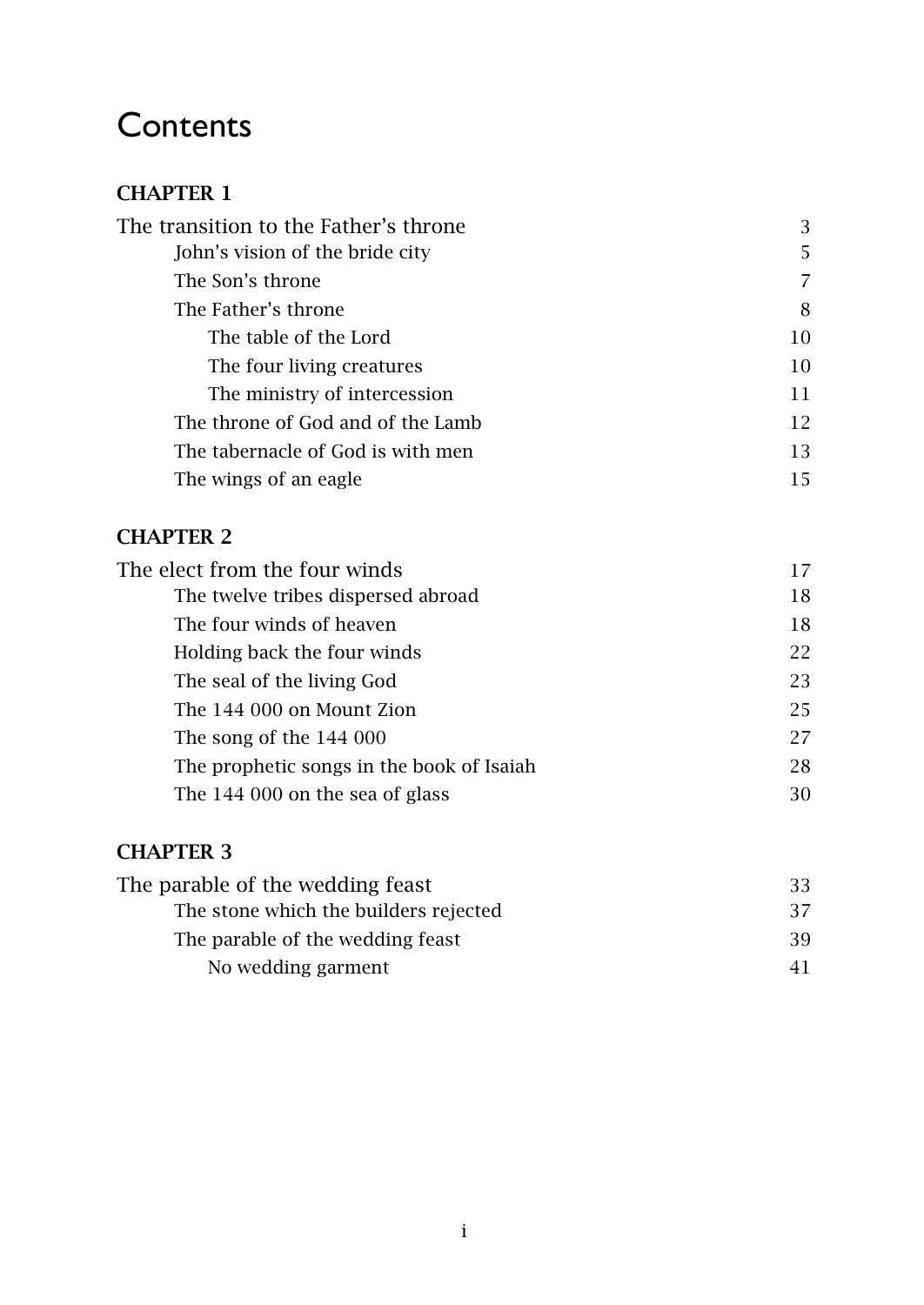#### CHAPTER 4

| The parable of the great supper | 43 |
|---------------------------------|----|
| When you host an agape meal     | 44 |
| I have bought a piece of land   | 45 |
| Our allotted portion            | 46 |
| They sold their lands           | 47 |
| I have bought five yoke of oxen | 48 |
| I have married a wife           | 50 |
| The failure to choose sonship   | 51 |

#### [CHAPTER](#page-54-0) 5

| The parable of the minas            | 53. |
|-------------------------------------|-----|
| The coming of the kingdom           | 54  |
| Multiplying the mina                | 55. |
| A carnal view of authority          | 56  |
| The worthless servant               | 57  |
| The carnal citizens                 | 58  |
| The reward of the faithful servants |     |

#### [CHAPTER](#page-62-0) 6

| The parable of the talents            | 61 |
|---------------------------------------|----|
| The division of the land              | 62 |
| Weights and measures                  | 63 |
| Woe to those who join house to house  | 65 |
| The multiplication of the talent      | 67 |
| The offering of Christ                | 68 |
| Bringing in everlasting righteousness | 70 |
| Enter into the joy of the Lord        | 72 |
|                                       |    |

#### [CHAPTER](#page-76-0) 7

| The economy of offering in the New Covenant | 75. |
|---------------------------------------------|-----|
| The economy of offering among the Gentiles  | 76  |
| Alternative modes of offering               |     |
| An expression of thanksgiving               | 78  |
| In the time of the end                      | 79  |
|                                             |     |

#### **[CHART](#page-82-0)**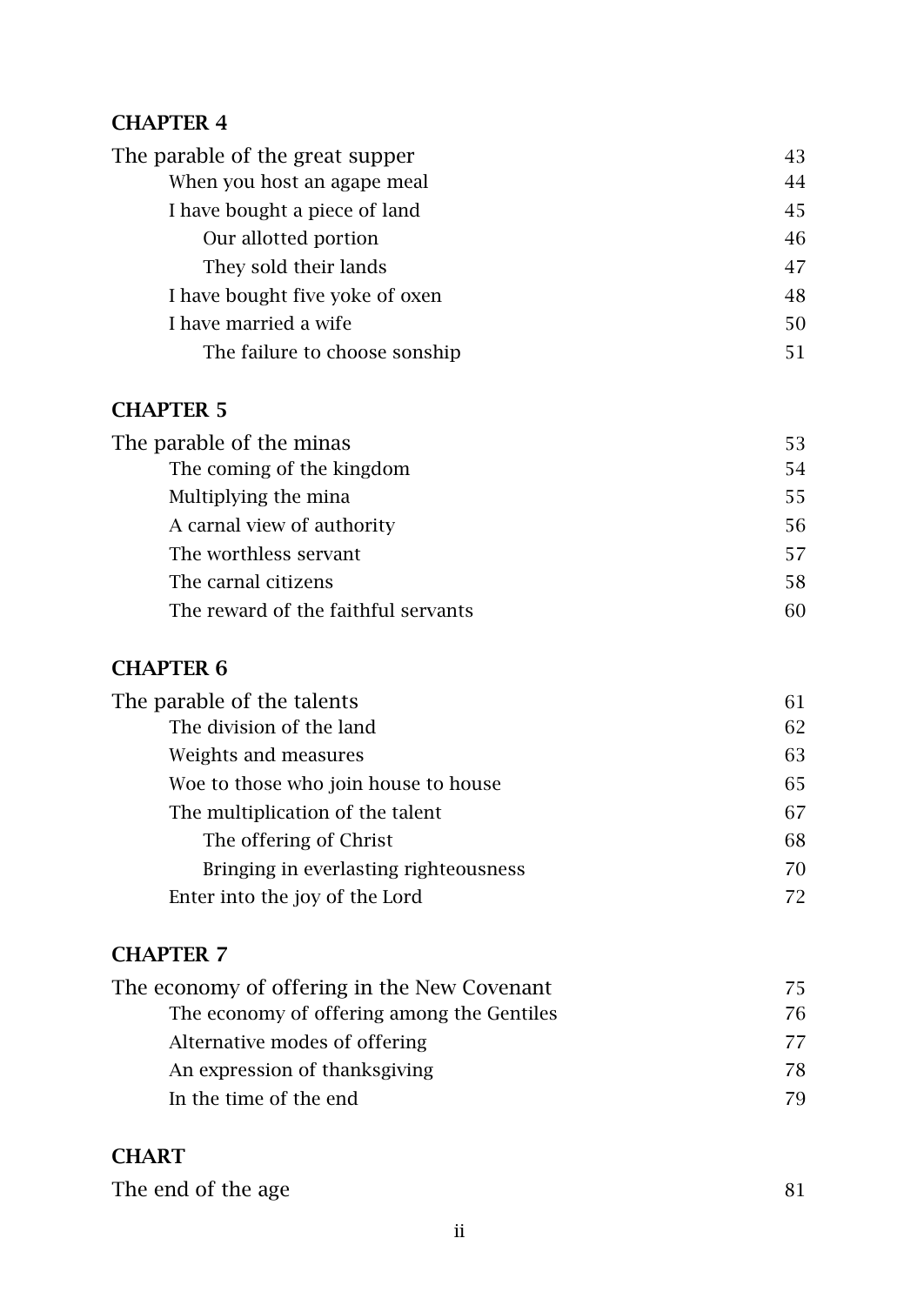## <span id="page-4-1"></span><span id="page-4-0"></span>Chapter 1 The transition to the Father's throne

When Jesus Christ committed His Spirit into the hands of the Father, He ascended to the bosom of the Father. Luk 23:46. The bosom of the Father is *the very heart* of the Father's throne. The throne of the Father is the source of the river of the water of life that flowed through the physical body of Christ when the soldier pierced His side with a spear. Joh 19:34. The river of the water of life will flow from the throne of God and of the Lamb for eternity. Rev 22:1.

After three days and three nights in the bosom of the Father, Jesus Christ reinhabited His immortal and incorruptible, physical body. On the day of His physical resurrection, the disciples were born of the Spirit when Christ breathed on them and proclaimed to them, 'Receive the Holy Spirit.' Joh 20:22. For a further forty days, He spoke to the disciples about the kingdom of God. At the end of those forty days, the disciples asked Him, 'Lord, will You at this time restore the kingdom to Israel?' Act 1:6.

Jesus responded to the disciples, 'It is not for you to know times or seasons which the Father has put in His own authority.' Act 1:7. The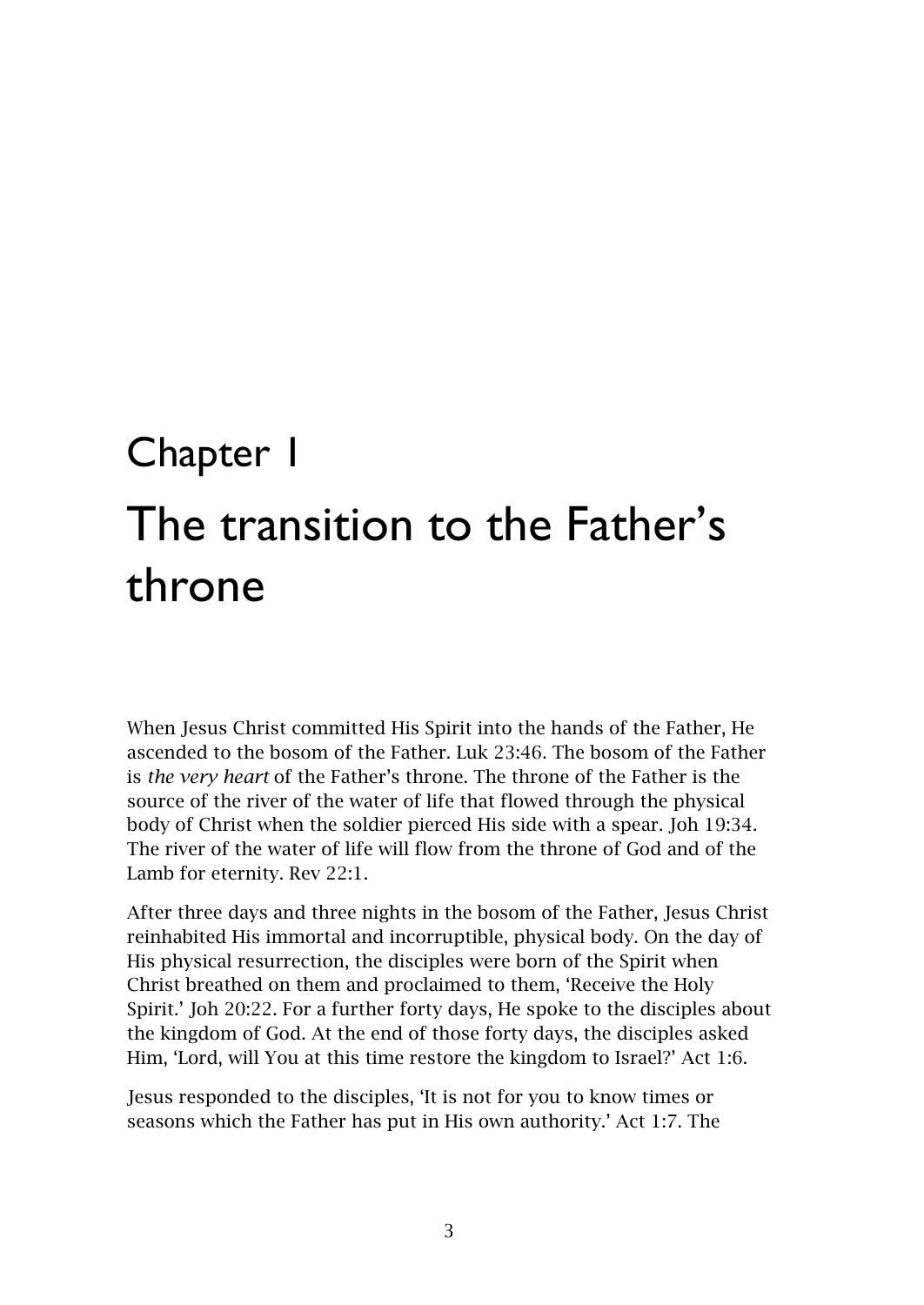Father will initiate the time for the saints to possess the kingdom when He places His throne in the heavenly Jerusalem and spreads His tabernacle over Mount Zion. Dan 7:9. Rev 4:2. Jesus Christ will then stand up as the Lamb, in the Father's throne, with the firstfruits of the true Israel of God, to establish the Father's kingdom on the earth. Rev 5:6. Rev 14:1.

Prior to Christ's ascension from the Mount of Olives, the Father had not yet given Him the mandate to reveal to the disciples the timing for the restoration of the kingdom. However, we know that, over sixty years later, the Father did give Christ the mandate to reveal these times and seasons to the apostle John. Rev 1:1. John recorded the times and seasons that belong to the restoration of the kingdom of God in the book of Revelation.

Significantly, the *aggelos* messenger who revealed the bride city to the apostle John instructed him to *not seal up* the book of Revelation. Rev 22:10. This is an important point, because it means that we can understand the book of Revelation and the times and seasons that belong to the restoration of the kingdom. John addressed the entire book of Revelation to Christ's lampstand churches. Rev 1:4. He exhorted every believer, in every lampstand church, by saying, 'Blessed is he who reads and those who hear the words of this prophecy, and keep those things which are written in it; for the time is near.' Rev 1:3.

We *hear* the words of the prophecy when it is proclaimed to us, under the direction and anointing of the Holy Spirit, as a word of present truth. We are reminded that Jesus concluded His personal admonition to each lampstand church by saying, 'He who has an ear, let him hear what the Spirit says to the churches.' Rev 2:7. We *keep the things* that are revealed in the book of Revelation through our ongoing participation in the fellowship of the word of God in the agape meal. Rev 1:3. Rev 22:7. The fellowship of the word of God is revealed in the book of Revelation to be an everlasting fountain, or river of life, that will flow from the throne of God and of the Lamb for eternity. Rev 22:1-2.

We have written this booklet as part of our ongoing fellowship in this river of the water of life. The content that we are presenting in this booklet, with its accompanying chart, is not theological information that has been written as a commentary. Nor is it intended to be an all-encompassing or conclusive statement on the events that belong to the time of the end. Rather, as we continue to turn in response to hearing the voice of Christ, and incline our ear to what the Spirit is saying to the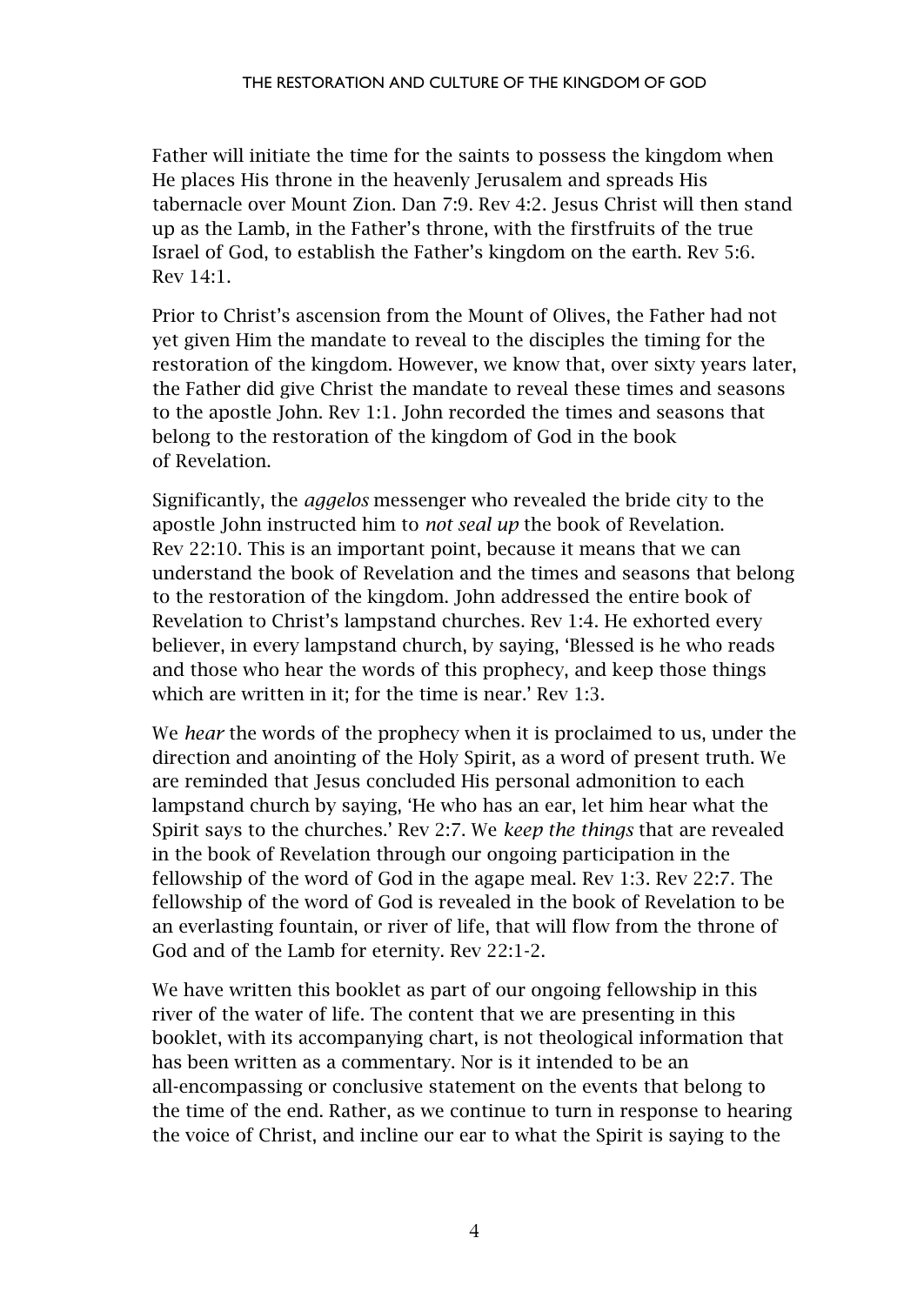churches, we are recording the points of focus and emphasis that the Spirit is illuminating to us. These points of focus are part of the Lord's provision for us as the bread from heaven in our present season. 2Pe 1:12. We also know that the Lord is shedding a light on our path for the seasons ahead. Psa 119:105.

As we begin, it is important to remind ourselves about this ongoing fellowship in the word of present truth. The book of Revelation is only understood by the illumination of the Spirit, in a fellowship, as a word of present truth. We have written this material in a fellowship and, likewise, we are writing to invite you to join the same fellowship as we continue to study the book of Revelation. 1Jn 1:3. In relation to the chart, you will note that we have not definitively nominated the timing of the seventh seal and the blowing of the seventh trumpet. The timing of these elements is still part of our ongoing discussion and consideration. We know that further clarity will come on these points, and many others, as we continue to walk together in the fellowship of the word. Psa 119:130. Pro 4:18.

#### <span id="page-6-0"></span>John's vision of the bride city

When we read the book of Revelation, we observe that the apostle John witnessed all the major events that belong to the end of the age. However, he also received several summary visions which are not limited to the time of the end and which span large periods of history. For example, the vision of the church as a woman in travail in the heavenly places reveals the ministry of the church in bringing forth sons of God, from the Day of Pentecost all the way to the time of the end. Rev 12:1-2.

As another example, once the apostle John had witnessed the judgement of God upon Antichrist and his kingdom, one of the messengers with the seven vials came to speak with him. He said, 'Come here, I will show you the judgement of the great harlot who sits on many waters.' Rev 17:1. John saw the administration of Babylon riding upon the historic beast with seven heads and ten horns. Rev 17:3. The historic beast includes all seven world kingdoms, and then also the eighth world kingdom which is 'of the seventh'. Rev 17:11.

Significantly, in relation to the events that belong to the end of the age, the last verse in the book of Revelation is found at the beginning of Chapter 21. John recorded, 'Then I saw a new heaven and new earth; for the first heaven and the first earth passed away, and there is no longer any sea'. Rev 21:1. It is important to recognise that this is the final verse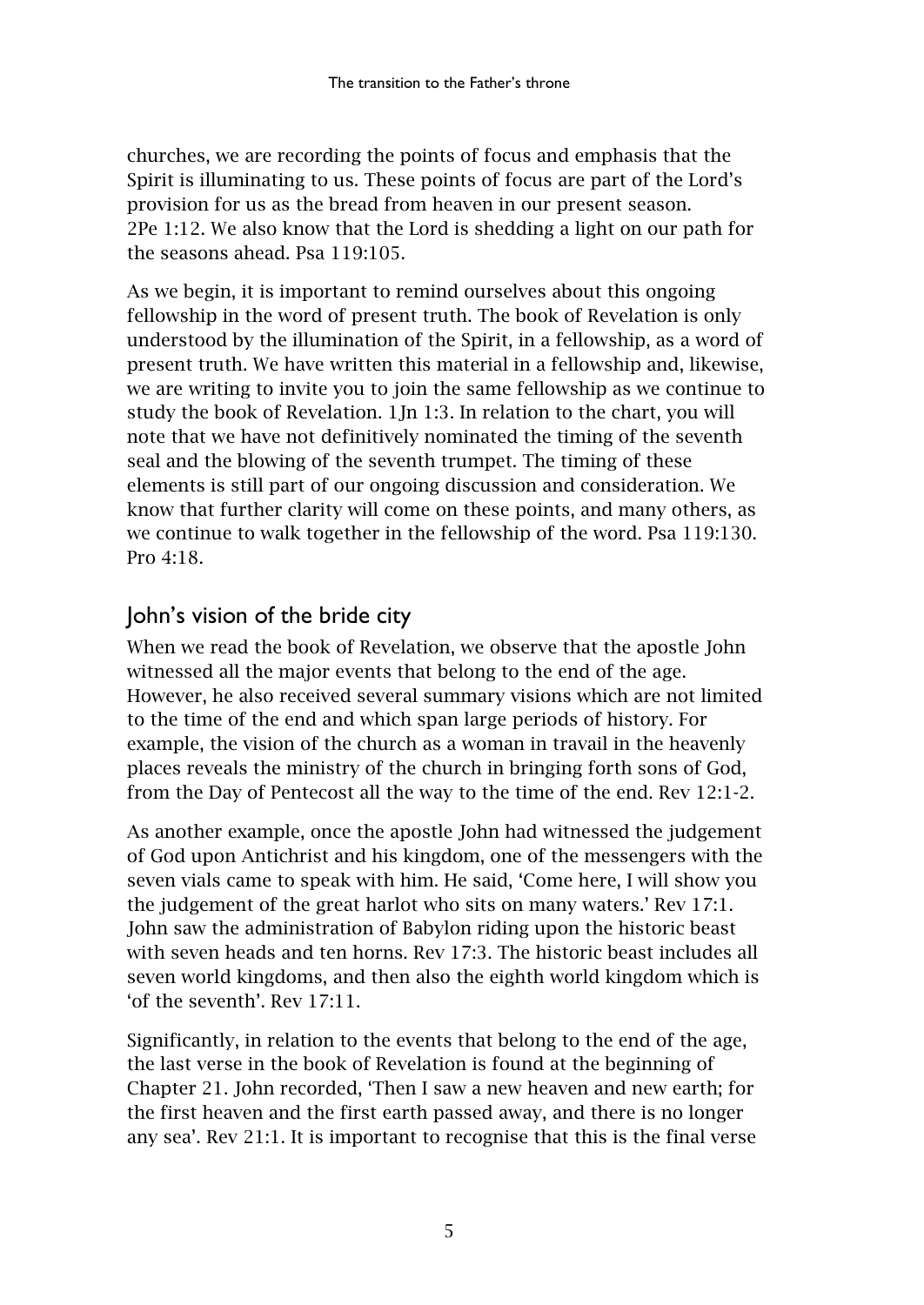in terms of the chronology of the book of Revelation, because the description of the bride city that follows this verse does not belong to the new heavens and new earth.

We know that John's vision of the bride city does not belong to the new heavens and the new earth because we read, 'Blessed are those who wash their robes, so that they may have the right to the tree of life, and may enter by the gates into the city. *Outside* are the dogs and the sorcerers and the immoral persons and the murderers and the idolaters, and everyone who loves and practises lying'. Rev 22:14-15. This cannot be a description of the bride city in the new heavens and new earth, because the ungodly will not be outside the city. They will be 'remembered no more' in the sea of God's forgetfulness, which is the lake of fire. Rev 20:11-15.

Having concluded the chronology of the book of Revelation, John began his summary statements on the bride city by saying, 'Then I, John, saw the holy city, New Jerusalem, coming down out of heaven from God, prepared as a bride adorned for her husband.' Rev 21:2. The marriage between Christ and the church occurred on the day of His crucifixion. When Jesus laid down His life on the cross, the Father fashioned the church from the physical body of Christ to become His bride. The church, as the bride of Christ, is to be His comparable helper in the work of bringing forth sons of God.

As the context for the multiplication of sons of God, the bride of Christ is likened to a city called *the New Jerusalem*. The first manifestation of the New Jerusalem coming down out of heaven from God as a bride adorned for her husband was seen on the Day of Pentecost. John saw that the wall of the city had twelve foundation stones, and the names of the twelve apostles were written on these stones. Rev 21:14. The twelve apostles are the foundation of the New Jerusalem. In his letter to the Hebrews, the apostle Paul proclaimed that Abraham was looking for this city which has foundations, whose builder and maker is God. Heb 1:10.

Following the Day of Pentecost, if we have been born as sons of God and baptised into the fellowship of Christ's offering, we have been raised to sit with Christ in the heavenly places. This means that we are no longer looking for the city from afar. The apostle Paul declared, 'You have come to Mount Zion and to the city of the living God, the heavenly Jerusalem.' Heb 12:22. As sons of God and members of the body of Christ, we belong to the general assembly and church of the firstborn who are registered in heaven. Heb 12:23. Our citizenship is in heaven because our names are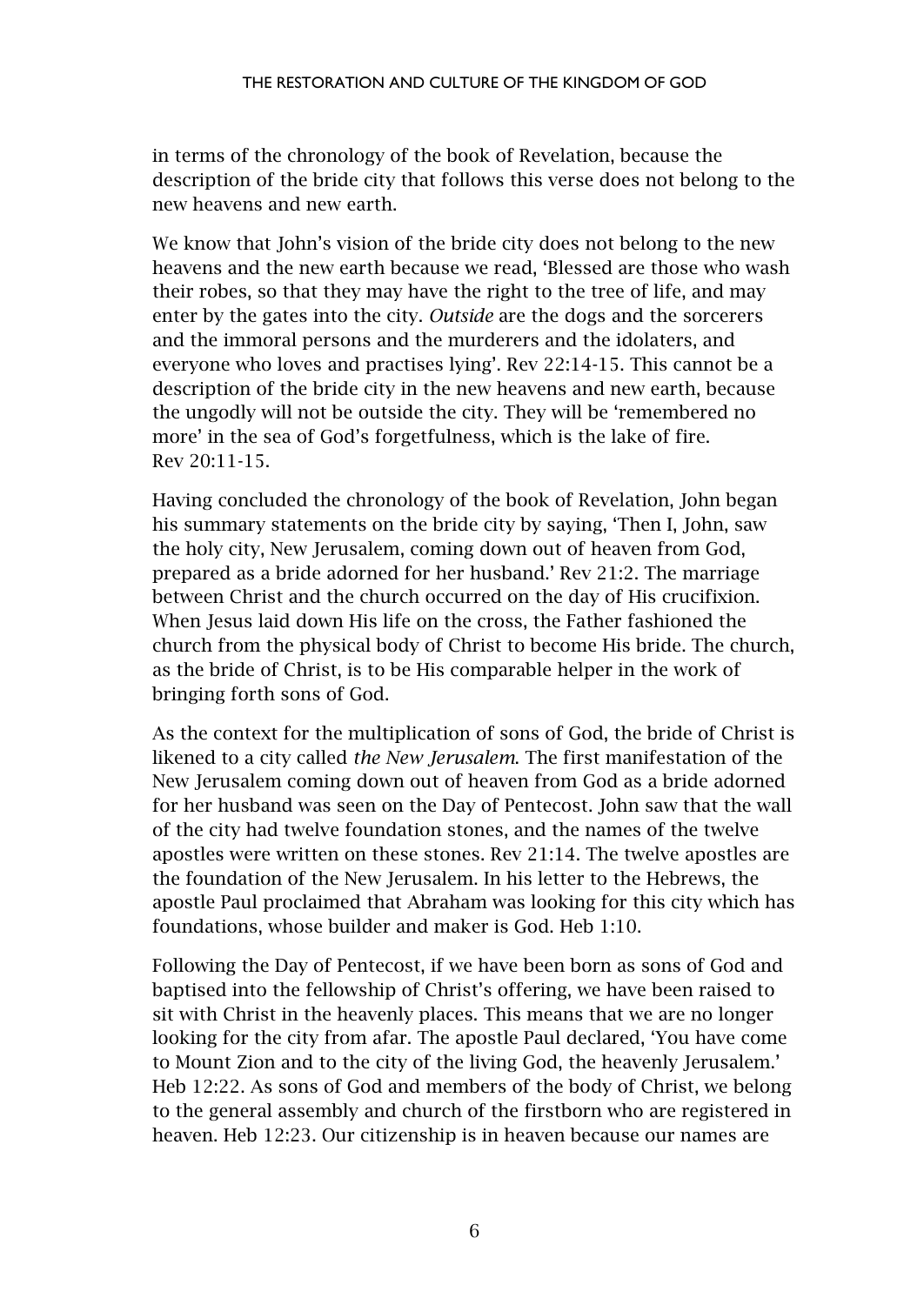written in the tree of life which is in the middle of the heavenly Jerusalem. Php 3:20. Rev 22:19.

Remarkably, when Jesus Christ admonished the presbytery in Ephesus, towards the end of the first century, they had already fallen from the heavenly Jerusalem. They no longer had access to the tree of life in the middle of the heavenly city, because they had replaced the fellowship of the agape meal with their own sacramental practices. Rev 2:4,7. Rev 22:1-2,14. Jesus called the presbytery in Ephesus to forsake their sacramentalism and to return to the fellowship of the *agape* meal. Jesus proclaimed to all the overcomers in the presbytery, and in the lampstand church, 'To him who overcomes I will give to eat from the tree of life, which is in the midst of the Paradise of God.' Rev 2:7.

In our present season, we are being admonished by Jesus Christ to 'hear what the Spirit says to the churches'. Rev 2:7. The Lord is calling all believers to return to their first love as He restores the fellowship of the *agape* meal in lampstand churches. Once the Father has taken His seat, the overcomers from each lampstand church will join the Spirit in inviting all men to come and join the fellowship of the *agape* meal in the heavenly Jerusalem. John declared, 'The Spirit *and the bride* say, "Come!" And let him who hears say, "Come!" And let him who thirsts come. Whoever desires, let him take the water of life freely.' Rev 22:17.

#### <span id="page-8-0"></span>The Son's throne

It is important that we understand the distinction between the Father's throne and the Son's throne. When Jesus Christ physically ascended into heaven from the Mount of Olives, He sat down in His own throne, which is at the right hand of the Father. The psalmist proclaimed, 'The Lord [the Father] said to my Lord [the Son], "*Sit at My right hand*, till I make Your enemies Your footstool".' Psa 110:1. The apostle Paul rejoiced, in his letter to the Hebrews, that we have a great High Priest 'who is *seated at the right hand* of the throne of the Majesty in the heavens'. Heb 8:1.

Jesus Christ is presently seated in His throne, at the right hand of the Father, in the middle of His lampstand churches. He is *walking* among His lampstand churches by *extending* His right hand, with the seven stars, to each lampstand church. Each star in the right hand of Christ represents *the presbytery* of a lampstand church. A presbytery is a fellowship of ascension gift overseers, elders and deacons. We know that there will be more than seven presbyteries in the world. The number seven represents *fullness* and *completeness*.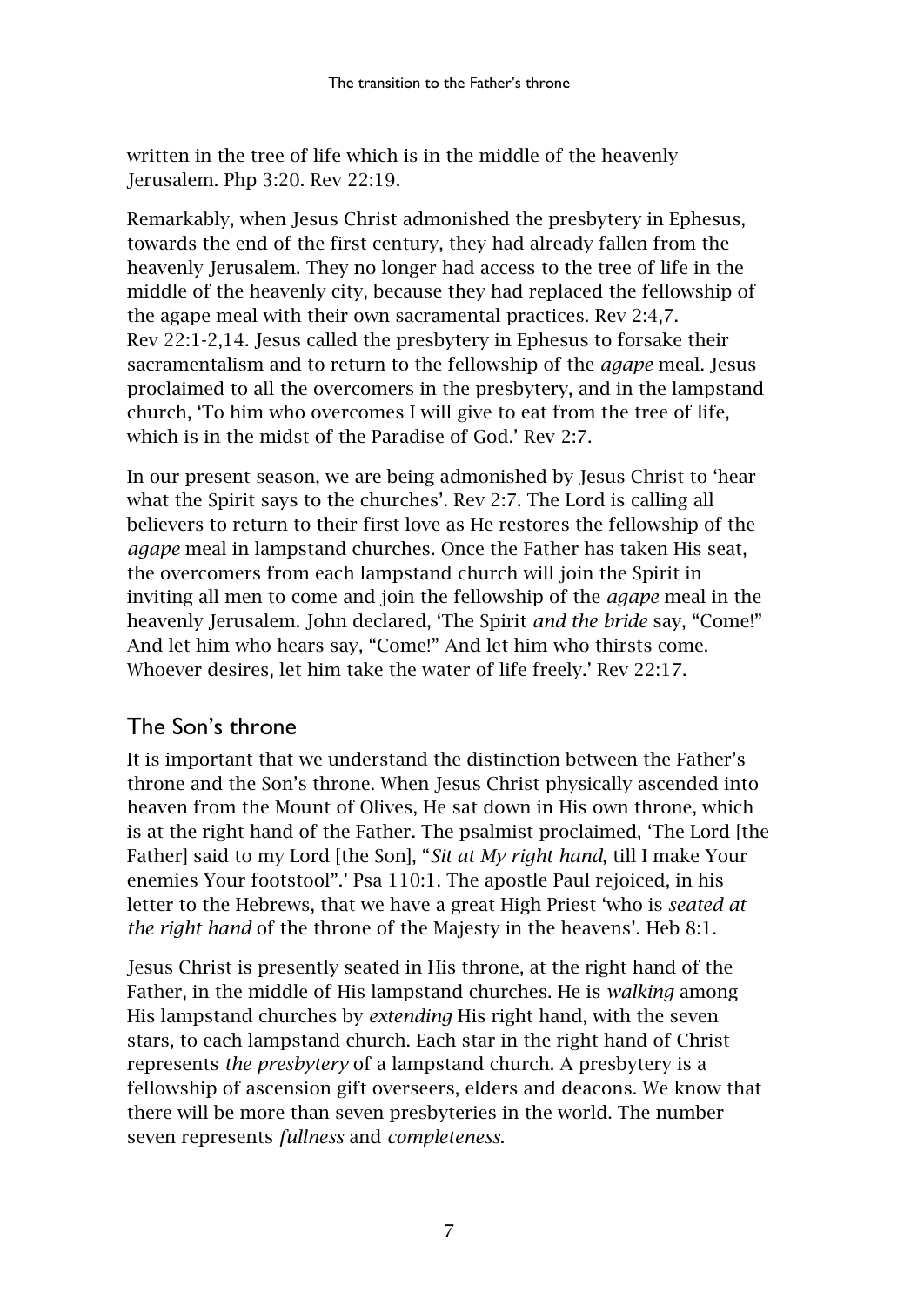When we consider the admonition of Christ to the seven presbyteries, we observe that each presbytery was confronted by unique issues. In relation to the specific issues that Christ addressed, every presbytery was called to overcome through their unique participation in the fellowship of Christ's offering and sufferings. Jesus finished His admonition to each presbytery with a promise to every overcomer. Notably, in relation to His own throne, Jesus said to the presbytery in Laodicea, 'To him who overcomes I will grant to sit with Me on My throne, as I also overcame and sat down with My Father on His throne.' Rev 3:21.

In fellowship with the presbyteries in the right hand of Christ, this is the great promise to every overcomer during the church age. When a person is born of the Spirit as a son of God, and is then baptised into the fellowship of Christ's offering, they are raised to sit with Christ *in His throne*, in the heavenly places. In his letter to the Ephesians, Paul declared that the Father 'made us alive together with Christ' and 'raised us up together, and made us sit together in the heavenly places in Christ Jesus'. Eph 2:5-6. Similarly, Paul said to the Colossians, 'If then you were raised with Christ, seek those things which are above, where Christ is, *sitting at the right hand of God.*' Col 3:1.

Since the Day of Pentecost, the church, as the bride of Christ, has been in travail to bring forth sons of God. Rev 12:2. A child who is conceived to believing parents, who belong to the New Jerusalem, is adopted and born as a son of God while they are still in their mother's womb. Their citizenship is in heaven because, as soon as they are born of God, they are caught up by God *and are seated with Jesus Christ in the Son's throne.*

In this way, the motherhood of the church in bringing forth sons of God has been operative since the Day of Pentecost. However, we know that the apostle John's vision of the church bringing forth sons of God, which is recorded in Revelation Chapter 12, is specifically relevant for the time of the end. We know this because the apostle John did not see the man-child being raised and seated in the Son's throne. Rather, he saw that this company of sons of God will be caught up *to God and His throne*. Rev 12:5.

#### <span id="page-9-0"></span>The Father's throne

Following the vision of Jesus Christ seated in the middle of His lampstand churches, the apostle John recorded, 'After these things I looked, and behold, a door standing open in heaven. And the first voice which I heard like a trumpet speaking with me, saying, "Come up here,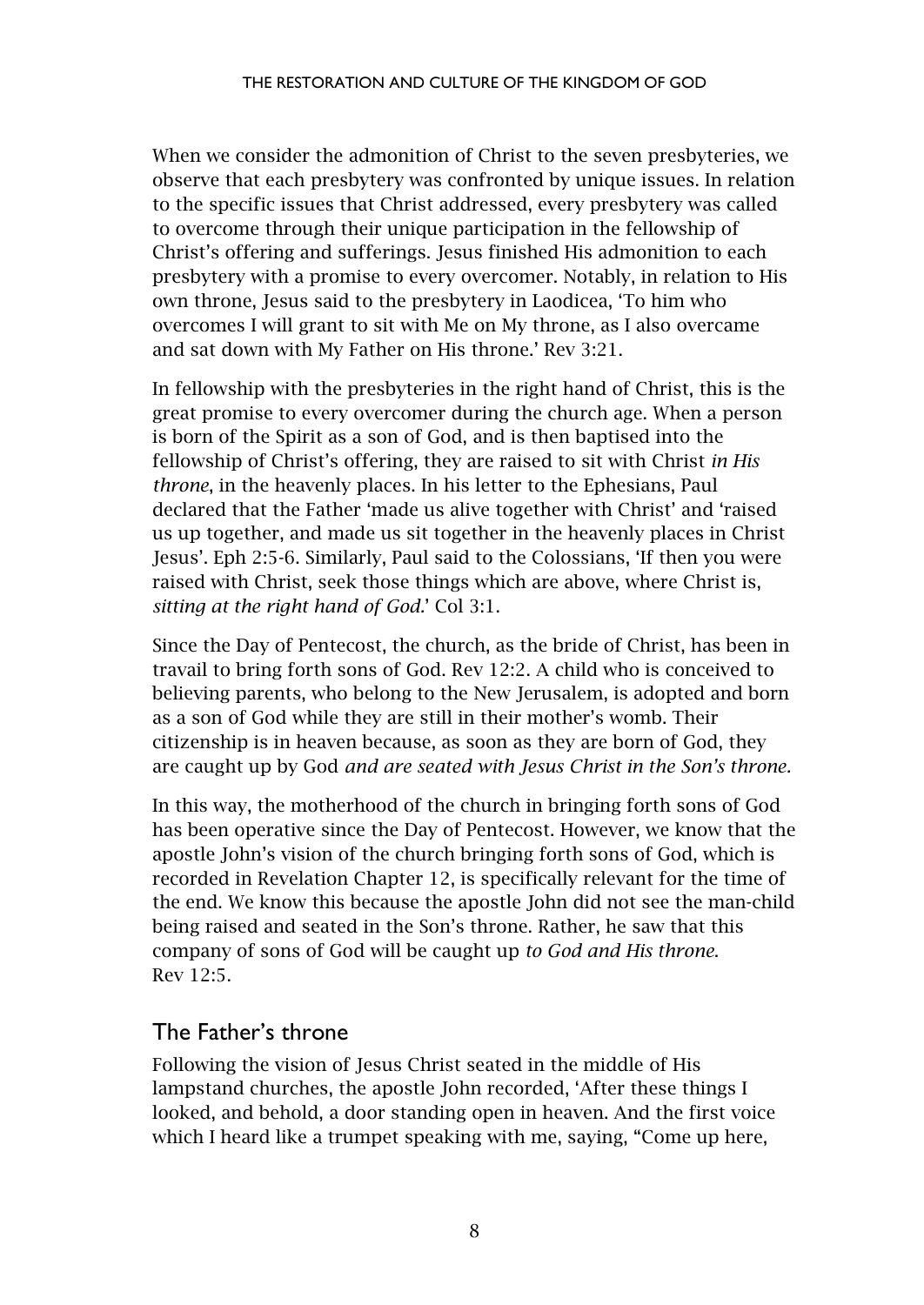and I will show you things which must take place after this".' Rev 4:1. We observe that Jesus Himself, with the voice like a great trumpet, highlighted to the apostle John that there will be *a major transition* that will follow the restoration of lampstand churches.

John was immediately caught up in the Spirit to see 'a throne set in heaven, and One sat on the throne'. Rev 4:2. The throne set in heaven is *the throne of the Father*. The One seated on His own throne is the Father. In his prophetic vision, the prophet Daniel described this time by saying, 'I kept looking until thrones were set up, and the Ancient of Days *took His seat*; His garment was white as snow, and the hair of His head was like pure wool. *His throne* was a fiery flame, its wheels a burning fire.' Dan 7:9. The Ancient of Days is the Father.

Significantly, when the Father takes His seat in the middle of the New Jerusalem, He will shift *the overcoming presbyters* from the Son's throne to His own throne. John saw twenty-four elders seated on twenty-four thrones around the throne of the Father. He said, 'Around the throne were twenty-four thrones, and on the thrones I saw twenty-four elders sitting, clothed in white robes; and they had crowns of gold on their heads.' Rev 4:4. The twenty-four thrones belong to one world-wide presbytery with twenty-four courses. The order of twenty-four was the pattern of administration that belonged to King David's throne, over the whole kingdom of Israel. 1Ch 23-27. In the same way that David appointed specific leaders to oversee each course in his administration, the twenty-four elders may be overseers who belong to the one presbytery, and represent each course of the presbytery, around the Father's throne.

King David prophetically declared that there will be thrones placed in the heavenly Jerusalem. He said, 'For thrones are set there [in the city] for judgement, the thrones of the house of David.' Psa 122:5. The twenty-four thrones that will be placed around the throne of the Father belong to the house of David. In the time of the end, the authority of the house of David to rule over the whole kingdom of Israel will belong to the presbytery with its twenty-four courses. The presbytery will be the shepherds after the Lord's own heart, who will feed the true Israel of God with knowledge and understanding. Jer 3:15. They will feed the entire kingdom of God with the bread of life that is necessary to sustain every believing household in the time of the end.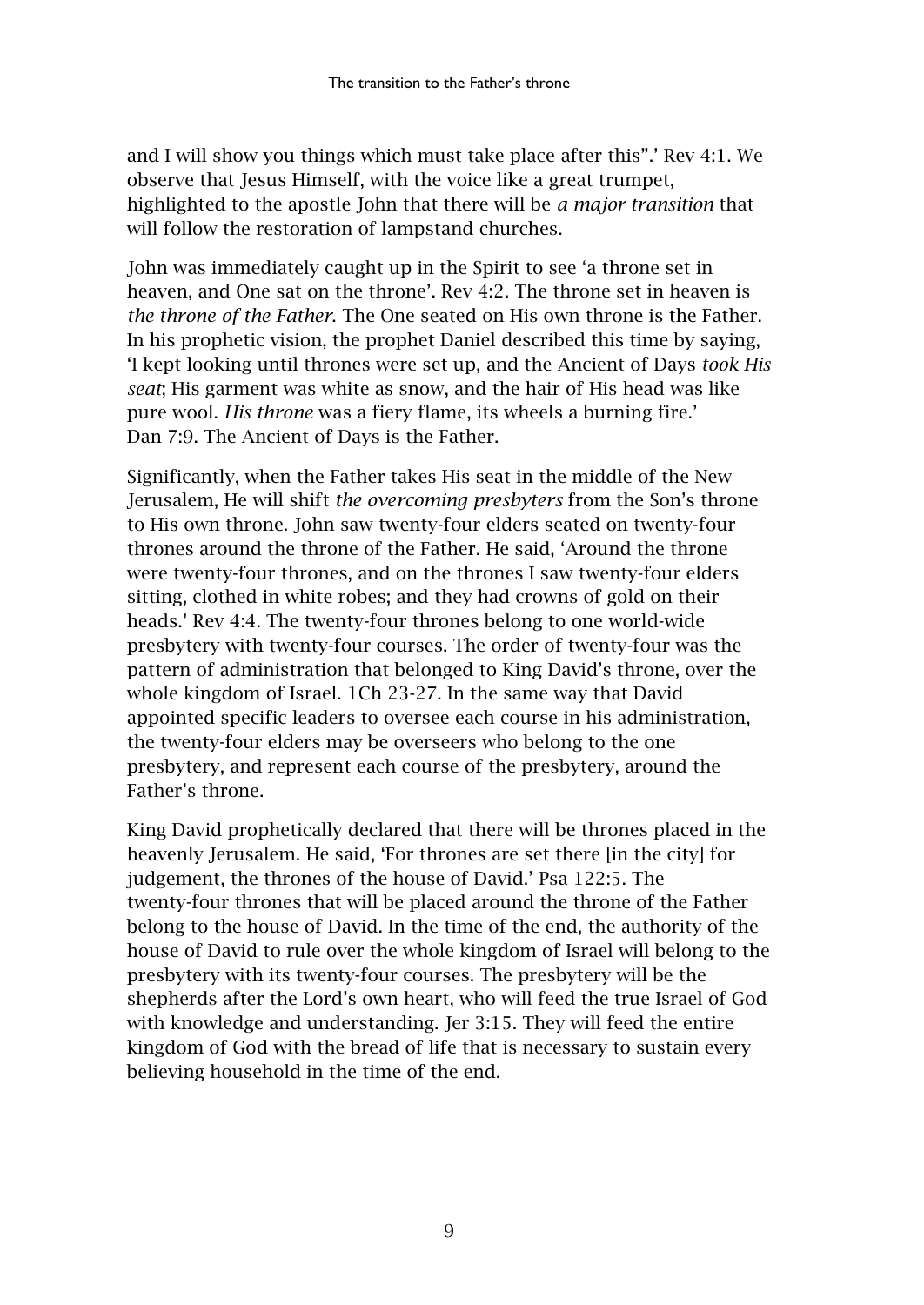#### <span id="page-11-0"></span>*The table of the Lord*

When the twenty-four thrones are placed for the time of the end, the priority of ministry within the true tabernacle will shift from the lampstand to the table of shewbread. The table of shewbread was called 'the table of the Lord'. It was from the table of the Lord that the twelve loaves of bread, which were called 'the bread of Yahweh's presence', were ministered as an offering fellowship between Yahweh and Israel. Exo 25:30. We know that the bread was eaten by the priests in the holy place of the tabernacle. Luk 6:4. This bread was symbolic of the bread of life which is now ministered to us, as a kingdom of priests, by the Spirit of God. Joh 6:32-35,51,57-58,63. The bread of life is also called 'the *hidden manna'.* Rev 2:17. It is the provision of Yahweh for our participation in His *agape* fellowship.

When we consider the table of shewbread in the tabernacle of Moses, the shewbread was placed on the table in two rows, with six loaves in each row. Lev 24:6. Furthermore, we observe that the table itself was capped by 'a double crown'. Exo 25:24-25. This signifies that the Father's rulership over His kingdom in the time of the end will be expressed through 'a double portion' administration. Isa 61:7. Zec 9:12. We recall that the early church was led by the twelve apostles. The twelve apostles proclaimed the word of life as the bread from heaven, to the church in Jerusalem. Act 5:20. Applying the principle of the double-portion, the word of life will be proclaimed by the presbytery with its twenty-four courses, in the time of the end.

In relation to the table of the Lord, the numeric of  $12 \times 2$  is symbolic of the presbytery, with its twenty-four courses, when the Father takes His seat to judge the world. The numeric of 12 x 12 is symbolic of the 144 000 who will be sealed as the firstfruits of the true Israel of God. The Lord is restoring the ministry of the spirit of Elijah in our day to prepare the way for the time when the Father takes His seat, and the Lamb stands up on Mount Zion. When the Lamb stands up, the 144 000 will receive a double portion of this anointing in the same way that Elisha received a double portion of the anointing that rested upon Elijah. 2Ki 2:9. We will consider the significance of the 144 000 further in our next section.

#### <span id="page-11-1"></span>*The four living creatures*

When the apostle John saw the administration that belongs to the throne of God in the New Jerusalem, he also saw four living creatures *in* the throne of the Father and *around* the throne of the Father. Rev 4:6. The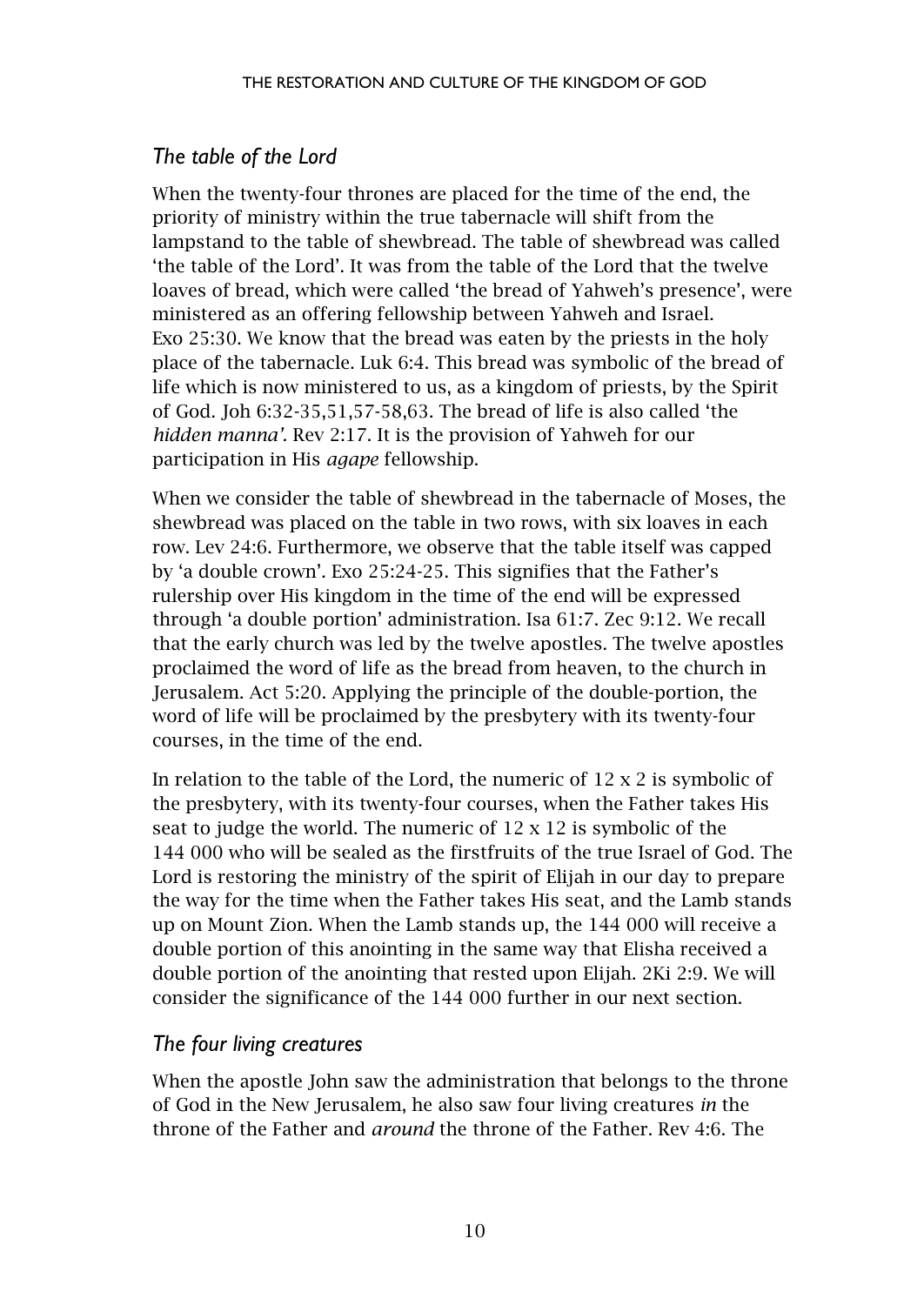first living creature was like a lion; the second living creature was like a calf; the third living creature was like a man; and the fourth living creature was like a flying eagle. Rev 4:7. As we have considered in other notes, the four living creatures comprise all the ascension gift overseers that the Father has given to Christ to reveal and express the four dimensions of His administration. Eph 4:11-12.

The ascension gift overseers belong to Jesus Christ as the Lamb. When Jesus Christ stands up as the Lamb and moves into the middle of the Father's throne, the apostolic administration of Christ will also move with Him into the middle of the Father's throne. The four living creatures are described as being 'in and around the throne', because the apostolic administration *belongs to the Lamb* in the centre of the Father's throne while, at the same time, it is also *part of the presbytery* with its twenty-four courses, around the throne.

The initiative of Jesus Christ, who is the Lamb, is expressed through His apostolic administration in the presbytery. Whenever the four living creatures give 'glory and honor and thanks' to the Father who is seated upon His throne, the twenty-four elders also fall down before the Father and worship Him who lives forever and ever. Rev 4:9-10. The elders proclaim to the Father, 'You are worthy, O Lord, to receive glory and honour and power; for You created all things, and by Your will they exist and were created.' Rev 4:11. This is the expression of their worship to the Father as intercessors before His throne, in the time of the end.

#### <span id="page-12-0"></span>*The ministry of intercession*

In the time of the end the presbytery with its twenty-four courses will be fully engaged in a ministry of worship and *intercessory prayer* before the throne of the Father. The twenty-four elders have harps and golden bowls full of incense. Rev 5:8. The golden bowls of incense belong to the table of the Lord, and they contain the prayers of all the saints. The focus of the presbytery's *intercessory ministry* will be to gather all the saints of God with them, in the fellowship of prayer that belongs to the *agape* meal of Yahweh, at the true table of shewbread.

This ministry of intercession will be essential in the time of the end. We have already entered the beginning of birth pains, which is characterised by a great falling away of Christians from the faith. Mat 24:8. This great falling away, when the love of many Christians will grow cold, will continue into the time of the end. Mat 24:12. Jesus said that there will be many false prophets who will rise up and deceive many. Mat 24:11.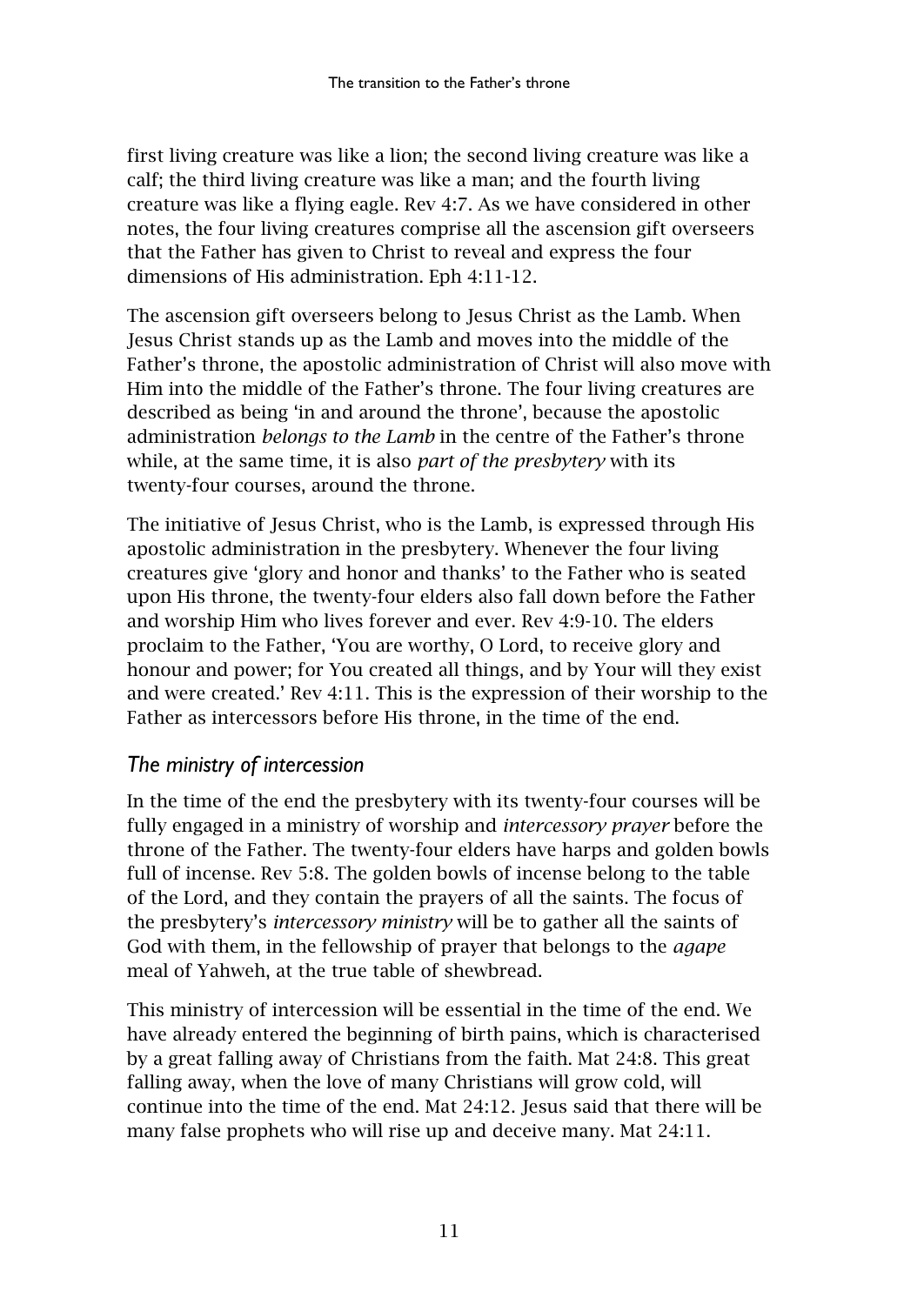Furthermore, He said that many will become offended, will betray one another, and will hate one another. Mat 24:10. In the time of the end, the betrayal and persecution that will be experienced by the church will continue to test and purify the motives of those who obey the gospel.

In the same way that Christ prayed for Peter that his faith would not fail in the hour of his trial, the presbytery will be praying for the faith of those who are receiving the bread of life in the hour of their trial. Luk 22:32. Rev 3:10. Grace will be multiplied to many believers through this ministry of intercession so that their faith will not fail. In this way, and through this ministry, a numberless multitude will become true Israelites by being joined to Christ as members of His body. Significantly, the prayer of the apostolic administration and the presbytery in the time of the end will also be *imprecatory prayer*. Imprecatory prayer is an invocation of judgement upon the world.

#### <span id="page-13-0"></span>The throne of God and of the Lamb

As we have considered, the apostle John saw the Father seated upon His throne, the apostolic administration of Christ in and around the throne, and the presbytery with its twenty-four courses around the throne. Most significantly, he then saw Jesus Christ standing up as the Lamb in the middle of the Father's throne. John recorded, 'I looked, and behold, in the midst of the throne and of the four living creatures, and in the midst of the elders, stood a Lamb as though it had been slain, having seven horns and seven eyes, which are the seven Spirits of God sent out into all the earth'. Rev 5:6.

Once the Father places His seat in the middle of the heavenly Jerusalem, Jesus Christ will stand up from His own throne, and will move, as the Lamb of God, into the middle of the Father's throne. From that time onwards, the throne is called 'the throne of God and of the Lamb'. Rev 22:1,3. After Jesus Christ has moved, as the Lamb of God, to the middle of the Father's throne, the Father will give Him the scroll that has been sealed with the seven seals. Rev 5:7. The seven-sealed scroll is the full revelation of the Father's will that has already been accomplished by the offering of Jesus Christ. Heb 10:5-10.

When the Lamb receives the scroll from the right hand of the Father, He will receive the authority to exercise the Father's dominion; to reveal the Father's glory; and to establish the Father's kingdom over all the kingdoms of the world. The prophet Daniel described *the mandate* that the Father will give to Christ, as the Son of Man, by saying, 'To Him was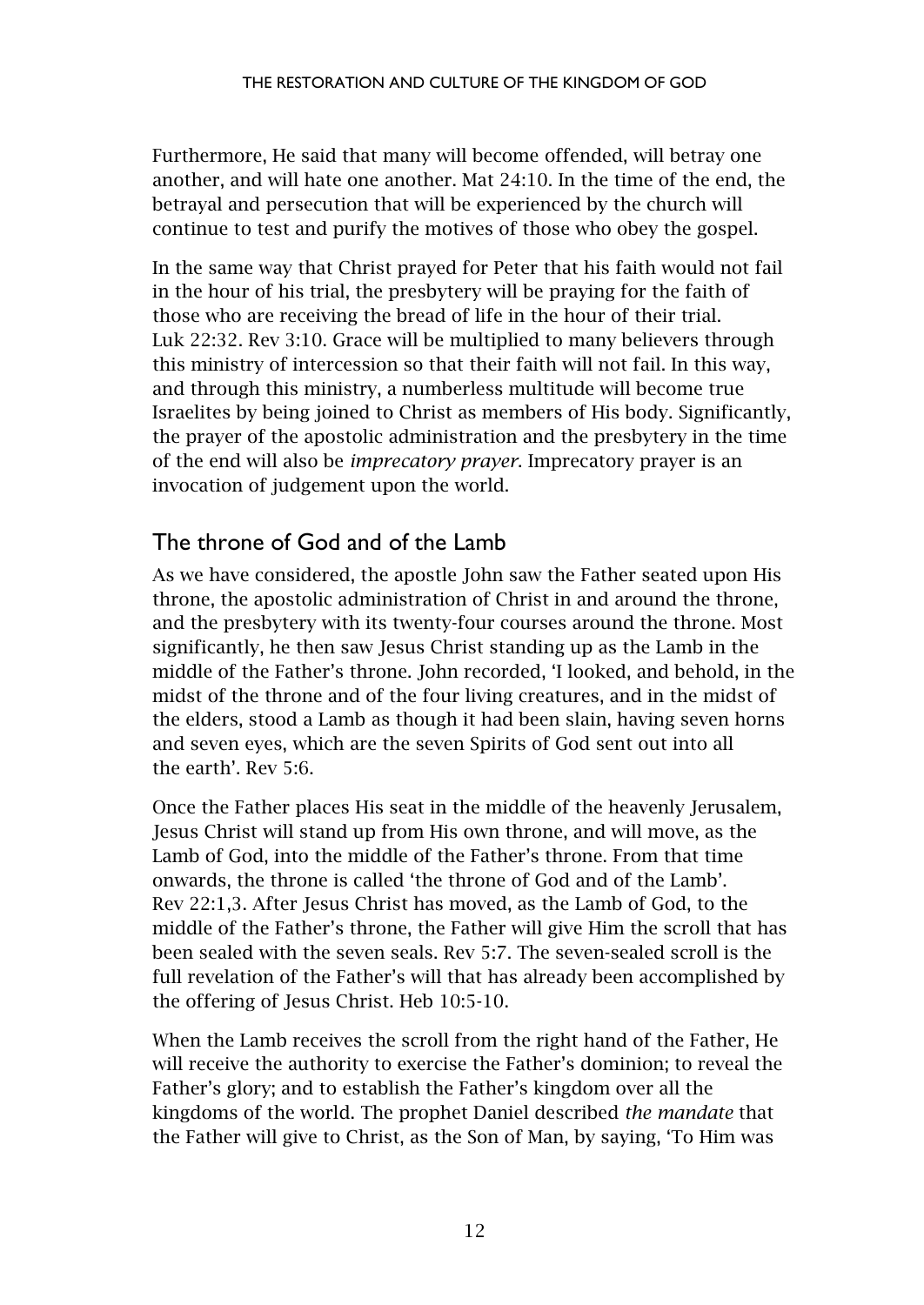given dominion, glory, and a kingdom, that all the peoples, nations and men of every language might serve Him. His dominion is an everlasting dominion which will not pass away; and His kingdom is one which will not be destroyed.' Dan 7:14.

The scroll is written on both sides, because it is *the full revelation* of both His salvation and His judgement. Rev 5:1. When Jesus Christ begins to open the seals, it will initiate the unfolding judgement of God upon the world, in an irrevocable manner. We observe that when the seals are being opened, the judgement of God will be manifested in the earth in a *quarter measure.* Rev 6:8. When the trumpets are being blown, the judgement of God will be manifested in the earth in *a third measure.*  Rev 8:7-12. Rev 9:15. Finally, the seven vials contain *the full measure* of the wrath of God that will be poured out upon Babylon, Antichrist, and the eighth world kingdom. Rev 15:1,7.

After the Lamb has received the scroll, the four living creatures and the twenty-four elders will bow down before the Lamb and begin to sing *a new song*. They will sing to the Lamb, 'You are worthy to take the scroll, and to open its seals; for You were slain, and have redeemed us to God by Your blood out of every tribe and tongue and people and nation, and have made us kings and priests to our God; and we shall reign on the earth.' Rev 5:9-10. It is significant that they declare 'and we shall reign on the earth', because this is the time when the administration of the bride city will be elevated above all the kingdoms of the world. Isa 2:2.

This new song will announce that the time has come for the saints to receive and possess the kingdom. Dan 7:22. The saints, or the elect, will include the apostolic administration of Christ, the presbytery with its twenty-four courses, the 144 000 who are the firstfruits of the true Israel of God, and then the great multitude from every nation. The 144 000, who will receive the seal of the living God in their foreheads after Jesus Christ stands up as the Lamb on Mount Zion, will also sing a new song. Rev 7:2. Rev 14:1,3. It will be a unique song that belongs to their ministry, but it will be in complete harmony with the new song that belongs to the apostolic administration of Christ and the presbytery with its twenty-four courses. We will consider the song of the 144 000 in more detail in our next section.

#### <span id="page-14-0"></span>The tabernacle of God is with men

When the Father places His throne in the middle of the heavenly Jerusalem, and Jesus Christ stands up as the Lamb in the middle of the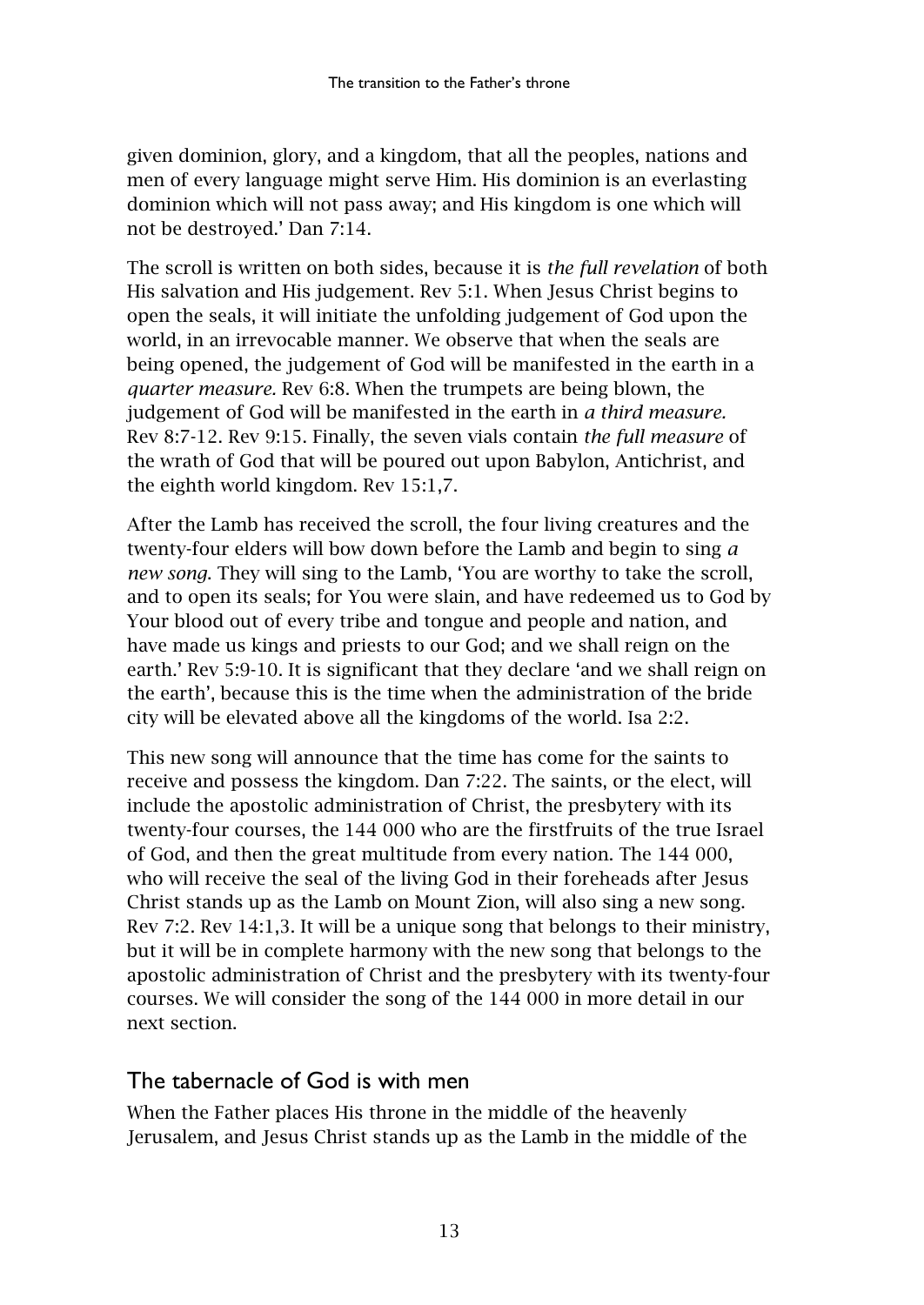Father's throne, the Father will spread His tabernacle over Mount Zion. Once the Father spreads His tabernacle over all the inhabitants of Mount Zion, His tabernacle will 'be with men'. Having described the bride city that has been coming down out of heaven from God since the Day of Pentecost, the apostle John continued by saying that He heard a loud voice from heaven' saying, 'Behold, the tabernacle of God is with men, and He will dwell among them, and they shall be His people. God Himself will be with them and be their God.' Rev 21:3.

Once the Father has spread His tabernacle over Mount Zion, the whole mountain will be called 'the mountain of the Lord's house'. The prophet Isaiah declared concerning this time, 'Now it shall come to pass in the latter days that *the mountain of the Lord's house* shall be established on the top of the mountains, and shall be exalted above the hills; and all nations shall flow to it. Many people shall come and say, "Come, and let us go up to the mountain of the Lord, to the house of God of Jacob; He will teach us of His ways, and we shall walk in His paths." For out of Zion shall go forth the Law, and the word of the Lord from Jerusalem.' Isa 2:2-3.

Further to this, the prophet Isaiah described the Father's protection and provision for the inhabitants of Mount Zion in the time of the end by saying, 'The Lord will create above every dwelling place of Mount Zion, and above her assemblies, a cloud and smoke by day and the shining of a flaming fire by night. For over all the glory there will be a covering. And there will be a tabernacle for shade in the daytime from the heat, for a place of refuge, and for a shelter from storm and rain.' Isa 4:5-6. Significantly, the Father will spread His tabernacle over the entire administration of His throne, as is recorded in Revelation Chapters 4 and 5, prior to the opening of the seals.

During the opening of the seals, there will also be a numberless multitude who will come into the mountain of the Lord's house from all nations. Isa 2:2. We read in Chapter 7 of the book of Revelation concerning this great multitude, 'They are before the throne of God; and they serve Him day and night in His temple; and He who sits on the throne will spread His tabernacle over them. They will hunger no longer, nor thirst anymore; nor will the sun beat down on them, nor any heat; for the Lamb in the centre of the throne will be their Shepherd, and will guide them to springs of the water of life; and God will wipe every tear from their eyes.' Rev 7:15-17.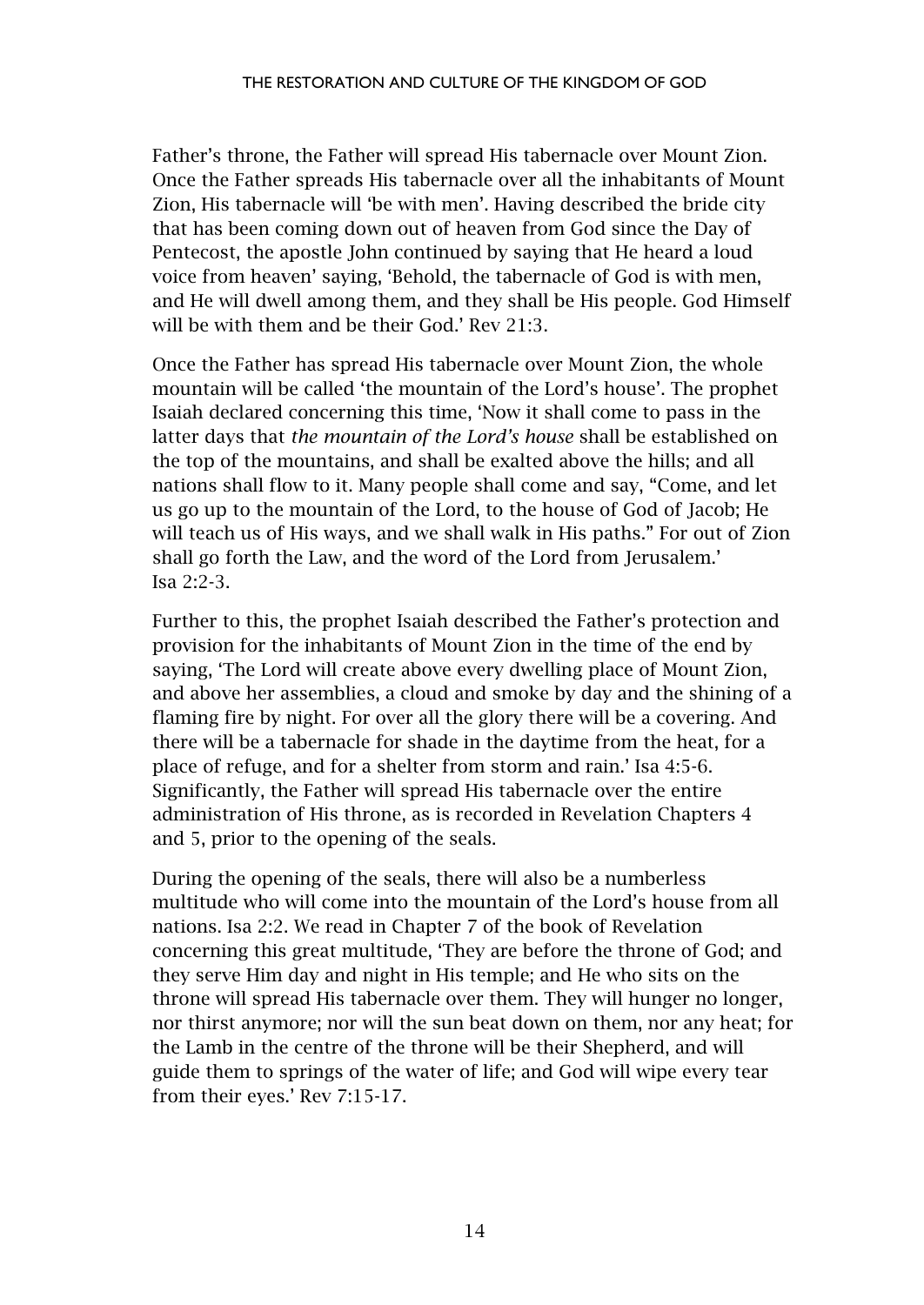The phrase 'and God will wipe every tear from their eyes' is significantly expanded in John's description of the bride city in Chapter 21 of the book of Revelation. The same loud voice from heaven that proclaimed that 'the tabernacle of God is with men' also proclaimed, '*And God will wipe away every tear from their eyes*; there shall be no more death, nor sorrow, nor crying. There shall be no more pain, for the former things have passed away.' Rev 21:4. When we compare all these Scriptures, we note that John's vision of the bride city, which is recorded in Revelation Chapters 21 and 22, describes the heavenly Jerusalem when the Father spreads His tabernacle over Mount Zion and Jesus Christ stands up on Mount Zion to open the scroll with its seven seals.

#### <span id="page-16-0"></span>The wings of an eagle

This brings us to another important point. When the Father spreads His tabernacle *over every dwelling place* that belongs to Mount Zion, it means that every citizen in the heavenly Jerusalem will be *under the shadow of His wings.* The psalmist declared, 'He who dwells in the shelter of the Most High will abide in the shadow of the Almighty. I will say to the Lord, "My refuge and my fortress, My God in whom I trust!" For it is He who delivers you from the snare of the trapper and from the deadly pestilence. He will *cover you with His pinions,* and *under His wings* you may seek refuge; His faithfulness is a shield and bulwark.' Psa 91:1-4.

We can compare the provision and protection that we will experience under the shadow of the wings of the Almighty with the way that Yahweh brought the nation of Israel out of Egypt on eagles' wings. Yahweh instructed Moses to say to the nation of Israel when they came to Mount Sinai, 'You have seen what I did to the Egyptians, and how I bore you on eagles' wings and brought you to Myself. Now therefore, if you will indeed obey My voice and keep My covenant, then you shall be a special treasure to Me above all people; for all the earth is Mine. And you shall be to Me a kingdom of priests and a holy nation.' Exo 19:4-6.

Yahweh brought the nation of Israel to Himself, on eagles' wings, for *agape* fellowship. The meaning of 'eagles' wings' was clearly demonstrated by the miraculous protection and provision of the Lord for the nation of Israel on their journey in the wilderness. The psalmist declared, 'He spread a cloud for a covering, and fire to give light in the night. The people asked, and He brought quail, and satisfied them with the bread of heaven. He opened the rock, and water gushed out; it ran in the day places like a river.' Psa 105:39-41. Further to this, their sandals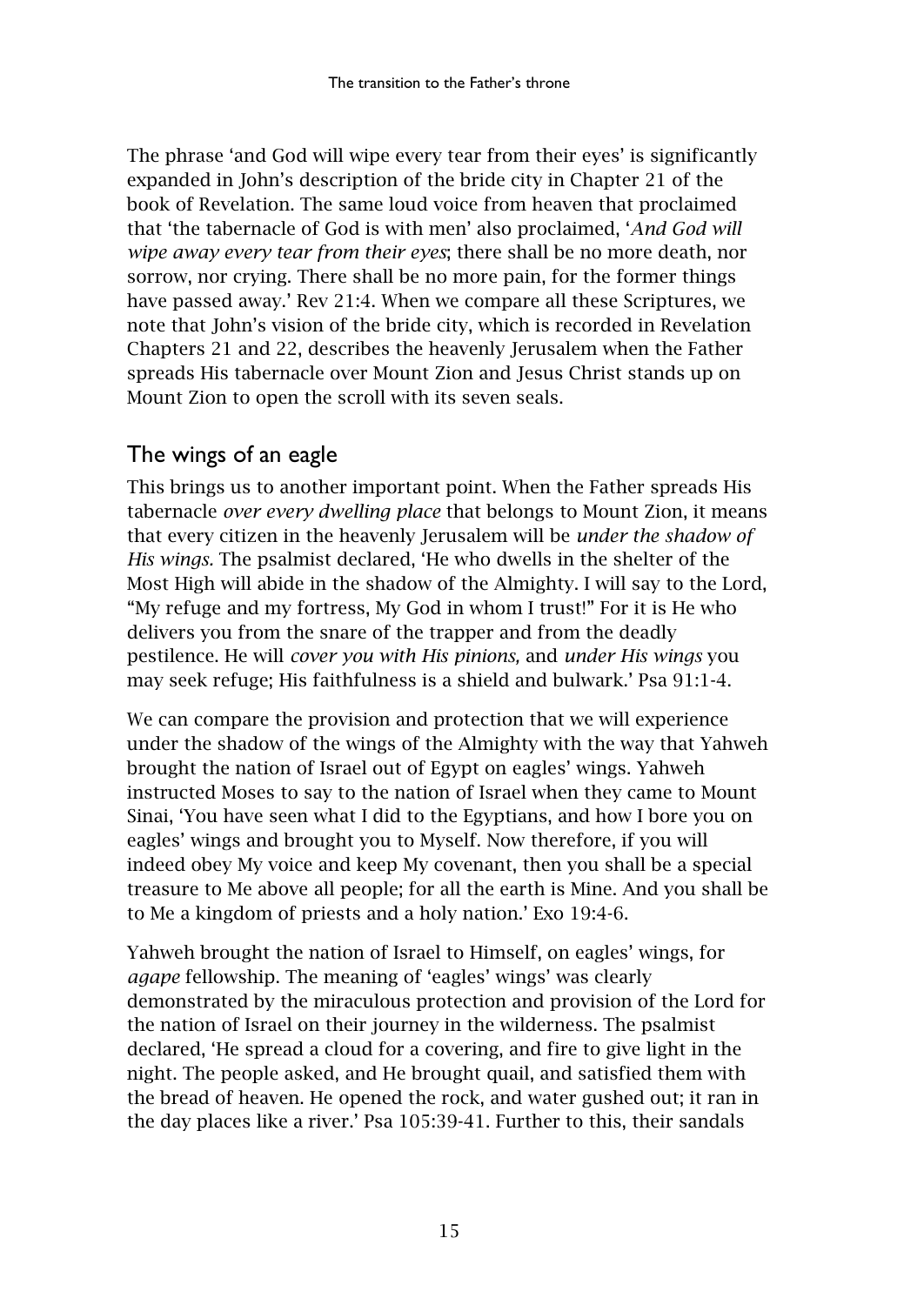did not wear out on the journey, and the Lord removed the sicknesses of Egypt from them.

In contrast to this, we have not come to Mount Sinai, which is the mountain that burned with fire. Rather, we have come to Mount Zion and to the city of the living God, which is the heavenly Jerusalem. Heb 12:22. Moreover, the church will experience the same miraculous provision and protection in the time of the end. We are reminded that the apostle Paul described both the Lord's miraculous provision *and* the Lord's sovereign judgement that the nation of Israel experienced in the wilderness. He then said, 'These things happened to them as an example, and they were written for our instruction, *upon whom the ends of the ages have come.*' 1Co 10:11.

Restating the key point: when the Father takes His seat in the heavenly Jerusalem, He will spread His tabernacle over all the citizens of the spiritual Mount Zion. Furthermore, Jesus Christ will stand up as the Lamb on Mount Zion. He will stand up with the 144 000, who will be sealed as the firstfruits of the true Israel of God, for their unique ministry. The apostle John saw that the fruit of their evangelistic ministry will be a great multitude from every tribe, nation, people and tongue. The great multitude from every nation will be clothed in white priestly robes and they will have palm branches in their hands, signifying that they are ready to celebrate the Feast of Tabernacles. Rev 7:9-17.

We clearly see that the miraculous provision and protection that the nation of Israel experienced in the wilderness will be *the same 'eagle-wing power'* by which the Father will lead the church, through Jesus Christ and His administration, in the time of the end. The church will be carried by the Father's eagle wings all the way to the celebration of the wedding feast, for 3½ years in the wilderness. As a summary statement, we read in Revelation Chapter 12, 'But *the two wings of the great eagle* were given to the woman [the church], so that she could fly into the wilderness to her place, where she was nourished for a time and times and half a time, from the presence of the serpent'. Rev 12:14.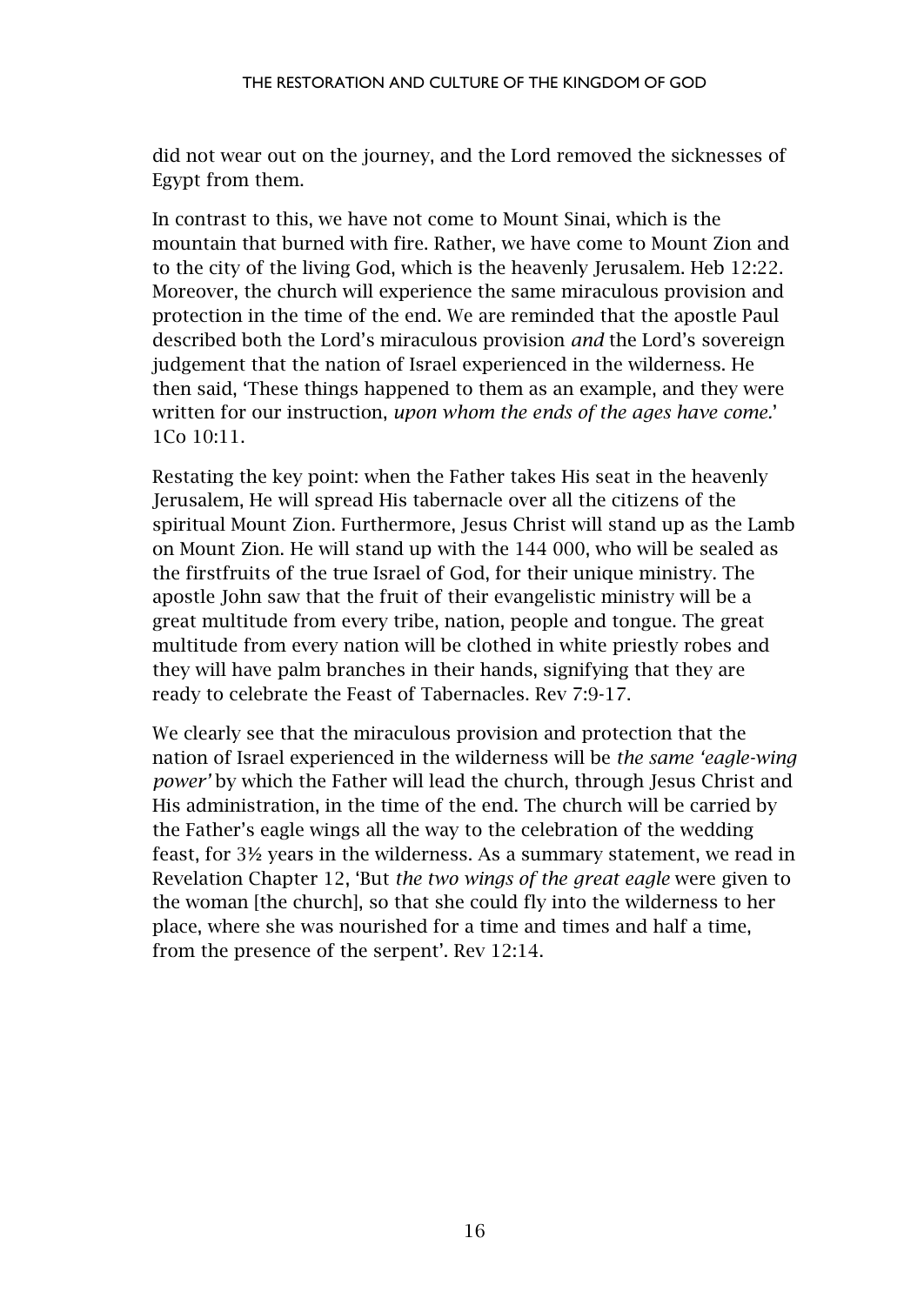### <span id="page-18-1"></span><span id="page-18-0"></span>Chapter 2 The elect from the four winds

The apostle Peter addressed his first letter to 'the pilgrims of the dispersion'. 1Pe 1:1. This literally means '*the elect* sojourners'. Peter was writing to those who were 'elect according to the foreknowledge of God the Father, in sanctification of the Spirit, for obedience and sprinkling of the blood of Jesus Christ'. 1Pe 1:2. The elect are the citizens of the heavenly Jerusalem, because they have been born of God and then planted by the Father in the fellowship of the body of Christ. Joh 3:3,5. 1Co 12:18. As they walk after the Spirit, by embracing their unique participation in the fellowship of Christ's offering and sufferings, they are being sanctified, by the Spirit, as sons of God. Heb 10:14. Rom 8:14.

The elect are learning the obedience that Christ has already learned for them on His offering journey from the garden of Gethsemane to the cross. Heb 5:8-10. In the fellowship of Christ's seven wounding events, His blood is sprinkling their hearts. Heb 9:14. As the other law is being circumcised from their hearts, they are ceasing from sin. Furthermore, the resurrection power of the life of God in the blood of Christ is equipping them to serve the Father as priests in His temple. Rev 1:5-6. Rev 7:15. In summary, the elect are sons of God who are washing their priestly robes 'so that they may have the right to the tree of life and may enter by the gates into the city'. Rev 22:14.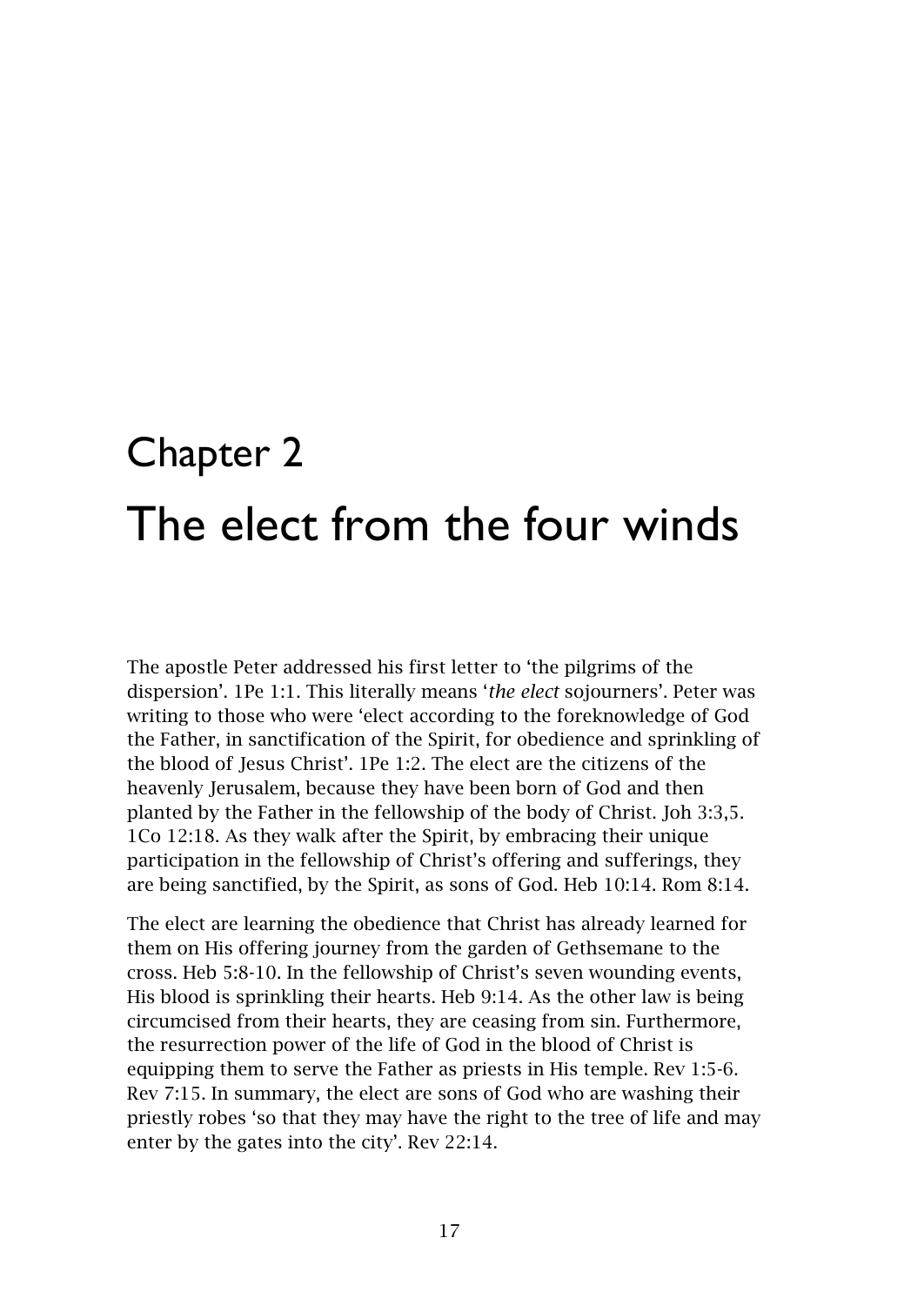#### <span id="page-19-0"></span>The twelve tribes dispersed abroad

The apostle James also wrote to the elect of the dispersion. He addressed his letter to 'the twelve tribes who are scattered abroad'. Jas 1:1. James was writing to the elect as 'the true Israel of God'. Gal 6:16. He evidently understood the words of Isaiah when he declared, 'Here this, O house of Jacob, who are called by the name of Israel, and have come forth from the wellsprings of Judah.' Isa 48:1. We recall that Jacob, whose name was changed to Israel, was the father of twelve sons. Judah was one of the sons of Jacob. In this regard, Judah came from the loins of Jacob. So, why did Isaiah say that Jacob came from the loins of Judah?

Jesus Christ was born in the lineage of King David, who belonged to the tribe of Judah. Christ is the Son of Abraham and the Son of David. When Jesus Christ was crucified on the cross, the middle wall of separation between the Jews and Gentiles was removed. Eph 2:14-15. On His offering journey from the garden of Gethsemane to the cross, Christ became the end of the old creation and the beginning of the new creation. Rev 1:8. Rev 22:13. He made *one new man* in Himself. Eph 2:15. 2Co 5:17. Gal 6:15. The one new man is the true Israel of God. The members of the body of Christ belong to the true Israel of God, which is also called 'the house of Jacob'.

There are twelve tribes that belong to the house of Jacob that have come forth from the loins of Judah, through Jesus Christ. That is, there are twelve tribes in the true Israel of God. The Jews and Gentiles who belong to the true Israel of God, in Christ, all receive their inheritance among these twelve tribes. This explains why the apostle James addressed his letter to the '*the twelve tribes* which are scattered abroad'. Jas 1:1. As we have considered, the apostle Peter also referred to the true Israel of God as 'the elect in the dispersion'. 1Pe 1:1-2.

Prior to His ascension from the Mount of Olives, Jesus explained to His disciples that they would be scattered among all nations. He foretold that this would happen in various stages when He said, 'You will receive power when the Holy Spirit has come upon you; and you shall be My witnesses both in Jerusalem, and in all Judea, and Samaria, and even to the remotest part of the earth.' Act 1:8.

#### <span id="page-19-1"></span>The four winds of heaven

The Scriptures teach us that the elect have been scattered *by* the four winds of heaven and *to* the four winds of heaven. In our present day,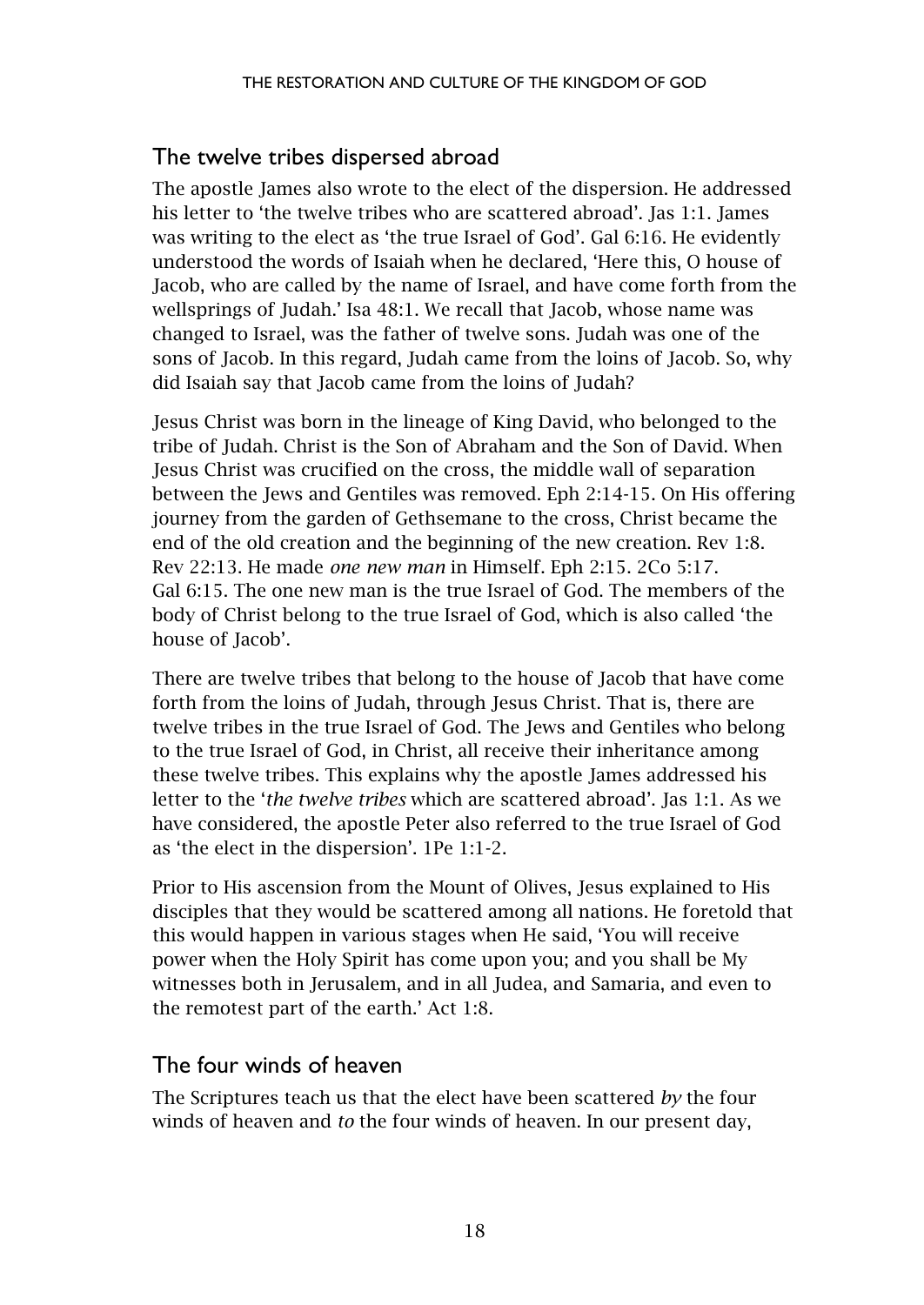God's elect are scattered among lampstand churches in all nations. As both the apostle Peter and the apostle James clearly identified, the elect are presently in the dispersion. 1Pe 1:1-2. Jas 1:1. They are scattered abroad. In the time of the end, the elect will be gathered *by* the four winds of heaven *from* the four winds of heaven. Jesus proclaimed that, immediately following the opening of the sixth seal, He will send His messengers 'with a great trumpet and they will gather together His elect *from the four winds*, from one end of the sky to the other'. Mat 24:31.

It is important that we understand the phrase 'the four winds of heaven'. This is not simply a poetic way of describing the four corners of the earth. We note that there are two important applications of this phrase. In the first case, the four winds of heaven describe the four horsemen in the angelic administration who are used by the Lord to both *scatter* and *gather* His people. In the second case, the four winds of heaven describe the various kingdoms that have ruled over the Gentile nations of the world since the Babylonians. The elect have been scattered among these nations and, in the time of the end, they will be regathered from all of these nations into the kingdom of God.

Let us consider this in more detail. In prophetic vision, Zechariah saw the four winds of heaven as four angelic horsemen. Zec 1:7-11. The horsemen were led by the archangel Michael. He is the angel of the Lord who rides upon the red horse. Zec 1:8,11. Michael said to Zechariah, concerning the horsemen, 'These are those whom the Lord has sent to patrol the earth.' Zec 1:10. In a later vision, the prophet Zechariah saw the four winds of heaven as four angelic chariots. Zec 6:1-8. Each chariot was pulled by horses of a particular colour. The interpretive angel explained to the prophet Zechariah, 'These are the four spirits (lit. 'winds') of heaven, who go out from their station before the Lord of all the earth'. Zec 6:5.

The four winds of heaven stand before the Lord of hosts in heaven, and they also patrol the earth. In this manner, the Lord uses the four winds of heaven to stir up the nations of the world to accomplish His will and purpose. Throughout history, the Lord has used the kingdoms of the world as tools, or instruments, in His hand to both judge and chasten His people. Jer 51:20. For example, we know that the Lord used King Nebuchadnezzar and the nation of Babylon as an instrument in His hand to judge the Jewish nation. Significantly, while Daniel was in exile in Babylon, he saw *the four winds of heaven* stirring up 'the Great Sea' in a prophetic vision. Dan 7:2.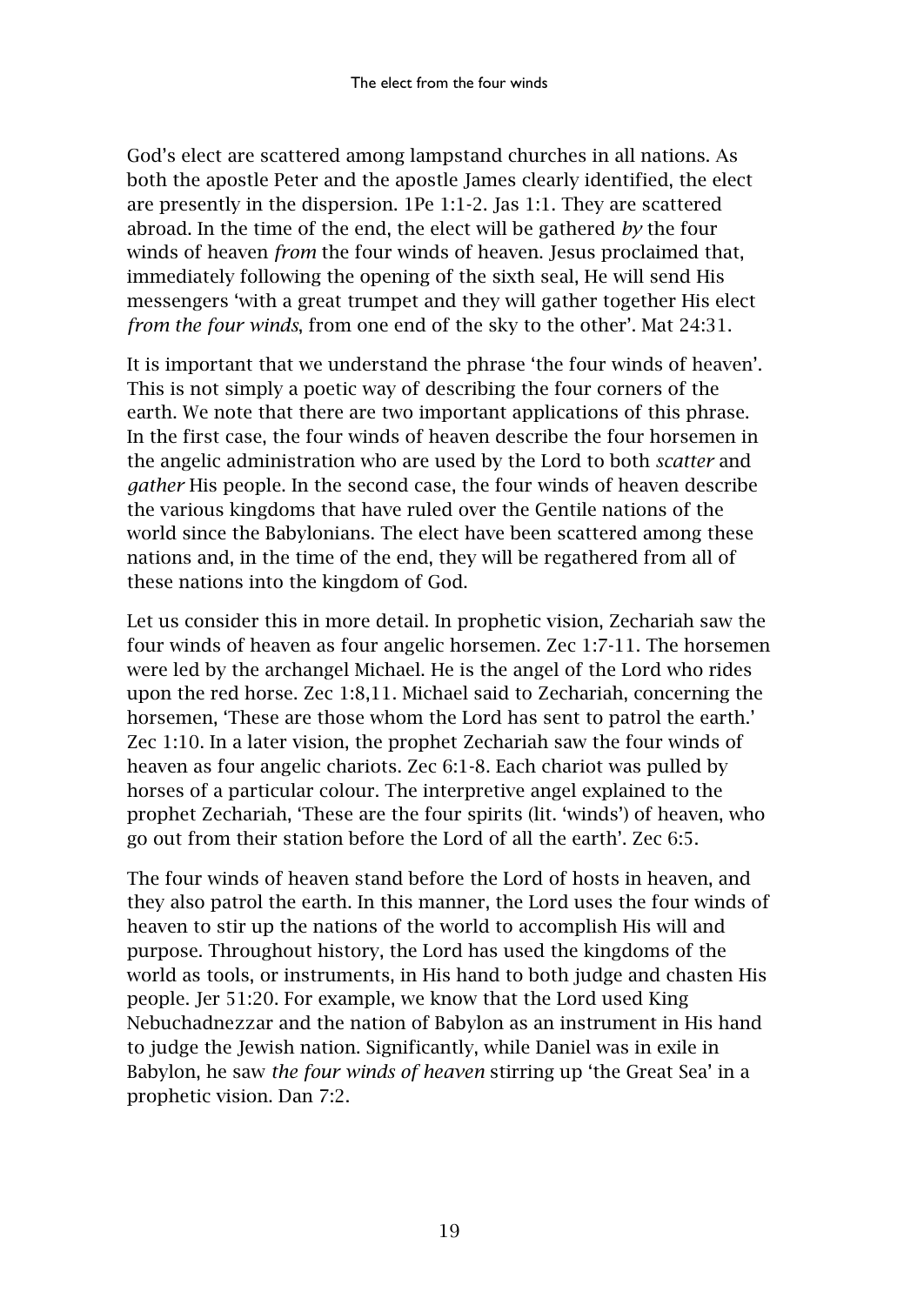The provocation of the four winds of heaven, under the direction of the Lord, caused four great beasts to emerge from the sea of the nations. Dan 7:3. The beasts represented specific world kingdoms that would rise to prominence from the time of Daniel to the end of the age. The first beast was the Babylonian Empire. The second beast was the Medo-Persian Empire. The third beast was the Greek Empire. The fourth beast was different from the other beasts. It represented both the Roman Empire *and* the seventh world kingdom. In the book of Revelation, the seventh world kingdom is likened to a dragon with seven crowned heads and ten horns. Rev 12:3.

The important point is that the Scriptures also refer to *these world kingdoms* as 'the four winds of heaven'. For example, the Lord declared to Elam, through the prophet Jeremiah, 'I will bring upon Elam the four winds from the four ends of heaven, and will scatter them *to all these winds*; and there will be no nation to which the outcasts of Elam will not go.' Jer 49:36. In this prophetic statement, we note that the outcasts of Elam were scattered *by* the four winds of heaven, and they were also scattered *to the four winds of heaven*. In relation to being scattered to the four winds of heaven, this evidently refers to *all the Gentile nations.* The Lord said, 'There will be no nation to which the outcasts of Elam will not go.'

Interestingly, it is the Greek Empire that is most closely associated with this phrase 'the four winds of heaven'. In another vision, the prophet Daniel saw the Greek Empire as a male goat with a great horn between its eyes. Dan 8:5. When the great horn was broken, it was replaced by 'four notable horns'. The four notable horns came up *towards the four winds of heaven*. Dan 8:8. Following this, *a little horn* came out of one of the notable horns. Dan 8:9. The little horn grew all the way up to the host of heaven because it was empowered by Satan from the heavenly places. Dan 8:10-12. Satan regained access into the heavenly places during the reign of the Seleucids, who gained ascendancy over the Greek Empire because of the corruption of the continual offering within the Jewish nation at that time.

The Greek Empire spread to the four winds of heaven and *received dominion* from the heavenly places. Dan 7:6. The angel Gabriel explained to Daniel concerning the little horn, 'His dominion shall be a great dominion'. Dan 11:5. Since the time of the Seleucids, the kingdoms of the world, as the four winds of heaven, have been empowered by Satan, from the heavenly places, to exercise *dominion* over the messengers and the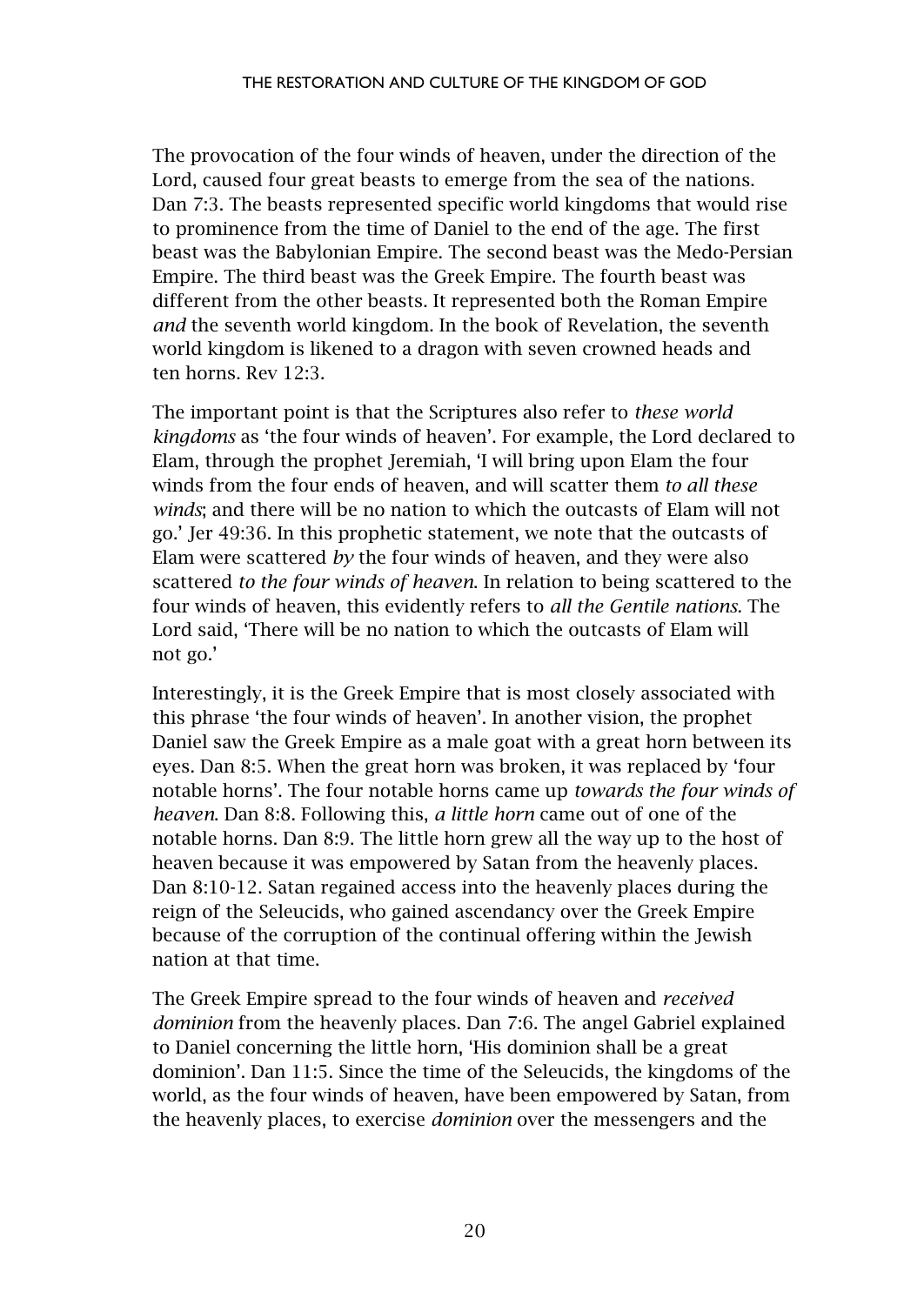people of God. It was revealed to the prophet Daniel that the messengers of God will be trampled by the rulers of the world for a period of 2300 years. Dan 8:13-14. When the apostle Peter wrote to 'the elect in the dispersion' in his day, he was addressing many believers who were experiencing persecution under the Roman Empire.

Having understood the words of Jesus concerning the judgement and destruction of the earthly temple and the city of Jerusalem, Peter urged all the Christians to leave the city of Jerusalem before the time of this sovereign judgement. Mat 24:1-2. He taught the early believers that the earthly temple was *no longer their temple,* and that the earthly Jerusalem was *no longer their city*. In his first letter, Peter clearly proclaimed that Jesus Christ was the chosen and precious Cornerstone of a new temple and a new city. 1Pe 2:4,6-8. As sons of God, we are being built up as living stones in the true temple, which is the body of Christ. We are called to be a holy priesthood in this spiritual house, offering up spiritual sacrifices to God through our participation in the offering of Christ. 1Pe 2:5.

It is likely that the apostle Peter personally led many of the Christians from Jerusalem all the way down to the region of Babylon. We know that he wrote his first letter from Babylon. 1Pe 5:13. There is no reason to suspect that he was using this as a code word for Rome, as some commentators have suggested. Peter was evidently accompanied by many of the elect, including John Mark who wrote the Gospel of Mark on his behalf. Peter concluded his letter by passing on the greetings of the elect in Babylon to the elect in all the other regions. 1Pe 5:12-14. The early apostles evidently maintained their relational connection to all the elect in the dispersion.

As we have considered, the elect who had been scattered to the four winds of heaven from the early church in Jerusalem, were *firstfruits Christians* who belonged to the twelve tribes of the true Israel of God. This description applies to *all firstfruits Christians* who have been scattered to the four winds of heaven, as part of lampstand churches, for the entire church age. The 144 000, who will receive the seal of the living God in their foreheads when the Father takes His seat and the Lamb stands up on Mount Zion, belong to *this same order of firstfruits*. In the book of Revelation, we read that the 144 000 have been redeemed from among men as 'firstfruits to God and to the Lamb'. Rev 14:4.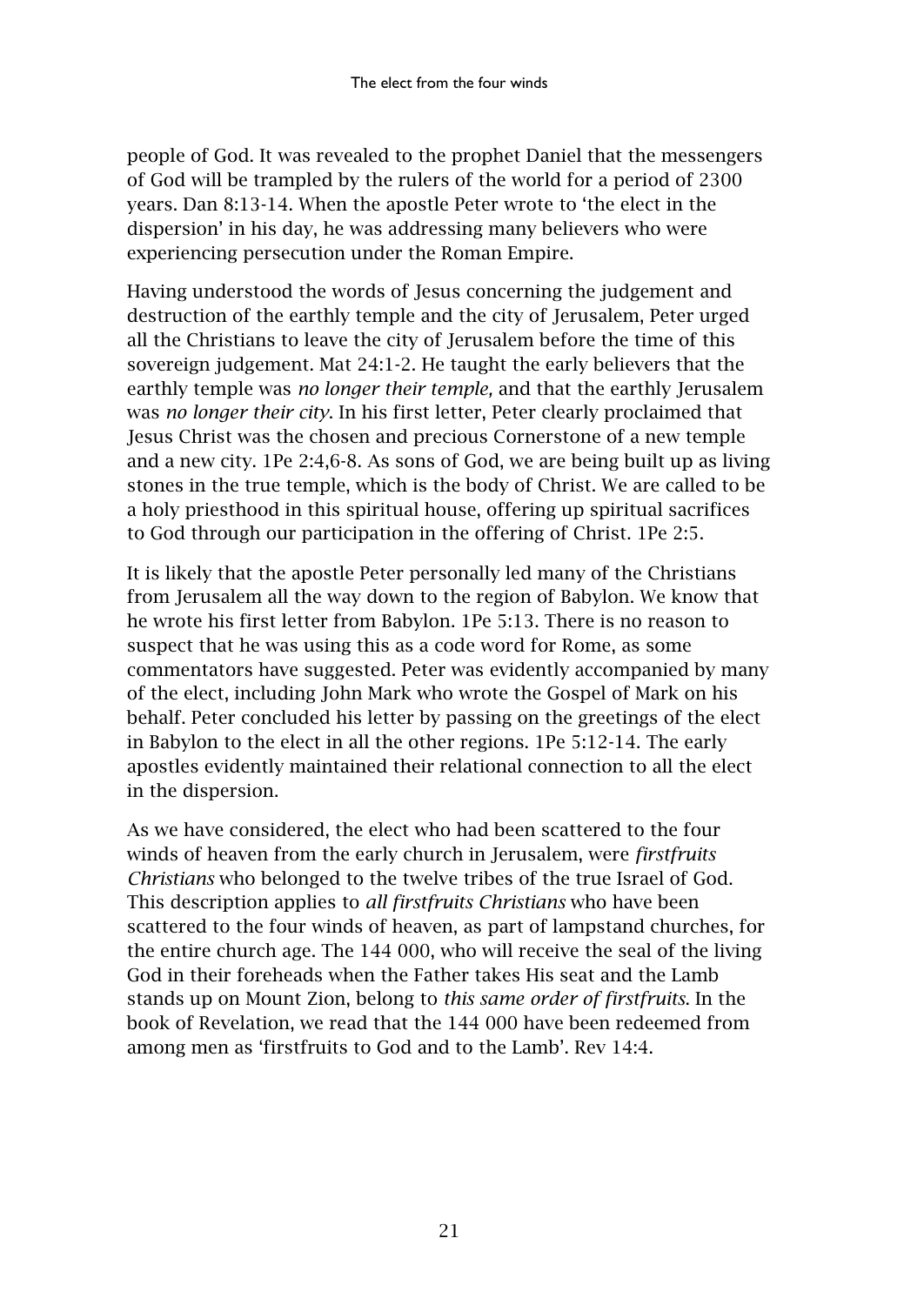#### <span id="page-23-0"></span>Holding back the four winds

We have considered the function of the four horsemen, as the four winds of heaven, to stir up the nations and to scatter the elect among the nations. Significantly, we read in the book of Revelation that the four horsemen will ride again in the time of the end. Rev 6:1-8. However, in the time of the end, they will ride to bring all the ungodly nations to judgement, and to gather the elect from every nation into the kingdom of God. Most significantly, Jesus Christ will personally lead the horsemen, riding upon the white horse. Rev 6:2. Rev 19:11-16. He will be accompanied by all the elect of God, who are likened to the armies of heaven, riding on white horses with Him. Rev 19:14.

We know, from the prophetic vision of Zechariah, that the rider of the red horse will be Michael, who is the angel of the Lord. Zec 1:7-12. He will be accompanied by his angels. We read in the book of Revelation that a great sword will be given to him. Rev 6:4. When Michael rides forth on the red horse, peace will be taken from the earth. This will be the beginning of a great world war in the time of the end. When the rider on the black horse rides forth, it will cause severe economic turmoil and hardship in all nations. Rev 6:6. Finally, the rider of the pale horse is called 'Death'. Rev 6:8. He will be immediately followed by Hades. Remarkably, the rider of the pale horse will be given power to kill one quarter of the world's population.

Clearly, when the four horsemen begin to ride forth in the time of the end, the sovereign judgements of God will begin to be manifest in all the earth. As soon as Jesus Christ stands up as the Lamb of God in the middle of the Father's throne, and the apostolic administration and the presbytery begin to sing the new song, the four horsemen will be ready to ride! However, this brings us to a wonderful point. Before the beginning of this irrevocable manifestation of God's judgement in all the earth, there will be *a brief pause*. In obedience to the command of Christ, the four living creatures will *hold back the four winds of heaven* until Christ has sealed the 144 000 with the seal of the living God in their foreheads. Rev 7:2-3.

The apostle John recorded that he saw '*four angels* standing at the four corners of the earth, *holding the four winds* of the earth, that the wind should not blow on the earth, on the sea, or on any tree'. Rev 7:1. The four angels standing at the four corners of the earth are the four living creatures, which represent the apostolic administration of Christ. Rev 4:6. As we have been considering, the four winds are the four horsemen.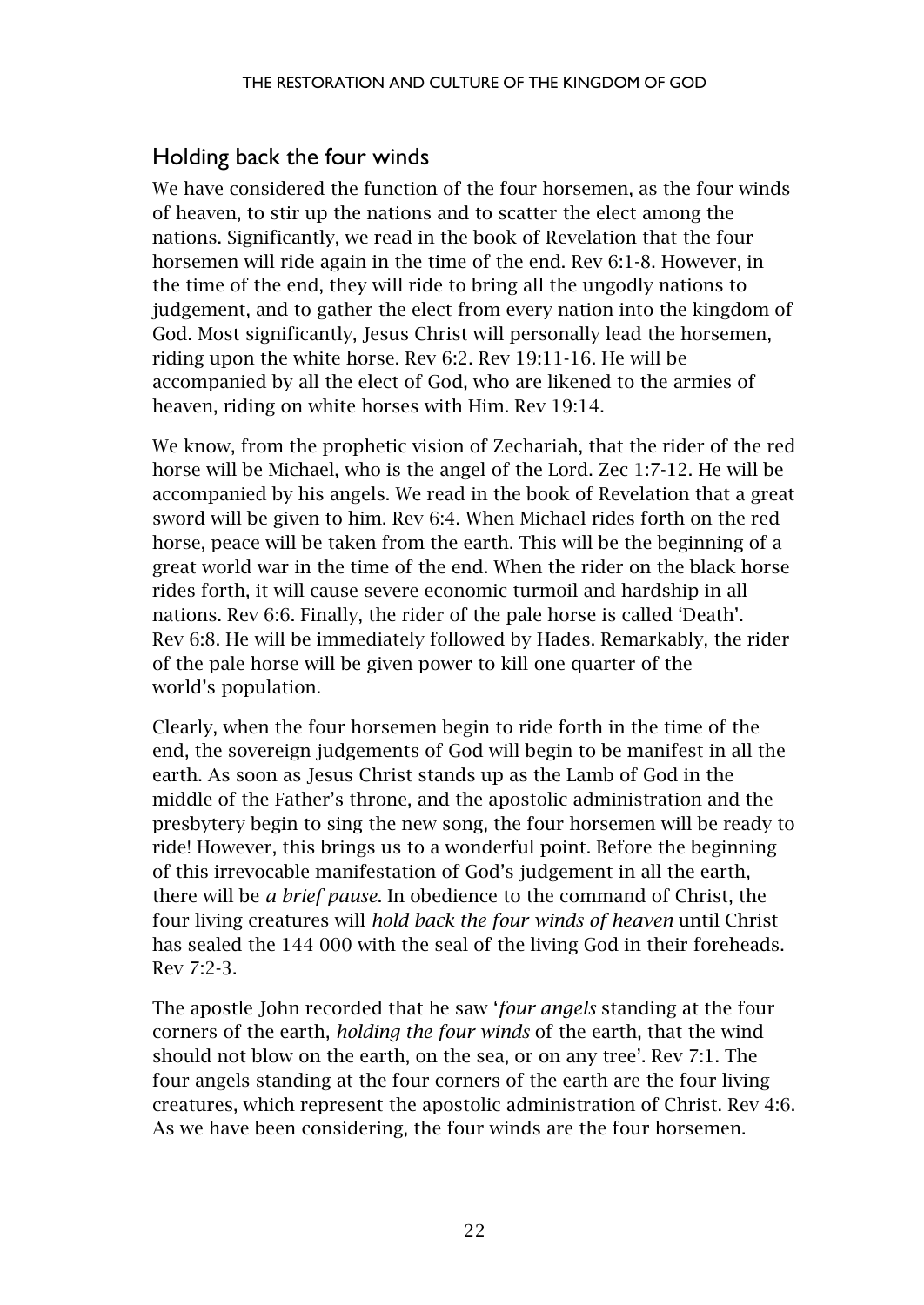We know that this vision reveals the events that will happen in the heavenly places *immediately before the opening of the seals,* because the four living creatures are *holding back the horsemen* before they begin to ride. The horsemen are under the command of the four living creatures, who then have the mandate to call each of the four horsemen to 'come' and ride forth into the earth. Rev 6:1,3,5,7.

#### <span id="page-24-0"></span>The seal of the living God

The apostle John saw the four angels holding the four winds. He then saw 'another angel ascending from the east, *having the seal of the living God*. And he cried with a loud voice to the four angels to whom it was granted to harm the earth and the sea, saying, "Do not harm the earth, the sea, or the trees till we have sealed the servants of our God on their foreheads".' Rev 7:2-3. The seal of the living God is the name of the Father. Rev 14:1.

The apostolic administration and the presbytery with its twenty-four courses, who will be seated around the throne of the Father in the time of the end, will have already received this seal in their foreheads. We know this because Jesus Christ said to the presbytery in Philadelphia, 'He who overcomes, I will make him a pillar in the temple of My God, and he shall go out no more. *I will write on him the name of My God* [the Father] and the name of the city of My God, the New Jerusalem, which comes down out of heaven from My God. And I will write on him My new name.' Rev 3:12.

However, before the opening of the seals, Jesus Christ will seal a further 144 000 brethren with the seal of the living God in their foreheads. In the same way that the seven stars is a symbolic number of presbyteries in the right hand of Christ, we can also consider the sealing of the 144 000 to be a symbolic number of firstfruits. When Jesus Christ stands up as the Lamb on Mount Zion, it refers to *all the elect* who will stand with Him as the firstfruits of the true Israel of God. Rev 4:1. However, in relation to the judgement of the eighth world kingdom, the 144 000 will also be *a finite number*, and it may well be *a literal number* as a representative group of all the elect. We know that the 144 000 will remain in the city of Jerusalem to support the ministry of Moses and Elijah, while *the rest of the church* is nourished and protected in the wilderness. Rev 14:1-3. Rev 15:2-3. Rev 12:6.

Notably, during the Jewish exile in Babylon, the prophet Ezekiel saw this same angel with the seal of the living God as 'a man clothed in linen'. When the Lord took hold of Ezekiel, in the Spirit, and transported him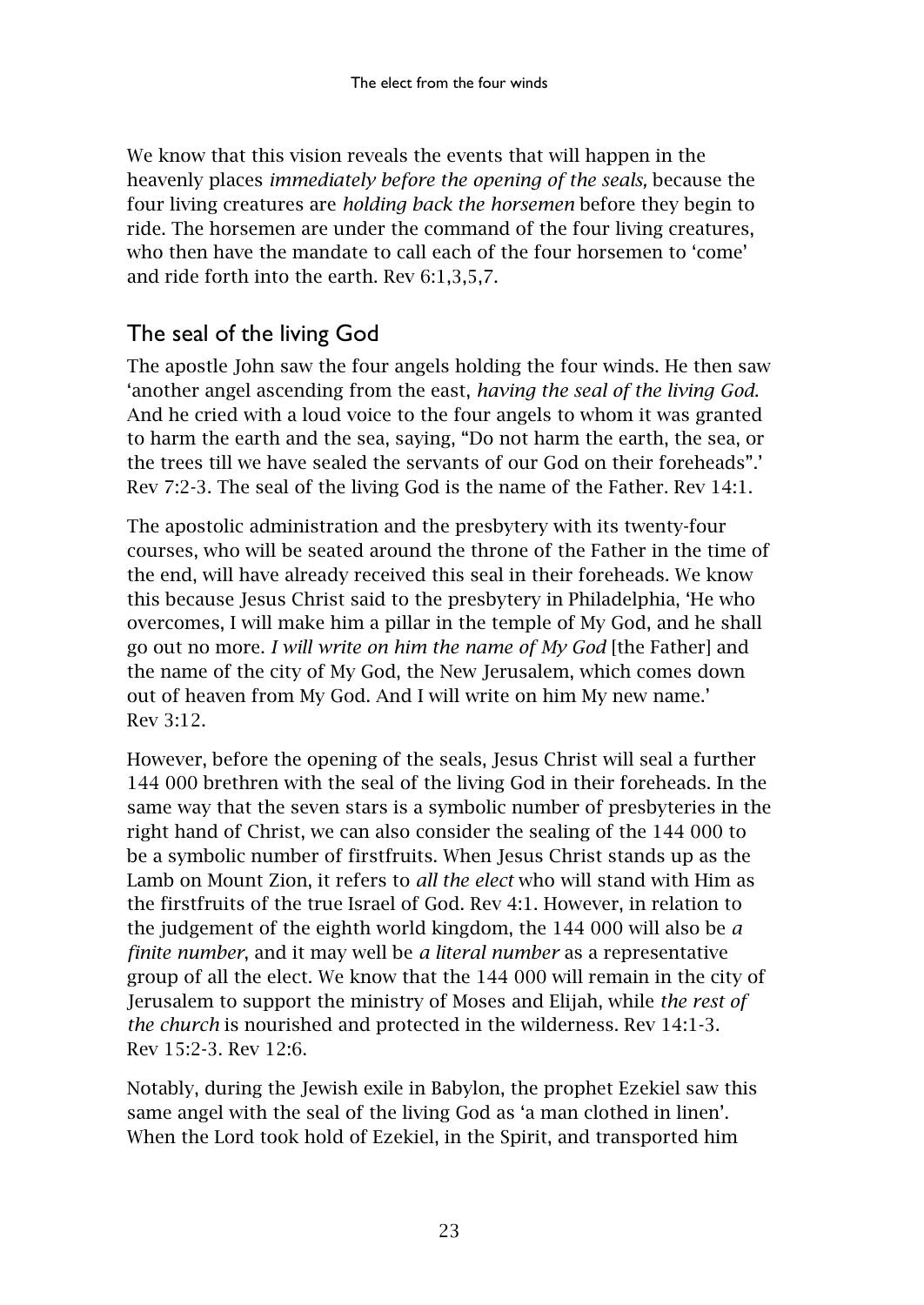back to the earthly Jerusalem, he saw six men from among the angelic administration who had charge over the city. Eze 9:1-2. Each of the men had a battle-axe in his hand. He then saw another man *clothed in linen*. Eze 9:2-3. Considering that he was clothed in high-priestly garments, it is reasonable to conclude that the man clothed in linen was a theophany of Jesus Christ. Significantly, the man had a writer's inkhorn at his side.

The Lord God instructed the man clothed in linen to 'go through the midst of the city, through the midst of Jerusalem, and put a mark on the foreheads of the men who sigh and cry over all the abominations that are done within it'. Eze 9:4. This is a remarkable instruction. The citizens of the heavenly Jerusalem, who are walking blamelessly before the Lord, will be those who mourn with godly sorrow when the iniquity that still resides in their own heart is revealed to them by the Lord. Furthermore, as those who are meeting Christ eye to eye, and therefore 'seeing as He sees', they will also be those who mourn and lament when they observe the idolatry that is still present within Christ's lampstand churches. Rev 2:6.

In his letter, the apostle James identified many expressions of idolatry that were present among the early believers. For example, he addressed the hypocrisy of the forgetful hearer, the sin of partiality, the presumption of faith without obedience, the poisonous nature of some conversations, the demonic nature of wisdom from beneath, the adulterous nature of friendship with the world, the corruption of entrepreneurialism, and the deceitfulness of wealth. James summarised his admonition by saying, 'Let your "Yes" be "Yes", and your "No" be "No", lest you fall into judgement.' Jas 5:12. There is only *one culture* of first love in the body of Christ, and the proliferation of every other religious culture is an abomination that causes the violation of sanctification and fellowship.

Speaking to all those who continued to embrace and normalise other religious cultures, the apostle James said, 'Draw near to God, and He will draw near to you. Cleanse your hands, you sinners; and purify your hearts, you double-minded. Lament and mourn and weep! Let your laughter be turned to mourning and your joy to gloom. Humble yourselves in the sight of the Lord, and He will lift you up.' Jas 4:8-10. In his day, Ezekiel was the only one who was left standing in the sanctuary who mourned and lamented, or sighed and cried in prayer, because of the abominations that were being committed in the city. Eze 9:4. Likewise, he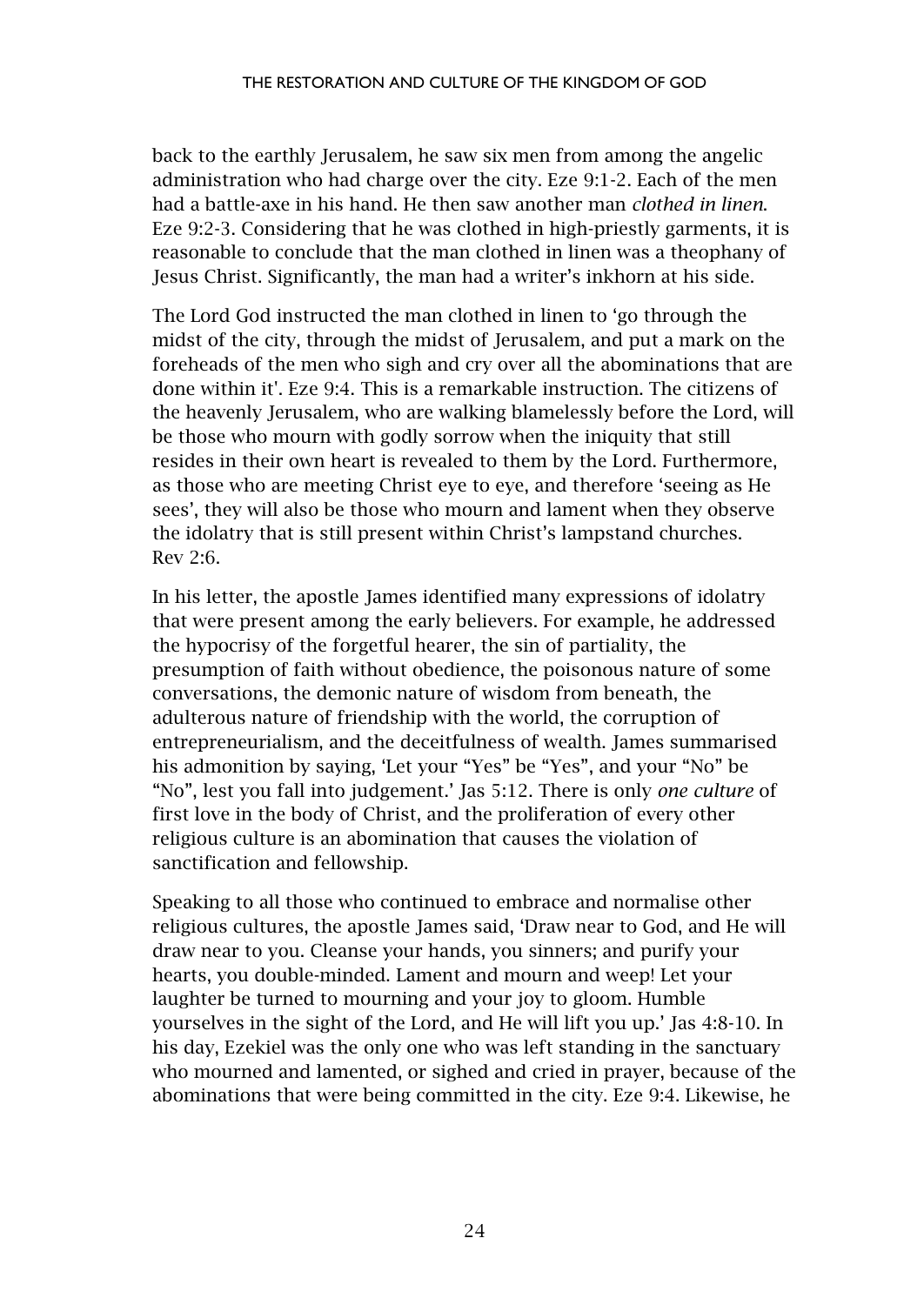was the only one who interceded in prayer for the glory of God to return to Israel after His judgements upon the nation were fulfilled. Eze 9:8.

In the days of Ezekiel, the Lord God instructed the men with the deadly weapons to slay every person who had not received the mark on their forehead. Eze 9:4-6. This was a complete judgement upon the inhabitants of Jerusalem. Highlighting that the entire city had come under the judgement of the true altar of incense, the Lord God asked the man who was *clothed with linen* to go in among the wheels under the cherubim and to fill his hands with coals of fire. Eze 10:2. He was then instructed to scatter the coals of fire from the altar of incense all over the city. Eze 10:2. We observe a clear parallel between this account and John's vision in the book of Revelation.

The apostle John saw this angel ascending from the east, before the opening of the seals, with the mark or *the seal of the living God.* Rev 7:2. He then saw the same angel again, ministering at the true altar of incense when the seventh seal was opened. He said, 'Then another angel, having a golden censer, came and stood at the altar. He was given much incense, that he should offer it with the prayers of all the saints upon the golden altar which was before the throne. And the smoke of the incense, with the prayers of the saints, ascended before God from the angel's hand. Then the angel took the censer, *filled it with fire from the altar*, and threw it to the earth.' Rev 8:3-5.

In Ezekiel's vision, the coals of fire from the altar of incense were spread all over the city of Jerusalem. The apostle John saw that the coals of fire from the altar of incense will also be spread over the whole earth. Rev 8:5. This will be the outcome of the imprecatory prayer of the saints who have received the seal of the living God. The judgement of God upon the seventh world kingdom will begin when the seals are opened. The trumpets will then announce the judgement of the administration of Babylon that has ruled over all seven world kingdoms. Our key point is that before the judgements that belong to the seals and the trumpets begin, the Lord will seal the 144 000 with the seal of the living God in their foreheads.

#### <span id="page-26-0"></span>The 144 000 on Mount Zion

This brings us to an important point concerning the sequence of the book of Revelation. When Jesus Christ stands up as the Lamb on Mount Zion, the 144 000 will be sealed, and then they will be seen standing *with Christ* on Mount Zion. The apostle John recorded, 'Then I looked, and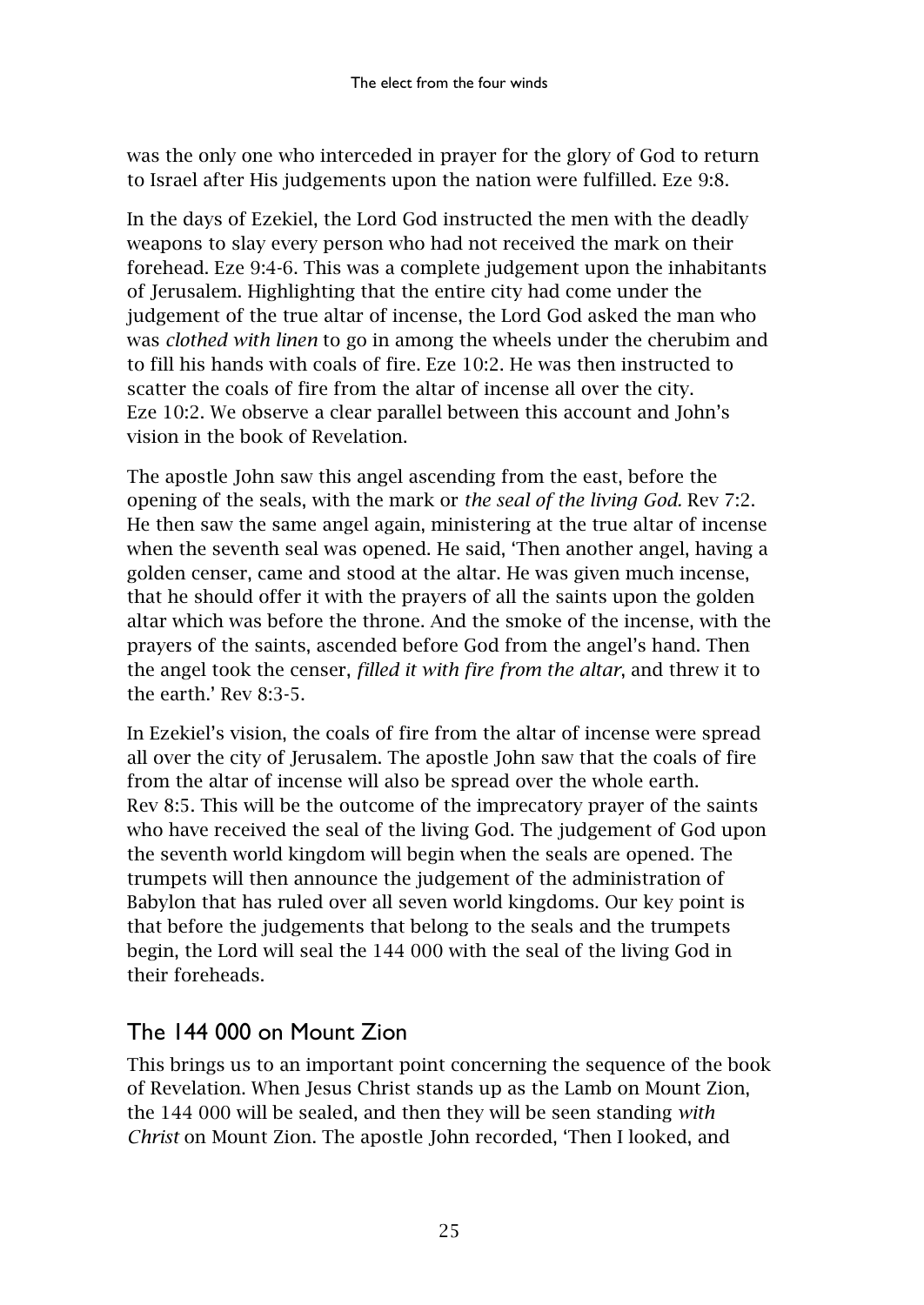behold, a Lamb standing on Mount Zion, *and with Him* one hundred and forty-four thousand, having His Father's name written on their foreheads'. Rev 14:1. In relation to the chronology of the book of Revelation, the vision of the 144 000 standing with the Lamb, which is recorded in Chapter 14, immediately follows the events that are described in Chapter 5, when the Lamb stands up on Mount Zion. Rev 5:6. Rev 14:1.

As we have already considered, the 144 000 will be sealed as the firstfruits of *the true Israel of God.* The true Israel of God is *the new creation*, which includes both Jew and Gentile in the body of Christ. Eph 2:14-19. Gal 6:15-16. We know that Jesus Christ was born in the lineage of Judah, through Mary. With this in view, the prophet Isaiah declared that the Israel of God has come from the loins, or the wellsprings, of Judah. Isa 48:1. The true Israel of God includes all the sons of God who are the members of the body of Christ. Jesus Christ is the Seed of Abraham. The sons of God who are the members of Christ's body, have also become the true sons of Abraham. Gal 3:29.

We know that the 144 000 will include 12 000 from each of the twelve tribes of the true Israel of God. Rev 7:4-8. Notably, when we read the list that is recorded in Revelation Chapter 7, we observe that the tribe of Judah is listed first. The prophet Zechariah declared, 'The Lord will save the tents of Judah first, so that the glory of the house of David and the glory of the inhabitants of Jerusalem shall not become greater than that of Judah.' Zec 12:7. The 144 000 includes the firstfruits of the Jewish nation, who will be regrafted into Jesus Christ as the rich root of the olive tree. Rom 11:17,24.

The 144 000 are part of the elect of God who will be blameless in their ministry as they serve Christ, as the Lamb of God, after He stands up to rule on Mount Zion. John declared that 'no lie was found in their mouth; they are blameless'. Rev 14:5. Furthermore, they will 'follow the Lamb wherever He goes' when He begins to ride on the white horse to proclaim the gospel of the kingdom to all nations. Rev 14:4. The Lord will use the 144 000 to gather the great multitude from every nation into the kingdom, to receive their inheritance among the elect of God.

Speaking about the ministry of the 144 000, the Lord said, 'Return to your stronghold, you prisoners of hope. Even today I declare that I will *restore double to you.* For I have bent Judah, My bow, fitted the bow with Ephraim, and raised up your sons, O Zion, against your sons, O Greece, and made you like the sword of a mighty man.' Zec 9:12-13. In our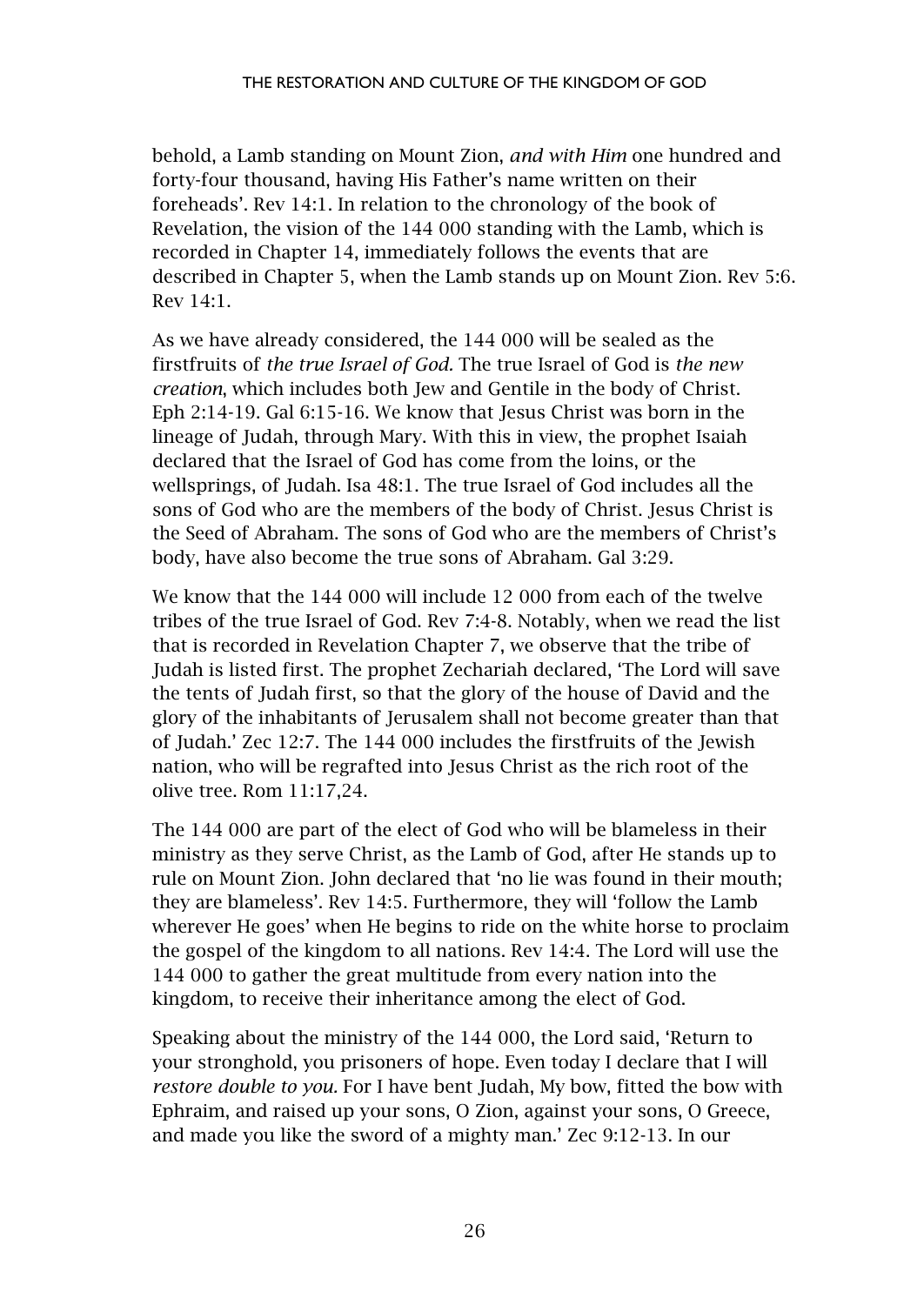previous section, we mentioned that the Lord is restoring the ministry of the spirit of Elijah in our day to prepare the way for the coming of the Lord. The 144 000 will receive *a double portion* of this anointing, in the same way that the prophet Elisha received a double portion of the anointing that was on Elijah. 2Ki 2:9. Isa 61:7.

The 144 000 are likened to the bow and the arrows in the hand of Christ when He rides forth on the white horse. Zec 9:13. If the rider of the white horse has *the bow of Judah* in His hand, then we know that there will be a firstfruits from the Jewish nation who will be regrafted into the rich root of the olive tree before the opening of the first seal. Once the first seal is opened, the 144 000 will be the messengers who will be used by Christ as a 'vanguard' when He goes forth to overcome the kingdoms of the world and to gather the great multitude from every tribe, nation, people and tongue into the kingdom of God. Rev 6:2.

#### <span id="page-28-0"></span>The song of the 144 000

The 144 000 will be the vanguard, who will ride with Christ on the white horse, *singing the new song* before the throne of the Father. They will have their own unique prophetic song which will be in harmony with the new song that belongs to the apostolic administration of Christ and to the presbytery with its twenty-four courses. Rev 5:9-10. John wrote concerning the 144 000, 'They sang as it were a new song before the throne, before the four living creatures, and the elders; and no-one could learn that song except the hundred and forty-four thousand who were redeemed from the earth'. Rev 14:3.

In the days of King Jehoshaphat, he appointed those who *sang to the Lord* to lead the army into battle. Dressed in holy attire, they went before the army to sing with a spirit of thanksgiving and praise. 2Ch 20:21. Significantly, the Scriptures record, 'When they began singing and praising, *the Lord set ambushes* against the sons of Ammon, Moab and Mount Seir, who had come against Judah; so they were routed'. 2Ch 20:22. In the same manner, the 144 000 will be on the forefront of the spiritual battle in the time of the end as they sing their new song. The new song that will be sung by the 144 000 is both the song of Moses and the song of the Lamb. Rev 15:3. The song of Moses is a battle song. It proclaims the Lord's triumph in battle.

The song of Moses is both a song of miraculous deliverance and a song of sovereign judgement. It was first sung after the Israelites had been miraculously delivered from the Egyptians by passing through the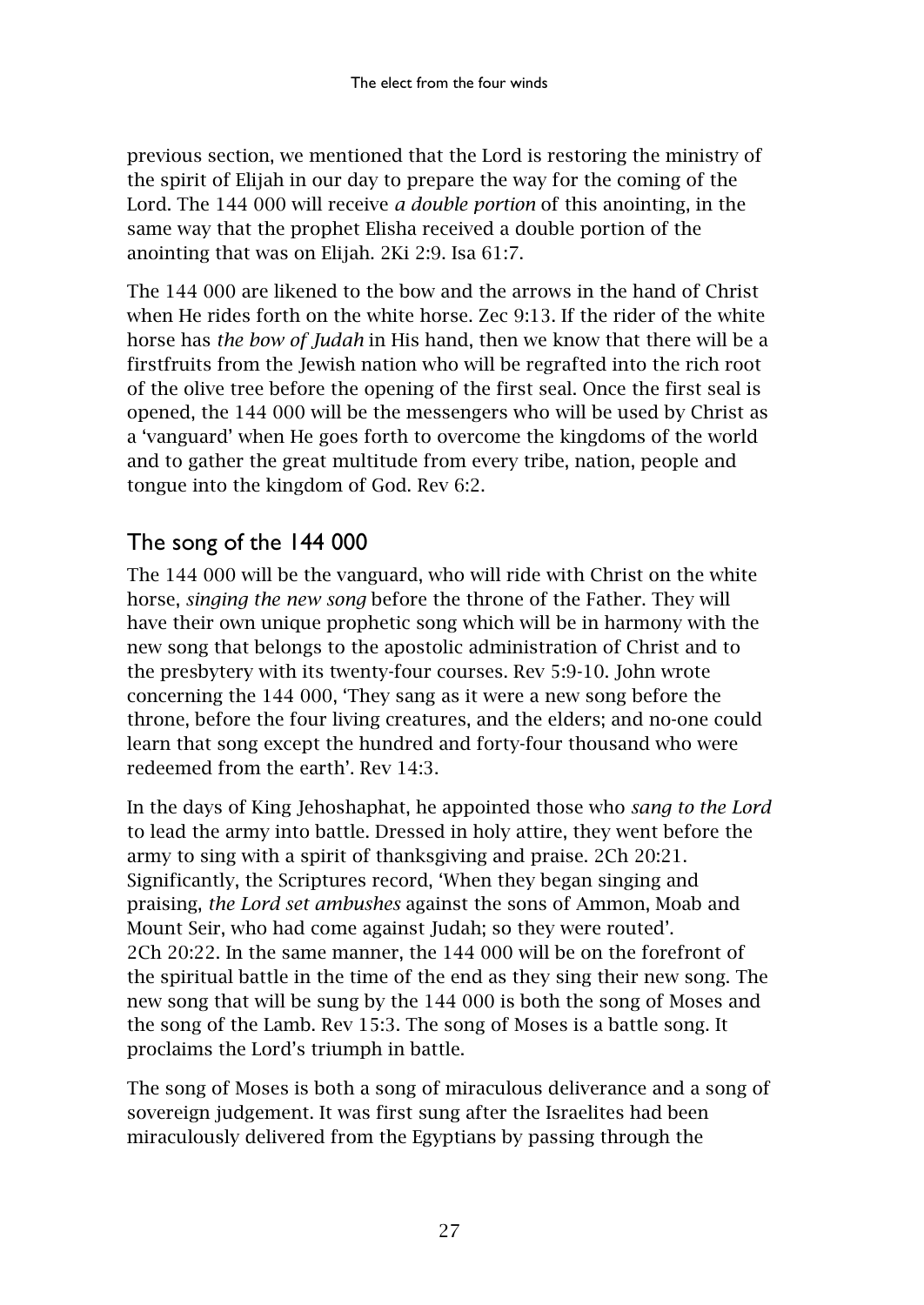Red Sea, and the Egyptian armies had been sovereignly judged in the Red Sea. The song of Moses began, 'I will sing to the Lord, for He has triumphed gloriously! The horse and its rider He has thrown into the sea! The Lord is my strength and song, and He has become my salvation; He is my God, and I will praise Him; My father's God, and I will exalt Him. The Lord is a man of war; The Lord is His name.' Exo 15:3. Moses continued, 'Your right hand, O Lord, has become glorious in power; Your right hand, O Lord, has dashed the enemy in pieces'. Exo 15:6.

The prophet Isaiah described the song of Moses as a new song that will be sung by the 144 000 immediately before the Lamb opens the seals to release the four horsemen into the earth. When the first seal is opened, Christ Himself will go forth as the rider of the white horse to overcome the kingdoms of the world. Isaiah prophesied, 'Sing to the Lord a new song, and His praise from the ends of the earth … the Lord shall go forth like a mighty man; He shall stir up His zeal like a man of war. He shall cry out, yes, shout aloud; He shall prevail against His enemies.' Isa 42:10,13. This is the time when the Father will bring all the enemies of Christ under His feet.

The authority to shatter the nations of the world is symbolised by the rod of iron that belongs to Christ. Psa 2:8-9. Rev 19:15. Jesus promised to give the rod of iron to the overcoming presbyteries. He said to the presbytery in Thyatira, 'He who overcomes, and keeps My works until the end, to him I will give power over the nations – he shall rule them with a rod of iron; they shall be dashed to pieces like the potter's vessels – as I also received from My Father.' Rev 2:26-27. In fulfilment of this promise, the authority of the rod of iron will, firstly, belong to the presbytery with its twenty-four courses, around the throne of the Father. However, in fellowship with the presbytery, the 144 000 will also possess the rod of iron as authority over the nations. Rev 12:5.

#### <span id="page-29-0"></span>The prophetic songs in the book of Isaiah

Significantly, the prophetic songs that are contained in the book of Isaiah give us great insight into the nature of the new song that will be sung by the 144 000 when they stand up with the Lamb on Mount Zion. As part of one of these prophetic songs, the Lord proclaimed that He had chosen Cyrus to perform His good pleasure, by destroying Babylon and allowing the Jews to return to their homeland and the city of Jerusalem. Isa 48:14-15. It is remarkable to consider that Isaiah prophesied concerning Cyrus and the return of the Jewish people from captivity in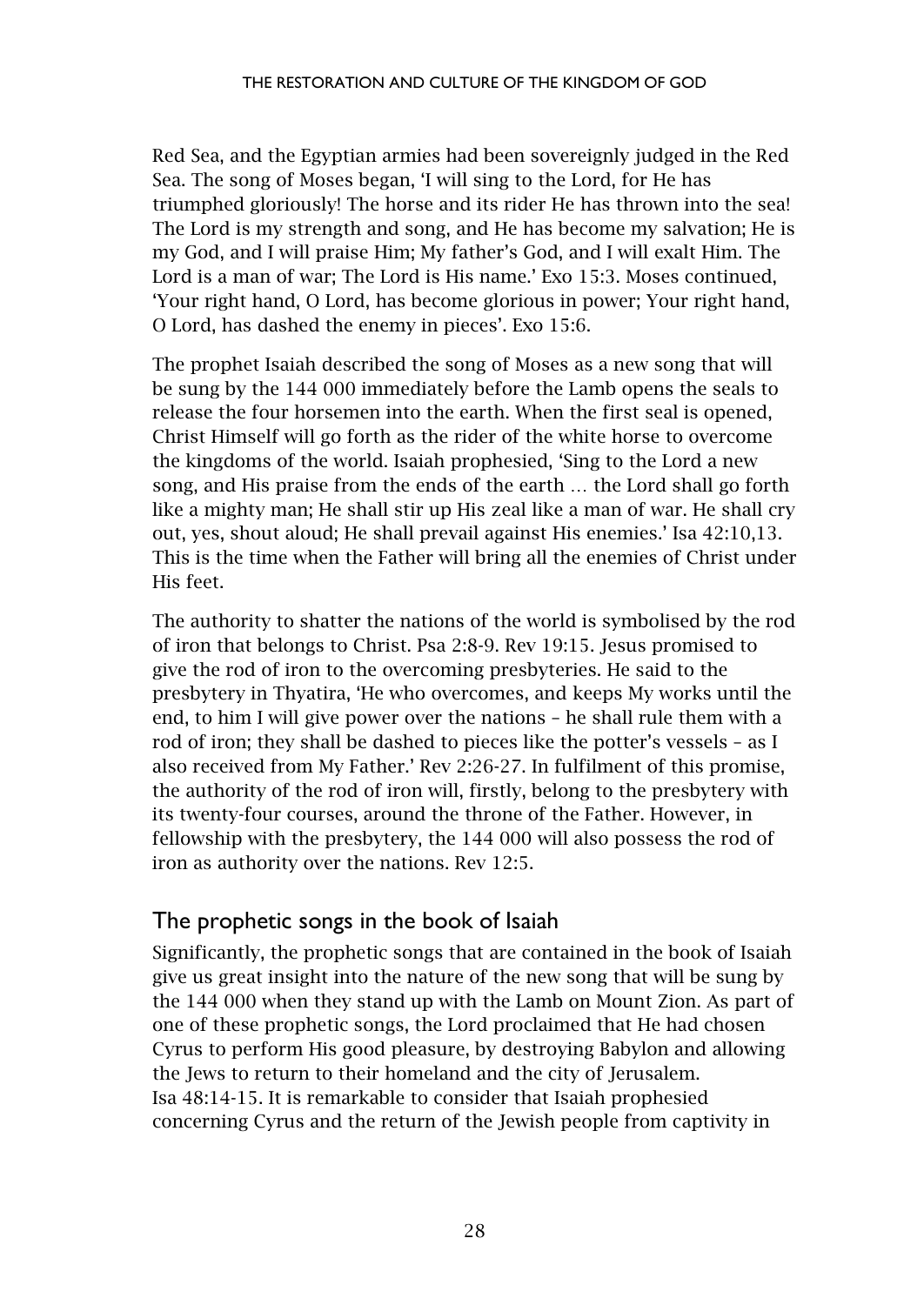Babylon, over 150 years before it happened. Even more remarkably, it was the prophetic word of the Lord through Isaiah that *created those events*.

The Lord declared to the people, 'I have made you hear new things from this time, even hidden things, and you did not know them. They are *created now and not from the beginning;* and before this day you have not heard them, lest you should say, "Of course I knew them".' Isa 48:6-7. This is an amazing point. Events are created in history through the prophetic word. We know that Christ, as the Creator, is the source of the prophetic word. Through the prophet Isaiah, He has called the true Israel of God to sing the prophecy of the gathering of the Jews and Gentiles into the kingdom of God, through the one body of Christ.

For example, the Lord instructed the Jews to return from Babylon with 'a voice of singing'. They were to proclaim, through song, 'The Lord has redeemed His servant Jacob! And they did not thirst when He led them through the deserts; He caused the waters to flow from the rock for them; He also split the rock, and the waters gushed out.' Isa 48:20-21. As they returned from Babylon, they were to sing of the Lord's miraculous provision in the wilderness. However, the focus of this prophetic song extended well beyond the return of the Jews from Babylon.

As we have been considering, when Jesus Christ stands up as the Lamb on Mount Zion, He will firstly gather the 144 000 to Himself. The 144 000 will be sealed with the name of the Father in their foreheads, as the firstfruits of the true Israel of God. Their work is to gather the Jews and the fullness of the Gentiles, from every nation, into the kingdom of God for the fulfilment of the Feast of Tabernacles. The book of Zechariah tells us that one third of the Jewish nation will come into the kingdom of God. Zec 13:9. The book of Revelation tells us that there will also be a great multitude which no man can number from every tribe, nation, people and tongue. Rev 7:9.

We read, concerning Jesus Christ as the Servant of God, and the 144 000 who will be with Him in the time of the end, 'And now the Lord says, who formed Me from the womb to be *His Servant,* to bring Jacob back to Him, so that Israel is gathered to Him (For I shall be glorious in the eyes of the Lord, and My God shall be My strength), indeed He says, "It is too small a thing that You should be My servant to raise up the tribes of Jacob, and to restore the preserved ones of Israel; I will also give You as a light to the Gentiles, that You should be My salvation to the ends of the earth".' Isa 49:5-6.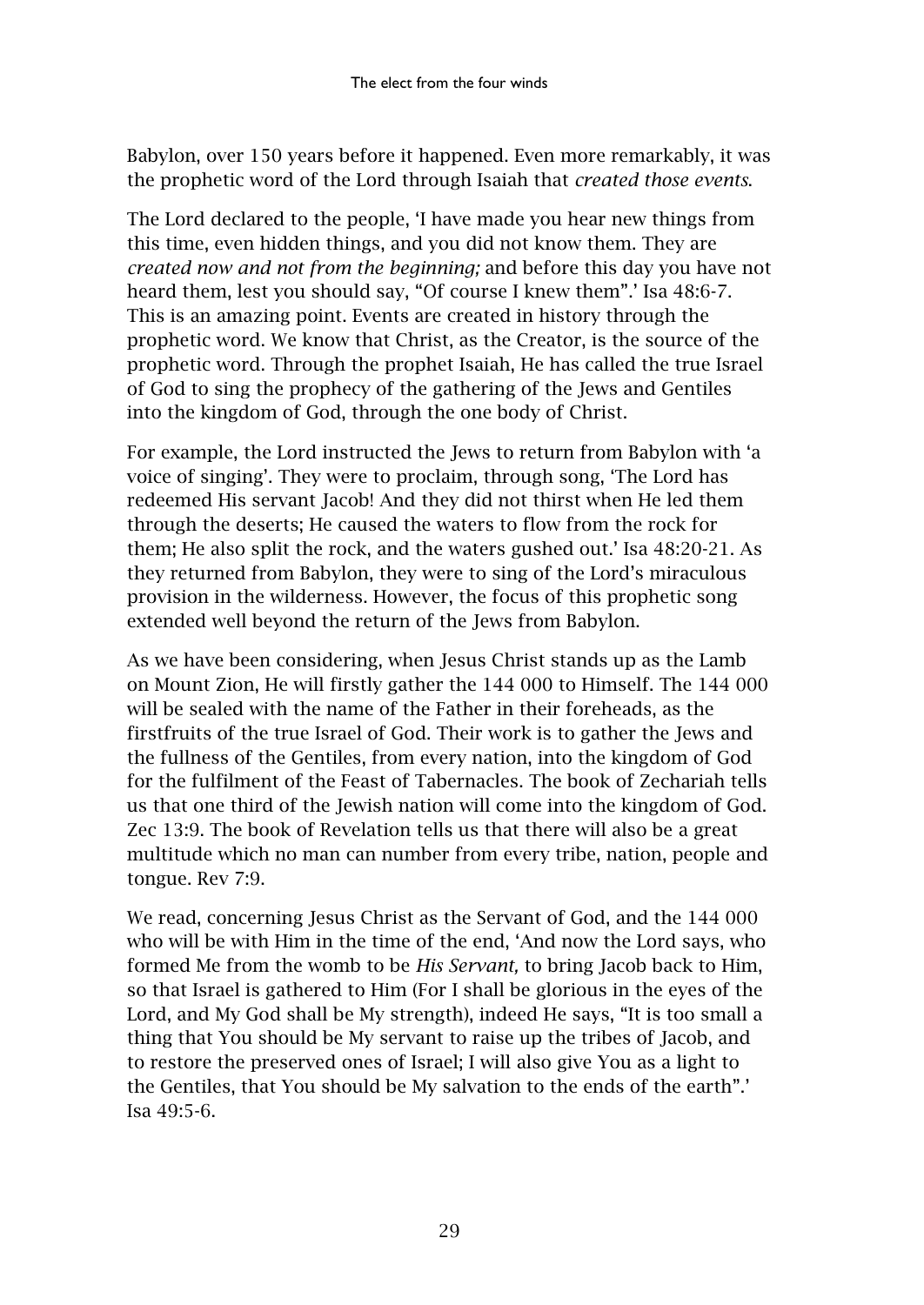Speaking about both the Jews and the Gentiles who will be gathered into the kingdom of God, the prophet Isaiah continued, 'And they shall feed along the roads, and their pastures shall be on all the desolate heights. They shall neither hunger nor thirst, neither heat nor sun shall strike them; for He who has mercy on them will lead them, even by the springs of water He will guide them. I will make each of My mountains a road, and My highways shall be elevated. Surely these shall come from afar; look! Those from the north and the west, and these from the land of Sinim.' Isa 49:9-12. The land of Sinim refers to China, in the east.

We note that this passage is directly quoted in the book of Revelation concerning the great multitude from every tribe, nation, people and tongue. Rev 7:16-17. The great multitude will be clothed in white garments. They will also have palm branches in their hands, because they will be ready to celebrate the true Feast of Tabernacles. Rev 7:9. The great multitude from every nation will come into the mountain of the house of the Lord to receive an inheritance among the twelve tribes that belong to the true Israel of God. Isa 2:2. The prophet Ezekiel declared, 'They shall be to you as native-born among the children of Israel; they shall have an inheritance with you among the tribes of Israel. And it shall be that in whatever tribe the stranger dwells, there you shall give him his inheritance.' Eze 47:22-23.

#### <span id="page-31-0"></span>The 144 000 on the sea of glass

When the church celebrates the wedding feast in the wilderness for 3 ½ years, during the reign of Antichrist in the world, the 144 000 will remain in the city of Jerusalem to support the ministry of Moses and Elijah. Rev 11:1-3. Rev 12:6,14. They will proclaim the final judgement of God upon the eighth world kingdom. The apostle John saw the 144 000 standing on the sea of glass mingled with fire. Rev 15:2. The sea of glass is the true laver. Rev 4:6. Exo 24:10. It is the fellowship of the word of Yahweh, which is the river of the water of life that flows from the throne of God, through the Lamb, that will increase and multiply forever. Rev 22:1. When the laver is mingled with fire, it reveals the word of Yahweh that will be operative in eternal judgement.

The 144 000 will stand on the sea of glass mingled with fire as those who have been given the victory over the beast, over his image, over his mark, and over the number of his name. Rev 15:2. They will sing the song of Moses and the song of the Lamb to the Father who is seated upon His throne. They will sing to the Father, 'Great and marvellous are Your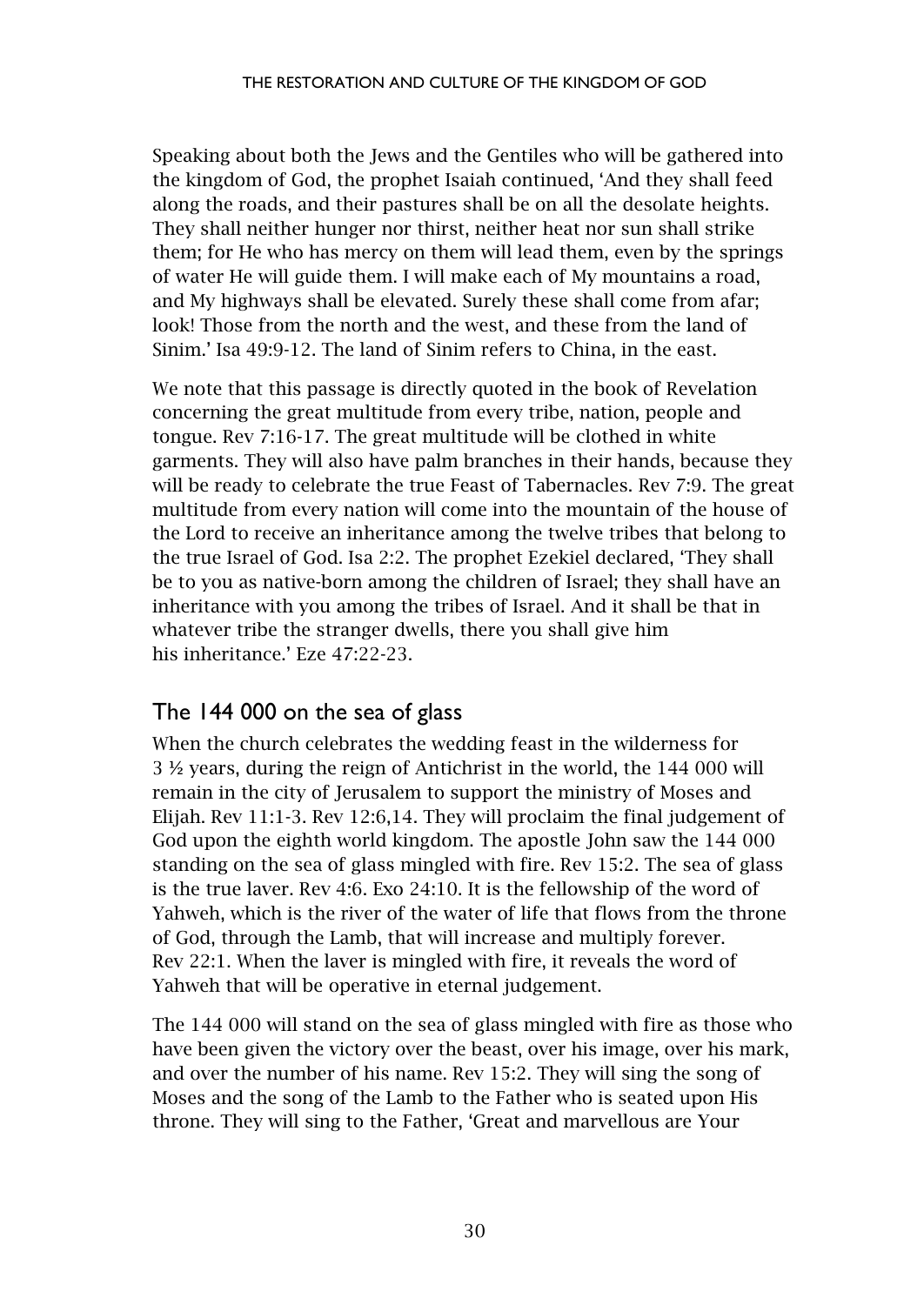works, Lord God Almighty! Just and true are Your ways, O King of the saints! Who shall not fear You, O Lord, and glorify Your name? For You alone are holy. For all nations shall come and worship You, for Your judgements have been manifested.' Rev 15:2-4. It is this song that will initiate the outpouring of the seven vials, which contain the fullness of the wrath of God, upon Antichrist and the eighth world kingdom, in the first hour of his reign. Rev 15:1,5-8.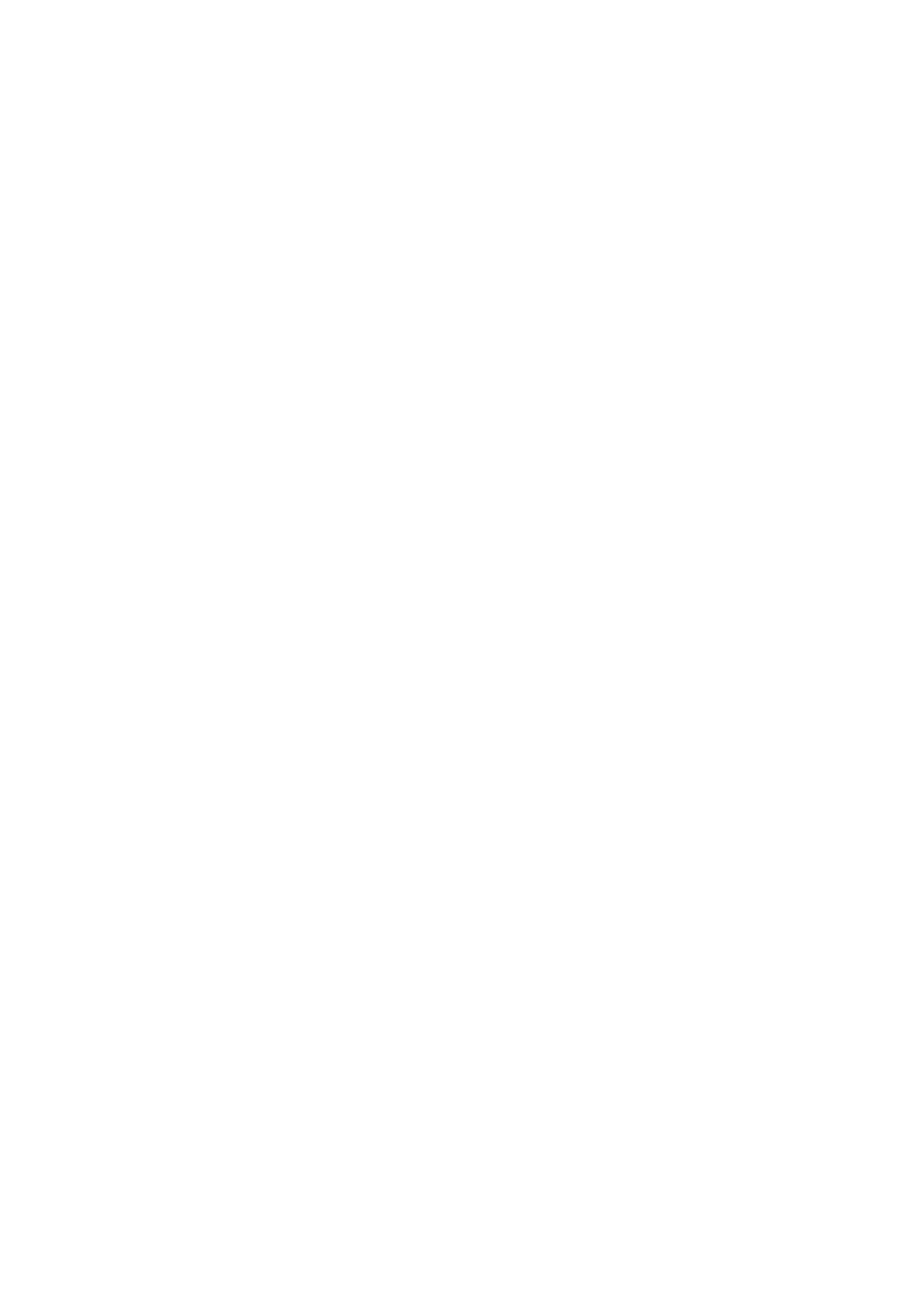### <span id="page-34-1"></span><span id="page-34-0"></span>Chapter 3 The parable of the wedding feast

Jesus used several different parables during His earthly ministry to focus on the importance of the fellowship of the *agape* meal. In these parables, Jesus often described the fellowship of the *agape* meal as '*a wedding feast'*. Luk 14:8. When we consider these parables, it is important to understand that there are *four phases* to the wedding feast before the coming of the new heavens and new earth.

In our first section, we considered the apostle John's vision of the bride city, which is recorded in Revelation Chapters 21 and 22. We know that the marriage between Christ and the church occurred on the day of His crucifixion. In the same way that the Lord God formed the woman from the side of Adam in the beginning, the Father fashioned the church from the physical body of Christ to become His bride. Gen 2:21-23. Joh 19:34. Eph 5:30-32. From the Day of Pentecost, the New Jerusalem has been coming down out of heaven from God as a bride adorned for her husband. Rev 21:2,10.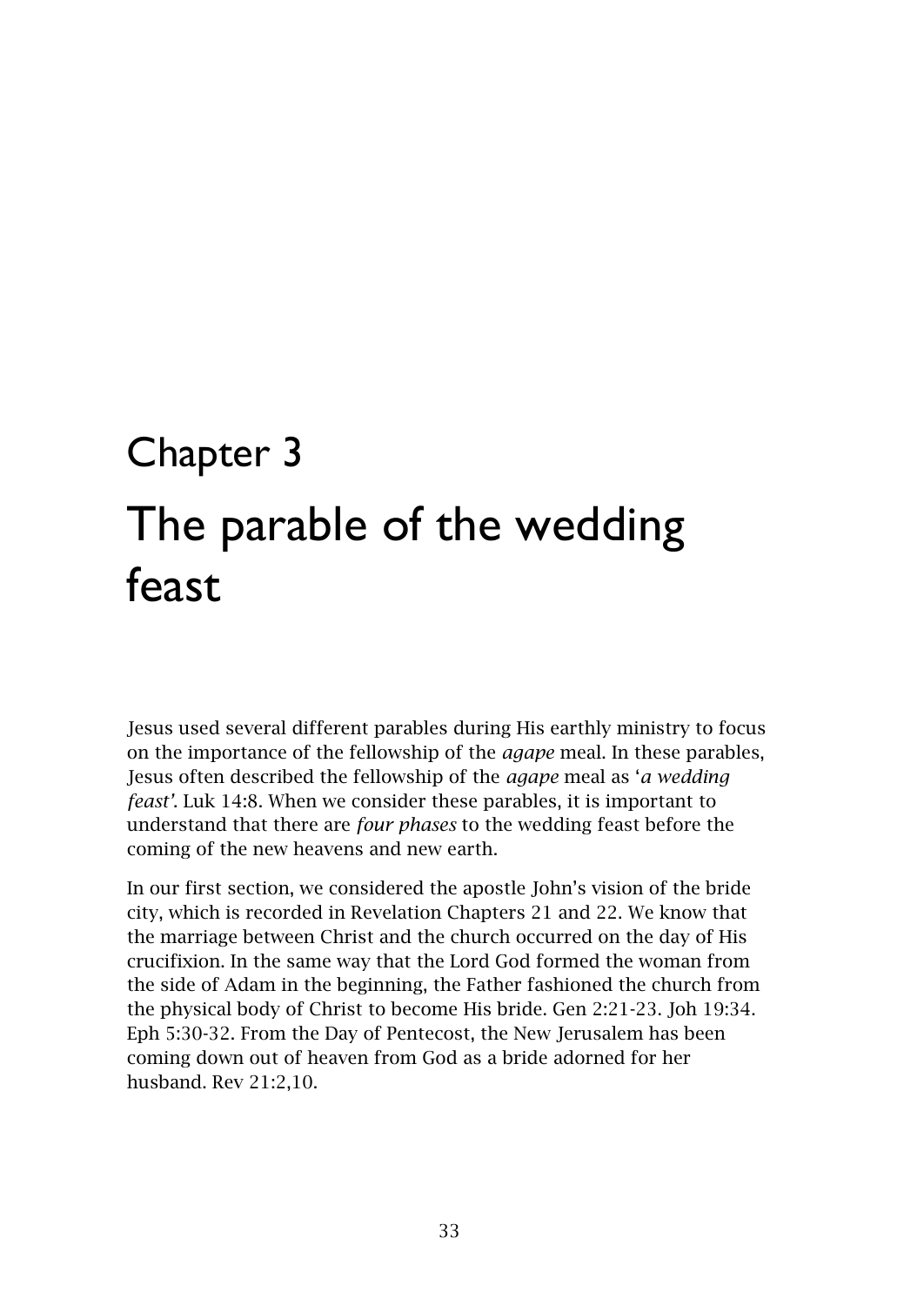The apostle John saw that the wall of the bride city is built upon the foundation of the twelve apostles of the Lamb. Rev 21:14. In the early church in Jerusalem, the apostles publicly proclaimed the word of life from Solomon's Portico within the temple precinct. This word was the foundation of the *agape* fellowship for all the believers in Jerusalem. We read in the book of Acts that 'they continued steadfastly in the apostles' doctrine and fellowship, in the breaking of bread, and in prayers'. Act 2:42. The key point is that, as they continued in the fellowship of the *agape* meal, they were participating in *the first phase of the wedding feast*.

The *first phase* of the wedding feast is the fellowship of the *agape* meal for the church age. The *agape* meal is a public and house to house fellowship. The early believers in Jerusalem gathered 'daily with one accord in the temple, and breaking bread from house to house, they ate their food with gladness and simplicity of heart'. Act 2:46. Significantly, the fellowship of the *agape* meal continued among the elect when they were dispersed, or scattered, from Jerusalem. Jas 1:1. 1Pe 1:1. The elect have been scattered to all nations, in the fellowship of lampstand churches. Furthermore, the Lord's lampstand churches are still subject to the administration of Babylon that rules over the nations of the world.

The *first phase* of the wedding feast began on the day of Pentecost and will continue for the duration of the church age. When the Father places His throne in the middle of the heavenly Jerusalem, and Jesus Christ stands up as the Lamb, it will initiate *the second phase* of the wedding feast. During this phase, the administration of the Father's throne will be revealed through the apostolic administration of Christ; the presbytery with its twenty-four courses; and the 144 000, who will be sealed as the firstfruits of the true Israel of God. During the *second phase* of the wedding feast, the mountain of the Lord's house will fill the whole earth. It will be established with dominion over all the kingdoms of the world. Isa 2:2.

We read in the book of Isaiah concerning the *second phase* of the wedding feast, 'The Lord will create over *the whole area* of *Mount Zion* and over her assemblies a cloud by day, even smoke, and the brightness of a flaming fire by night; for over all the glory *will be a canopy*. There will be a shelter to give shade from the heat by day, and refuge and protection from the storm and the rain.' Isa 4:5-6. Likewise, we read in the book of Revelation, 'They are before the throne of God; and they serve Him day and night in His temple; and He who sits on the throne will spread His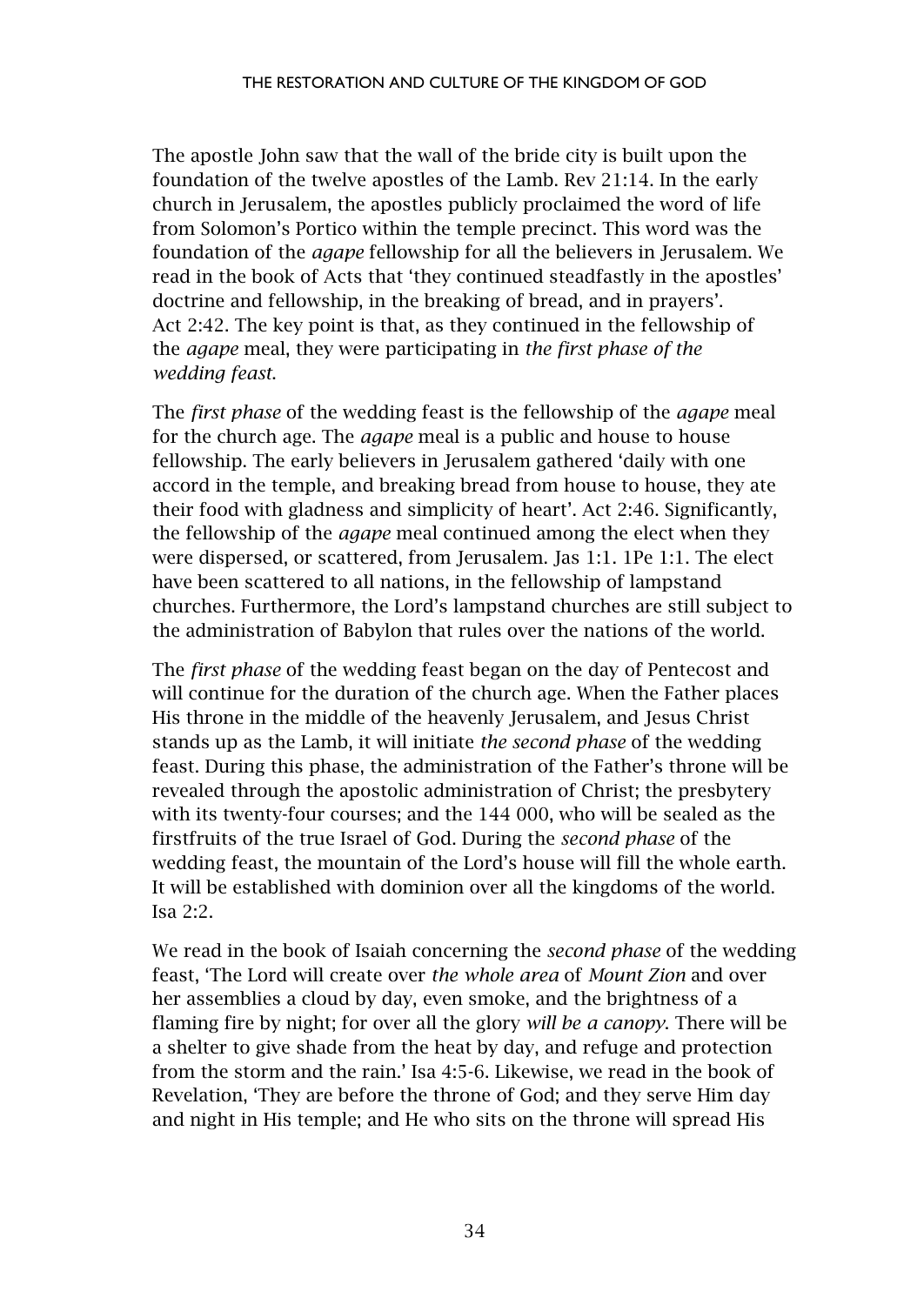tabernacle over them. They will hunger no longer, nor thirst anymore; nor will the sun beat down on them, nor any heat; for the Lamb in the [middle] of the throne will be their Shepherd, and will guide them to springs of the water of life; and God will wipe every tear from their eyes.' Rev 7:15-17.

The Father will stretch His tabernacle, or temple, over the entire city of the heavenly Jerusalem and all its inhabitants. For this reason, there will be no temple in the middle of the New Jerusalem. John said, concerning the city, 'I saw no temple in it, for the Lord God the Almighty and the Lamb are its temple.' Rev 21:22. When the Father spreads His tabernacle over Mount Zion, it means that every assembly, or dwelling place, that belongs to the heavenly Jerusalem will be under the shadow of His wings. Psa 91:1. The citizens of the heavenly Jerusalem will begin to experience the same miraculous provision and protection that the nation of Israel enjoyed when the Lord God brought them out of Egypt on eagles' wings. Exo 19:4. Rev 12:14.

Two groups will participate in *the second phase* of the wedding feast when the Lamb will lead them to 'the springs of the water of life'. Rev 7:17. The *first group* comprises all the overcomers from the seven lampstand churches who will move from the Son's throne to the Father's throne when the Father takes His seat. Jesus said to the presbytery in Philadelphia, 'Because you have kept the word of My perseverance, I also will keep you from the hour of trial which shall come upon the whole world, to test those who dwell on the earth.' Rev 3:10. Furthermore, He said, 'He who overcomes, I will make him a pillar in the temple of My God, and he will not go out from it anymore.' Rev 3:12. The *first group* of overcomers will include the apostolic administration, the presbytery, and the 144 000, who will be sealed as the firstfruits of the true Israel of God. Rev 7:4. Rev 14:1-5.

The *second group* who will participate in the *second phase* of the wedding feast is the 'fruit' of the evangelistic ministry of the church when the gospel of the kingdom is proclaimed in all nations. Mat 24:14. It is the great multitude which no man can number from every tribe, nation, people and tongue. Rev 7:9. The great multitude will come out of the great tribulation, which is the hour of testing that will come upon the whole world during the opening of the seals. The apostle John saw that this great multitude will be clothed in white garments because they have embraced their unique participation in the fellowship of Christ's offering and sufferings. Rev 7:13-14. The palm branches in their hands signify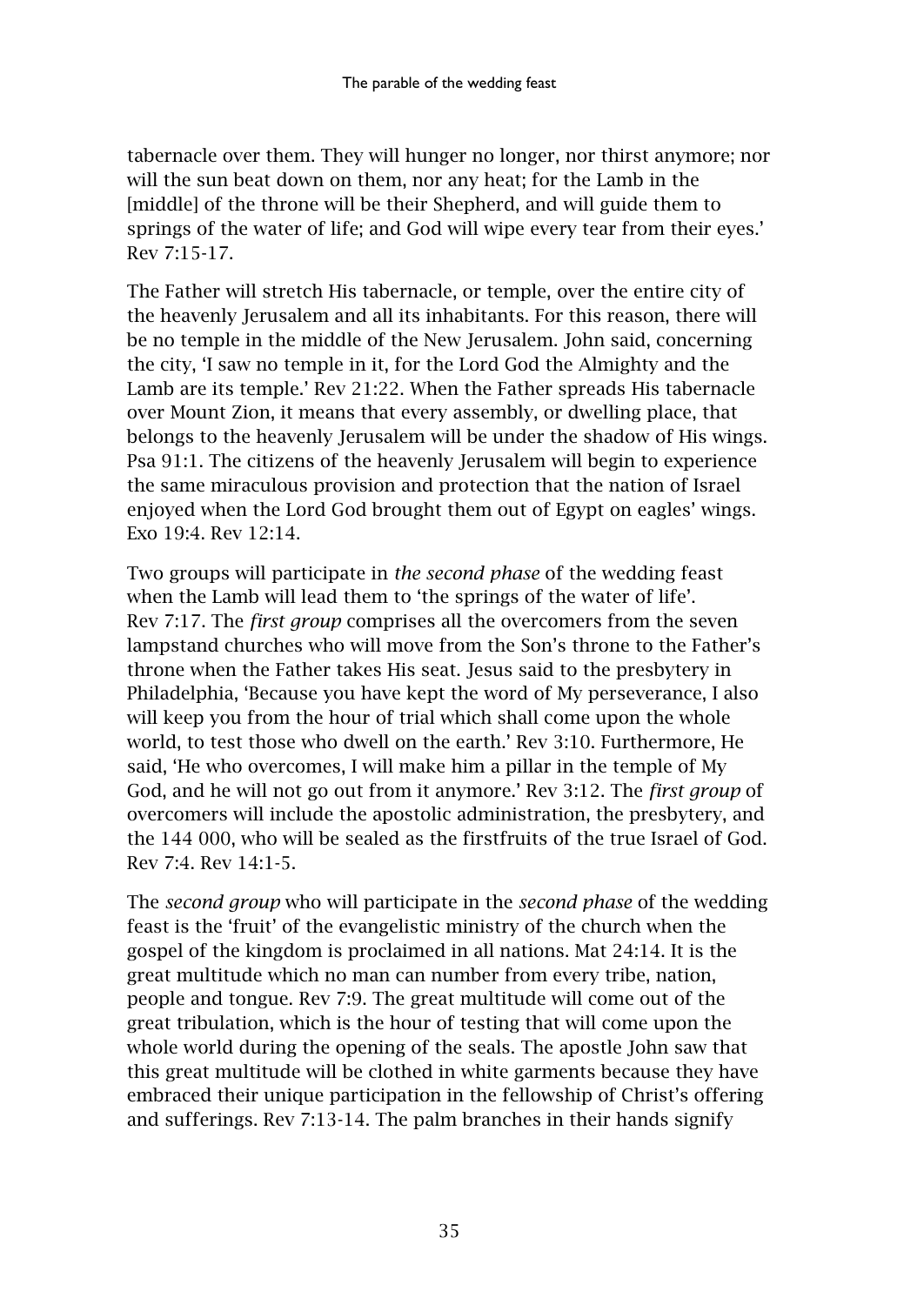that they are ready to join the fellowship of the wedding feast as the true Feast of Tabernacles.

The *third phase* of the wedding feast is the time when Jesus Christ will nourish and protect the church in the wilderness for  $3\frac{1}{2}$  years during the reign of Antichrist in the world. Rev 12:6,14. During the blowing of the trumpets, Christ will send His messengers to gather His elect from the four winds of heaven in readiness for this phase of the wedding feast. The parable of the wise and foolish virgins reveals that there will come a time when the door to this phase of the wedding feast will be shut. Mat 25:10. The door to the *third phase* of the wedding feast will be shut when the altar of incense in the true temple is measured, and the outer court is delivered to the Gentiles to be trampled underfoot for 3½ years. Rev 11:1-2.

The *fourth phase* of the wedding feast will occur during Christ's millennial reign on the earth. The wedding feast during the millennium will include the resurrected believers from all ages, because it will commence after the day of resurrection. Jesus was referring to this phase of the wedding feast when He said that 'many will come from east and west, and sit down with Abraham, Isaac, and Jacob in the kingdom of heaven'. Mat 8:11. This phase of the wedding feast will include the final group of martyrs who will be killed during the emergence of the eighth world kingdom. Rev 20:4. In response to the final evangelistic proclamation of Christ's messengers, this group of martyrs will be killed when they refuse to worship the beast and his image, and they refuse to receive his mark on their foreheads. Rev 14:9-13. Rev 13:11-15.

Following the *fourth phase* of the wedding feast in the millennium, the present heavens and earth will be dissolved by fire, and the Lord will establish the new heavens and new earth. Rev 20:11-15. Rev 21:1. The new heavens and the new earth will be the context in which the righteousness of sonship, in the *agape* fellowship of Yahweh, will increase forever and ever. 2Pe 3:12-13. Isa 9:7. Dan 9:24. We could refer to this never-ending, and ever-increasing, *agape* fellowship as *a fifth and final* manifestation of the wedding feast. We know that there will be no multiplication of identities through the order of procreation in the new heavens and the new earth. However, the multiplication of sonship, as the fruit of Christ's marriage to the church, will continue forever, using the *generative offering mechanism* that belongs to the finished mystery of God. Rev 10:3-4.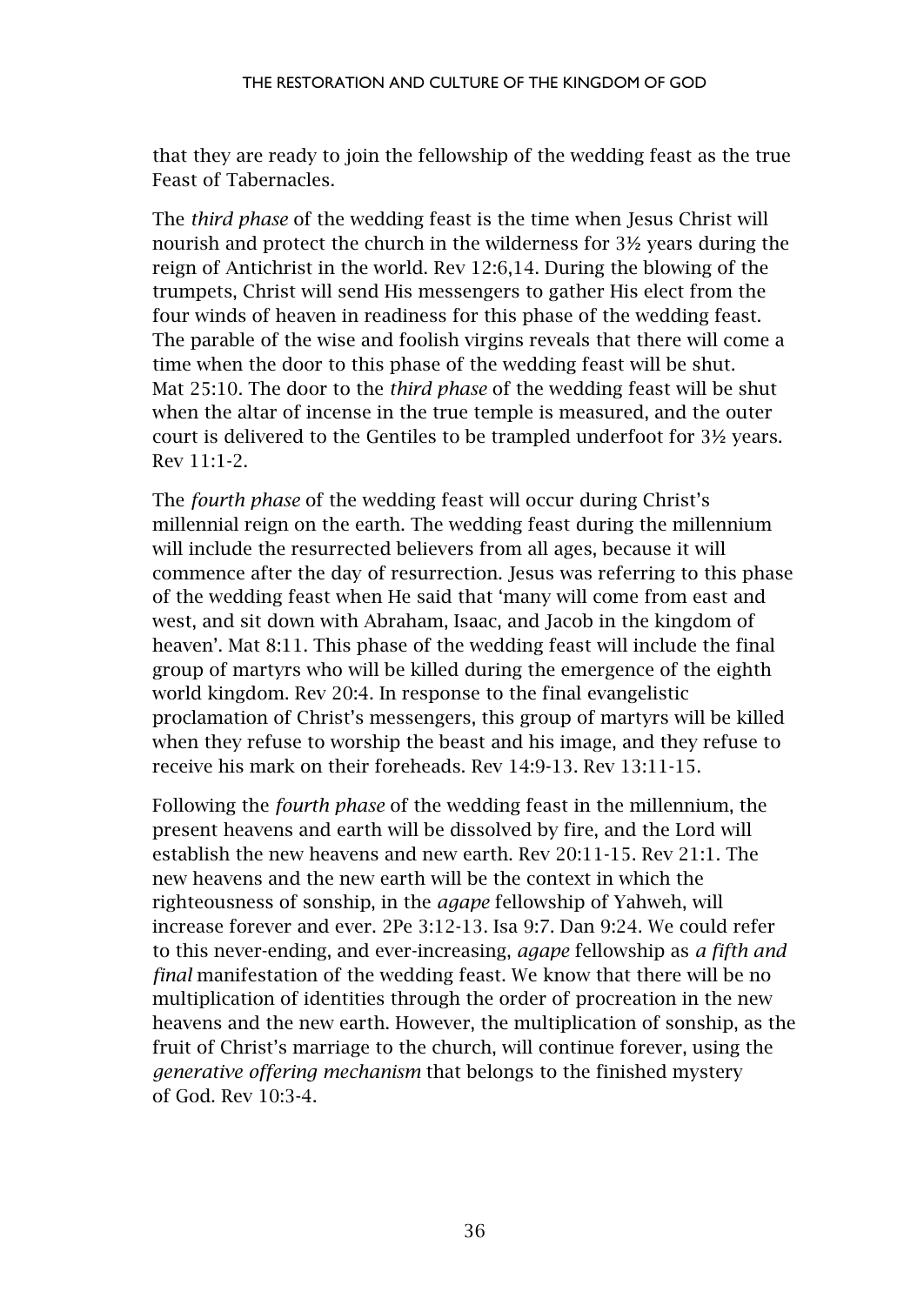# The stone which the builders rejected

Before we consider the central parable of the wedding feast, which is recorded in Matthew Chapter 22, it will be helpful to consider the parable of the wicked vinedressers, which is recorded at the end of Matthew Chapter 21. Both of these parables are part of *the same discussion*. In the parable of the wicked vinedressers, the owner of the vineyard sent servants to collect the fruit from those who had leased his vineyard. Mat 21:33-34. However, the vinedressers beat, killed, and stoned the various servants who had been sent to them. Mat 21:35-36.

When the landowner sent his son, they also seized the son, and killed him, so that they could seize the vineyard. Mat 21:37-39. Jesus concluded the parable by asking the question, 'When the owner of the vineyard comes, what will he do to those vinedressers?' Mat 21:40. After the people answered His first question, He then asked another question, 'Have you never read in the Scriptures: "The stone which the builders rejected has become the chief Cornerstone. This was the Lord's doing, and it is marvellous in our eyes"?' Mat 21:42. Psa 118:22-23.

We know that the stone which the builders rejected is Jesus Christ. He was rejected by the religious and political leaders of the Jewish nation. He was delivered up by them to be crucified at the hands of the Romans. However, through His offering journey from the garden of Gethsemane to the cross, Christ became the chief Cornerstone of the true temple and the heavenly Jerusalem. Isa 28:16. 1Pe 2:6. It was the Father who glorified Christ to be the Head of His body, which is the true temple in heavenly places, and to be the Head of His church, which is 'Jerusalem from above'. Eph 1:22-23.

Applying this parable directly to the Jewish leaders, Jesus declared, 'Therefore I say to you, the kingdom of God will be taken from you and given to a nation bearing the fruits of it.' Mat 21:43. The new nation that is to bear the fruits of sonship in the kingdom of God is the church as the true Israel of God. The apostle Peter declared, concerning the church, 'But you are a chosen generation, a royal priesthood, *a holy nation,* His own special people, that you may proclaim the praises of Him who called you out of darkness into His marvelous light; who once were not a people but are now the people of God, who had not obtained mercy but now have obtained mercy.' 1Pe 2:9-10.

Jesus continued His discussion about the Cornerstone, with the Jewish leaders, by saying, 'And whoever falls on this stone will be broken; but on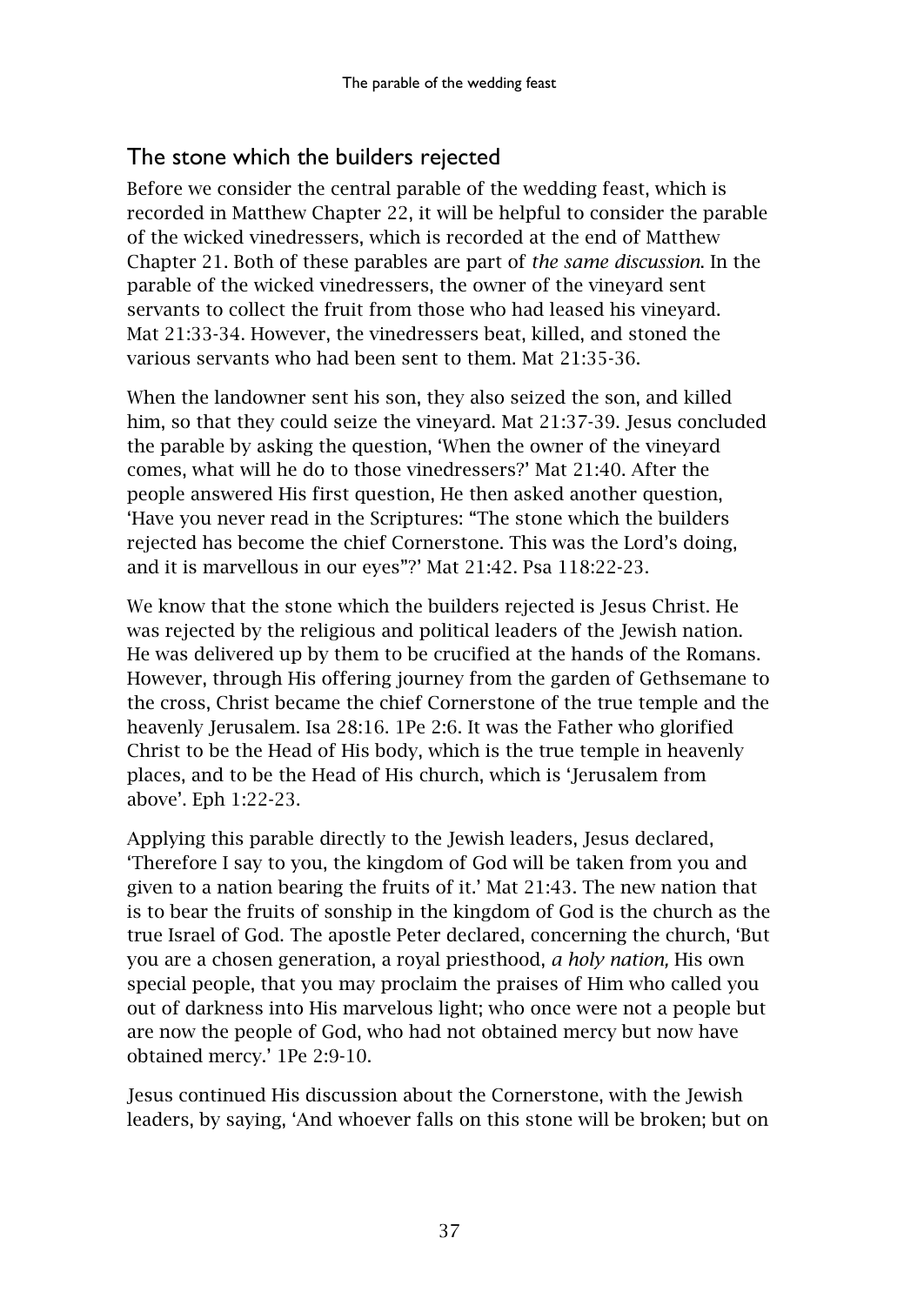whomever it falls, it will grind him to powder.' Mat 21:44. We know that Peter was a religious zealot until he watched Christ being bruised and beaten for *his* iniquity in the court of Caiaphas. Luk 22:54-62. During this hour of trial, *Peter failed as a zealot.* He fell upon Christ as his Rock and the Cornerstone of the true temple. When Jesus turned to look at Peter, he remembered the word that had been spoken to him by Christ, and he began to weep with 'godly sorrow that leads to repentance'. Luk 22:61-62. This relational interaction with Christ was Peter's conversion. Luk 22:32.

Having been converted from a religious zealot to become a true friend and messenger of Christ, Peter began to strengthen his brethren. Joh 21:15-19. In his first letter, the apostle Peter admonished all his brethren to forsake the religious practices that belonged to the earthly temple, and to turn to Christ who is the Head of the true temple. He proclaimed that we are called to be 'living stones, who are being built up as a spiritual house, a holy priesthood, to offer spiritual sacrifices to God through Jesus Christ'. 1Pe 2:4-5. We know that most of the Jewish nation refused to 'fall upon Christ' in this manner. The rock then fell on the Jewish nation, and the city of Jerusalem when it was destroyed by the armies of Prince Titus in AD70. Mat 24:1-2.

In the same way that the rock hit the Jewish nation in AD70, it will hit the seventh world kingdom in the time of the end. In King Nebuchadnezzar's dream, which was explained to him by the prophet Daniel, the seventh world kingdom was represented by the two feet and the ten toes of the great statue. Daniel explained to the king, 'You watched while a stone was cut out without hands, which struck the image on its feet of iron and clay, and broke them in pieces. Then the iron, the clay, the bronze, the silver, and the gold were crushed together, and became like chaff from the summer threshing floors; the wind carried them away so that no trace of them was found. And the stone that struck the image became a great mountain and filled the whole earth.' Dan 2:31-35.

Daniel further explained the meaning of the stone by saying to the king of Babylon, 'And in the days of these kings the God of heaven will set up a kingdom which shall never be destroyed; and the kingdom shall not be left to other people; it shall break in pieces and consume all these kingdoms, and it shall stand forever.' Dan 2:44. Likewise, the prophet Isaiah declared, 'Now it shall come to pass in the latter days that the mountain of the Lord's house shall be established on the top of the mountains, and shall be exalted above the hills, and all nations shall flow to it.' Isa 2:2.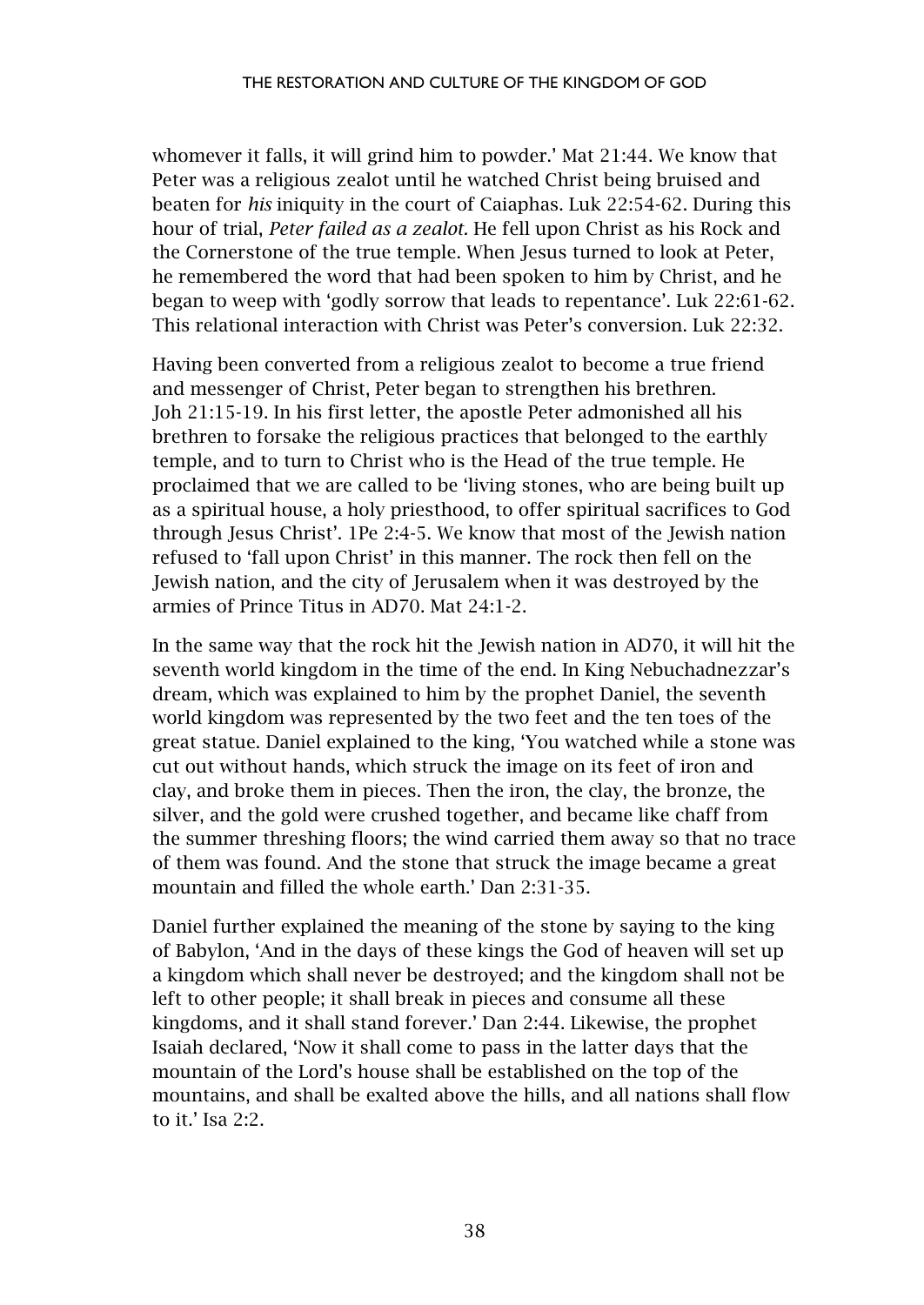# The parable of the wedding feast

With this background in view, we will now consider the parable of the wedding feast that is recorded in Matthew Chapter 22. This parable covers the entire period from the earthly ministry of Jesus, all the way to the invitation to join the third phase of the wedding feast in the wilderness at the end of the age. Jesus likened the kingdom of heaven to a certain king who had arranged a marriage for his son. In this parable, the king is evidently God the Father. The Son is Jesus Christ. He is the Bridegroom. We know that the bride is the church. The apostle Paul proclaimed, 'Husbands, love your wives, just as Christ also loved the church and gave Himself for her.' Eph 5:25.

Jesus said that the king sent out his servants to call all those who were invited to the wedding, but *they were not willing to come*. Mat 22:3. This first group of messengers refers to all the prophets of old who were sent by God to the nation of Israel. The last and greatest of all these prophets was John the Baptist. It was John the Baptist who announced that Jesus Christ had come as the Bridegroom. John described himself as 'the friend of the Bridegroom'. Joh 3:29. The nation of Israel did not receive the ministry of John the Baptist and, likewise, they rejected the ministry of Christ Himself. Jesus said, concerning the Jews, 'How often I wanted to gather your children together as a hen gathers her chicks under her wings, but *you were not willing!*' Mat 23:37.

Significantly, following the offering of Christ, the Father sent out *other servants* to the Jewish nation. In contrast to the first group of messengers who invited the Jews to a future wedding feast, the next group of messengers were instructed to tell the people that everything was *now ready*. The king said to this next group of servants, 'Tell those who have been invited, "Behold, I have prepared my dinner; my oxen and my fattened livestock are all butchered and *everything is ready; come now* to the wedding feast".' Mat 22:4. The wedding feast was ready because the offering of Christ was complete. The marriage between Christ and the church happened on the day of His crucifixion.

The first manifestation of the bride city coming down out of heaven from God, as a bride adorned for her husband, was seen on the Day of Pentecost. Rev 21:2. The second group of servants included the twelve apostles who were the living foundation of the New Jerusalem. It also included all of the elect, who continued steadfastly in the apostles' doctrine, in fellowship, in the breaking of bread and in prayers. Act 2:42. Many of the Jews did accept the invitation to join the fellowship of the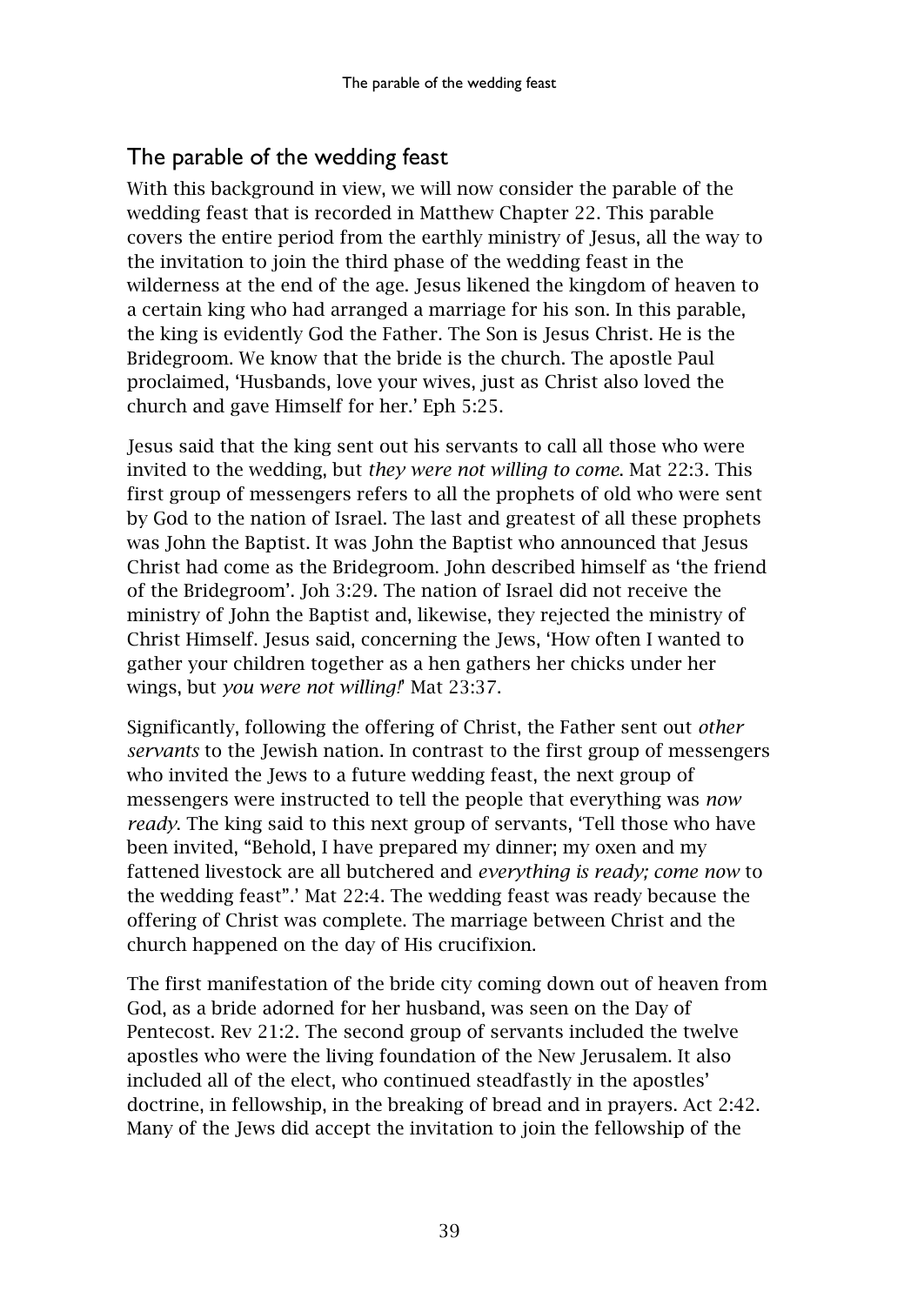*agape* meal. Act 6:7. However, the response of most of the religious leaders and of the Jewish nation was the same as it had been prior to the offering of Christ. They rejected the invitation to come to the wedding feast.

Specifically, Jesus said that many 'made light' of the invitation. Mat 22:5. This could also be translated that they 'paid no attention to it'. They did not recognise or appreciate the significance of the *agape* meal; nor the imperative for them to accept the invitation. Rather than responding with faith and obedience to the call of God through His messengers, they 'went their ways'. They were preoccupied with their own goals and activities in the world. For example, one went to his own farm and another went to his business.

In addition to those who were ambivalent toward the invitation to the wedding feast, there were religious zealots who treated the servants spitefully, and killed them. Prior to his conversion, we know that Saul was one of those zealots who was 'breathing threats and murder' against the believers in the early church. Act 9:1. Stephen said to the Jews, 'You stiff-necked and uncircumcised in heart and ears! You always resist the Holy Spirit; as your fathers did, so do you. Which of the prophets did your fathers not persecute? And they killed those who foretold the coming of the Just One, of whom you now have become the betrayers and murderers.' Act 7:51-52.

The book of Acts recorded that Stephen was the first martyr who was killed by the Jews following the offering of Christ. In the parable, the king was furious with those who persecuted and killed his messengers. He sent out his armies, destroyed the murderers, and burned their city. Mat 22:7. We note that this was fulfilled in history when the armies of Prince Titus destroyed the city of Jerusalem in AD70. The city was literally burned with fire. The destruction of Jerusalem was the judgement of God upon the Jewish nation.

The king said to the servants who had been sent initially to the Jews, 'The wedding is ready, but those who were invited *were not worthy.*' Mat 22:8. The king's statement that they 'were not worthy' reminds us of the words of Paul to the Jews in Pisidian Antioch. After the word that he proclaimed in the Jewish synagogue was rejected, he said, 'It was necessary that the word of God should be spoken to you first; but since you reject it, and judge yourselves *unworthy of everlasting life,* behold, we turn to the Gentiles.' Act 13:46.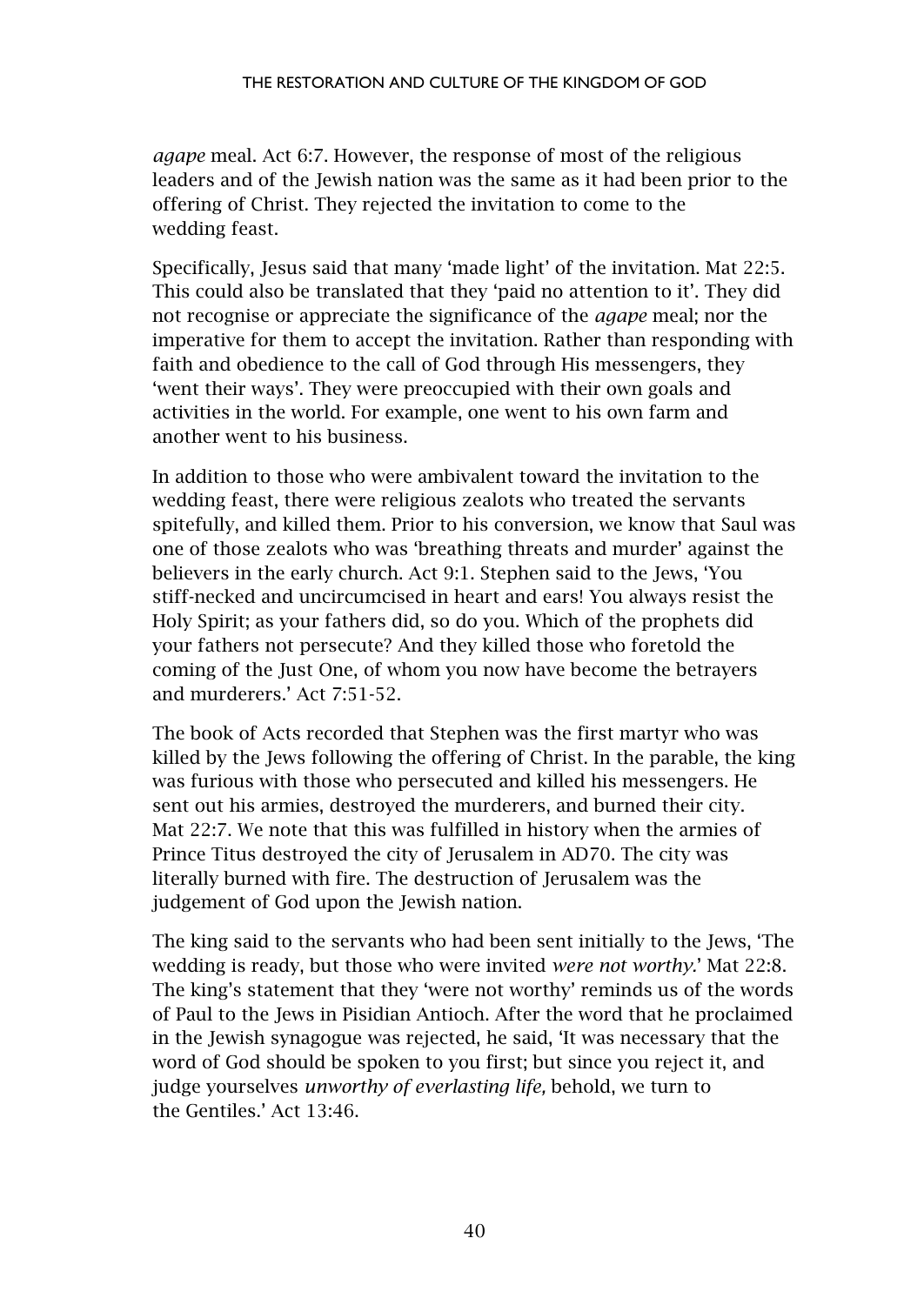In the parable, when those who had been invited were not worthy, the king instructed his servants to go into the highways and to invite every person whom they could find, to come to the wedding feast. Mat 22:9. They gathered both the bad and the good. Mat 22:10. Mat 13:48. The result is that the wedding hall was filled with guests. Throughout the entire church age, God the Father has been sending messengers into the world to invite all men to join the fellowship of the *agape* meal. However, it is in the time of the end that there will be a great harvest. A great multitude which no man can number from every tribe, nation, people and tongue will come into the kingdom of God. Rev 7:9.

#### *No wedding garment*

The great harvest is the highpoint of the parable. However, the parable does not conclude with the wedding hall being filled with guests. When the king came in to see the guests, he saw a man who was not wearing a wedding garment. Mat 22:11. The king said to him, 'Friend, how did you come in here without a wedding garment? The man was speechless.' Mat 22:12. The king then instructed his servants to bind the man hand and foot. He told them to cast the man into outer darkness where there is weeping and gnashing of teeth. Mat 22:13. We know that Jesus was referring to the eternal torment that will be experienced by all those who are cast into the lake of fire for eternity.

The man who had no wedding garment had responded to the invitation to the join the wedding feast, but he did not accept or embrace the culture of the *agape* meal. He did not belong to the elect. Mat 22:14. Rather, he was guilty of the sin of presumption as he sat down to eat and drink at the feast 'without fear'. Jud 1:12. The presumption of this man demonstrates that he did not fear God. He did not honour or respect the king. We are reminded that God addressed this same sin of presumption among the priests and the Jewish nation. He declared through the prophet Malachi, 'A son honours his father, and a servant his master. If then I am the Father, where is My honour? And if I am a Master, where is My reverence?' Mal 1:6.

In a similar way, the prophet Isaiah described the judgement of God that will come upon the daughters of Zion who are 'haughty'. In this passage, 'the daughters of Zion' refers to all the religious organisations and denominations that have rejected the fatherhood of God and the headship of Christ. They have 'covered the shame of their nakedness' with all kinds of religious beliefs and practices. He said, 'Because the daughters of Zion are haughty, and walk with outstretched necks and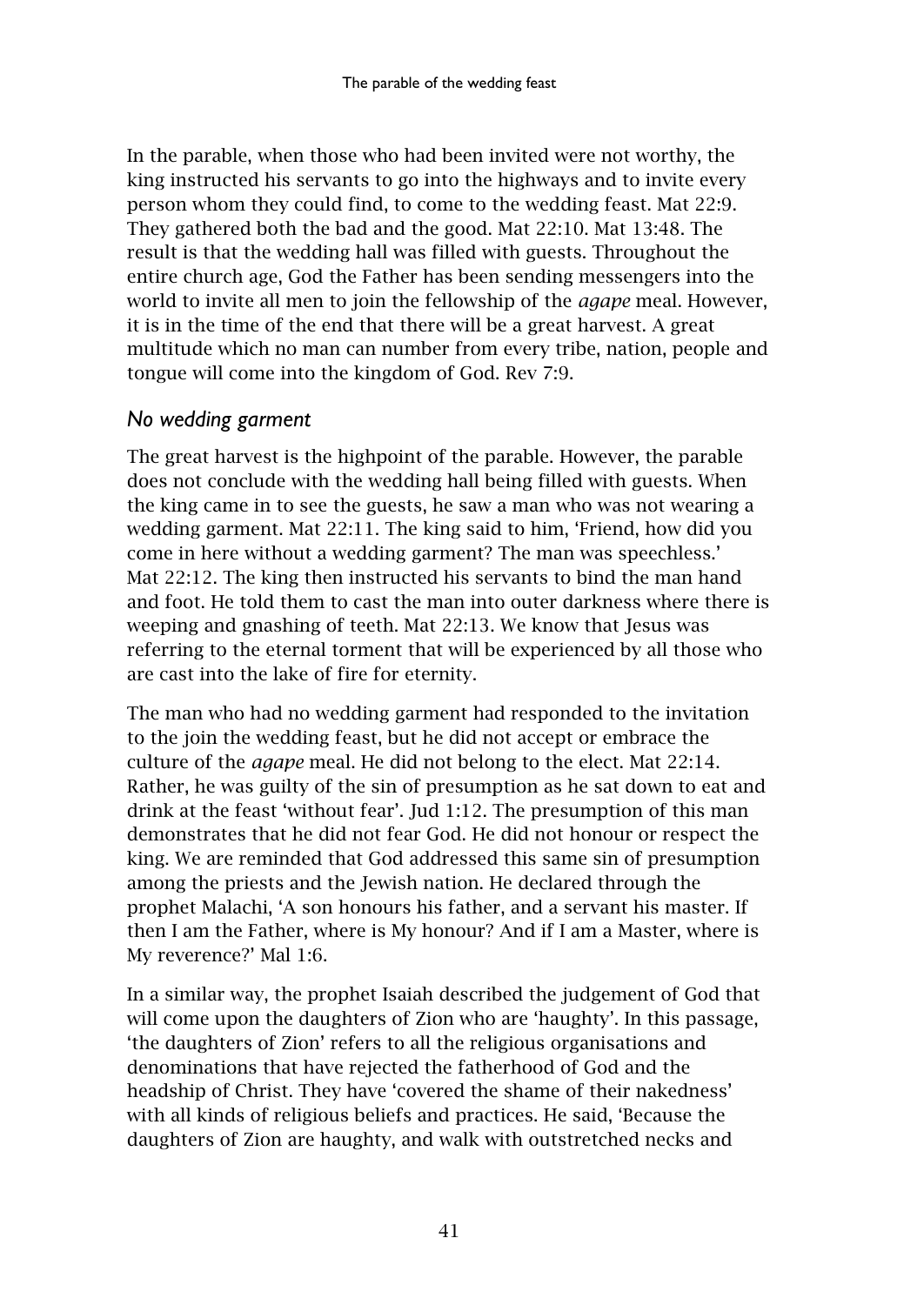wanton eyes, walking and mincing as they go, making a jingling with their feet, therefore the Lord will strike with a scab the crown of the head of the daughters of Zion, and the Lord will uncover their secret parts.' Isa 3:16-17.

Isaiah summarised the judgement of God upon the daughters of Zion by saying, 'Her gates shall lament and mourn, and she being desolate shall sit on the ground. And in that day, seven women shall take hold of one man, saying, "We will eat out own food and wear our own apparel; only let us be called by your name, to take away our reproach".' Isa 3:26-4:1. Evidently, they desire to be called by the name of the Lord, but they refuse to embrace the fellowship of the *agape* meal. Rather than receiving 'the bread from heaven' which Christ gives us from the tree of life, they prefer to eat 'the bread' of their own doctrines. Likewise, instead of receiving priestly garments from Christ, they will prefer to be clothed with the religious projections that they have made for themselves. This means that they will not be clothed with wedding garments; nor will they be able to participate in the wedding feast.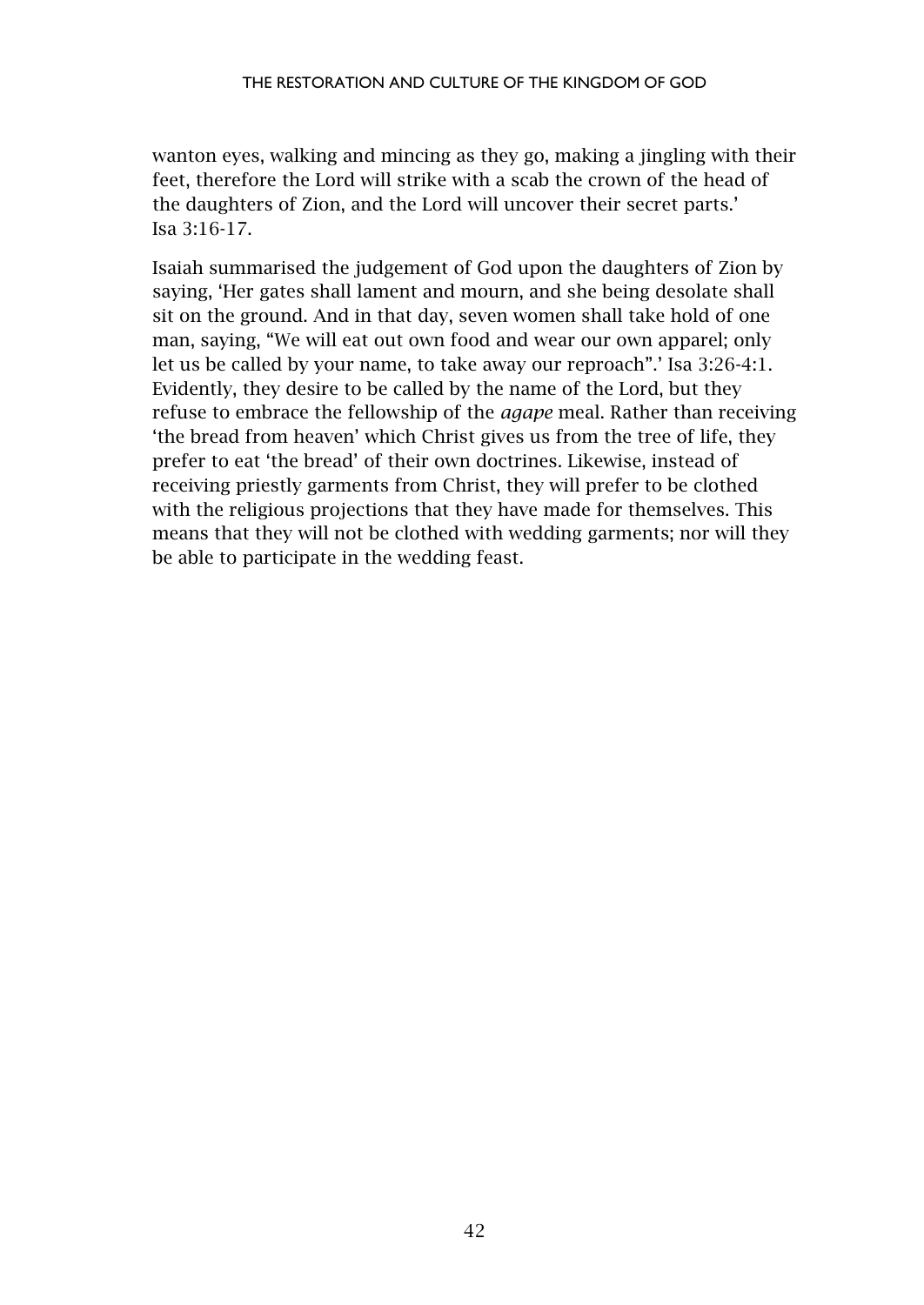# Chapter 4 The parable of the great supper

The Gospel of Luke recorded that Jesus went into the house of one of the rulers of the Pharisees to eat bread on the Sabbath. Luk 14:1. This should have been an *agape* meal. However, we know that many of the Pharisees had already conspired to kill Jesus and were trying to ensnare Him. They may have used the case of the man with dropsy as a test to see what Jesus would do. Jesus asked the lawyers and the Pharisees who sat at the table, 'Is it lawful to heal on the Sabbath?' Luk 14:2-3. When they remained silent, He called out the man and healed him. In this interaction, Jesus demonstrated that the fellowship of the *agape* meal is the context for the ministry of restoration and healing.

Having healed the man with dropsy, Jesus then used this same meal as an opportunity to address those who are invited to an *agape* meal, and those who are hosting an *agape* meal. He began by addressing those who were invited to an *agape* meal, because He noticed that those who had been invited to this meal had desired to sit in the best places at the table. Luk 14:7. He said to them, 'When you are invited by anyone to a wedding feast, do not sit down in the best place, lest one more honourable than you be invited by him; and he who invited you and him come and say to you, "Give place to this man," and then you begin with shame to take the lowest place.' Luk 14:8-9.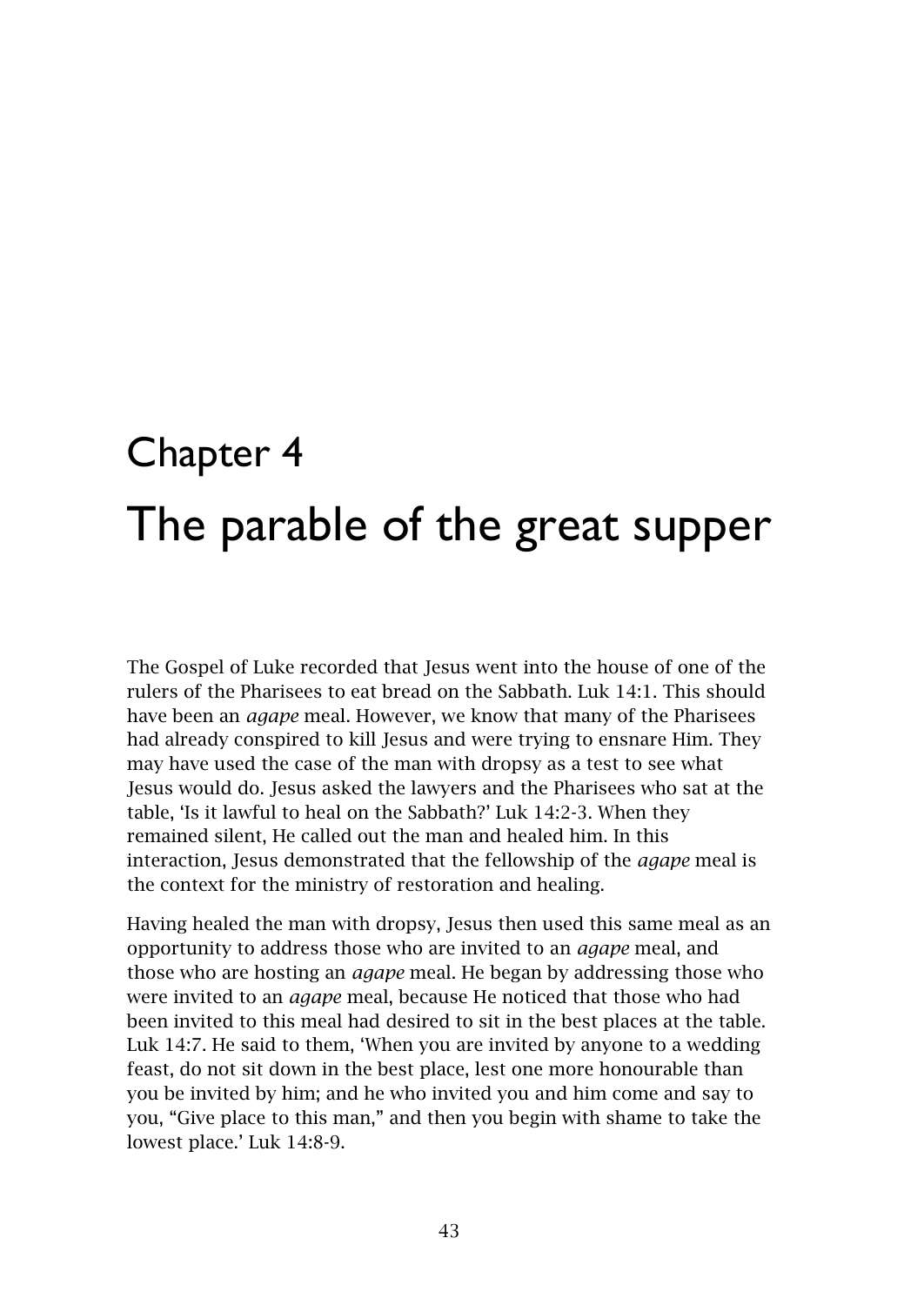We note that Jesus called the *agape* meal in this parable 'a wedding feast'. This highlights the point that this parable is *a complementary parable* to the parable of the wedding feast that is recorded in the Gospel of Matthew. They address the same issue. We recall that, in the parable of the wedding feast, Jesus illustrated the sin of presumption by referring to the man who did not have a wedding garment. In this parable, he addressed *the same sin* by speaking to those who presume to 'sit in the best places' at the table. This presumption demonstrates that they are not aware of their own sanctification; nor do they honour and respect the sanctification of others. Php 2:1-4. Rom 12:3.

## When you host an agape meal

Jesus then turned his attention to the man who invited him to the Sabbath meal. He said, 'When you give a dinner or a supper, do not ask your friends, your brothers, your relatives, nor rich neighbours, lest they also invite you back, and you be repaid. But when you give a feast, invite the poor, the maimed, the lame, the blind. And you will be blessed, because they cannot repay you; for you shall be repaid at the resurrection of the just.' Luk 14:12-14. Jesus was emphasising that the *agape* meal is not a social occasion; and nor is it a 'trading' exercise. All trading dynamics are a violation of the fellowship of the *agape* meal.

The *agape* meal is fellowship in the tree of life. It is fellowship in the word of the Father that is proclaimed to us as the fruit of the tree of life in each season. When this word is in our heart and in our mouth in the fellowship of the *agape* meal, it ministers grace for edification and healing to one another. This includes the maimed, the lame and the blind. Referring to this fellowship, the apostle Paul said, 'Let no unwholesome word proceed from your mouth, but only such a word as is good for edification according to the need of the moment, so that it will *give grace* to those who hear.' Eph 4:29. Likewise, the wise man proclaimed, 'A wholesome [lit. 'curative, healing'] tongue is a tree of life.' Pro 15:4.

Jesus explained that a son of God who participates in the fellowship of an *agape* meal in a worthy manner, not looking to derive any earthly benefit in this lifetime, will be repaid in the resurrection. They will be raised at the last day. We recall that Jesus said to the multitude who followed Him after He fed the five thousand, 'Whoever eats My flesh and drinks My blood has eternal life, and I will raise him up at the last day.' Joh 6:54. It appears that one of the guests at the dinner table in the Pharisee's home received a flash of illumination as Jesus spoke about the resurrection at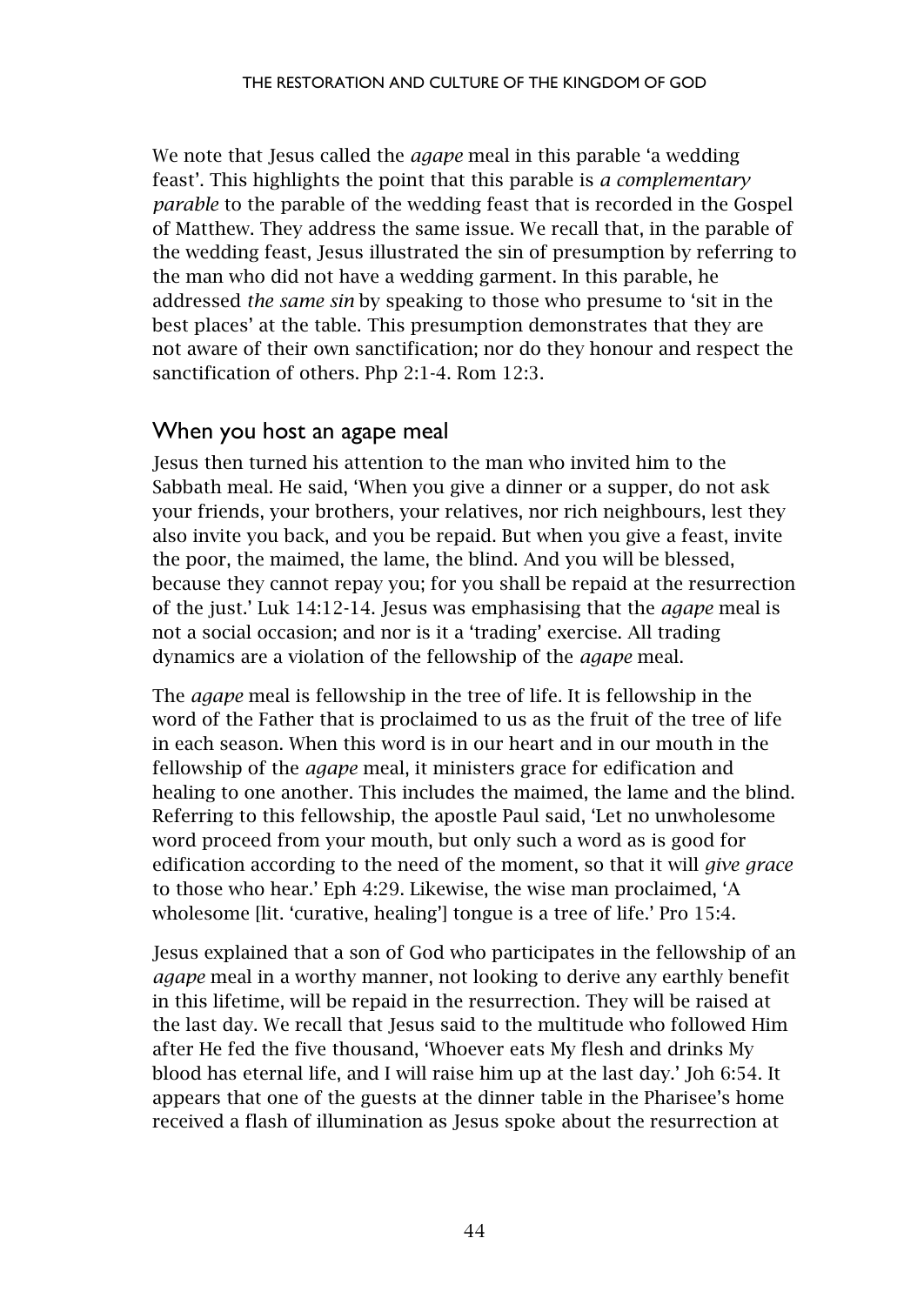the end of the age. He suddenly declared, 'Blessed is he who shall eat bread in the kingdom of God!' Luk 14:15.

Jesus responded to this man by telling him the parable of a great supper. He said, 'A *certain man* gave a great supper and invited many, and sent *his servant* at supper time to say to those who were invited, "Come, for all things are now ready".' Luk 14:16-17. In this parable, we can liken the 'certain man' to God the Father. We can also liken the 'servant' to Jesus Christ. We note that Jesus referred to a singular servant in this parable whereas, in the parable of the wedding feast, He referred to the sending of *many* servants. The prophet Isaiah declared that Jesus Christ would come as *the Servant* of the Father. Isa 42:1.

# I have bought a piece of land

In the parable of the great supper, those who were invited by the servant all began to make excuses. The first man said to the servant, 'I have bought a piece of ground, and I must go and see it. I ask you to have me excused.' Luk 14:18.

This man had evidently made a choice to buy a piece of land that did not previously belong to him. His decision may have been motivated by his own desire for a certain lifestyle; to increase his generative capacity; or even to help someone else who had fallen upon hard times. Regardless of the motive, it was the expression his own initiative. The man said to the servant, '*I have bought* a piece of ground.'

We observe, however, that the expression of the man's freedom of initiative to purchase this land led him into bondage. That is, the ownership of this land immediately imposed certain obligations upon him. We don't know whether these obligations were real or perceived, but we know that the bondage upon the man was real. He said to the servant, 'And *I must go* and see it.' He probably viewed this course of action as being a legitimate expression of 'accountable stewardship'.

Believing in the veracity of his own decisions and the expression of his own stewardship, the man felt fully justified in refusing the invitation that he had received from the servant. Pro 14:12. He did not recognise the importance of the invitation to the *agape* meal. Jer 17:5-6. Nor did he appreciate the implications of rejecting this invitation. The man believed that he had legitimate grounds for being excused from the supper. He expected that the servant would readily grant his request. This presumption demonstrated his pride.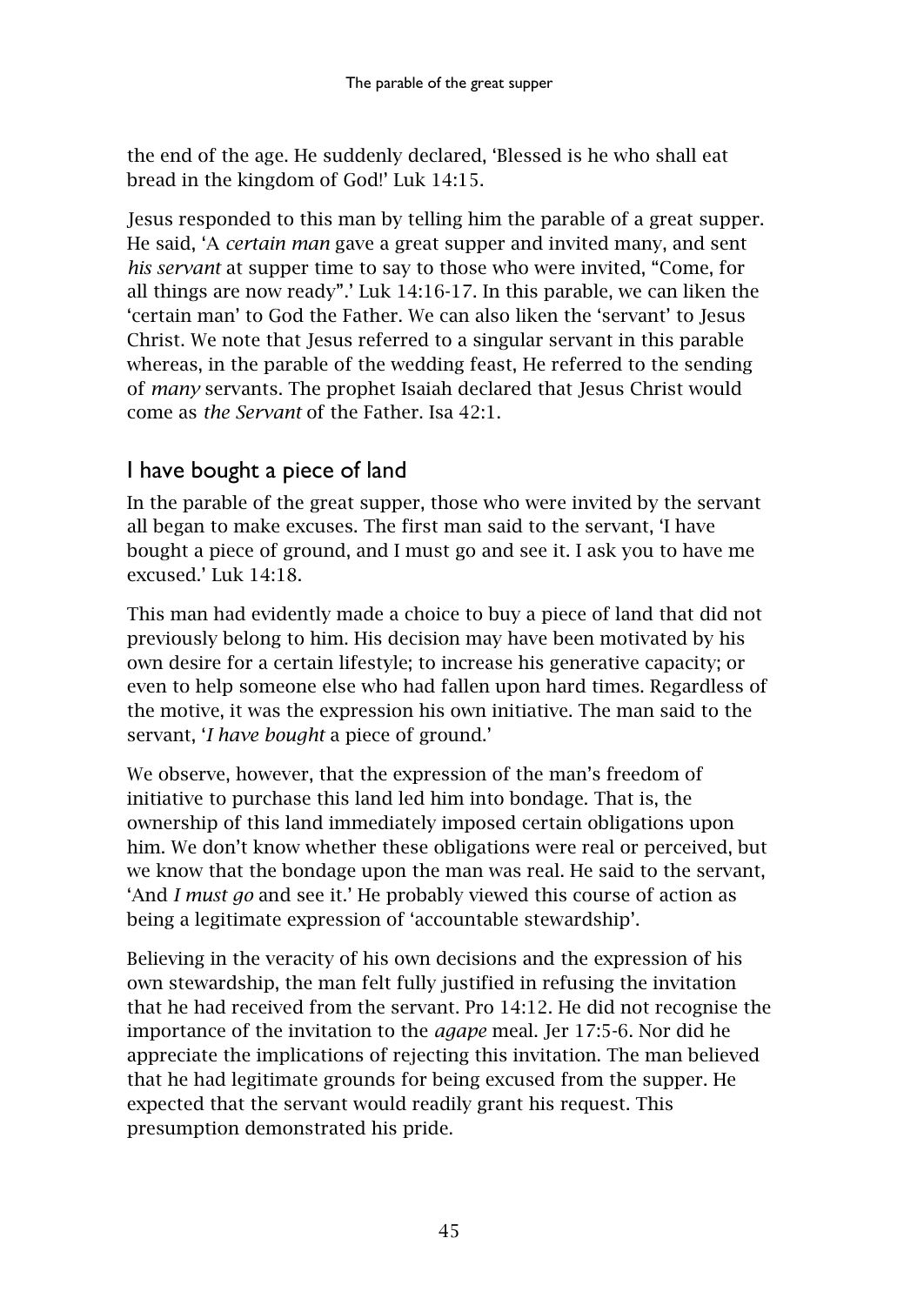#### *Our allotted portion*

Let us consider the nature of this man's situation in more detail. Before the Israelites went into the promised land, the Lord commanded Moses to say to the people, 'When you come into the land of Canaan, this is the land that shall fall to you as an inheritance – the land of Canaan to its boundaries.' Num 34:2. Having identified the overall boundaries of the land, He appointed Joshua and Eleazar as the men who would divide the land among the tribes of Israel. Num 34:17. Each tribe was to receive a unique portion of the land as their inheritance. Furthermore, the Lord appointed a leader from each tribe who would divide the tribe's inheritance among the families who belonged to the tribe. Num 34:18-29.

In this way, each family was to receive an inheritance in the land. The land was then to be passed down from generation to generation. The Lord instructed the nation, 'The land shall not be sold permanently, for the land is Mine; for you are strangers and sojourners with Me.' Lev 25:23. However, if a person became poor, and needed to become the servant of another, they were able to sell their land until the year of Jubilee. The price was determined in relation to the year of Jubilee, which occurred every fifty years. Lev 25:15-16. That is, as the year of Jubilee approached, the price of the land diminished. The price needed to be reduced because, when the year of Jubilee arrived, the land was to be returned to its original owners.

If a person became poor because they did not steward their inheritance properly, they did reap the consequences of their failed stewardship. However, the year of Jubilee ensured that this judgement did not continue upon the family for generation after generation. Every fifty years, the land was to be restored to its original owners. Lev 25:13. The year of Jubilee restored the lines of sanctification that belonged to each family, according to the original division of the land.

It is important to understand this principle, because the man in the parable of the great supper had evidently bought a piece of land that did not belong to him as an inheritance. Even if he had bought this land to help someone who had become poor, it would only belong to him *temporarily*. The land had not been given to him by the Lord. His desire to make the most of the purchase, while he had the opportunity, was nothing more than an expression of covetousness. Luk 12:15.

This principle draws our attention to an important point. The legitimate stewardship that belongs to a son of God in this world will not impede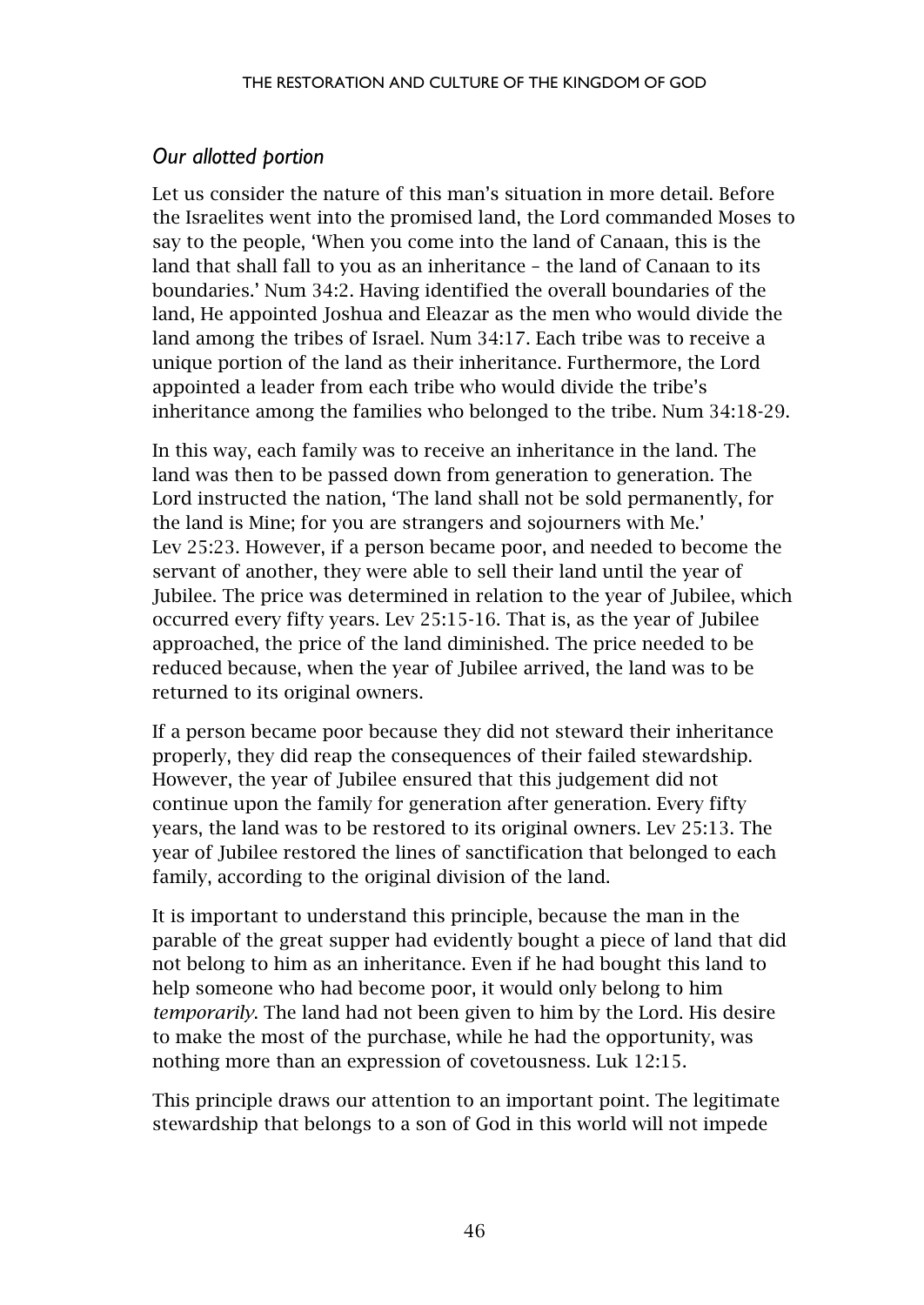that person's capacity for participation in the fellowship of the *agape* meal. If a person's perceived responsibility, or stewardship, in the world has become an impediment to their participation in the *agape* meal, it is the sure indication that they have gone beyond the limits of their sanctification. Such a person has become entangled with 'a yoke of bondage'. Gal 5:1.

When the man in the parable received the invitation to the *agape* meal, he should have seen that his land purchase was outside the lines of his sanctification because it was preventing him from accepting the invitation. Rather than excusing himself from the fellowship of the *agape* meal, he should have delivered himself from the entanglement. He should have sold the land, because it was not part of the inheritance that he had received from the Lord.

### *They sold their lands*

When we consider the fellowship of the church in Jerusalem, we observe that many of the believers did sell parcels of land. They then laid the proceeds at the apostles' feet so that the proceeds could be distributed to those who needed it. We read in the book of Acts, 'Nor was there anyone among them who lacked; for all who were possessors of lands or houses sold them, and brought the proceeds of the things that were sold, and laid them at the apostles' feet; and they distributed to each as anyone had need'. Act 4:34-35.

This verse does not mean that everyone immediately sold the land and the house where they were living. We know that, in the early years of the church in Jerusalem, not all of the believers were homeless; nor did they live together in a kind of commune. Rather, they listened to the apostles publicly proclaiming the word of life in Solomon's Portico, and then they met daily from 'house to house' for the fellowship of the *agape* meal. The book of Acts recorded, 'So continuing daily with one accord in the temple, and breaking bread *from house to house*, they ate their food with gladness and simplicity of heart'. Act 2:46.

Initially, the believers were probably selling any additional land or houses that they had accumulated as investments. Having been born as sons of God and baptised into Christ, they knew that their citizenship was now in heaven. Php 3:20. Heb 11:9-10. They readily relinquished the desire to accrue property or wealth in this world. In stark contrast to the man in the parable of the great supper, they willingly pruned to the reality of their own sanctification as sons of God. This was part of their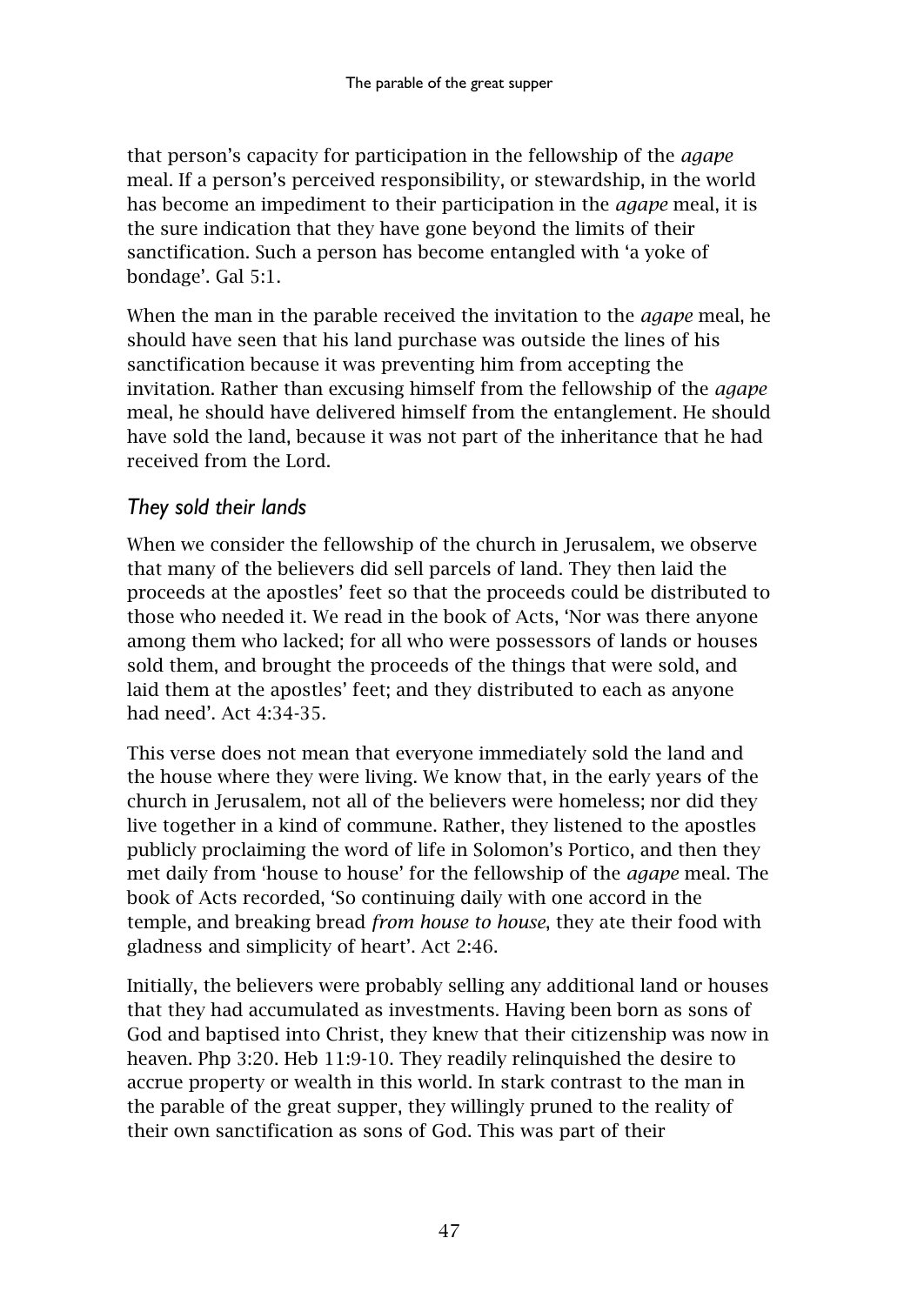commitment to the fellowship of the *agape* meal. Significantly, the proceeds from the sale of these additional properties ensured that there was no need or lack among the believers in the church in Jerusalem. Act 4:34-35.

Following the death of Stephen, which may have been a few years later, great persecution arose against the church in the region of Judea and Samaria. Act 8:1. At that time, all the believers in Jerusalem were scattered to other regions. Only the twelve apostles remained in Jerusalem. There is little doubt that the believers who were scattered during this persecution would have been thankful that they had already sold land, houses and many of their possessions.

As all the believers were scattered from Jerusalem, some of them may have been able to sell their own property as they left. However, others gladly accepted the seizure of their own property and remaining possessions. They had already resolved the issue that their possessions did not belong to them. They had been given to them to steward for the sake of the body of Christ. In his letter to the Hebrews, the apostle Paul was probably referring to many of these early believers when he said, 'For you showed sympathy to the prisoners and accepted joyfully the seizure of your property, knowing that you have for yourselves a better possession and a lasting one.' Heb 10:34.

We know that, after the conversion of the apostle Paul, the church in Jerusalem did experience a season of peace, and it began to grow again. Act 9:31. However, the next group of believers in Jerusalem were required to walk in the same steps of faith and to resolve the reality that they had no lasting inheritance in the city of Jerusalem. The city of Jerusalem was destroyed in AD70 by the Roman armies who were led by Prince Titus. This was the Lord's judgement upon the Jewish nation, because they refused to turn from their religious abominations, which included animal sacrifice, to accept Christ's invitation to join the fellowship of the *agape* meal.

## I have bought five yoke of oxen

The second man said to the servant, 'I have bought five yoke of oxen, and I am going to test them. I ask you to have me excused.' Luk 14:19. This man was not a farmer who had personally trained his own oxen for use on his own farm. He was most likely a businessman who was running teams of oxen as a contractor. He had just purchased another five yoke of oxen. We don't know whether he was intending to use all five yoke of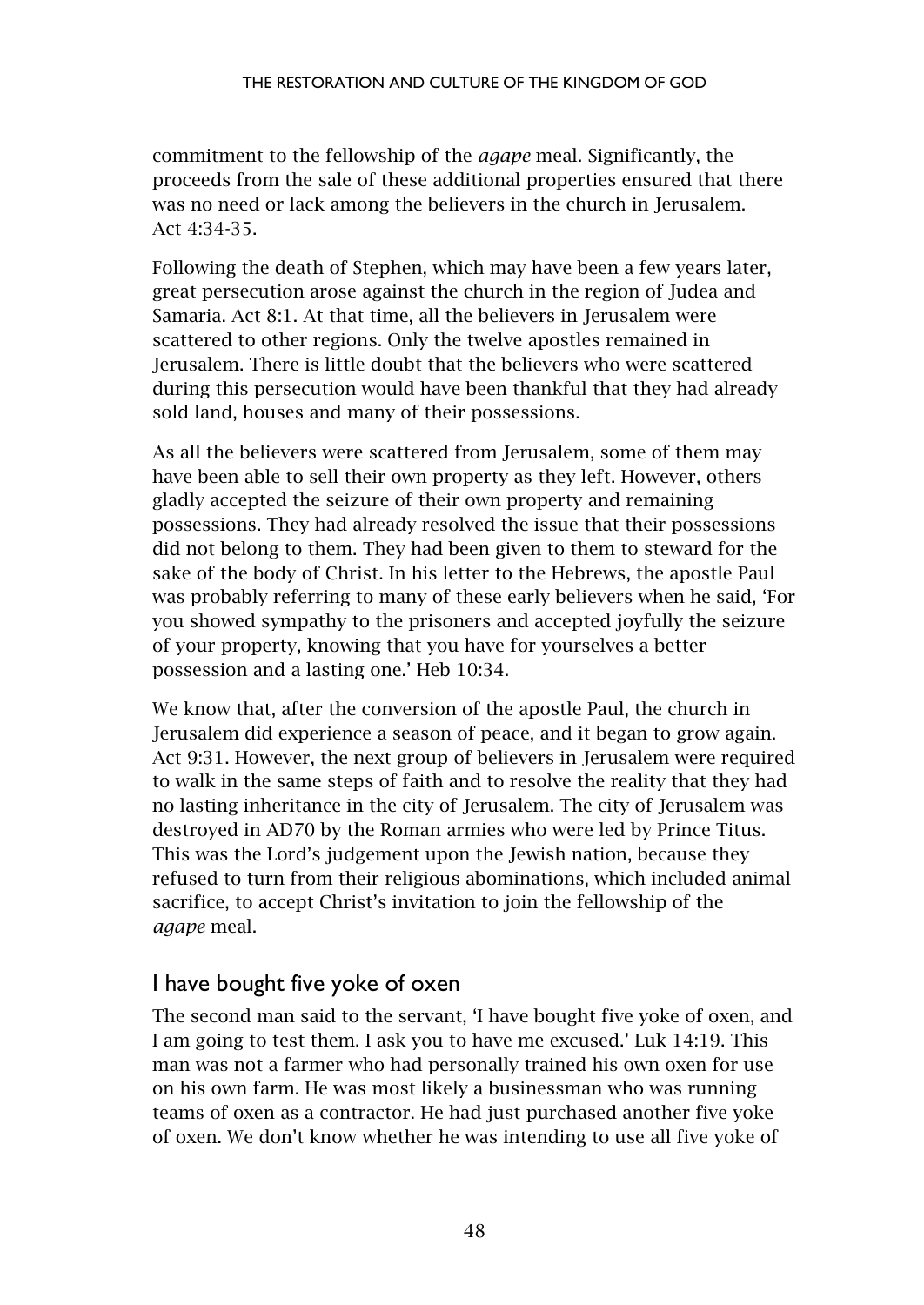oxen to pull a very large plough or whether he wanted to mobilise another five smaller ploughs, using one yoke of oxen for each plough. Either way, this purchase was a significant expansion to the generative capacity of his business.

The man needed to test the reliability of the oxen before he could use them in his business. He needed to know whether they were well trained and would respond appropriately to his commands or to the commands of his staff. He needed to do this promptly; otherwise, he would incur all of the extra costs to maintain the oxen, without being able to use them to generate income. Perhaps he had also borrowed money from the bank to purchase the five yoke of oxen, and was under pressure to generate income to cover his loan repayments.

The man believed that he had a good economic reason for purchasing the oxen, and he also had valid reasons for needing to test them. He obviously felt justified in excusing himself from the fellowship of the *agape* meal when he was invited by the servant. However, by refusing the servant's invitation, it demonstrated what he most valued and what he served. Even if he was not consciously motivated by a love of money, he clearly valued the success of his business and had become enslaved by the needs of his business. Mat 6:21. He served the market forces within his industry, which Jesus broadly described as 'mammon', and he despised God by rejecting Christ's invitation to the *agape* meal. Mat 6:24.

We can contrast the response of the businessman in this parable, with the response of Elisha when he was called by Elijah. Elisha was also a businessman who likely went from field to field as a contractor with multiple teams of oxen. We read in the Scriptures that he was ploughing a field with *twelve yoke of oxen*. He may have had employees who were driving the various pairs of oxen so that they could plough this large field in a short period of time, before moving onto the next field. Elisha was probably directing his employees or servants while, at the same time, he was personally working with the twelfth pair of oxen. 1 Ki 19:19.

We can only assume that it had been appropriate for Elisha to run this business for a season of his life. This may well have been a family business because of the way that Elisha asked to kiss his father and mother farewell. 1 Ki 19:20. Significantly, as soon as Elijah called him to become his disciple, he willingly let go of his share in the business and all of its potential future earnings. In contrast to the man in the parable of the great supper, the response of Elisha demonstrated that he was a man who served God, and not mammon. Mat 6:24. As soon as there was a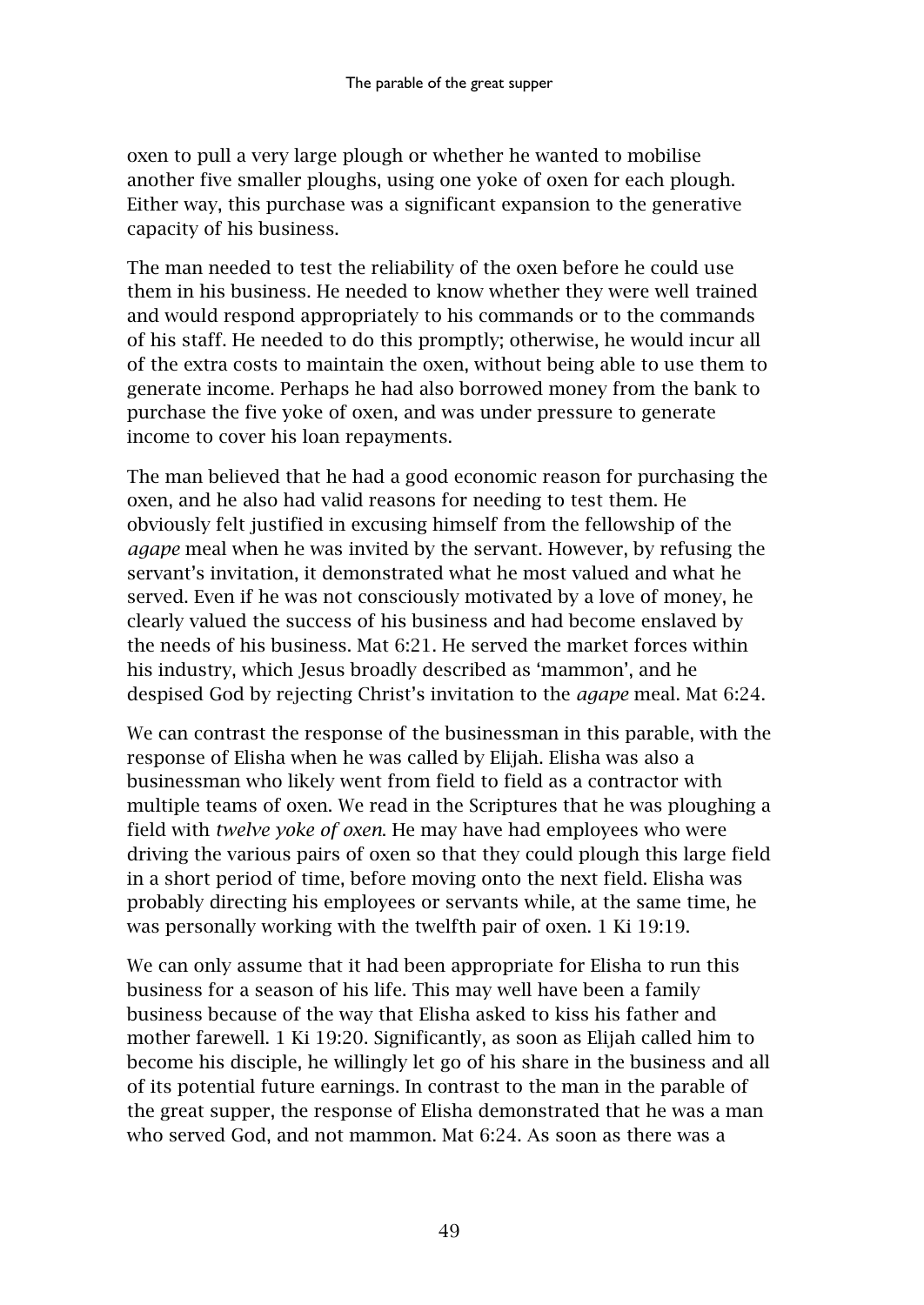conflict between his business and the sanctification of his calling as a disciple, he delivered himself hastily from the business. 1Ki 19:21.

## I have married a wife

The third man said, 'I have married a wife, and therefore I cannot come.' Luk 14:20. This seems like an unusual excuse! Why would getting married preclude the man from accepting the invitation to the great supper? Couldn't he simply bring his wife along with him? Why did the man resolutely believe that this was not an option? While this man's excuse does appear to be unusual, when we read the account of *the first marriage* in the Scriptures, we find that it is the oldest excuse of all. Getting married was not the man's problem. The problem was the fallen culture of his marriage covenant.

We have been considering the Fall, and its impact upon the marriage of Adam and Eve, for many years. Eve was deceived when she engaged a conversation with Satan at the tree of the knowledge of good and evil. Gen 3:1-5. In the fellowship of Yahweh, the tree of the knowledge of good and evil belongs only to God, who is the origin of the creation, and the source of the identity and name of every person. Eve was deceived by Satan into believing that she could use the fruit from this tree as a resource to be *like God* in the context of her own marriage and family.

Eve expressed her desire to be *like God* when she reached out her hand to take the fruit from the tree of the knowledge of good and evil. In a state of delusion, she then presumed to take the place of God by offering this same fruit to her husband. Gen 3:6. Eve genuinely believed that the food which she gave to Adam would feed his identity as a person, make him look good, and give him the necessary wisdom to be successful in relation to his work in the world. Eve did not mean to cause hurt or to inflict harm upon her husband. We could say that her action was well-intentioned, but it was the expression of a self-centered motivation and deceived perspective.

Significantly, as Adam took the fruit from her hand, Eve perceived this to be a verification of her aspiration to be *like God*. This is an important point. In the first case, it was not eating the fruit from the tree of the knowledge of good and evil, *herself,* that fed Eve's religious projection. Rather, as Adam ate this fruit from her hand, it fed the projection that she had created for herself as being the source of life and direction in her marriage and family. We know that this transaction had no substance for Adam or Eve because, as soon as he ate the fruit, their eyes were opened,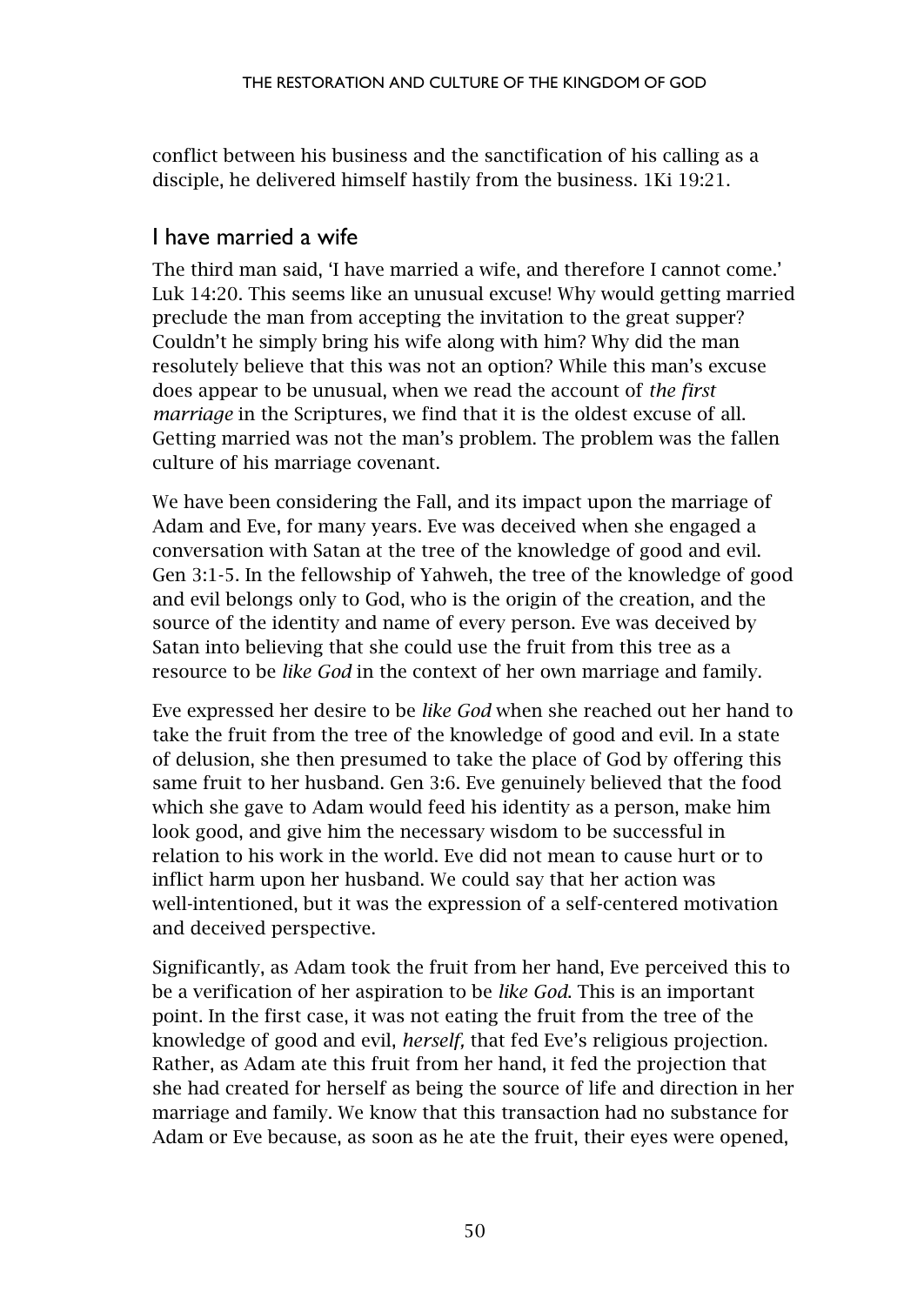and they immediately became aware of their alienation from the fellowship of Yahweh. Gen 3:7.

Motivated by shame and fear, they worked together to make coverings for themselves in a desperate attempt to establish their own autonomous household that was self-sufficient, and no longer reliant upon fellowship with Yahweh at the tree of life. Gen 3:7. Furthermore, when they heard the Father walking in the garden, looking for fellowship with them, they both hid themselves from Him among the trees of the garden. Gen 3:8. The Father called to Adam and said to him, 'Where are you?' Gen 3:9. We could liken this question from the Father, as He walked through the garden, to *the invitation* that Christ, as the Servant of God, now extends to every man to come and join the fellowship of the *agape* meal.

Notably, we observe that the man's response to the servant in the parable of the great supper *was the same* as Adam's response to the Father in the beginning. When the Father asked Adam if he had been disobedient, he replied, 'The woman whom You gave to be with me, she gave me of the tree, and I ate.' Gen 3:12. In the same way, the man replied to the servant, 'I have married a wife, and therefore I cannot come.' Luk 14:20. The simple reason why the man could not come to the great supper is because he had chosen to eat what his wife was now feeding him, instead of receiving the Lord's provision in the *agape* meal. He had committed himself to serving his wife's agenda and meeting her expectations.

### *The failure to choose sonship*

In this present season, we have been considering *why* Adam chose to eat the food that was offered to him by his wife. In contrast to Eve, we know that he was not deceived. 1Ti 2:13-14. If Adam was not deceived, it means that he made a deliberate and accountable decision. The key point is that Adam had not yet *chosen* to be a son of the Father. He had not yet *chosen* to live by every word that proceeds from the mouth of God, even though he was the beneficiary of fellowship with the Lord every day at the tree of life. Mat 4:4. If Adam had already made this choice, he would not have viewed Eve's proposition as an alternative. We note that once a choice has been made, it immediately rules out all alternatives.

The failure to *choose sonship* was the underlying problem for the man in the parable of the great supper, as well. He had not chosen to be a son of God and to live by every word that proceeds from the mouth of God. Rather, he had *chosen* to eat the food that his wife offered him, and to serve her agenda, because it was more *palatable* for him. He believed that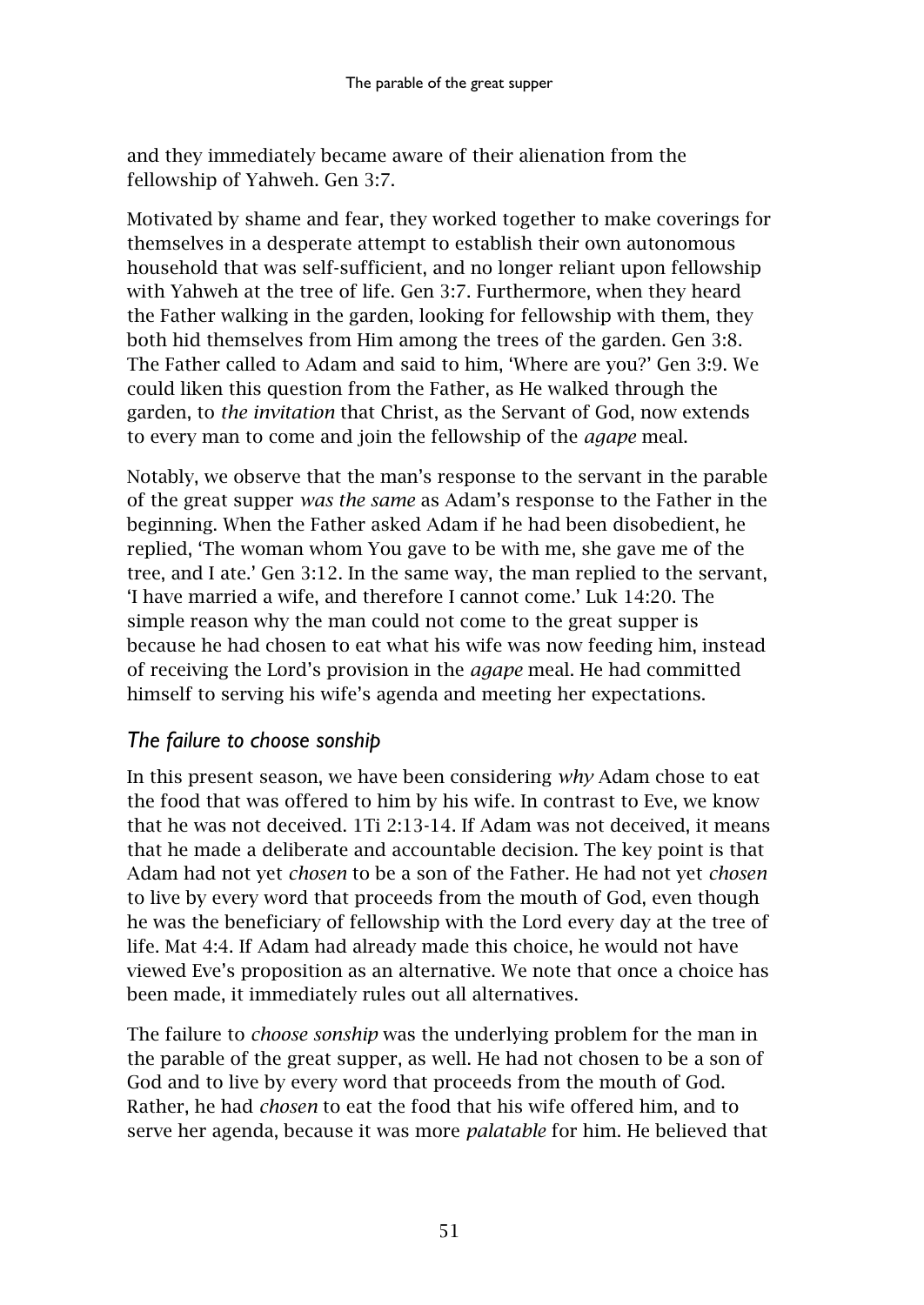he would receive the necessary energy from this food to achieve his goals and aspirations in the world, including a happy and harmonious marriage. 1Co 7:33. He was reliant upon his success in the world, and upon his wife's affirmation, to verify the projection that he had created for himself.

There may have been many more reasons why this man considered his wife's food to be a more palatable option than accepting the invitation to the great supper. Perhaps he was an *independent man* who did not want to be constrained by obedience to the word of God and to the relational obligations of true friendship among brethren. Perhaps he was a *lazy man* who did not want to apply himself to the word of God or to the offering that is required in speaking in the fellowship of the *agape* meal. Perhaps he was a *proud man* who believed that he would be humiliated because of his inadequacy if he took his place at the Lord's table. Perhaps, he was a *cowardly man* who did not want to risk any form of conflict with his wife.

Regardless of this man's profile or his marital circumstances, we can be assured of one foundational truth. When the servant invited him to the great supper, the word was accompanied by the prevenient grace of God. As the invitation was extended to him, the prevenient grace of God released the man from his bondage to the law of sin in his own life and in his marriage. He was completely free to choose whether he would accept or reject the invitation. Gal 5:1. Joh 8:36. The assertion that he had no choice, when he said to the servant, 'Therefore, I cannot come', was a denial of the truth and a repudiation of the grace of God. The word that had been proclaimed to him was imbued with the faith and grace that was necessary for him to accept the Lord's invitation. Rom 10:17.

Jesus used the parable of the great supper to highlight that He is, personally, as the Servant of God, extending an invitation to every person to join the fellowship of the *agape* meal with Him. In this regard, we are reminded of the words of Jesus to the presbytery in Laodicea. He said, 'Behold, I stand at the door and knock. If anyone hears My voice and opens the door, I will come in to him and dine with him, and he with Me.' Rev 3:20. There is no reason or valid excuse for any person to harden their heart and reject this invitation. It is sobering to consider the way in which Jesus finished the parable. He said that the Father, who is likened to the master, will proclaim, 'I say to you that none of those men who were invited [and made excuses] shall taste My supper.' Luk 14:24.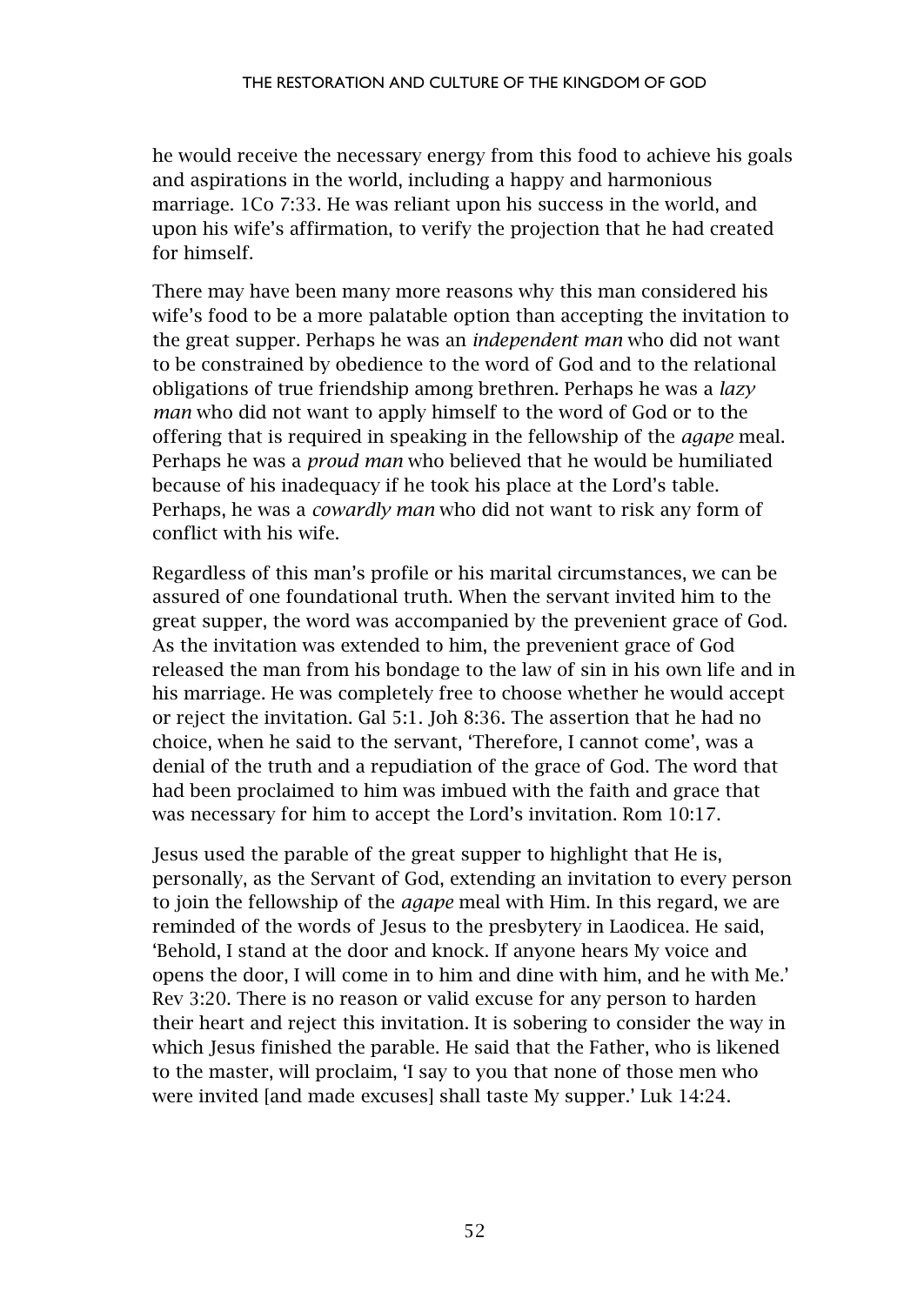# Chapter 5 The parable of the minas

Jesus used the parable of the minas and the parable of the talents to describe the necessity for every son of God to be *a faithful servant* in the administration of lampstand churches while they wait for His coming. The coming of Christ will commence when the Father places His throne in the middle of the heavenly Jerusalem and spreads His tabernacle over all those who belong to Mount Zion. Rev 4:2. Rev 21:3. *At that time*, Jesus Christ will stand up as the Lamb on Mount Zion to receive, from the Father, the authority to possess the kingdom of God. Rev 5:6. This will commence *the season of His coming*.

The parables of the minas and the talents both describe the coming of the Lord to *reward* and *judge* His servants. When Jesus Christ stands up on Mount Zion to commence His return, the time will arrive for His servants to possess the kingdom of God and to begin to reign upon the earth. Dan 7:18. We know that there will be many *seasons of visitation* during our lives. However, we are fast approaching the time when Jesus Christ will stand up on Mount Zion and then *call* all His servants to give an account for their stewardship. Jesus said, 'Behold, I am coming quickly, and My reward is with Me, to render to every man according to what he has done.' Rev 22:12.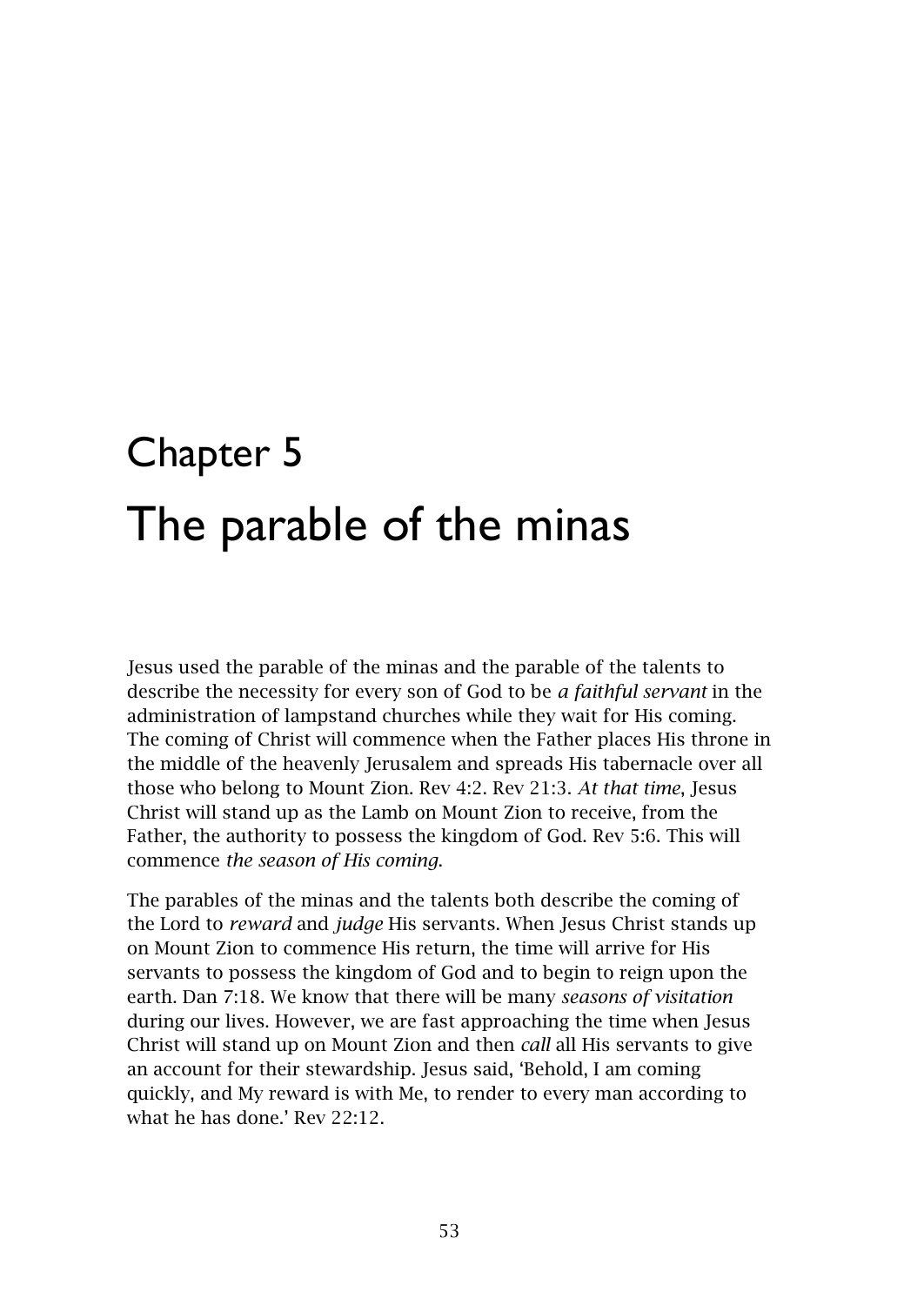## The coming of the kingdom

The context of the parable of the minas is significant. Jesus proclaimed this parable because He was 'near Jerusalem' and the disciples thought that 'the kingdom of God would appear immediately'. Luk 19:11. We know that the city of Jerusalem was the political and religious capital of the nation of Israel. Many of the Jewish people were waiting for a Messiah who would deliver the nation from the dominion of the Roman Empire. We recall that the great multitude who followed Jesus, after He fed the five thousand with five barley loaves and two fish, were planning to seize Him by force to make Him their king. Joh 6:15.

However, Jesus was not travelling to *the earthly Jerusalem* to establish the kingdom of God on the earth. Rather, He was travelling to Jerusalem to suffer and to die. Mat 16:21. Following His resurrection from the dead, Jesus then travelled to a far country when He ascended from the Mount of Olives and sat down at the right hand of the Father in heaven. The Father said to Him, 'Sit at My right hand, till I make Your enemies Your footstool.' Psa 110:1. Jesus began the parable of the minas by saying, 'A *certain nobleman went into a far country* to receive for himself a kingdom and to return.' Luk 19:12.

Jesus Christ is presently seated at the right hand of the Father and is waiting for the time when the Father takes His seat. The Father will place His throne in the middle of the New Jerusalem and then spread His tabernacle over the whole of Mount Zion. Jesus Christ will then *stand up* as the Lamb and move into the centre of the Father's throne. The Father will give Christ the seven-sealed scroll which contains the full revelation of the Father's will for the time of the end. Rev 5:5-7.

When Jesus Christ receives the seven-sealed scroll from the Father's hand, He will receive the right to exercise the Father's dominion; to reveal the Father's glory; and to establish the Father's kingdom over all the kingdoms of the world. The prophet Daniel described this time by saying, 'I was watching in the night visions, and behold one like the Son of Man, coming with the clouds of heaven! He came to the Ancient of Days, and they brought Him near before Him. Then to Him was given dominion and glory and a kingdom, that all peoples, nations, and languages should serve Him.' Dan 7:13-14.

The opening of the seals will commence *the return of Christ*, riding upon the white horse, accompanied by 'the clouds of heaven'. Mat 24:30. Rev 1:7. 'The clouds of heaven' are the witnesses of Christ who will belong to the administration of the Father's throne in the time of the end.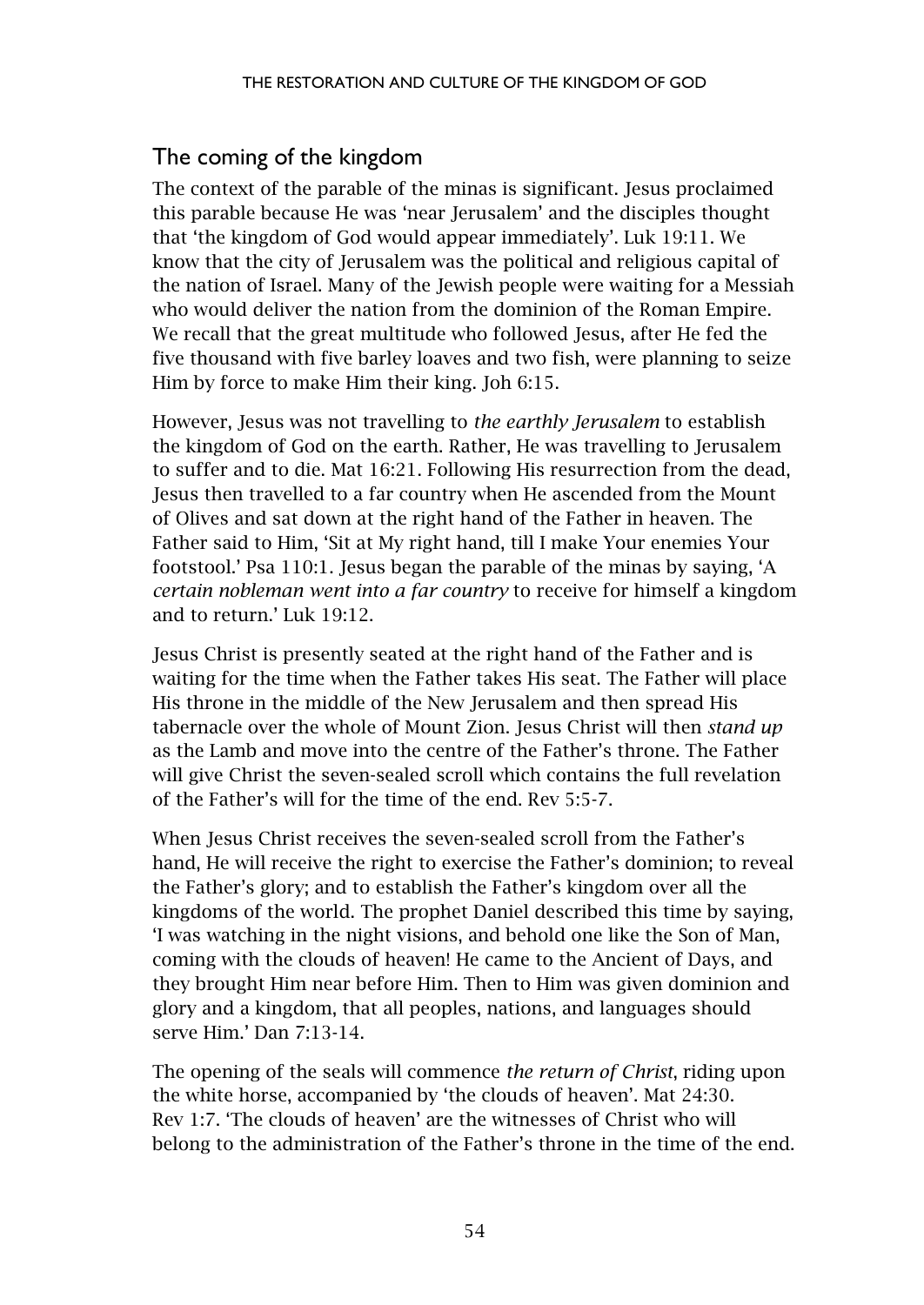Heb 12:1. The clouds of heaven are those who will participate in the ministry of the true altar of incense in the heavenly places. They will be fully engaged in the ministry of worship and intercession before the throne of the Father. Rev 5:8-10.

### Multiplying the mina

The parable of the minas highlights that there will be *a long period of time* between the ascension of Jesus Christ to the Father's right hand, and the time when He stands up in the middle of the Father's throne to receive the kingdom. During this intervening period, the servants of Christ are required to 'do business' with the mina that they have received from Him. The nobleman, 'Called ten of his servants, delivered to them ten minas, and said to them, "Do business until I come".' Luk 19:13. The phrase, 'do business', literally means to 'busy yourself'. Each servant was required to diligently apply themselves to the multiplication of the mina that they had received.

A mina was a common measure of weight or value in the days of Jesus. In the parable, the mina represents *the authority* that belongs to the name of each servant. The name of every son of God is written in the tree of life. Rev 22:19. The inner bark of the tree of life is the papyrus of the book of life. The name of a son of God is the substance of their sonship. Even after a person has been born as a son of God, by the Holy Spirit, the substance of their name continues *to be fed to them* through the fruit of the tree of life. The fruit of the tree of life is the bread of life. 'The bread of life' is the word of the Father, which is proclaimed to us by the messengers of Christ. Mat 4:4.

The word that has been proclaimed to us becomes our spiritual sustenance and life, by the Holy Spirit, as we digest it in the fellowship of the *agape* meal. Joh 6:63. It is important to recognise that we do not receive the substance of our name *apart from* this ongoing fellowship at the tree of life. This will be true for eternity. Even in the new heavens and the new earth, we will never graduate beyond the fellowship of the tree of life, to become independent sons of God. The idea that we can be *independent*, or *self-sufficient*, sons of God is a great deception, and belongs to the lie of Satan. It is iniquity, and it leads only to *death*.

It is important for us to understand this point in relation to the parable of the minas, because we receive *the authority* to express our name only in this same fellowship at the tree of life. There is no authority apart from *fellowship*. Even more specifically, *our authority* to express our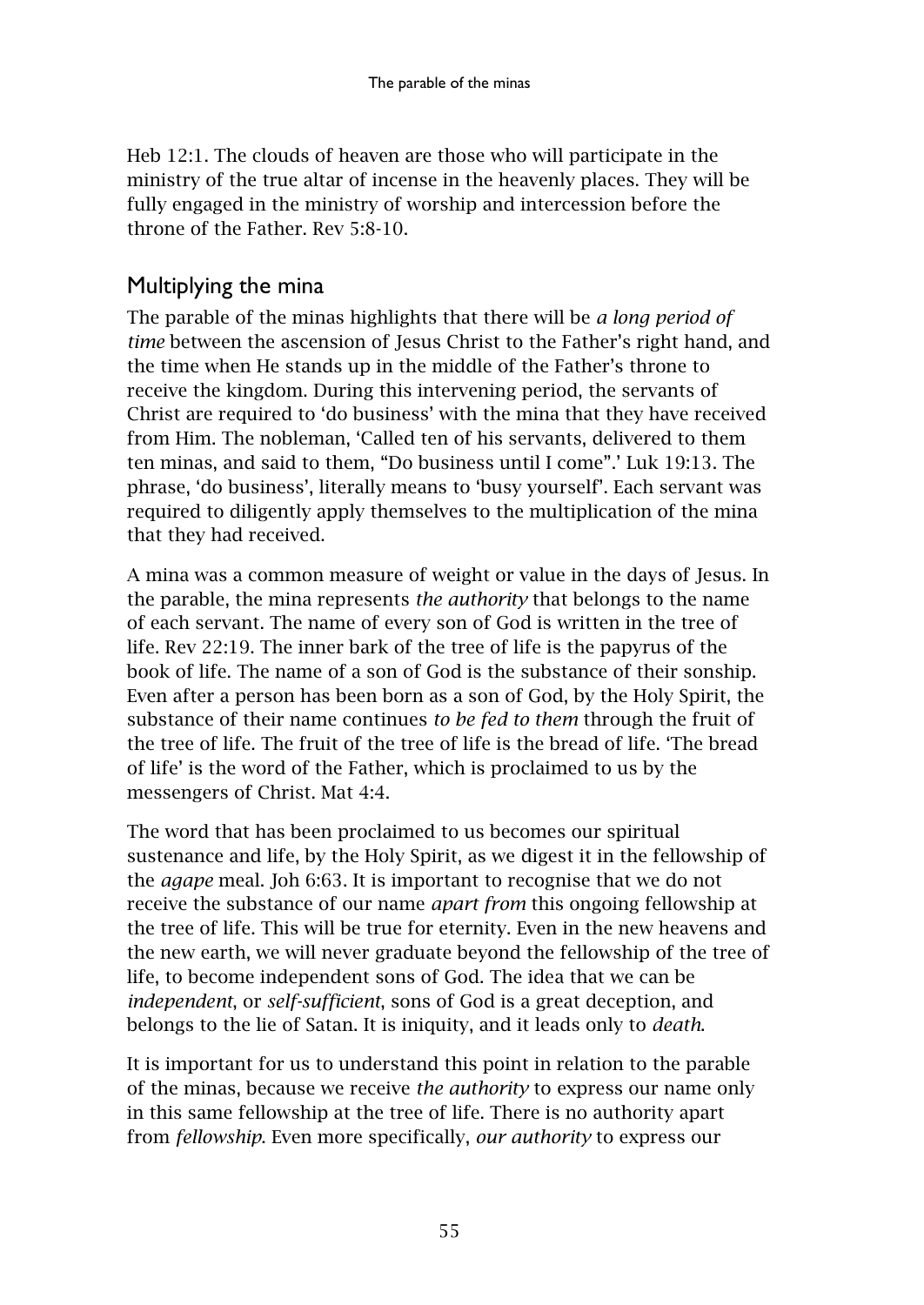name as a son of God is commensurate with *our obedience* to the word of the Father that is proclaimed to us by the messengers of Christ. Jesus clearly explained that *His obedience* to the Father was *His authority*. Joh 12:49-50. He said, concerning His life, 'No-one has taken it away from Me, but I lay it down on My own initiative. I have authority to lay it down, and I have authority to take it up again. This *commandment I received from My Father*.' Joh 10:18.

The source of authority as a son of God is obedience to the commandment of the Father. Furthermore, the expression of authority as a son of God is to lay down life to reveal another, in the fellowship of the body of Christ. In the fellowship of Christ's offering, a son of God will then receive their life again by the power of His resurrection life. This is how the mina, as the authority of the name of a son of God, multiples. It is expressed by laying down life to reveal another, and then it is multiplied by resurrection life! In stark contrast to this, the world believes that authority is derived from a position, and that it is exercised by exerting power, influence or control over others. Luk 22:25. It is important that we understand the difference between a worldly, or carnal, view of authority, and a spiritual understanding of authority.

It is equally important, from a spiritual perspective, that we recognise the authority of the name that belongs to each servant in the Lord's house. Mar 13:34. Heb 13:7,17. The Lord has given authority to some of His servants to function as overseers. Luk 12:42. The obedience of the servants who belong to Christ's apostolic administration is expressed as they lay down their lives, in the fellowship of a presbytery, to reveal Christ and His word. The obedience of presbyters is expressed as they lay down their lives, within the fellowship of a lampstand church, to reveal the word of Christ's apostolic administration. The obedience of individual members of a lampstand church is expressed as they lay down their lives, among their brethren, to reveal and multiply the word of the presbytery. This is not a hierarchy. It is a fellowship of offering in which the word of Christ grows and multiplies as the bread of life for every son of God. Act 12:24.

#### A carnal view of authority

In this fellowship of offering at the tree of life, the authority of the name of every son of God is revealed and expressed as they obediently lay down their life to reveal another. Significantly, if this fellowship of laying down life to reveal another is not understood, it will lead to corruption. A person who believes that they have received authority, *without obedience*,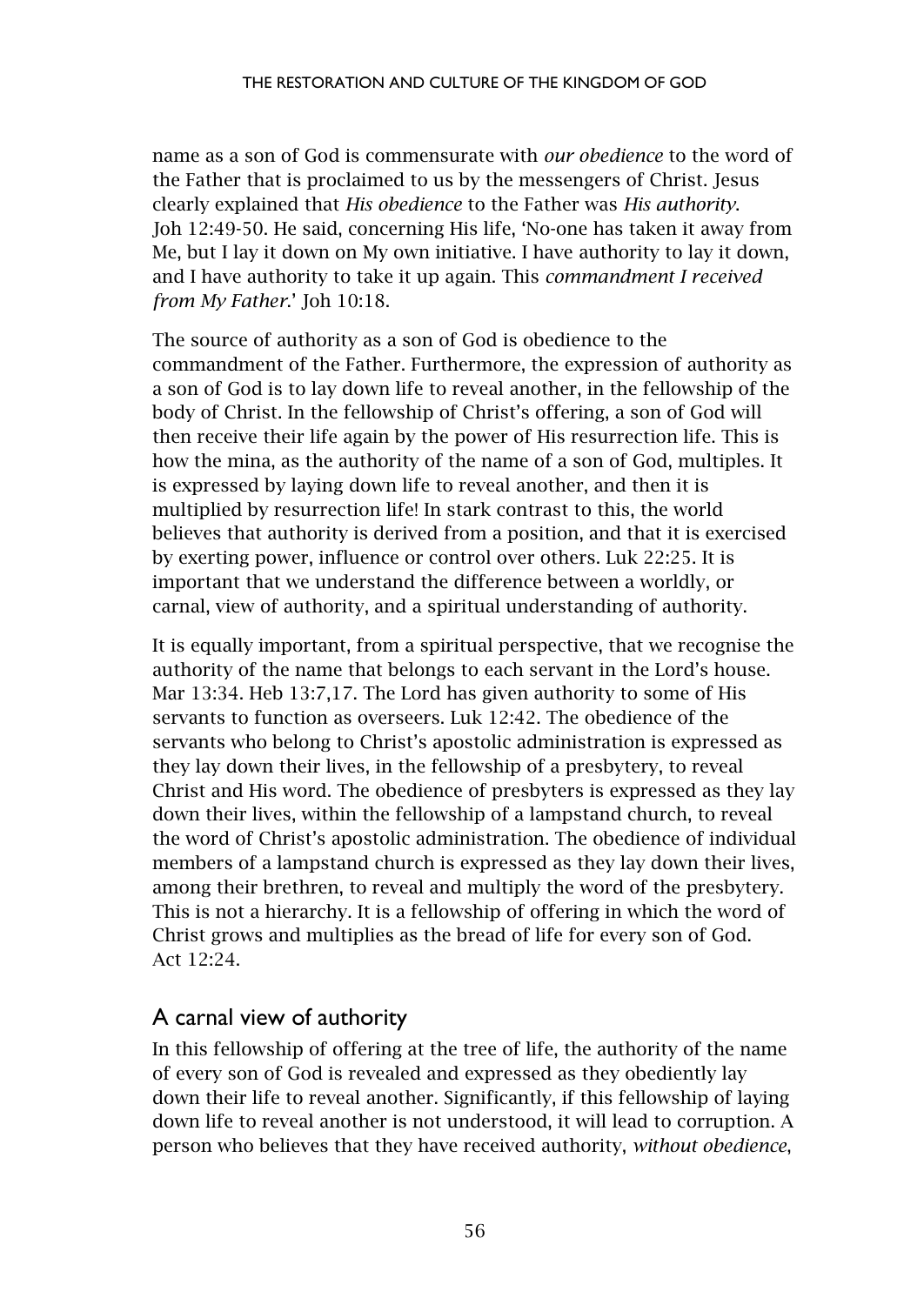will often presume to exercise rulership by exerting power or control over others. 2Co 1:24. Jesus said to the disciples at the last supper, 'The kings of the Gentiles lord it over them; and those who have authority over them are called "benefactors". But it is not this way with you.' Luk 22:25-26. A carnal, or worldly, expression of rulership is the expression of empowerment; not the expression of obedience.

This is a common problem for a person with a ministry position or function, who is not submitted or obedient to the fellowship of the presbytery. They may become empowered by their association with the presbytery, and then presume to 'lord it over' the faith of others within their congregation. Likewise, it is a common problem for a man who claims to have received headship from Christ, but who does not heed or obey the word of the presbytery, and does not participate in the fellowship of the *agape* meal. Rather than serving his family by promoting and facilitating the discussion of the word of present truth in his home, such a man will often presume to rule over his family in the name of his own carnal view of headship. Gen 3:16.

Significantly, on the other side of the coin, if a person does not understand the true expression of the mina within the administration of Christ, they will view *all expressions of authority* with cynicism and suspicion. Looking through the veil of their own carnal fear, they will be unwilling to trust or to submit to the servants whom the Lord has appointed as overseers in His house. This may even lead to the belief that the call to be obedient to the word of the Father that is proclaimed by the presbytery, is a covert attempt to conquer or to exploit them. Isa 8:11-13. This kind of paranoia demonstrates that the person is still in bondage to the fear of death. Heb 2:14-15.

## The worthless servant

In the parable of the minas, this bondage to the fear of death was demonstrated by the servant who hid his mina in a handkerchief. When he was asked to give an account, the servant said to the nobleman, 'Master, here is your mina, which I kept put away in a handkerchief; *for I was afraid of you,* because you are an exacting man; you take up what you did not lay down and reap what you did not sow.' Luk 19:20-21. This is a remarkable statement. The servant was not afraid of losing his mina; nor was he afraid of not multiplying the mina. Rather, he confessed that *he was afraid of the nobleman*! He was afraid of Christ, because he viewed His administration, which works only by laying down life to reveal another, to be an exploitive mechanism!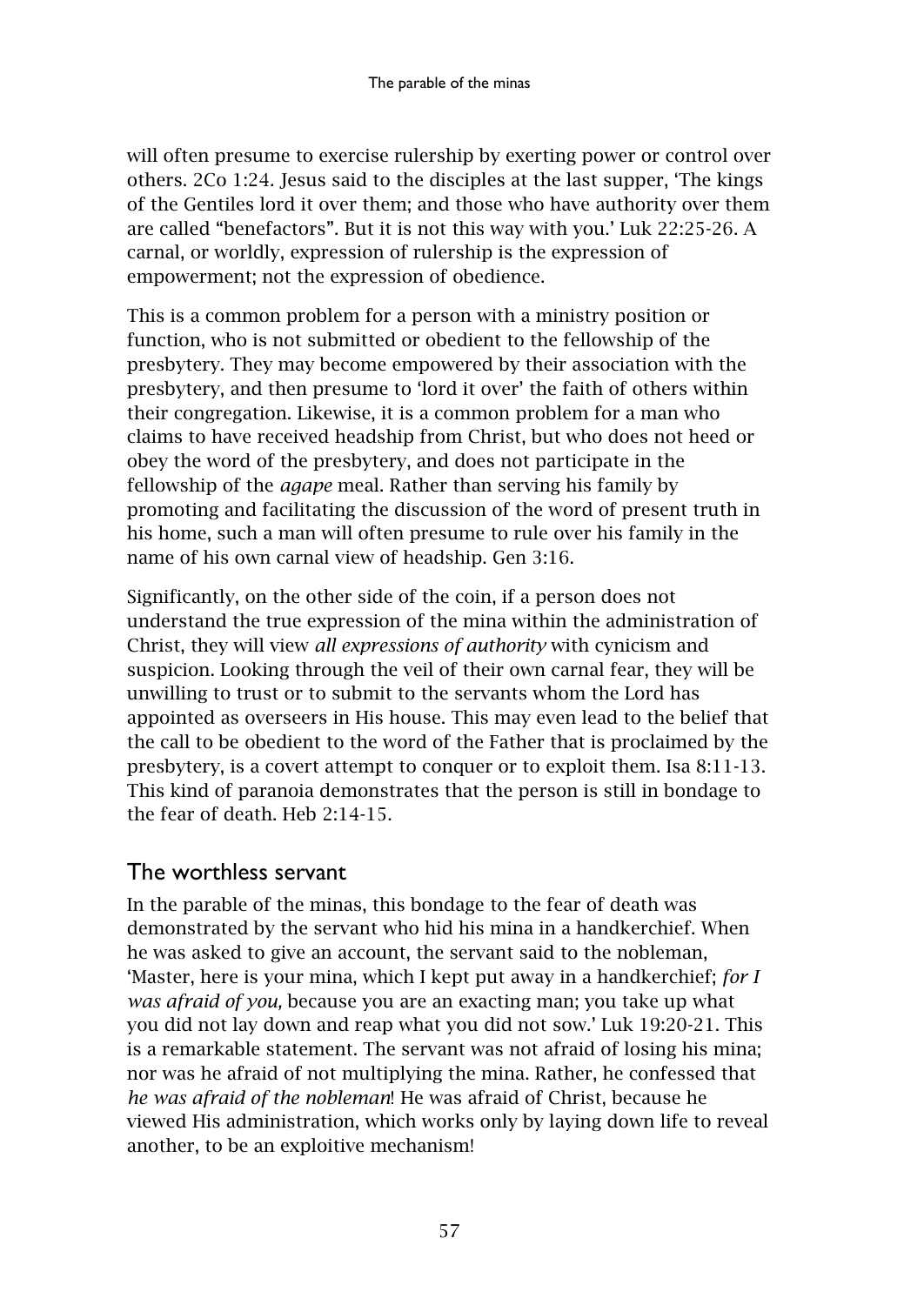The nobleman responded to the servant by saying that he was judged by *his own confession of fear*. Luk 19:22. As we have considered in other notes, the 'handkerchief' in this parable refers to the face cloth that was laid as a veil across the face of a dead body. When a person refuses to turn to the Lord in response to His word to 'look upon Him whom they have pierced', and to mourn for their own sin, they remain dead in their trespasses and sins. Furthermore, they will continue to view every person and every circumstance through the face cloth, or the veil, of their own fear. 2Co 3:16. One of the primary manifestations of this fear will be their suspicion, and their innate recoil, when the gospel is proclaimed requiring them to present themselves for obedience in the administration of Christ. Rom 6:16-22.

The nobleman affirmed to the worthless servant that his administration does work by laying down life to reveal another. Jesus Christ is revealed by the members of His body who are obedient to Him, and by the word of the Father that is proclaimed by His messengers. The outcome of this obedience is eternal life! Jesus declared, concerning His own obedience, 'I have not spoken on My own authority; but the Father who sent Me gave Me a command, what I should say and what I should speak. And *I know that His command is everlasting life*.' Joh 12:49-50. In the same way, the apostle Paul proclaimed that the outcome of our obedience is our sanctification as sons of God and, in turn, the outcome of our sanctification is eternal life. Rom 6:22.

## The carnal citizens

The servants in the parable of the minas belong to the administration of Christ in the heavenly places. However, the parable also refers to 'other citizens'. We read, 'But *his citizens* hated him, and sent a delegation after him'. Luk 19:14. In the first case, 'other citizens' may refer to the inhabitants of the earthly Jerusalem or the citizens of the Jewish nation. We know that the Jews did reject Jesus Christ as their Messiah, and they likewise rejected the administration that was established by Him as the foundation of the heavenly Jerusalem on the Day of Pentecost. Rom 10:1-3.

However, more specifically, the phrase, 'his citizens', implies that this was a group of believers who claimed to *belong to Christ*. Mat 7:22-23. The citizens in the parable recognised the sovereignty of Christ, but they did not recognise, or accept, the servants who had received authority from Him when He ascended on high. Having rejected the administration of Christ, they were not citizens of the heavenly Jerusalem. Heb 12:22-25.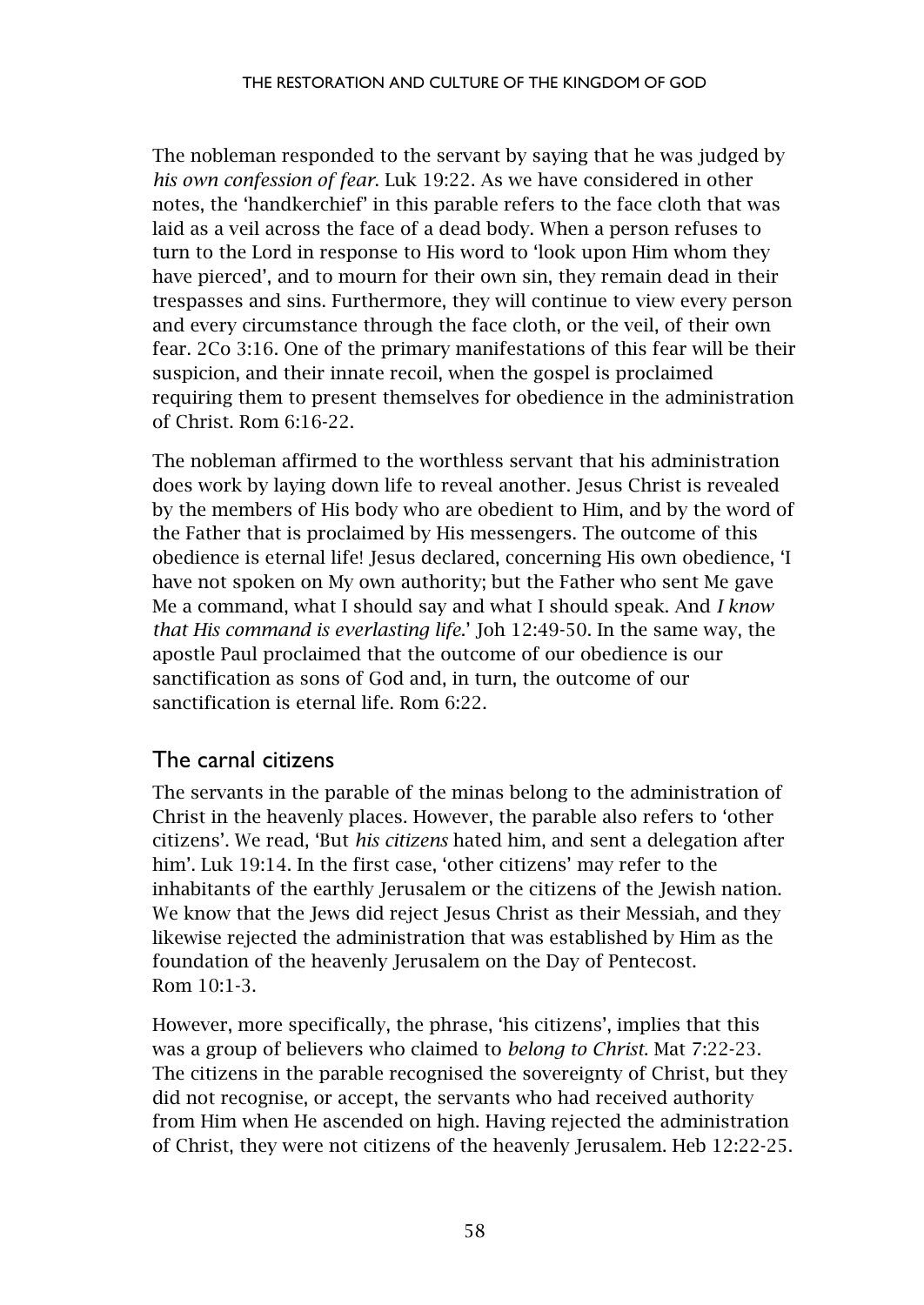They either had *never been raised* with Christ or they had *fallen* from the heavenly places. Rev 2:5. It is notable that the citizens recognised the sovereignty of the nobleman, but that they 'hated him' because they refused to submit to his servants.

It is likely that the other citizens professed to love the nobleman, but their unwillingness to receive the nobleman's servants demonstrated that they preferred their own form of administration. We are reminded of the words of Jesus, 'No servant can serve two masters; for either he will hate the one and love the other, or else he will be loyal to the one and despise the other.' Luk 16:13. The citizens evidently preferred their own form of administration and, hence, *hated the nobleman*, because, as soon as the nobleman left, they appointed their own delegation. They believed that their own delegation, or eldership, could function as an intermediary between themselves and the nobleman. Rom 10:6-7.

In practice, we know that the lampstand churches that were established by the apostle Paul in the region of Asia quickly rejected the administration that Christ had appointed for the church age. It is remarkable to observe how quickly the believers in the region of Asia fell from the heavenly places. They had fallen away even before the death of the apostle Paul. Paul wrote to Timothy, 'This you know, that all those in Asia have turned away from me'. 2Ti 1:15. In a similar way, Paul declared in his letter to the Philippians, 'For many walk, of whom I have told you often, and now tell you even weeping, that they *are the enemies of the cross of Christ*.' Php 3:18.

When Jesus Christ personally admonished the presbytery of each lampstand church, He described those leaders who promote alternative administrations as 'a synagogue of Satan'. Rev 2:9. The synagogue of Satan includes all those who proclaim and follow the doctrine of the Nicolaitans, the doctrine of Balaam, the doctrine of Jezebel, and the doctrine of the Laodiceans. Rev 2:14-15. Rev 2:20. Rev 3:14-17. When we read the seven letters to the seven churches in the book of Revelation, it is readily apparent that all believers who remain loyal to the various doctrines that belong to the synagogue of Satan become the *enemies of Christ*.

Jesus said to the presbytery in Pergamum, 'I have a few things against you, because you have there those who hold *the doctrine of Balaam*, who taught Balak to put a stumbling block before the children of Israel, to eat things sacrificed to idols, and to commit sexual immorality. Thus you also have those who hold *the doctrine of the Nicolaitans,* which thing I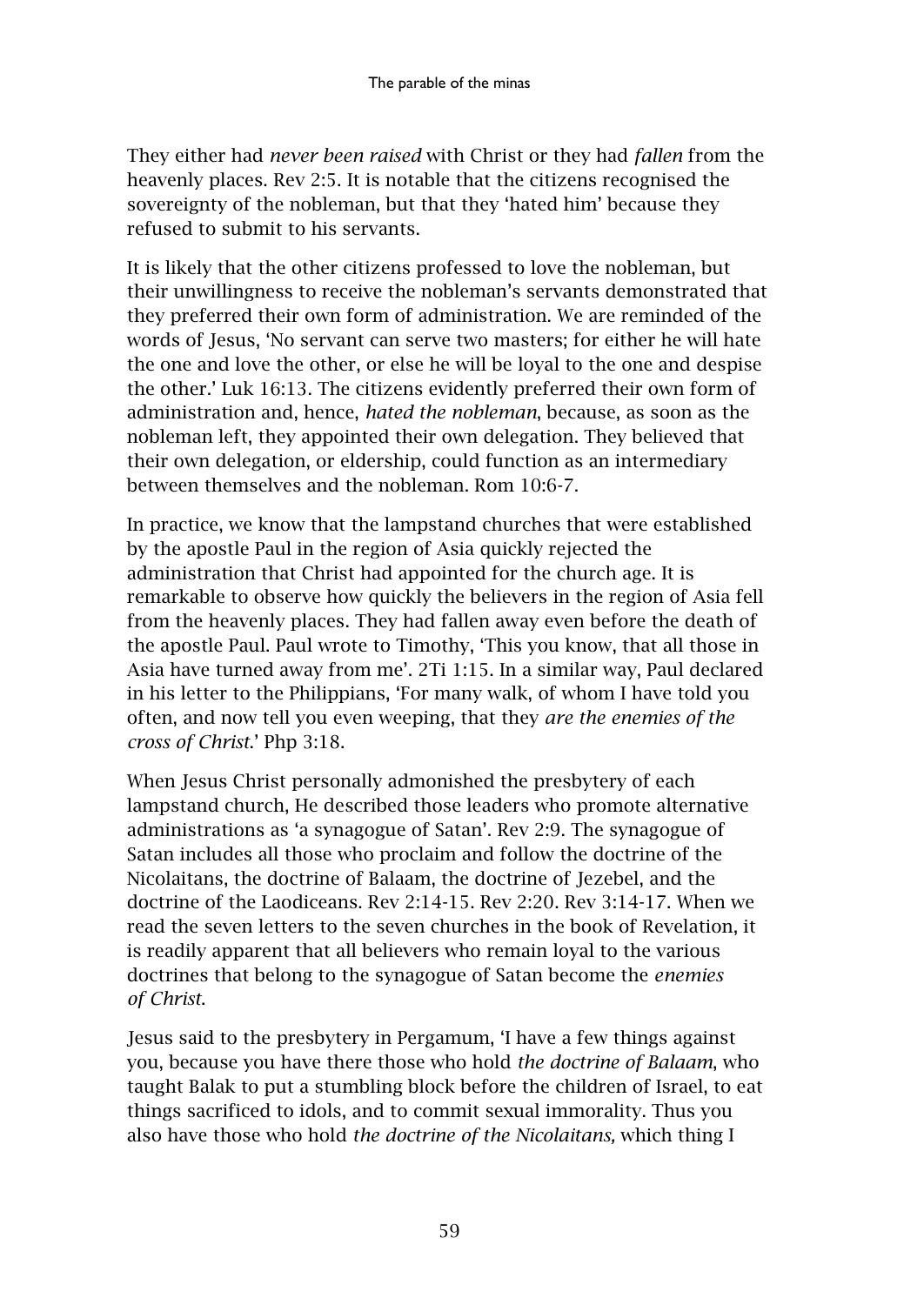hate. Repent, or else I will come to you quickly and *will fight against them with the sword of My mouth*.' Rev 2:14-16. In the parable of the minas, Jesus spoke of the judgement that will befall all those who have rejected His administration. When the nobleman returned, he said, 'Bring here those *enemies of mine,* who did not want me to reign over them, and *slay them before me*.' Luk 19:27.

### The reward of the faithful servants

In relation to the reward of the faithful servants, we read in the parable of the minas, 'And so it was when he returned, *having received the kingdom*, he then commanded these servants, to whom he had given the money, to be called to him, that he might know how much every man had gained by trading'. Luk 19:15. The first servant reported that the nobleman's mina had produced ten minas. The nobleman said to him, 'Well done, good servant; because you were faithful *in a very little*, have authority *over ten cities*.' Luk 19:17. In the same way, the servant who produced five minas was given authority *over five cities.* Luk 19:19.

When Jesus Christ stands up as the Lamb on Mount Zion, and receives the right to possess the kingdom from the Father, He will require each of His servants to give an account of their stewardship. The obedience that each servant has learned as a participant in Christ's lampstand churches will determine the authority that they will receive in the kingdom of God. The phase of lampstand churches from the Day of Pentecost to the time when the Father takes His seat is 'the day of small things'. Zec 4:10. The *day of small things* is the time when the messengers of Christ are being trampled in heavenly places, and Christ's lampstand churches are under the dominion of the administration of Babylon in the world.

In relation to the parable of the minas, the time for *rulership* over cities is the time when Jesus Christ establishes the Father's kingdom over all the kingdoms of the world. Dan 7:22. The kingdom of God will fill the whole earth. In the time of the end, the Father will command Christ and the church to 'rule in the midst of Your enemies!' Psa 110:2. This command is not relevant for the millennium or for the new heavens and new earth. It belongs to the time when the New Jerusalem is raised above the kingdoms of the world, but the enemies of Christ *are still outside the gates of the city*. Rev 22:14-15.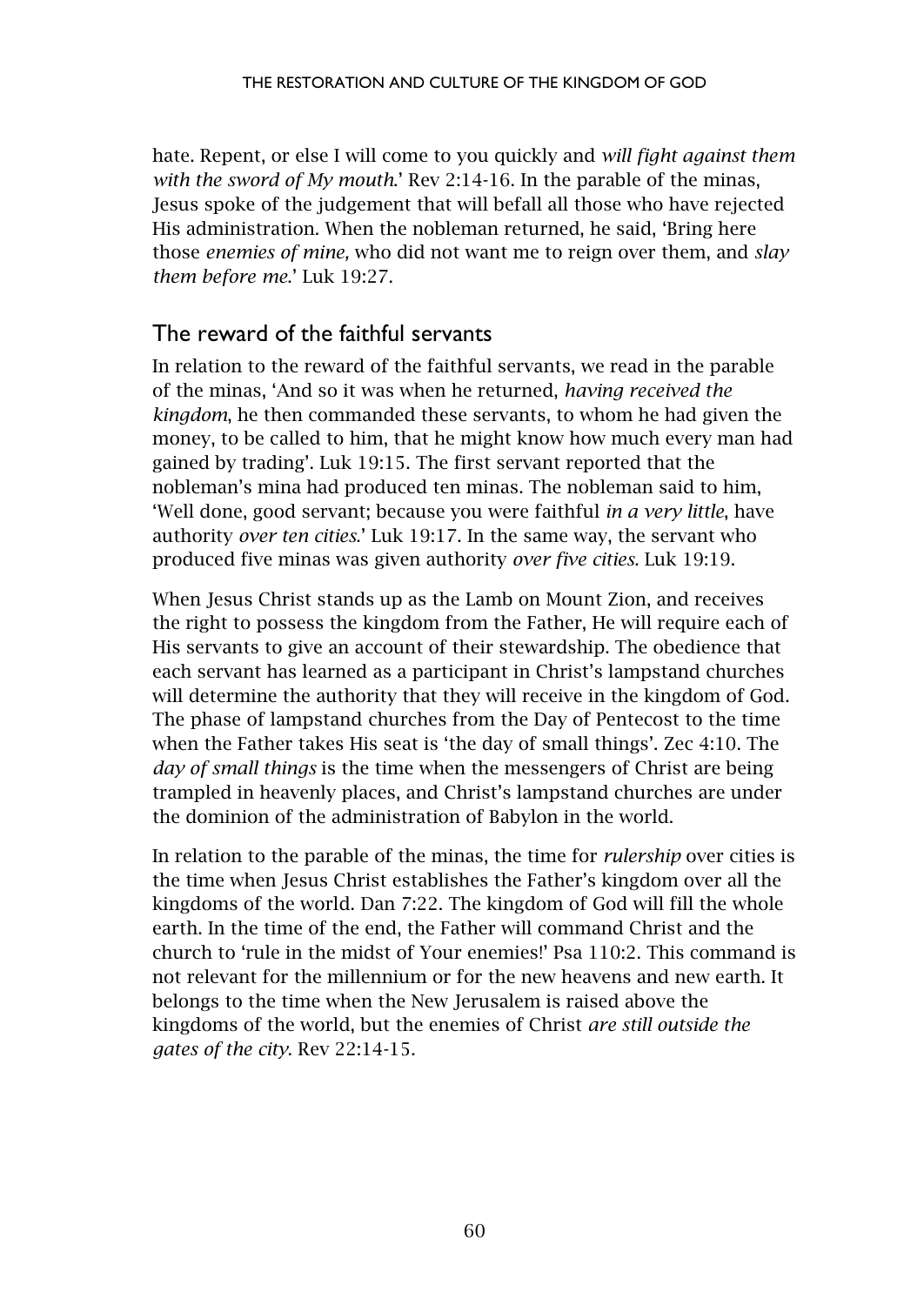# Chapter 6 The parable of the talents

Jesus began the parable of the talents in a similar way to the parable of the minas. He said, 'The kingdom of heaven is like a man travelling to a far country, who called his own servants and *delivered his goods to them*. And to one he gave five talents, to another two, and to another one, to each according to his own ability; and immediately he went on a journey.' Mat 25:14-15. The talents are the 'goods' that belong to Jesus Christ. They describe *His riches* as the Son of God who is the possessor of both heaven and earth. Heb 1:2. Each talent is a specific portion of the inheritance that belongs to Jesus Christ.

To understand the stewardship of talents in the body of Christ, it will be helpful to consider the way in which the promised land was divided and apportioned to all the various families in the nation of Israel as their inheritance. This is a helpful illustration for us because, in the same way that Egypt is symbolic of the world, the promised land is symbolic of the fellowship of the body of Christ in heavenly places. The apostle Paul proclaimed that sons of God, who have been baptised into Christ, have been raised to sit with Christ in the heavenly places. Col 3:1-3. Our citizenship is in heaven. Php 3:20.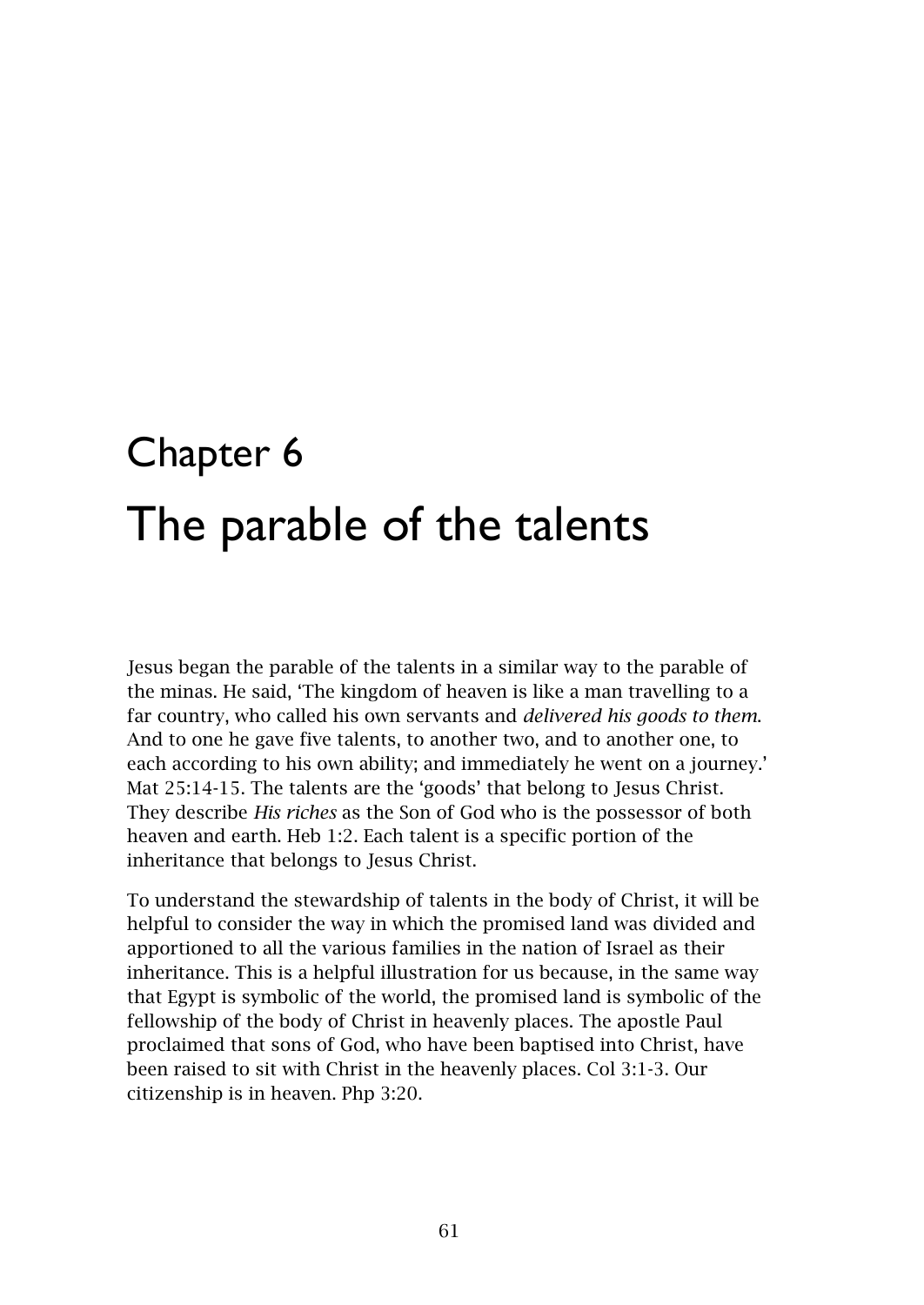## The division of the land

The Lord instructed Moses to say to the nation of Israel, 'You shall divide the land by lot *as an inheritance among your families*; to the larger you shall give a larger inheritance, and to the smaller you shall give a smaller inheritance; there everyone's inheritance shall be whatever falls to him by lot. You shall inherit according to the tribes of your fathers.' Num 33:54. Through Moses, the Lord appointed Joshua and Eleazar as the men who would divide the land between the tribes of Israel. Num 34:17. He also appointed leaders from each tribe to further divide the land between each family. Num 34:18,29.

Each family received an inheritance according to their ability to possess and steward the inheritance. That is, a larger family had the natural ability to steward a larger portion of land. Of course, the size of the land was not the only variable. Some of the land would have been situated in fertile plains. Other land would have been situated in the hill country. Some land would have had abundant water, while other land would have been dry and difficult to irrigate. Regardless of the nature of the inheritance, each family was required to both 'fill out' and 'abide within the limit' of the land that they had received from the Lord as their inheritance.

The important point is that *the land itself* was given to each family as the primary resource that was necessary for them to generate increase and multiplication through their own labour. Moses said to the Israelites, 'For the Lord your God is bringing you into a good land, a land of brooks of water, of fountains and springs, that flows out of valleys and hills; a land of wheat and barley, of vines and fig trees and pomegranates, a land of olive oil and honey; a land in which you will eat bread without scarcity, in which you will lack nothing; a land whose stones are iron and out of whose hills you can dig copper.' Deu 8:7-9.

The land was given to each man as the power, or the capacity, to generate increase. Deu 8:18. Significantly, we can compare the division of the land to each family in the nation of Israel with the parable of the talents. There is a direct parallel between the distribution of the land according to the ability of each family, and the distribution of the talents according to the ability of each servant. Mat 25:14-15. For each family in the nation of Israel, *the land was their talent*.

In this regard, we could liken a large family who received a large, flat portion of fertile ground to a servant who received five talents. Likewise,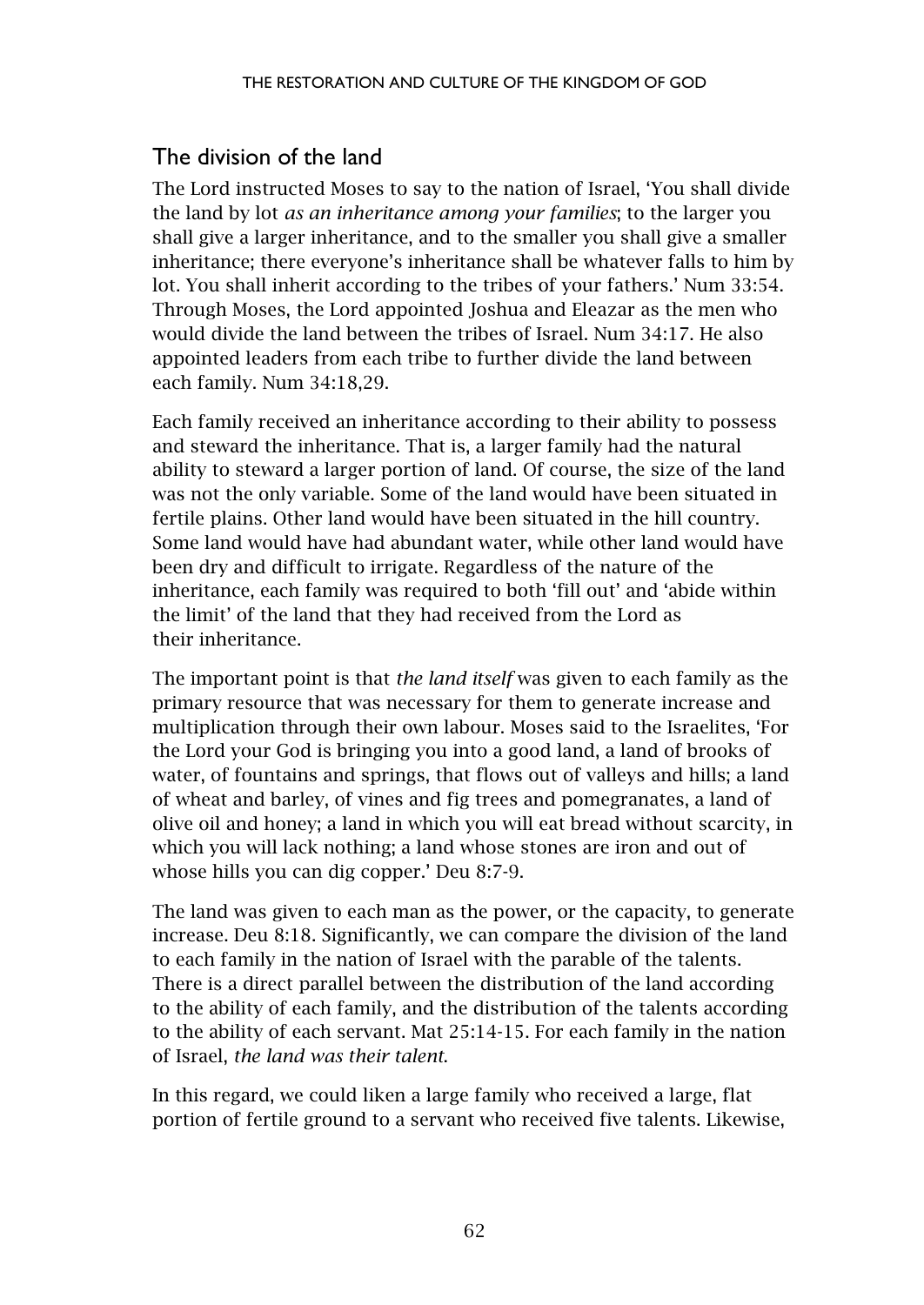we could liken a small family who received a small, steep portion of rocky ground to a servant who received one talent. Using the land as the resource, *or talent*, that they had received, each family in the nation of Israel was then required to labour with their own hands to produce increase and multiplication. Each family required wisdom to know how to best steward the land that they had received. For example, a relatively dry hillside may have been a suitable place to plant a vineyard, but not a suitable place to grow wheat or barley.

Whether the land was used for growing agricultural produce, raising livestock, or even digging up raw materials, such as copper, each family was required to labour with their own hands to generate a legitimate product. In the case of agricultural products, each family was required to diligently labour on their land by sowing and reaping. If the people walked in obedience to the Lord's word, He promised to bless the work of their hands by sending the rain for their land in its season. Deu 11:13-15. The early rain was necessary for the seed that had been sown in the ground to germinate, and the latter rain was necessary for the crop to grow to full maturity. Jas 5:7.

## Weights and measures

Each family had the right to eat from the harvest that they produced on their own land. 2Ti 2:6. Alternatively, the product that each family produced on their own land could be traded with other families. For example, if a family was using their land as a copper mine, they could trade some of their copper with another family, for barley or wheat to make bread. When the nation of Israel first entered the promised land, the trade between families may have been carried out using a barter system.

As the economy of the nation of Israel grew and developed in the land, they also used *specific weights* of a precious metal, such as silver, to facilitate trade. A shekel, a mina, and a talent were all *specific weights* that could be used for business transactions. Using specific weights to facilitate trade was an established economic practice in the land of Canaan, well before the nation of Israel entered the land. For example, Abraham weighed out 400 shekels of silver, according to the currency of the merchants, to purchase land to bury his wife, Sarah. Gen 23:15-16.

When the nation of Israel came out of Egypt, it appears that the weight of one talent was equivalent to the weight of 3000 shekels. Exo 38:25-26. Knowing that these weights would become essential to the economic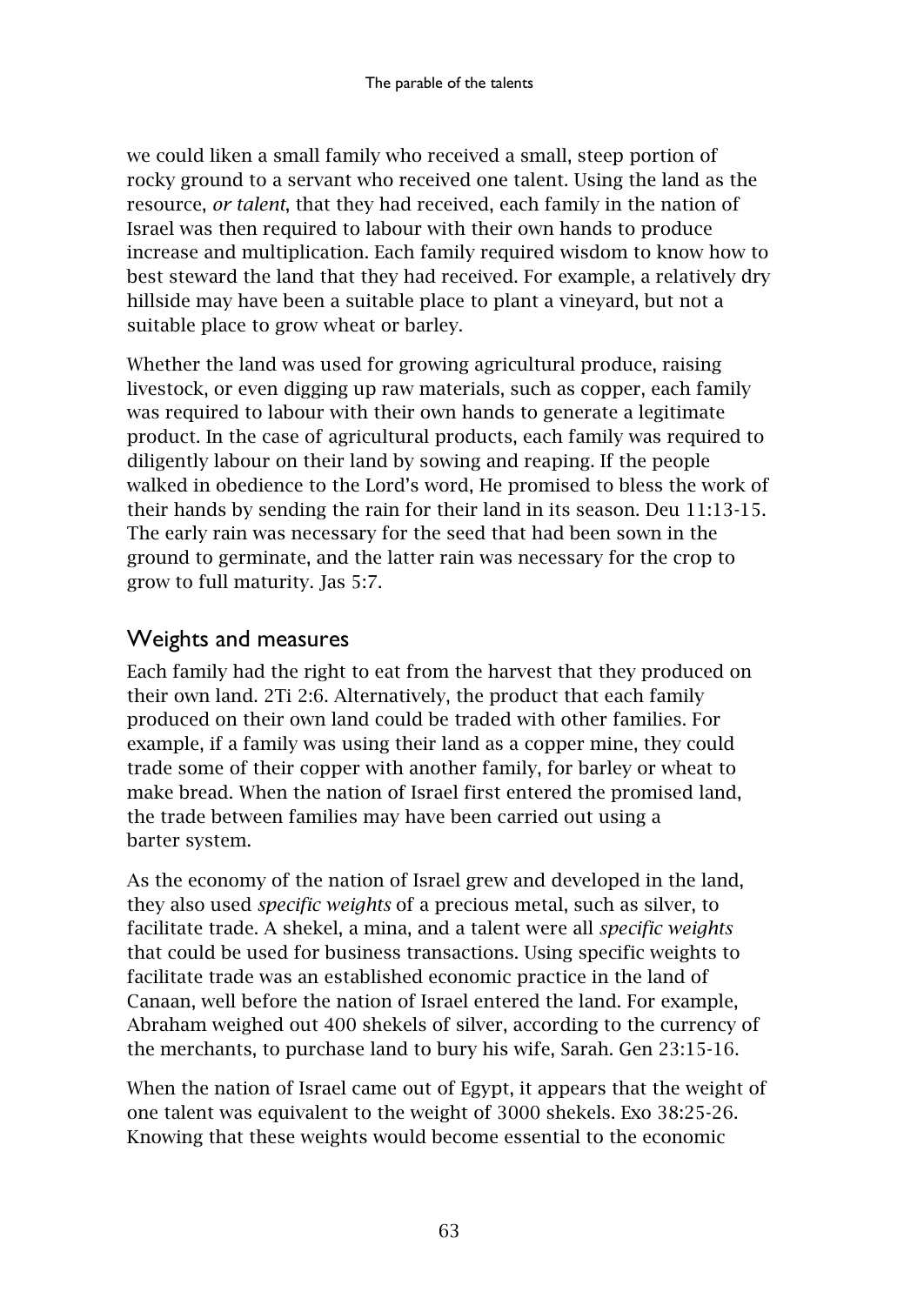system of the nation, the Lord warned the nation before they entered the land, 'You shall not have in your bag differing weights, a heavy and a light. You shall not have in your house differing measures, a large and a small. You shall have a perfect and just weight, a perfect and just measure, that your days may be lengthened in the land which the Lord your God is giving you.' Deu 25:13-15.

The use of specific weights in this manner is significant. It means that the portion of land that was given by God to each family could be valued in relation to a talent. Furthermore, the product that was generated by each family, using the land, could also be valued in relation to a talent. This principle clearly connects the apportioning of land to each family in the promised land, with the parable of the talents. We know that, in the case of the Israelites living in the promised land, the land itself was not multiplying. Rather, it was the generative capacity *of* the land that was producing the multiplication of talents.

If the land that was received by the head of a household did not have the generative capacity to fully support his family, that man needed to work on another man's land to supplement his income. This means that one man was a servant, and another man became his master; or we could say that one man was an employee, and another man became his employer. As an example, Boaz was a wealthy man who, evidently, employed servants to work on his land. It is likely that he also supplemented his full-time staff with contract reapers. Rut 2:3-5.

The Scriptures have much to say about the sanctification of the employer and employee relationship. In his letter to the Colossians, the apostle Paul wrote, 'Bondservants, obey in all things your masters according to the flesh, not with eyeservice, as men-pleasers, but in sincerity of heart, fearing God. And whatever you do, do it heartily, as to the Lord and not to men, knowing that from the Lord you will receive the reward of the inheritance; for you serve the Lord Christ.' Col 3:22-24. Likewise, Paul wrote in the same letter, 'Masters, give your bondservants what is just and fair, knowing that you also have a Master in heaven'. Col 4:1.

In the agricultural economy of Israel, the land was used to produce tangible products which were valued in relation to specific weights and measurements. The owner of the field was accountable for his own stewardship and had the exclusive right to eat from the fruit that was produced by his field. A labourer who worked in his field was paid wages. This was the case whether the labourer was full-time, part-time, or a contractor who only worked for him periodically. In the parable of the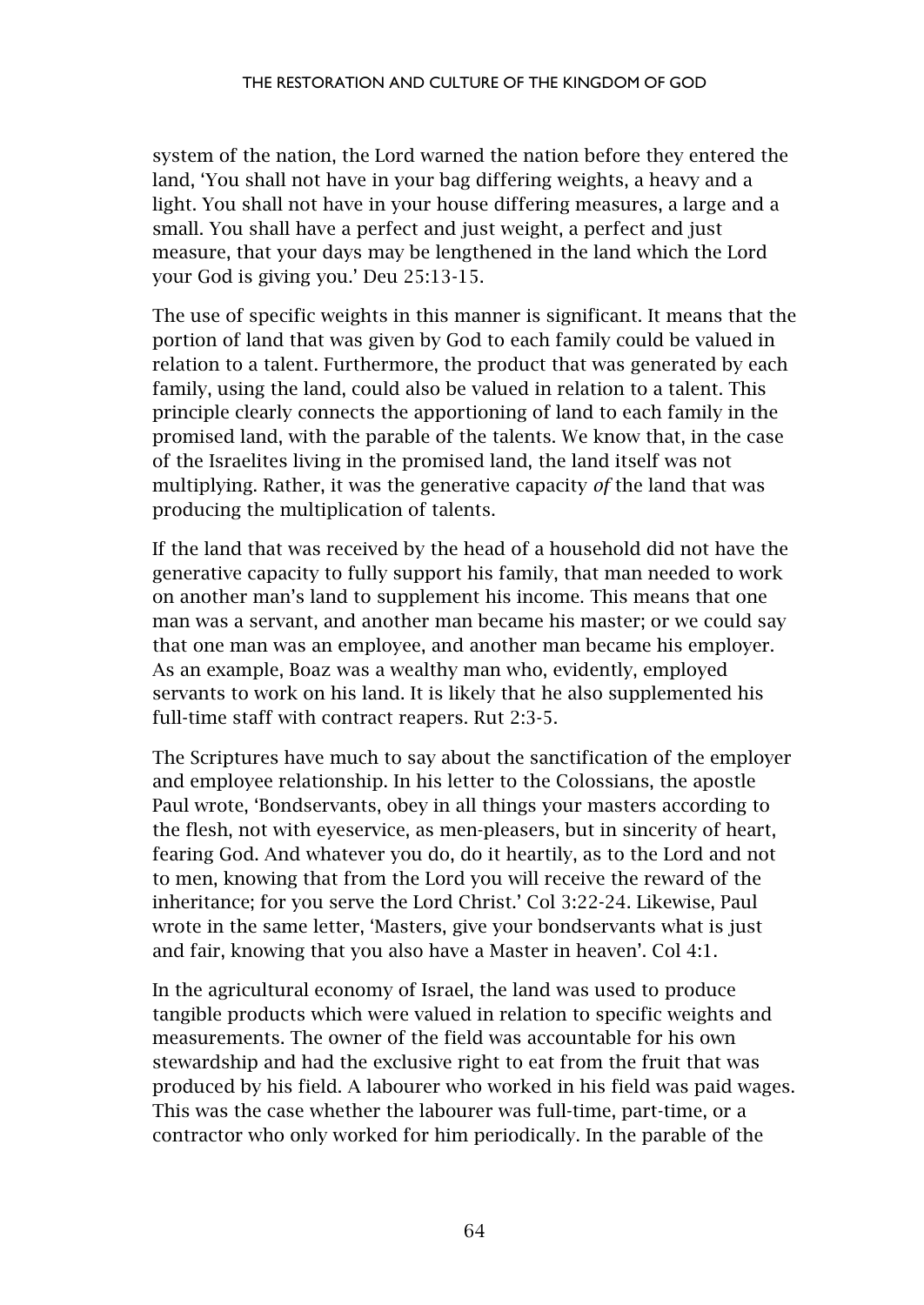labourers in the vineyard, we observe that the landowner hired contract labourers on a daily rate. Mat 20:1-2.

The owner of the field also brought his *harvest offerings* to the doorway of the tabernacle of meeting. The harvest offerings included the tithe, the firstfruits and the heave offerings. Moses instructed all the people before they entered the promised land, 'You shall seek the place where the Lord your God chooses, out of all your tribes, to put His name for His dwelling place; and there you shall go. There you shall take your burnt offerings, your sacrifices, your tithes, the heave offerings of your hand, your vowed offerings, your freewill offerings, and the firstborn of your herds and flocks.' Deu 12:5-6.

In remembrance of the Lord, and in response to His blessing upon their field, each family brought their harvest offerings to the Lord in a spirit of thanksgiving. Significantly, even under the Old Covenant, the purpose of the harvest offerings was the multiplication of *agape* fellowship. Having instructed the people to bring their harvest offerings to the doorway of the tabernacle of meeting, Moses continued, 'And *there you shall eat before the Lord your God*, and you shall rejoice in all to which you have put your hand, you and your households, in which the Lord your God has blessed you.' Deu 12:7.

### Woe to those who join house to house

The prophet Isaiah declared, 'Woe to those who add house to house and join field to field, until there is no more room, so that you have to live alone in the midst of the land!' Isa 5:8. In this verse, a 'house' describes a family. The sanctification of each house or family is an essential foundation for house to house fellowship. 'Joining house to house' describes *the yoking* of two families together in a manner that is a violation of the sanctification of each household. It means that the field that belongs to one family is added to the field that belongs to another family.

In our modern society, one of the most common ways that 'one field is added to another field' is through the formation of business partnerships. Often, business partnerships are formed because two or more people have complementary skillsets. A partnership is formed in the belief that running a business together will be mutually beneficial for each partner. Immediately, this is a collegial approach to business in the world, not a fellowship approach to accountable stewardship in the kingdom of God.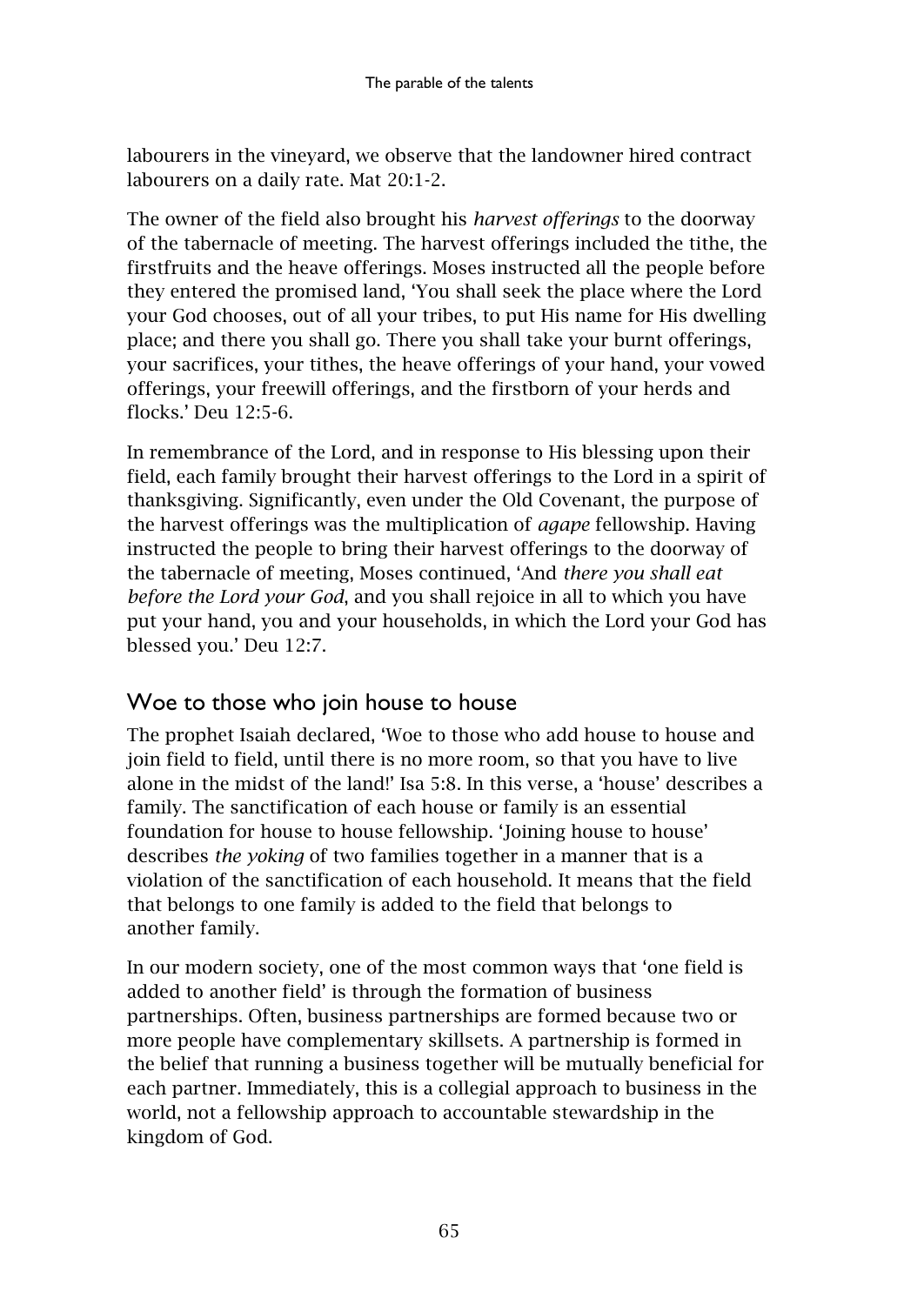In his letter to the Corinthians, the apostle Paul declared, 'Do not be unequally yoked together with unbelievers. For what fellowship has righteousness with lawlessness? And what communion has light with darkness?' 2Co 6:14. Clearly, a son of God should never enter a business partnership with another person who does not have the same faith and relational commitment to the fellowship of the *agape* meal in the kingdom of God. If a believer is yoked together with an unbeliever, it is uncleanness. In such cases, the believer needs to obey the command of God the Father, 'Come out from among them and be separate … do not touch what is unclean, and I will receive you.' 2Co 6:17.

The apostle Paul left no room for ambiguity in relation to the yoking of a believer and an unbeliever. However, what about partnerships between believers who are equally committed to the fellowship of the *agape* meal? In most cases, this will still mean that one believing household has been unhelpfully joined to another believing household. The proof of this may include confusion or conflict around accountability for business decisions; the freedom of each family to eat from the profit of the business; and the faith of each family to bring offerings to the Lord.

When the prophet Isaiah spoke of 'adding field to field', it is helpful to remember that he was not referring to the 'fields' of believers and unbelievers. He was referring to the fields of believers. He was saying that even believing households, and their respective fields *in the promised land*, must not be joined together in an unsanctified manner. Simply because *two believers* in the kingdom of God have decided to form a business partnership, it does not mean that the arrangement will be consistent with the lines of sanctification that the Lord has sovereignly ordained for each individual family.

When we consider that each family's allotment in the land of Israel was passed down from one generation to the next, we observe that there is scriptural support for *an extended family business.* For example, a business that is run by a father and his adult children is not, necessarily, 'adding field to field'. However, even in *an extended family business,* the lines of sanctification will need to be clearly discussed and understood. This wisdom will be found *only* through fellowship with those who have been given oversight in the body of Christ, and who understand the sanctification of each family member.

Returning to the words of Isaiah, the prophet summarised that the outcome of joining two households together, and adding field to field, is that each family would end up living alone in the land! Isa 5:8. This may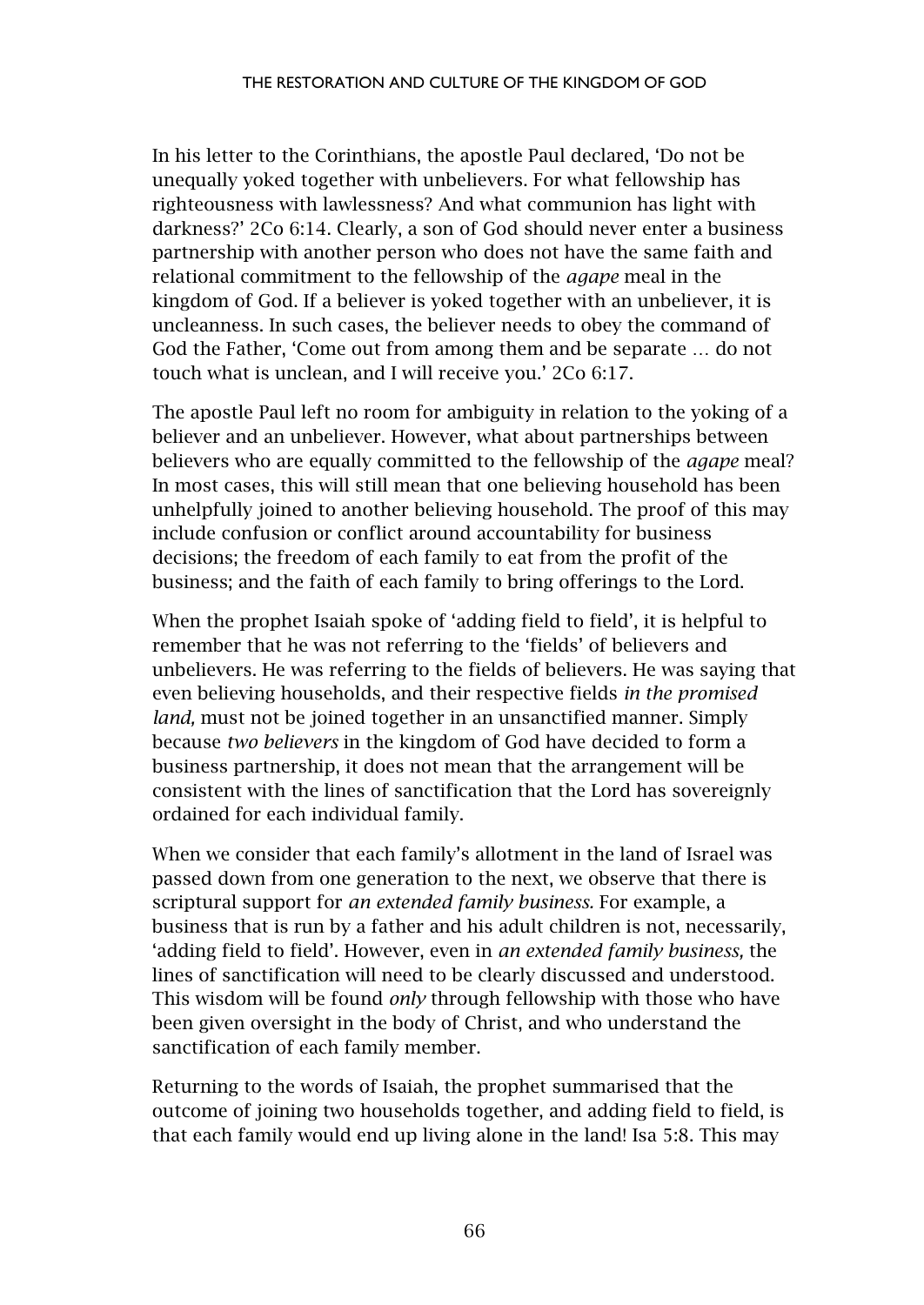seem like an unusual statement. The prophet was not simply saying that, if one family absorbs all the fields that belong to every other family, they will be the only family left in the whole land. Rather, he was identifying that, if two households are joined together in an unsanctified manner, it will lead to the isolation and alienation of *both* households from the fellowship of the body of Christ. In other words, the loss of sanctification will lead to the loss of fellowship.

It is important to appreciate that the loss of a family's sanctification, when they are unequally yoked to another family in a business partnership, is not simply the outcome of some form of incompatibility between the households and their respective fields. As we have already considered, a business partnership will often be formed because the fields are complementary to each other. Rather, it is the violation of fellowship that brings a family under the judgement of God. This is the significance of the statement, 'woe to those'. When the Lord pronounces 'woe', it is the proclamation of His sovereign judgement.

Isaiah testified that he heard the Lord pronounce judgement on this mode of joining house to house and adding field to field. He heard the Lord say, 'Truly, *many houses* shall be desolate, great and beautiful ones, without inhabitant. For ten acres of vineyard shall yield one bath, and a homer of seed shall yield one ephah.' Isa 5:9. Rather than finding multiplication of the grace of sonship within the family, which will be evidenced by an increasing capacity for fellowship, the household will lose all of its capacity for fruitfulness.

## The multiplication of the talent

To understand the multiplication of the talent in the New Covenant, it will be helpful to recall the mandate that Adam received from the Lord in the beginning. We know that the Lord God gave him dominion over the entire creation, including over the angelic host and all the animals. Gen 1:26. Psa 8:6. He placed Adam in the garden of Eden to tend and guard it. Gen 2:15. The trees in the garden typified the nations that would grow to full maturity and bring forth fruit in their appointed seasons. Eze 31:8-9. The entire creation was the field that belonged to Adam's mandate. In this regard, the entire creation was, in type, the talent that the Lord had given him to steward as the context for the works of his sonship.

Adam received the wisdom and the grace that was necessary to fulfil his mandate and, hence, to *steward his talent*, through his daily fellowship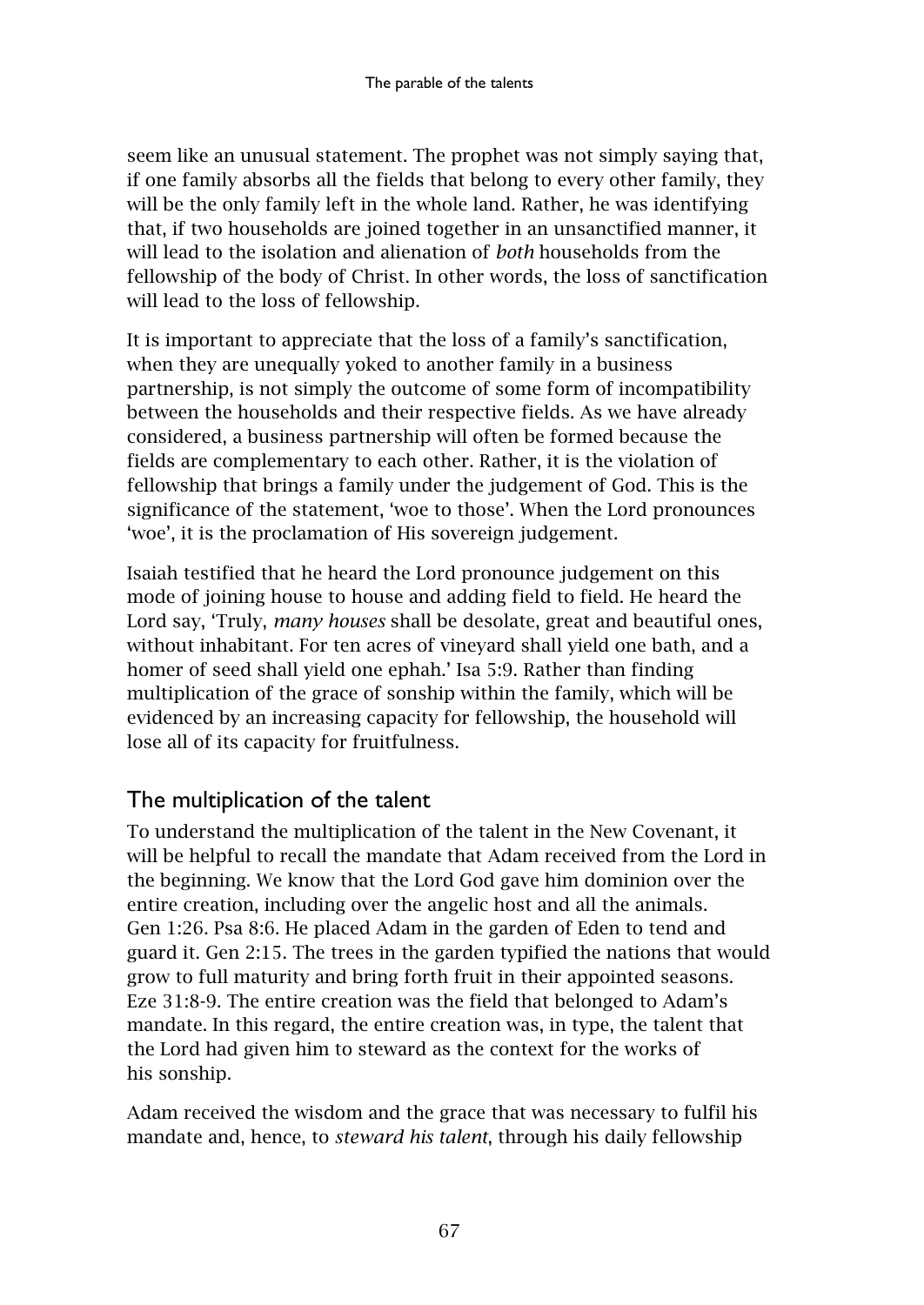with Yahweh at the tree of life. Furthermore, in this same fellowship, he received *the authority* that belonged to his name, even though he had only received his name in adoption. As he continued to walk in obedience to the word of the Lord, in fellowship with Yahweh at the tree of life, he was receiving the authority that was necessary to exercise dominion over creation. If the entire creation was *his talent*, then the authority to exercise dominion over the creation was *his mina*.

When Adam chose to disobey the Lord, and fell from his fellowship with Yahweh at the tree of life, he lost all dominion over the creation. We could say that, in type, he lost both his mina and his talent. Adam lost all connection with the authority of his name. Furthermore, having rejected the fellowship of Yahweh at the tree of life to lay hold of his own knowledge of good and evil, he came under *the curse of the Law*. The curse of the Law is the judgement of God upon all transgression, iniquity and sin. Death entered the world because of Adam's transgression. Rom 5:12. Under the curse of the Law, the world was now subject to time and chance, and in bondage to all the principles that belong to the law of sin. That is, every living organism had been plunged into a desperate struggle for survival.

We recall that the Lord said to Adam that the ground, which had previously been given to him as part of his mandate, or talent, was now *cursed because of his disobedience*. Gen 3:17. Rather than being the context for Adam's fruitfulness, the ground would bring forth thorns and thistles. That is, in bondage to the law of sin, the 'worthless things' would be the most successful as they competed for the limited resource of life. We know that the Lord's statement to Adam became an agricultural reality; thorns and thistles did begin to grow prolifically. However, the Lord was also saying to Adam that, *because of his disobedience*, he now lived in a world where the ungodly would multiply and prosper. The strong would rule over the weak and the rich would exploit the poor.

## *The offering of Christ*

When Jesus Christ came alongside us to join us in our cursed condition and death, He became the embodiment of sin, and then suffered the full wrath of God's judgement, which is the curse of the Law, upon our sin. Rom 8:3. 2Co 5:21. However, even though He became the embodiment of sin, including the law of sin, Christ *never became the slave of sin*. We know that He was not in bondage to the law of sin, because He willingly laid down His life as the expression of His obedience to the Father. Joh 10:18. He did not seek to save His life during *the repeated abuse* that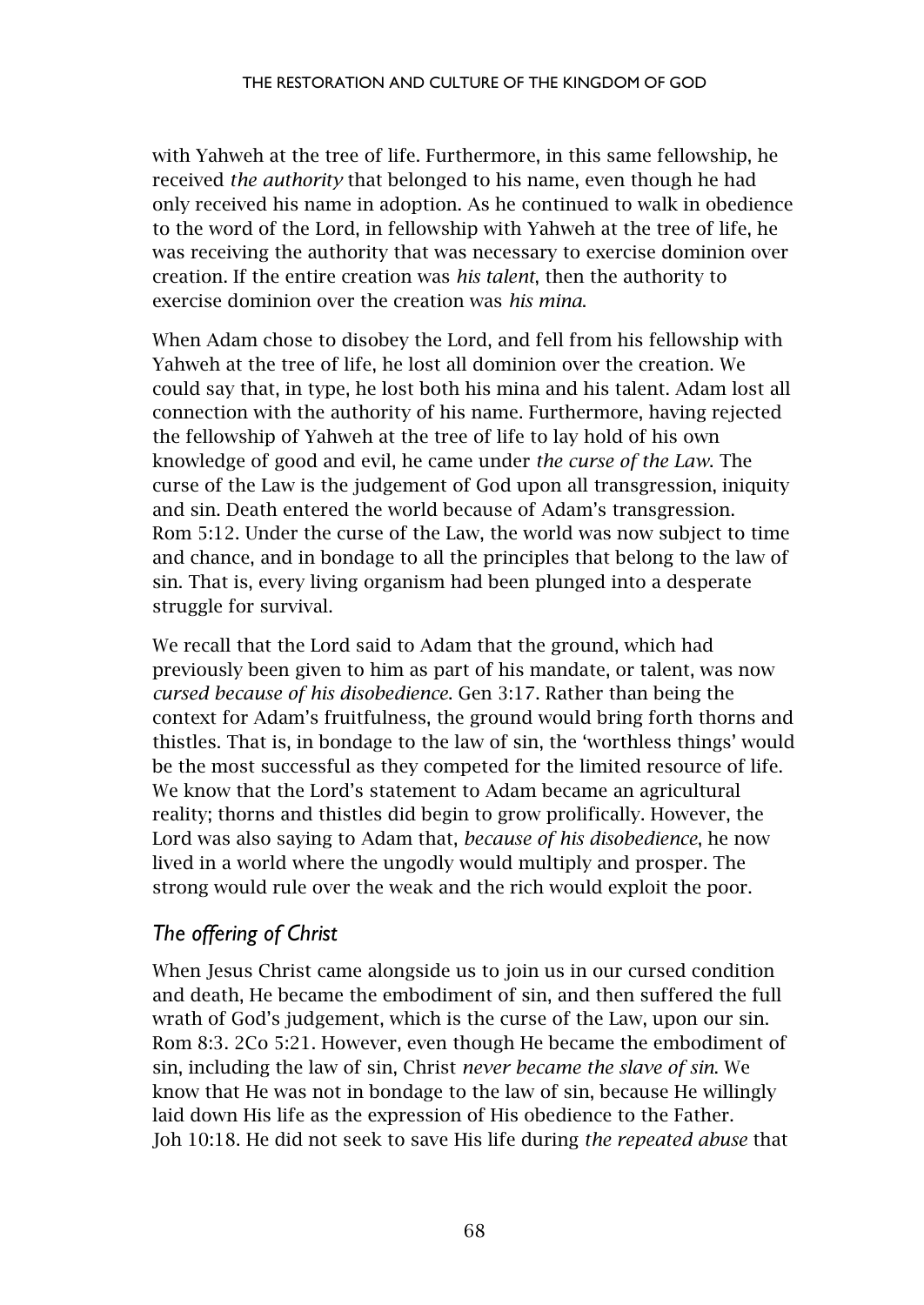He suffered at the hands of wicked men on His offering journey from the garden of Gethsemane to the cross.

On His offering journey, Jesus suffered under the curse of the Law, and at the hands of wicked men who were motivated by the law of sin and were demonically energised by Satan and his spiritual host of wickedness. Luk 24:7. Act 2:23. The good and evil of the Law, with its justice and its curse, was used as a tool in the hands of wicked men to abuse Christ. The collusion between the high priests, the elders of Israel and King Herod then delivered this misappropriated authority to the rulers of Rome. We recall that the Jews proclaimed to Pilate, 'We have a law, and according to our law He ought to die.' Joh 19:7.

In the Praetorium, the Roman soldiers twisted a crown of thorns and placed it upon the head of Christ. They used the reed which they had placed in the hand of Christ as a mock sceptre to drive the thorns into His head. Mar 15:16-20. In so doing, the soldiers crowned Him with the effect of the curse of the Law that had come upon the whole earth because of Adam's transgression. Significantly, in this wounding event, the good and evil of the Law, with its justice and its curse, was removed from the hands of Satan and of man. It was given to Christ when He was crowned in this manner with the curse of their Law, as the king of the Jews. Joh 19:14-15.

Jesus Christ then took the curse of the Law with Him, wearing it as a crown upon His head, from the Praetorium to Golgotha. When the soldiers drove the nails through the hands and feet of Christ, the Law itself, with its justice and cursing, was nailed to the cross. Col 2:14. Now, from the cross, through Christ, the Law is administered as either a blessing or a cursing. If we become *an enemy of the cross*, the Law, with its knowledge of good and evil, becomes judgement upon us from the cross.

The two thieves who were crucified on either side of Christ demonstrate how the Law is now administered from the cross as either blessing or cursing. The unrepentant thief was crucified with Christ as an enemy of the cross. He did not accept that he was dying under the curse of the Law, and that his death was the expression of true justice. Luk 23:39. In unbelief, he continued to die under the curse of the Law, because He did not accept that Christ had become accursed for His sake. Gal 3:13.

In contrast to this, the repentant thief understood the justice and curse of the Law as he died with Christ. Luk 23:40-41. The cross was no longer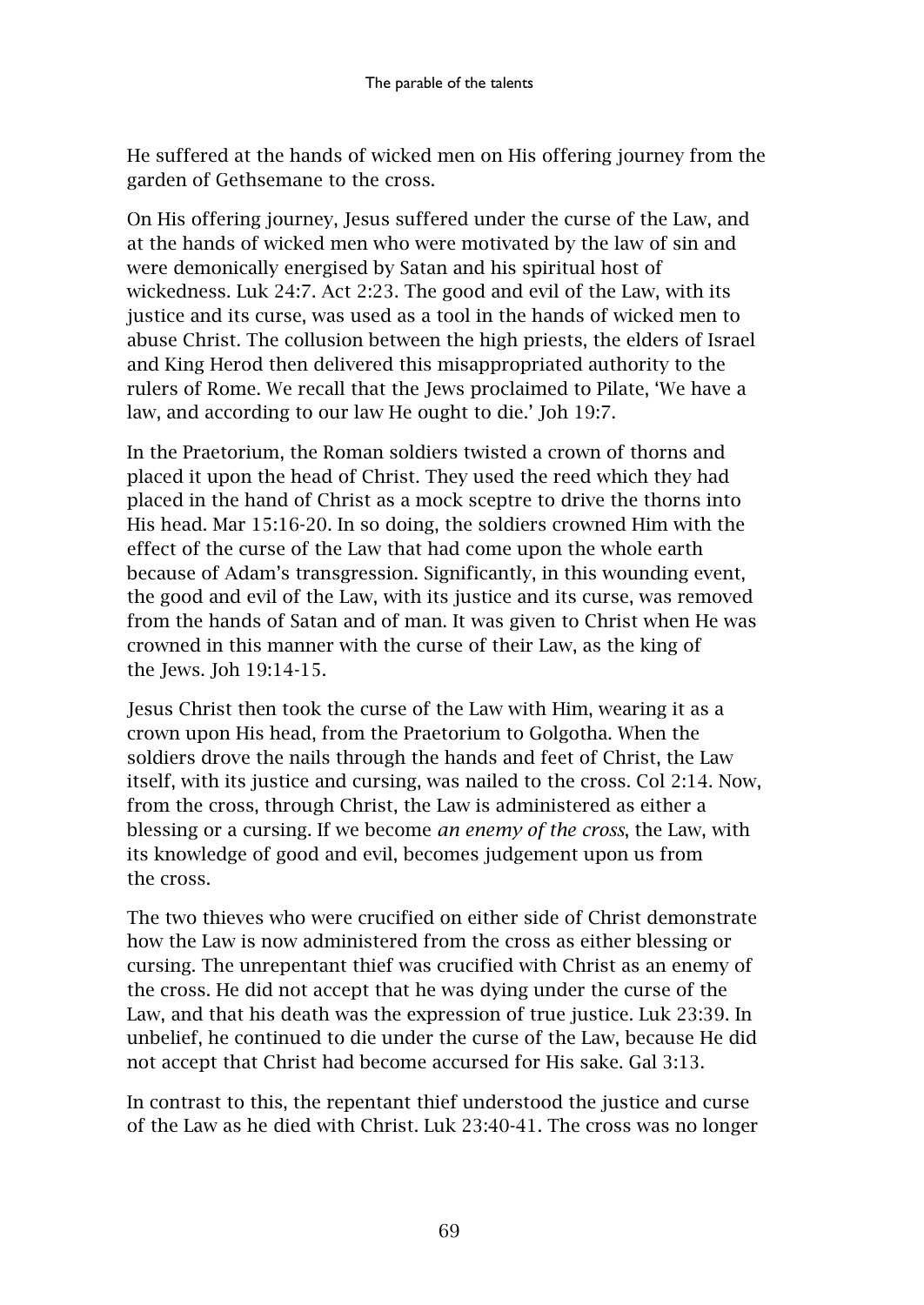the execution of the justice belonging to the knowledge of good and evil, which he had misappropriated for himself as a zealot during his own life. The cross had become the tree of life for him, because he had received the word of Christ and found mercy through repentance. Luk 23:42-43. The word of Christ became *the fruit of the tree of life* that ministered everlasting life to his spirit.

Following His conversation of faith with the believing thief on the cross, Jesus continued to drink the cup that had been given to Him by the Father in the garden of Gethsemane. We recall that Jesus said to Peter at the gate of the garden of Gethsemane, 'The cup which the Father has given Me shall I not drink it?' Joh 18:11. The cup contained the fullness of the wrath of God upon our sin. The prophet Isaiah described it as 'the cup of God's fury'. Isa 51:17. During the three hours of great darkness, Christ drank this cup, right down to its dregs. He drained it out. He took the whole body of sin out into the sea of God's forgetfulness. Rom 6:6. Mic 7:19.

The body of sin was condemned and destroyed in the physical body of Christ as He suffered under the full curse of the Law. Rom 8:3. The broken heart of Christ was the endpoint of His identification with our cursed death. The Father reached down to draw Christ out of the waters of judgement while, at the same time, the body of sin was completely cut off, or circumcised, from Him, to be left in the sea of God's forgetfulness forever. Psa 69:20. Psa 34:18. Psa 18:16. Significantly, Jesus Christ emerged from the waters of judgement as the fullness of the new creation. Even though His physical heart had stopped beating, His physical body continued to be sustained by the power of the resurrection life of God in His blood.

#### *Bringing in everlasting righteousness*

The key point is that, while Christ was *draining the cup of God's wrath* on the cross, He was also *filling up the cup of God's righteousness* for every son of God. He was filling up this cup for every son of God by learning our obedience and fulfilling the Father's will for our lives. Heb 5:8. Heb 10:10,14. While He was in the lowest parts of the earth on the cross, Christ completed the works of sonship for every son of God, for all eternity. Psa 88:10-12. This is how Christ brought in *everlasting righteousness*. Dan 9:24. The cup of righteousness that Christ has filled up for every son of God is 'overflowing', because the works of our sonship, and hence the revelation of His righteousness, will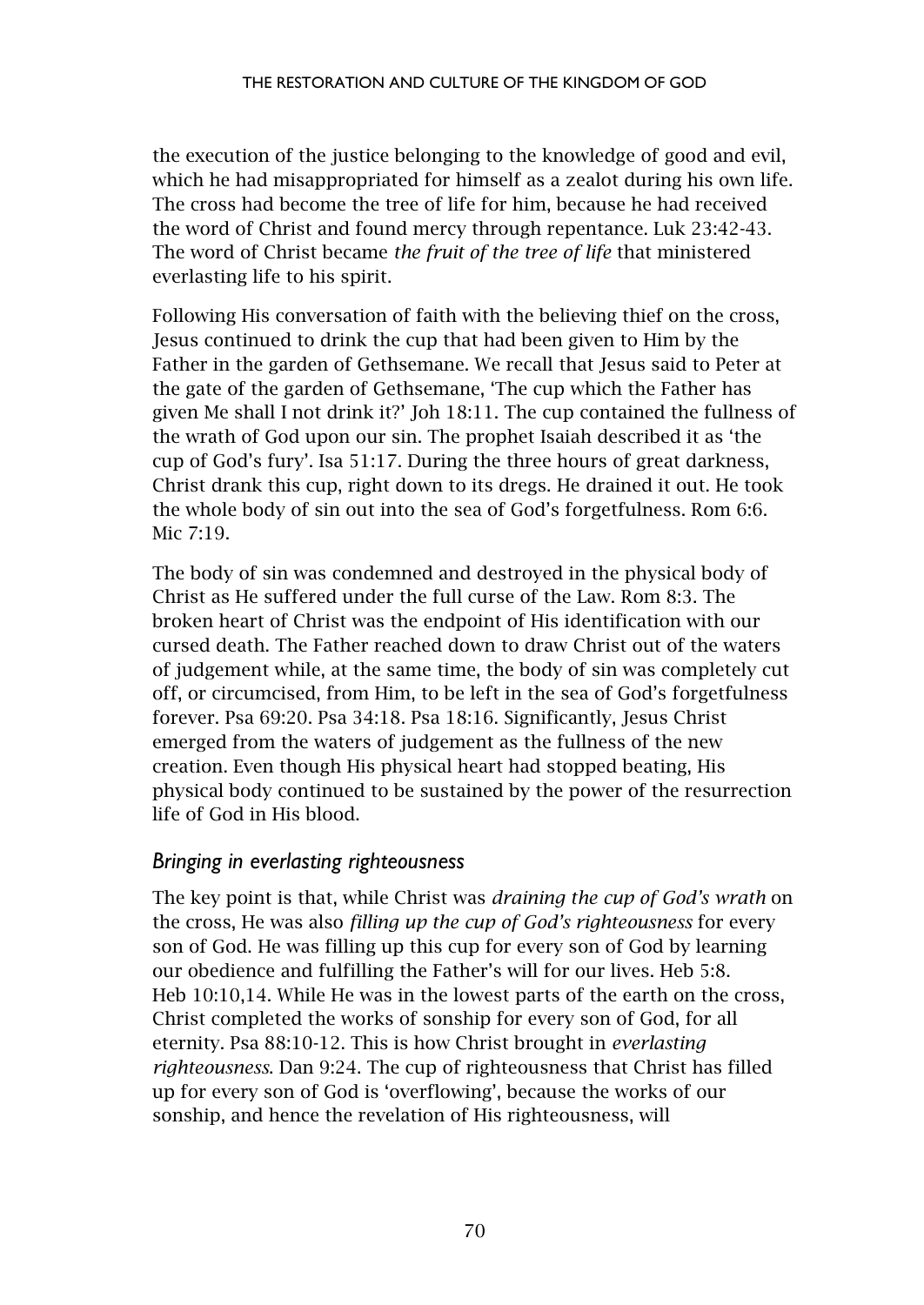increase forever. Speaking about this cup of righteousness, the psalmist rejoiced, 'My cup runs over.' Psa 23:5.

Having drained the cup of God's wrath, and filled up the cup of God's righteousness, Christ proclaimed, 'I thirst', for the sake of inaugurating the New Covenant. We read in the Gospel of John that 'Jesus, *knowing that all things were now accomplished,* that the Scripture might be fulfilled, said, "I thirst!" ' Joh 19:28. This cry of faith revealed that the Holy Spirit was flowing from His innermost being. Joh 7:37-39. He was *thirsting for righteousness*. Mat 5:6. He desired to drink the cup of the New Covenant with us. Mat 26:29. The New Covenant is our participation in the fellowship of Christ's offering, by the Spirit, whereby the righteousness of God, which Christ has already accomplished for us, is progressively revealed in us. Rom 8:4.

It has been necessary to understand the multiplication of righteousness in the fellowship of Christ's offering, because this explains *the multiplication of the talents*. In the same way that each family in Israel received an allotted portion in the promised land, the talent that we receive in the New Covenant is our allotted portion in the body of Christ. We recall that the promised land was a type of the fellowship of the body of Christ in the heavenly places. Our allotted portion is our unique measure of grace. Eph 4:7. The measure of grace that we receive as a member of Christ will be commensurate with our human identity and our name as a son of God.

When we consider the offering of Christ, we observe that He has drawn alongside us and has become fully acquainted with the cursed condition of our ground. He has *sown Himself* in the likeness of our cursed death through the seven wounding events that He experienced from the garden of Gethsemane to the cross. Heb 2:9-10. He has suffered the full pain of every 'thorn and thistle' that we will encounter in our life. He has also suffered the full judgement of God, as the curse of the Law, upon our iniquity and sin. However, because He died our death in obedience to the Father and, by the grace of God, He has turned our 'barren ground' into 'a fruitful field'.

Jesus Christ has already multiplied our talent by bringing forth *the full harvest of our righteousness*. Mat 13:23. The talent that we receive is the unique measure of grace that is necessary for us to fulfil the righteous works that Christ has already accomplished for us. To avoid receiving this grace in vain, we must continually *sow ourselves* in the likeness of His death. Php 3:7-11. That is, we continue to walk in the faith of our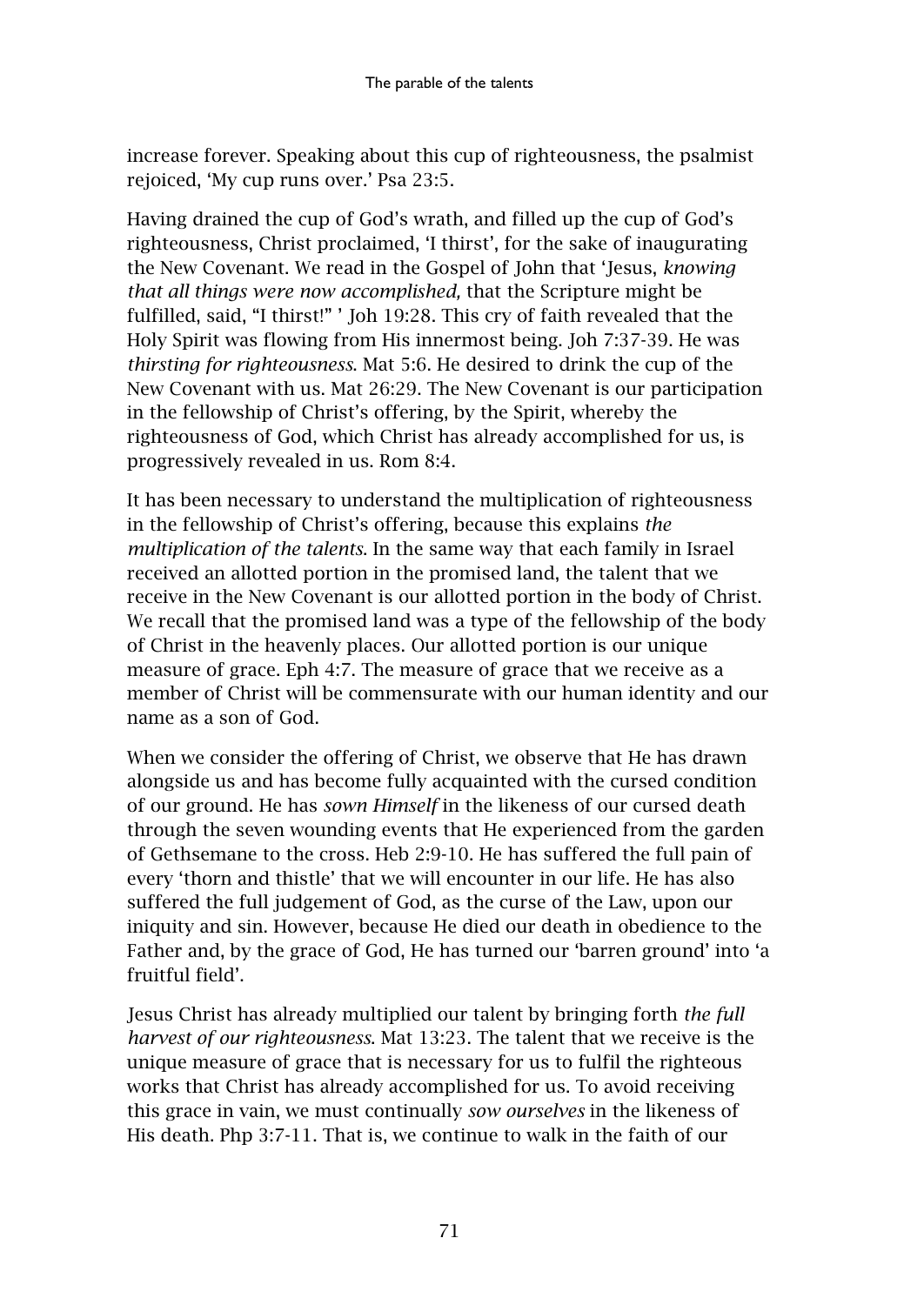baptism. We know that, if we have been united in the likeness of His death, we will also be united in the likeness of His resurrection. Rom 6:3-5. In the fellowship of His offering, we are receiving an abundance of grace, each day, to be functional and fruitful members of Christ's body.

In his letter to the Romans, the apostle Paul described the multiplication of the talents in very simple terms. He said, 'For as we have many members in one body, but all members do not have the same function … having then gifts (talents) differing according to the grace that is given to us, let us use them: if prophecy, let us prophesy in proportion to our faith; or ministry (deaconing), let us use it in our ministering, he who teaches; in teaching; he who exhorts, in exhortation; he who gives, with liberality; he who leads, with diligence; he who shows mercy, with cheerfulness.' Rom 12:4,6-8. Of course, this is not an exhaustive list. There are many talents, belonging to Christ, that He has divided among His servants for the sake of His body.

### Enter into the joy of the Lord

In the parable of the talents, the master said to the servant who had generated a further five talents, 'Well done, good and faithful servant; you were faithful over a few things, I will make you ruler over many things. *Enter into the joy of your master*.' Mat 25:21. This is a most remarkable statement! We know that the joy of the Lord is not a human emotion. It is one of the fruits of the Spirit that we receive from Christ in the fellowship of the *agape* meal. Gal 5:22. The joy of the Lord is *our strength* as we embrace *our weakness* in the fellowship of Christ's offering and sufferings. Neh 8:10. 2Co 12:9. As sons of God who have been granted access to the tree of life, we are to know the joy of the Lord in all of our circumstances. Jas 1:12.

However, in the context of the parable of the talents, 'the joy of the Lord' also describes the specific time when the faithful servants will *enter into* the joy of the Lord. Specifically, *the joy of the Lord* describes the fellowship of the Feast of Tabernacles, when the Father takes His seat and spreads His tabernacle over every believer on Mount Zion. We recall that the apostle John saw a great multitude, clothed in white garments, from every nation, tribe, people and tongue. Rev 7:9. The great multitude had palm branches in their hands because they were ready to celebrate the true Feast of Tabernacles.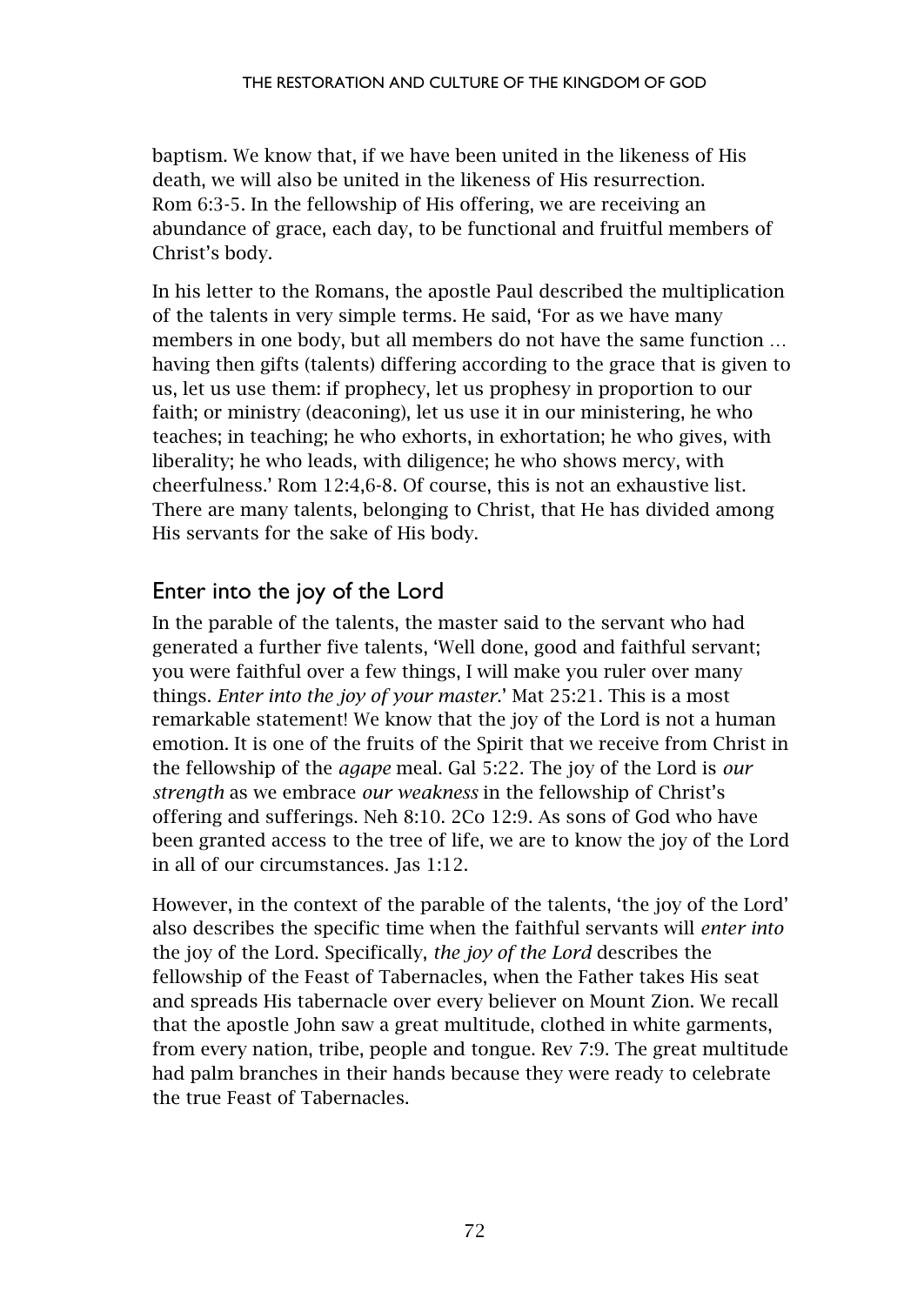One of the elders explained to the apostle John, concerning the great multitude, 'They are before the throne of God; and they serve Him day and night in His temple; and He who sits on the throne will spread His tabernacle over them. They will hunger no longer, no thirst anymore; nor will the sun beat down on them, nor any heat; for the Lamb in the center of the throne will be their shepherd, and will guide them to springs of the water of life; and *God will wipe every tear from their eyes*.' Rev 7:17. The key point is that, when God wipes every tear from their eyes, the multitude will enter the joy of the Lord.

The prophet Isaiah declared, concerning the time when the Father takes His seat and the Lamb stands up on Mount Zion, 'How beautiful upon the mountains are the feet of him who brings good news, who proclaims peace, who brings glad tidings of good things, who proclaims salvation, who says to Zion, "Your God reigns!" Your watchmen shall lift up their voices, with their voices they shall sing together; for they shall see eye to eye when the Lord brings back Zion. *Break forth into joy*, sing together, you waste places of Jerusalem! For the Lord has comforted His people, He has redeemed Jerusalem.' Isa 52:7-9.

There are many prophetic Scriptures which describe the joy of the Feast of Tabernacles in the time of the end. The joy of the Lord, in the Feast of Tabernacles, is the comfort that awaits all those who have looked upon Christ and have mourned with godly sorrow. When Jesus Christ stands up on Mount Zion to initiate the day of God's vengeance upon the world, He will also comfort all those who mourn. Isa 61:2. He will 'console those who mourn in Zion, to give them beauty for ashes, the oil of joy for mourning, the garment of praise for the spirit of heaviness; that they may be called trees of righteousness, the planting of the Lord that He may be glorified'. Isa 61:3.

The prophet Isaiah was speaking about the reward of the overcoming presbyters, the 144 000 who will be sealed with the name of the Father in their foreheads, and the great multitude who will come out of the great tribulation. He declared, 'But you shall be named the priests of the Lord, they shall call you the servants of our God. You shall eat the riches of the Gentiles, and in their glory you shall boast. Instead of your shame you shave have double honour, and instead of confusion they shall rejoice in their portion. There in their land they shall possess double; *everlasting joy shall be theirs.*' Isa 61:6-7.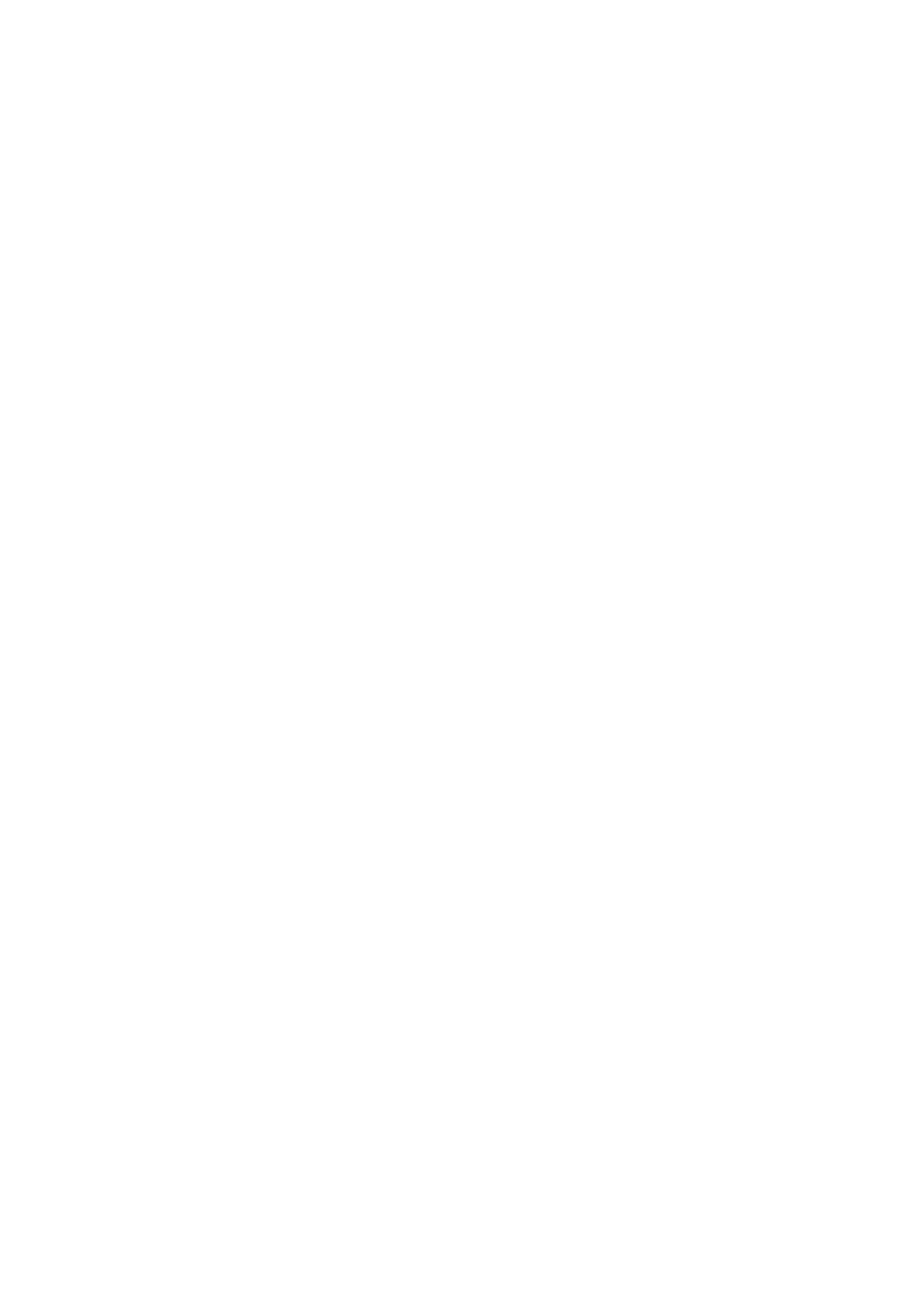## Chapter 7

# The economy of offering in the New Covenant

The believers in the early church in Jerusalem '*continued steadfastly* in the apostles' doctrine and fellowship, in the breaking of bread, and in prayers'. Act 2:42. Their devotion to these four dimensions of fellowship was evident in their participation in the substance of the continual offering. Equally, the believers in Jerusalem were committed to *an economy of offering* as their participation in the substance of the peace or harvest offerings. The book of Acts recorded that 'all who believed were together, and had *all things in common,* and sold their possessions and goods, and divided them among all, as anyone had need'. Act 2:44-45.

Similarly, we read later in the book of Acts, 'Now the multitude of those who believed were of one heart and one soul; neither did anyone say that any of the things he possessed was his own, but they had *all things in common* … nor was there anyone among them who lacked; for all who were possessors of lands or houses sold them, and brought the proceeds of the things that were sold, and laid them at the apostles' feet; and they distributed to each as anyone had need'. Act 4:32,34-35. The phrase, 'all things in common', does not mean that the believers in Jerusalem were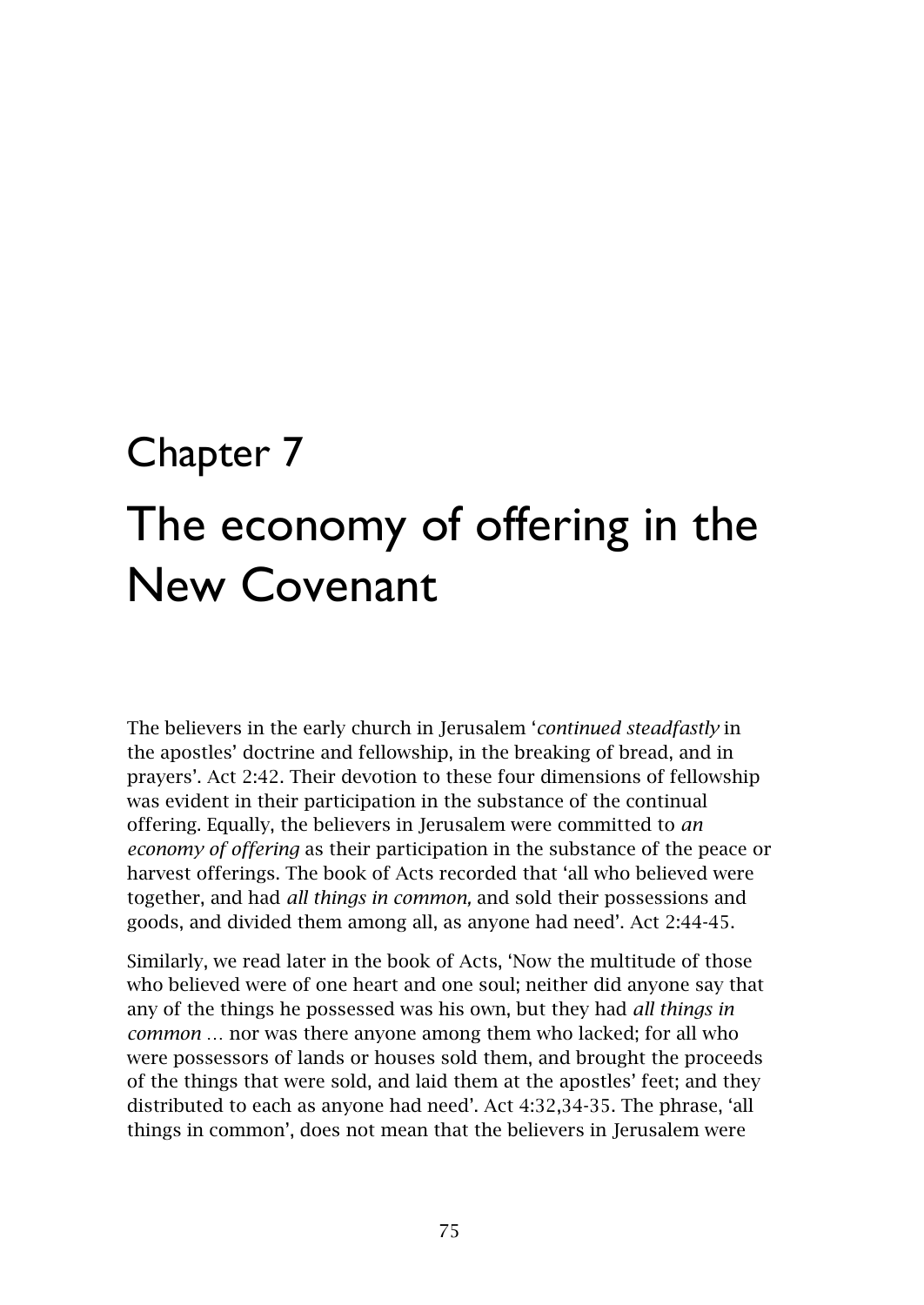living in some form of commune. We know that the lines of sanctification that belong to each family are essential for fellowship.

The phrase, 'all things in common', means that every believer recognised that all of their possessions *belonged to the Lord*, and that everything they possessed was available to meet the needs of the body of Christ. For example, the believers willingly, and eagerly, opened their homes for the daily fellowship of the *agape* meal. Act 2:46. The *agape* meal was the context for their fellowship in the apostles' doctrine, as well as being the expression of their hospitality and practical care for one another. Jas 2:15-16. In addition to this organic expression of hospitality and practical care from house to house, the believers also brought their monetary offerings to the feet of the apostles. Act 4:35,37.

In the earliest days of the church, the apostles stewarded the monetary offerings so that they were used to meet the specific needs among the congregation. As the church continued to grow rapidly, it soon became apparent that the apostles needed help to steward the offerings of the people. Act 6:1. The seven deacons were appointed from among the congregation to 'serve the tables' by coordinating the house to house fellowship of the church, and by overseeing the receipt and distribution of the offerings. Act 6:2-3. Remarkably, the outcome of the fellowship of offering in the Jerusalem church was that there was 'no lack' in the congregation. Act 4:34.

#### The economy of offering among the Gentiles

The apostle Paul further developed this same economy of offering when he established lampstand churches among the Gentiles. In his first letter to the Corinthians, he addressed the purpose of the tithe under the New Covenant. 1Co 9:3-14. Heb 7:1-10. Even though he did not personally exercise this right while he was in Corinth, Paul explained that those who labour in word and doctrine, and serve as deacons, have the right to be supported from the altar. 1Co 9:13. 1Ti 5:17-18. Paul declared that his teaching on the support of ministry workers was consistent with the prophetic Scriptures *and the command of Christ.* 1Co 9:8-9. In summary, Paul said, 'Even so *the Lord has commanded* that those who preach the gospel should live from the gospel.' 1Co 9:14. Luk 10:7.

The apostle Paul also encouraged the believers in every place to bring thanksgiving offerings. In some cases, the fellowship of offering extended beyond the needs of their local congregation, and even beyond the needs of their own lampstand church. For example, Paul collected a specific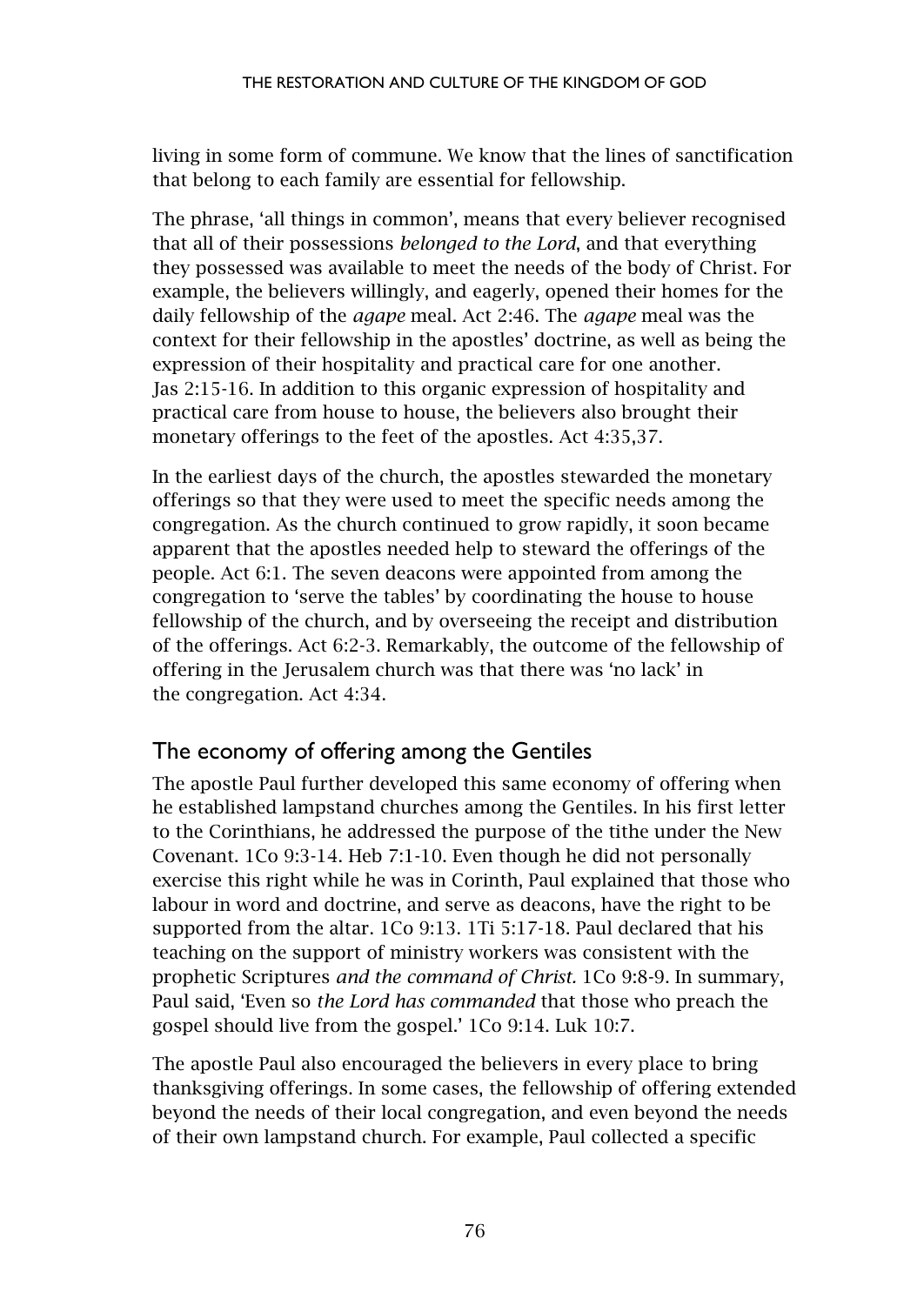offering from the congregations in the region of Macedonia and the region of Achaia for the support of the saints in Jerusalem. 2Co 9:1-5. In the same faith as that of the early believers in Jerusalem, Paul declared that the goal of this fellowship of offering between congregations was 'no lack'. He said to the Corinthians, 'Now at this time *your abundance may supply their lack*, that their abundance may also supply your lack – that there may be equality.' 2Co 8:14.

In the same way that the early church in Jerusalem needed deacons to steward the offerings within the congregation, Paul also appointed deacons to steward the offerings from lampstand to lampstand. We know that Paul sent Titus, and at least two faithful deacons, to the Corinthians, ahead of time, as representatives of the apostolic administration. 2Co 8:16-24. They were sent to receive and steward the offerings from the people. Paul ensured that all offerings were stewarded with the utmost diligence and care. He said to the Corinthians, 'We have regard for what is honourable, not only in the sight of the Lord, but also in the sight of men.' 2Co 8:21.

The apostle Paul clearly proclaimed the need for offering, and exhorted the people toward their participation in bringing peace offerings. However, he did not seek to coerce the people to make offering or to manipulate them with false and empty promises. He summarised the necessary motivation for offering by saying, 'So let each one give as he purposes in his heart, not grudgingly or of necessity; for God loves a cheerful giver.' 2Co 9:7. A cheerful giver will make offering because of the faith that they have received from Christ, and the love of God that has been poured into their heart.

#### Alternative modes of offering

When we read Paul's exhortation to the Corinthians, we observe that he contrasted the cheerful giver, who is motivated by the love of God, with three alternative modes or motivations for giving. He referred to the first alternative as giving 'grudgingly'. 2Co 9:7. The person who gives grudgingly is doing so only because they have been compelled to or because they believe that they are fulfilling an obligation. It may be an obligation to a leader; an obligation to a project; or a perceived religious obligation. Their offering is motivated by a carnal commandment, rather than being an expression of faith that is motivated by the love of God.

The second alternative mode of offering that Paul identified was because of 'necessity'. 2Co 9:7. We know that there will be many legitimate needs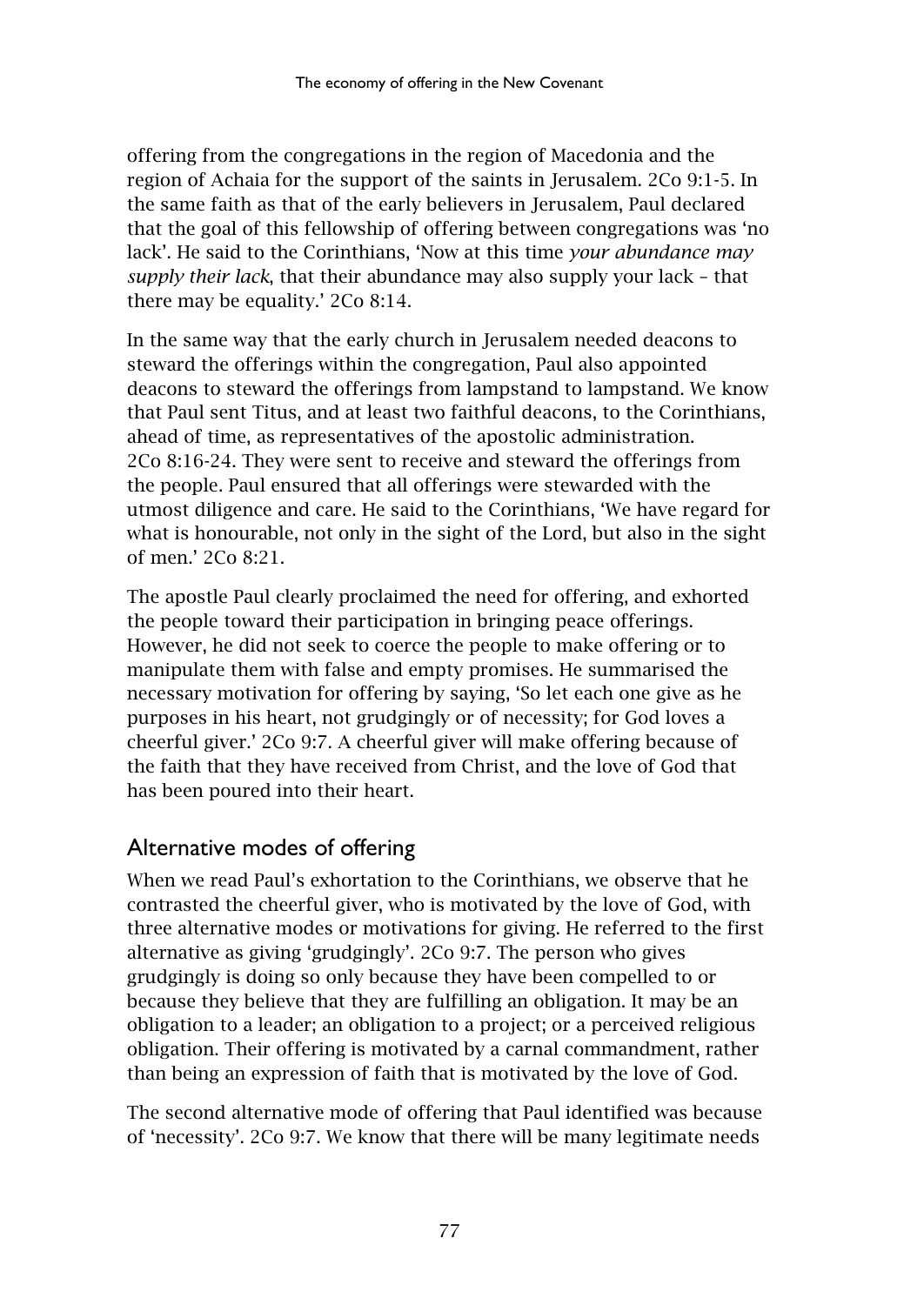within the fellowship of the body of Christ. As we have considered, a genuine fellowship of offering will meet those needs so that there is no lack. 2Co 9:12. However, a person who gives only when they are motivated to meet specific needs is in danger of becoming 'a benefactor.' Luk 22:25. A benefactor is a person who believes that they are bestowing a benefit upon the church or upon another believer. If this is the motivation for giving, it is an expression of self-righteousness, and becomes an unhelpful mode of identity verification.

Paul described the third alternative mode of offering as 'covetousness'. Writing to the Corinthians, he said that he wanted their offering to be 'ready as a bountiful gift *and not affected by covetousness*'*.* 2Co 9:5. A person's offering is affected by covetousness when they view their offering as a formula or a trading mechanism. That is, they believe that God will bless them because of their offering. There are many religious leaders who promote various forms of a prosperity doctrine. They teach people that if they give money to a particular religious ministry or organisation, God will bless them with good health, wealth or personal prosperity.

All prosperity doctrines belong to 'the synagogue of Satan' and, specifically, they are part of *the doctrine of Balaam*. Rev 2:14. The apostle Peter described religious leaders who promote prosperity doctrines as those who have 'gone astray, having followed *the way of Balaam,* the son of Beor, who loved the wages of unrighteousness'. 2Pe 2:15. Peter continued to describe their ministry by saying, 'For speaking out arrogant words of vanity they entice by fleshly desires, by sensuality, those who barely escape from the ones who live in error, promising them freedom while they themselves are slaves of corruption; for by what a man is overcome, by this he is enslaved.' 2Pe 2:18-19.

#### An expression of thanksgiving

In stark contrast to these alternative modes of offering, the apostle Paul proclaimed that all offering must be given to the Lord as *an expression of thanksgiving*. If a person's offering is one of 'thanksgiving', they are giving because of the *grace* that they have already received from the Lord, and they are expecting nothing from the Lord in return. In this regard, we are reminded of the testimony of King David when he observed the generous offering of the people toward the building of the temple. He declared, 'Who am I and who are my people that we should be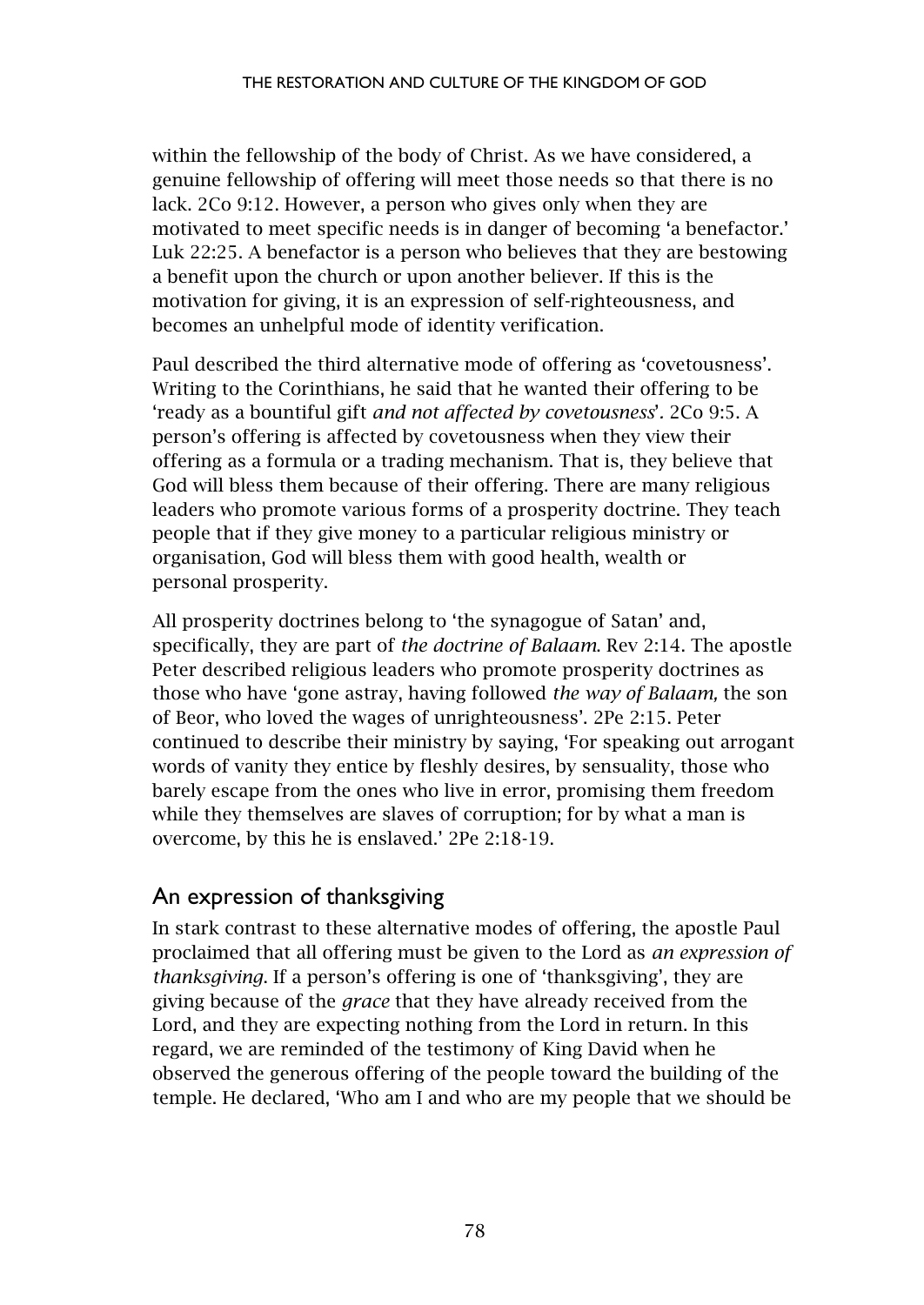able to offer as generously as this? For all things come from You, and from Your hand we have given You.' 1Ch 29:14.

Significantly, in his admonition to the Corinthians, the apostle Paul simply referred to their peace offerings as 'thanksgivings'. He said, 'Now He who supplies seed to the sower and bread for food will supply and multiply your seed for sowing and increase the harvest of your righteousness; you will be enriched in everything for all liberality, which through us is producing *thanksgiving to God.* For the ministry of this service is not only fully supplying the needs of the saints, but is also overflowing through *many thanksgivings to God.*' 2Co 9:10-12. In the New Covenant, all of the harvest offerings should be given to God as a thanksgiving.

#### In the time of the end

The practical fellowship of offering in the early church was the firstfruits of the economy of offering that will sustain the fellowship of the body of Christ in the time of the end. We read in the book of Acts, concerning the early church, that 'great grace was upon them all'. Act 4:33. We could liken this grace to 'the early rain' that caused the word of faith concerning the fellowship of the *agape* meal, to germinate and put down roots in the hearts of many sons of God. The Lord has been restoring this word of faith in our day. However, we are also fast-approaching the time for the outpouring of 'the latter rain', which will cause this fellowship to bring forth such fullness of fruit that it will fill the whole earth! Joe 2:23-24.

The opening of the second seal will initiate a time of great warfare and conflict in the world. Rev 6:4. The opening of the third seal will initiate a time of great economic turmoil, which will be characterised by scarcity of resources and by rampant inflation. Rev 6:5. This will impact upon the whole economy of the world. However, at the same time, there will be miraculous provision and protection for those who are participating in the fellowship of the *agape* meal, as the fulfilment of the Feast of Tabernacles. When he witnessed the opening of the third seal, the apostle John heard the voice of Christ from the midst of the Father's throne proclaiming, 'A quart of wheat for a denarius, and three quarts of barley for a denarius; and *do not harm the oil and the wine.*' Rev 6:6.

During the opening of the seals, the fellowship of the body of Christ will continue to be sustained by the economy of the thanksgiving offerings within the fellowship of the *agape* meal. The numberless multitude from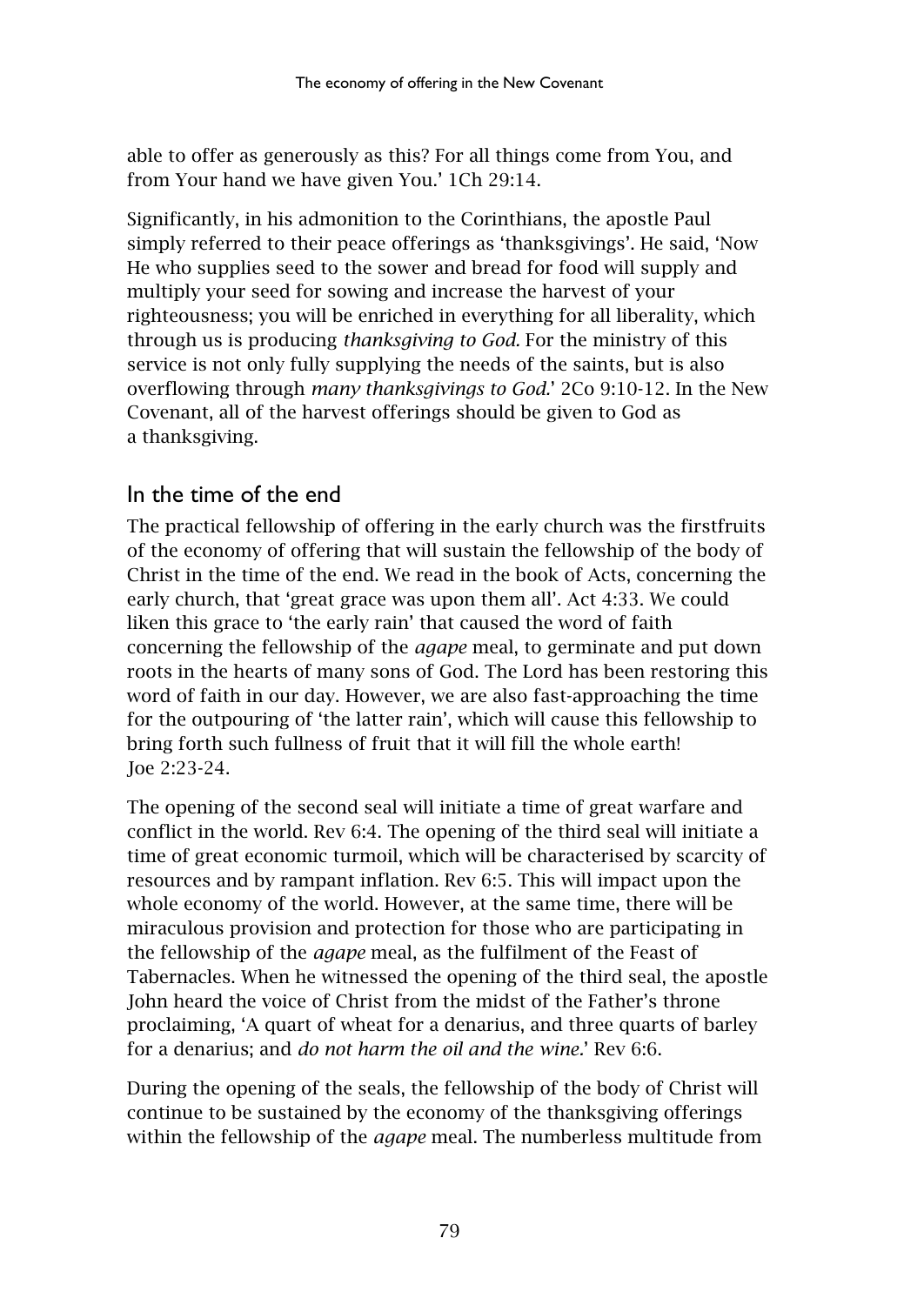every nation will bring the wealth of the Gentiles into the kingdom of God. Isa 60:5,11. However, the blowing of the trumpets will herald a major transition in the economy of offering. The trumpets will declare the judgement of God upon the administration of Babylon, and will call every believer to gather for the wedding feast in the wilderness. Mat 24:31. The second trumpet will announce the fall of Babylon. At the same time, the Lord will proclaim to the ends of the earth, 'Come out of her, My people, lest you share in her sins, and lest you receive of her plagues.' Rev 18:4.

When Jesus Christ proclaims this word from heaven, through His messengers, it will be the call for every citizen of the heavenly Jerusalem *to cease all trade and interaction* with the economy of the world. The present economy of the harvest offerings will come to an end before the final destruction of the administration of Babylon, by Antichrist and the ten kings. Rev 17:16. Rev 18:9-19. However, having already spread His tabernacle over the inhabitants of Mount Zion at the beginning of the time of the end, the Father will continue to carry His people on the wings of the great eagle. Exo 19:4. Rev 12:14. In the same way that the Lord sustained the nation of Israel in the wilderness with manna from heaven and water from the rock, the church will also be sustained by the miraculous provision of the Lord for the wedding feast in the wilderness.